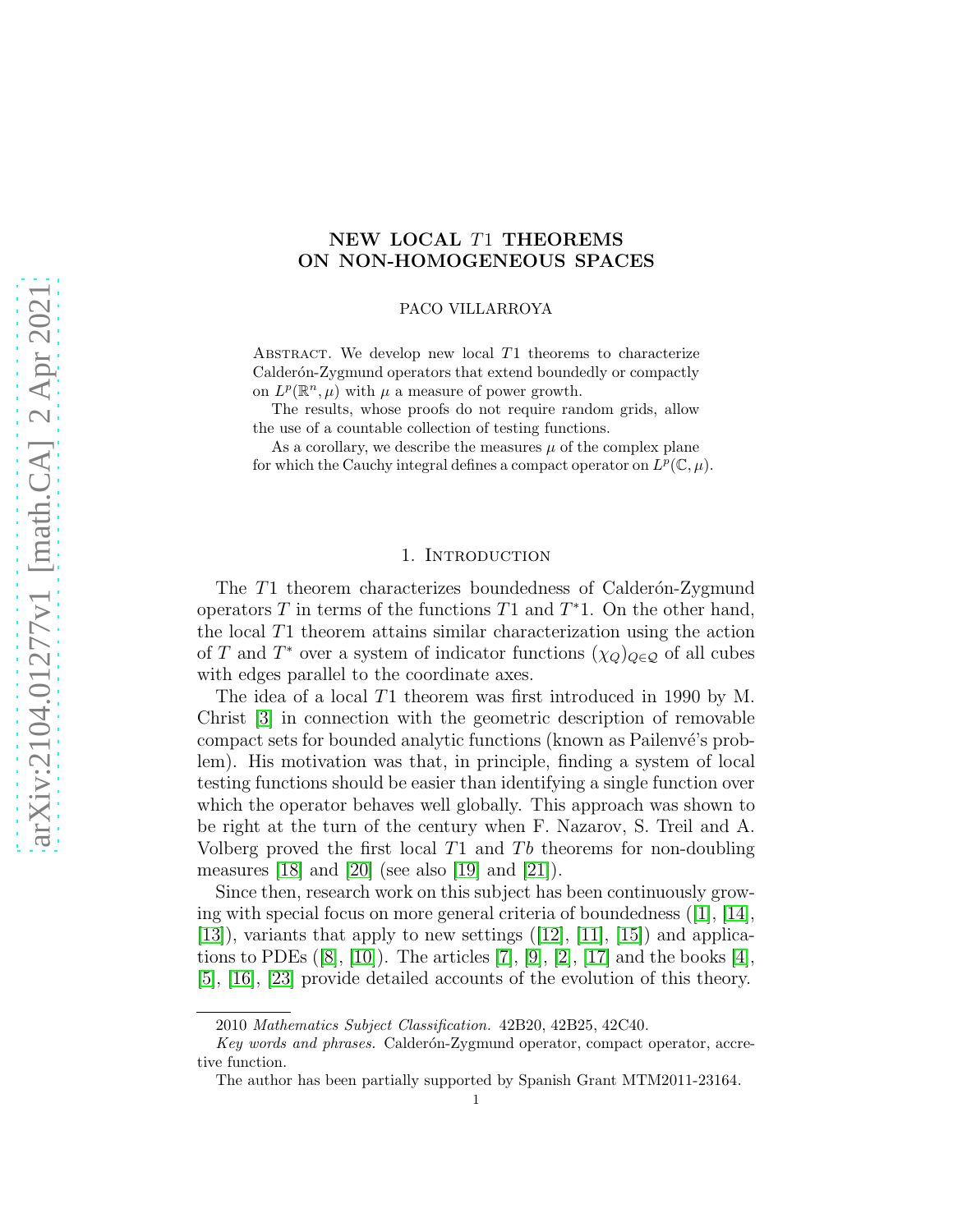Few years ago, papers [\[24\]](#page-69-9), [\[25\]](#page-69-10) presented global T1 and Tb theorems characterizing compactness of Calderón-Zygmund operators. These results can be used to prove compactness of many double layer potential operators (see [\[25\]](#page-69-10)). In turn, this allows via Fredholm Theory (see [\[6\]](#page-68-12)) to deduce invertibility of the Laplacian on a large class of domains. Following this line of research, the current paper introduces a local T1 Theorem for non-doubling measures, that is, a criterion of boundedness and compactness that relies on the action of the operator over a family of indicator functions of dyadic cubes (Theorems [4.1](#page-6-0) and [4.2\)](#page-6-1).

All known proofs of T1 theorems on non-doubling spaces employ randomization methods to deal with the fact that, when using the kernel decay, estimates of the dual pair  $\langle T \chi_I, \chi_J \rangle$  grow like the logarithms of both the distance between the cubes  $I, J$  and the ratio between their side lengths. To overcome this issue, the method considers grids of general cubes rather than only the grid of dyadic cubes. In the space of all these grids, cubes with close boundaries and very different sizes are rare and thus, they can be assigned a small probability. Then, by averaging among all grids, the contribution of such cubes can be made arbitrarily small. The costs of this method include a delicate technique of decomposition called surgery and the requirement by hypothesis of a non-contable family of testing functions (one per each cube in  $\mathbb{R}^n$ ).

But there is a catch. Once randomization is applied and the proof of boundedness is complete, the estimate  $|\langle T\chi_I,\chi_J\rangle| \leq ||T|| \mu(I)^{\frac{1}{2}} \mu(J)^{\frac{1}{2}}$ shows that the dual pair with any two cubes never blows up. Random cubes were used to tame ghost singularities that did not exist.

We introduce a new approach that does not use random grids and so, it avoids many technicalities of randomization. The method allows the use of a countable family of testing functions.

Regarding compactness, we provide an application to the Cauchy integral operator with a non-doubling measure, which is defined by

$$
C_{\mu}f(z) = \int_{\mathbb{C}} \frac{f(w)}{w - z} d\mu(w).
$$

It is known that if the measure is defined by the indicator function of a unit line segment S, that is  $d\mu_S = \chi_S d\mathcal{H}^1$  with  $\mathcal{H}^1$  the one-dimensional Hausdorff measure in  $\mathbb{C}$ , then  $C_{\mu_S}$  is bounded but not compact on  $L^2(\mu_S)$ . On the other hand, if the measure is defined by the indicator function of a unit square Q, that is  $d\mu_Q = \chi_Q dm$  with m the Lebesgue measure in  $\mathbb{C}$ , then  $C_{\mu_Q}$  is compact on  $L^2(\mu_Q)$ . Theorem [4.4](#page-7-0) describes for which measures  $\mu$  of the complex plane the Cauchy integral operator  $C_{\mu}$  can be compactly extended on  $L^2(\mu)$ .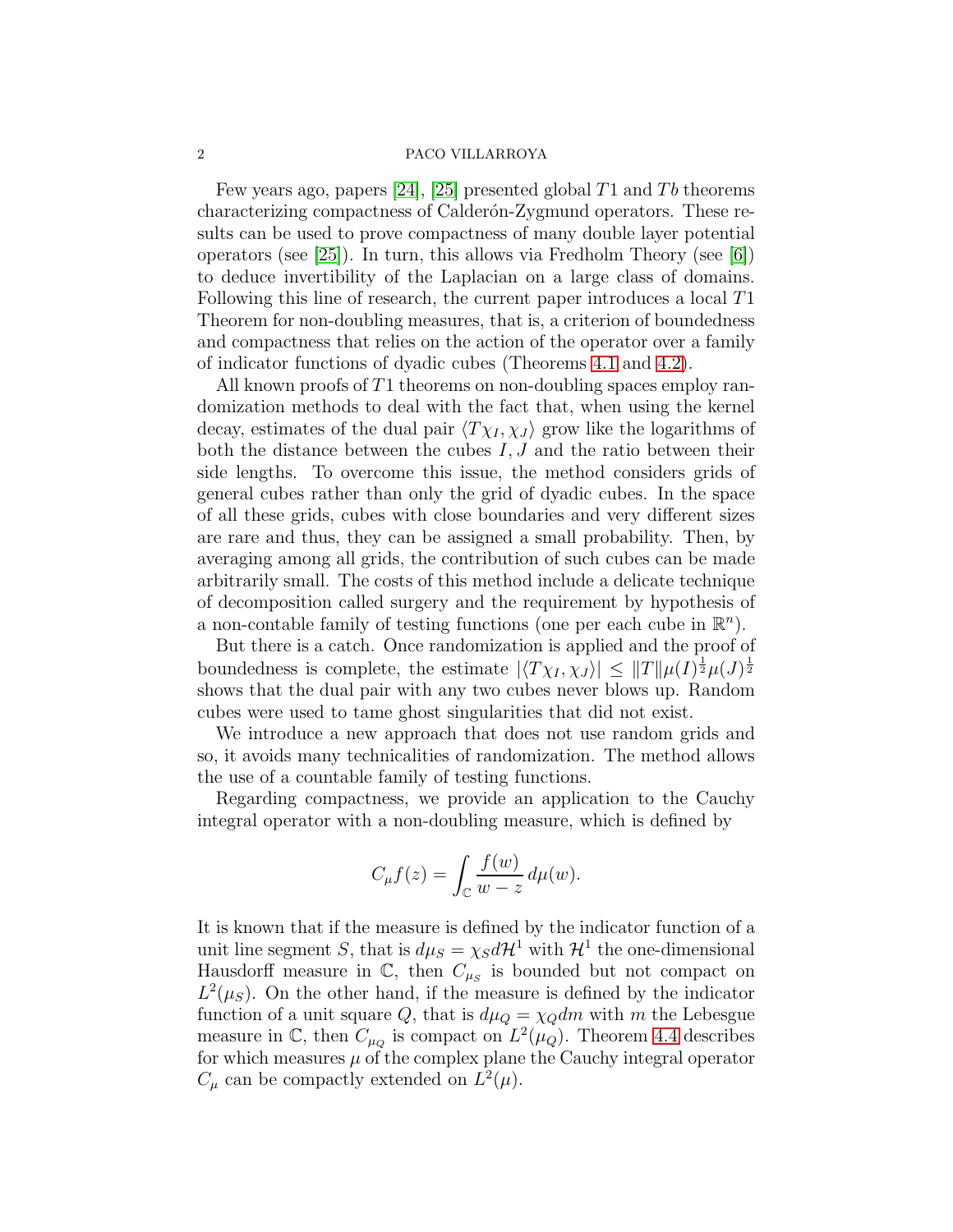The outline of the paper is as follows. In section 2, 3, and 4 we introduce some notation, define the class of operators under study and state the main results respectively. In section 5, we study a smooth truncation of the kernel, while in section 6 we describe the Haar wavelet system. Section 7 focuses on obtaining estimates for the action of the operator over Haar wavelets. In section 8 we deal with the paraproducts and section 9 is devoted to the proof of the main result Theorem [4.2.](#page-6-1)

I want to express my appreciation to 김자영 in Sunnyvale, USA. I would also like to thank Professors Oscar Blasco, Anthony Carbery, Neil Lyall, and Gerardo Mendoza for their unreserved support.

### 2. NOTATION

2.1. Cubes and dyadic cubes. Let  $\mathcal C$  be the family of cubes in  $\mathbb R^n$ defined by tensor products of intervals of the same length, namely,  $I = \prod_{i=1}^{n} [a_i, a_i + l]$  with  $a_i, l \in \mathbb{R}$ .

For each cube  $I \in \mathcal{C}$ , we denote its center by  $c(I)$ , its side length by  $\ell(I)$  and its boundary in the euclidean topology of  $\mathbb{R}^n$  by  $\partial I$ .

Let  $\mathcal{D}_1$  be the family of dyadic cubes  $I = \prod_{i=1}^n 2^{-k} [j_i, j_i + 1]$  with  $j_i, k \in \mathbb{Z}$ . Let  $\tilde{\mathcal{D}}_1$  be the family of open dyadic cubes  $I = \prod_{i=1}^n 2^{-k}(j_i, j_i +$ 1) with  $j_i, k \in \mathbb{Z}$ .

Now, let  $\lambda_1 = 0$  and  $\lambda_2, \ldots, \lambda_n \in \mathbb{R}$  such that  $\lambda_i \in \mathbb{R} \setminus (\cup_{j=1}^{i-1} (\lambda_j + \mathbb{Q}))$ . Let  $a_i = \lambda_i (1, \ldots, 1) \in \mathbb{R}^n$ . For  $i \in \{1, \ldots, n\}$ , we define the families of cubes

<span id="page-2-0"></span>(1) TiD = a<sup>i</sup> + D<sup>1</sup> = {a<sup>i</sup> + I : I ∈ D1},

with  $a_i + I \in \mathcal{C}$  such that  $c(a_i + I) = a_i + c(I)$  and  $\ell(a_i + I) = \ell(I)$ .

We write any particular instance of the families of cubes  $\mathcal{T}_{i}\mathcal{D}$  (and  $\mathcal{D}_{\partial}^r$  defined later in this section) simply as  $\mathcal{D}$ . And we will often denote any particular instance of the families of cubes  $\mathcal{T}_i\mathcal{D}$  (defined in similar way as  $\mathcal{T}_{i}\mathcal{D}$  simply by  $\mathcal{D}$ .

Given a measurable set  $\Omega \subset \mathbb{R}^n$ , let  $\mathcal{D}(\Omega)$  be the family of dyadic cubes  $I \in \mathcal{D}$  such that  $I \subsetneq \Omega$ .

For  $\lambda > 0$ , we write  $\lambda I$  for the cube such that  $c(\lambda I) = c(I)$  and  $\ell(\lambda I) = \lambda \ell(I)$ . We write  $\mathbb{B} = [-1/2, 1/2)^n$  and  $\mathbb{B}_{\lambda} = \lambda \mathbb{B}$ . We also denote by  $\lambda \mathcal{D}$  the family of cubes  $\lambda I$  with  $I \in \mathcal{D}$ .

For  $I \in \mathcal{D}$ , we denote by ch(I) the family of dyadic cubes  $I' \subset I$  such that  $\ell(I') = \ell(I)/2$ , and by  $I_p \in \mathcal{D}$  the parent of I, the only dyadic cube such that  $I \in ch(I_p)$ . If  $\Omega \in \mathcal{D}$  and  $I \in \mathcal{D}(\Omega)$  then  $I_p \subseteq \Omega$ .

We also write  $I^{\text{fr}}$  for the collection of cubes  $J \in \mathcal{D}$  such that  $\ell(J) =$  $\ell(I)$  and dist $(I, J) = 0$ , where dist $(I, J)$  denotes the set distance between  $I$  and  $J$ .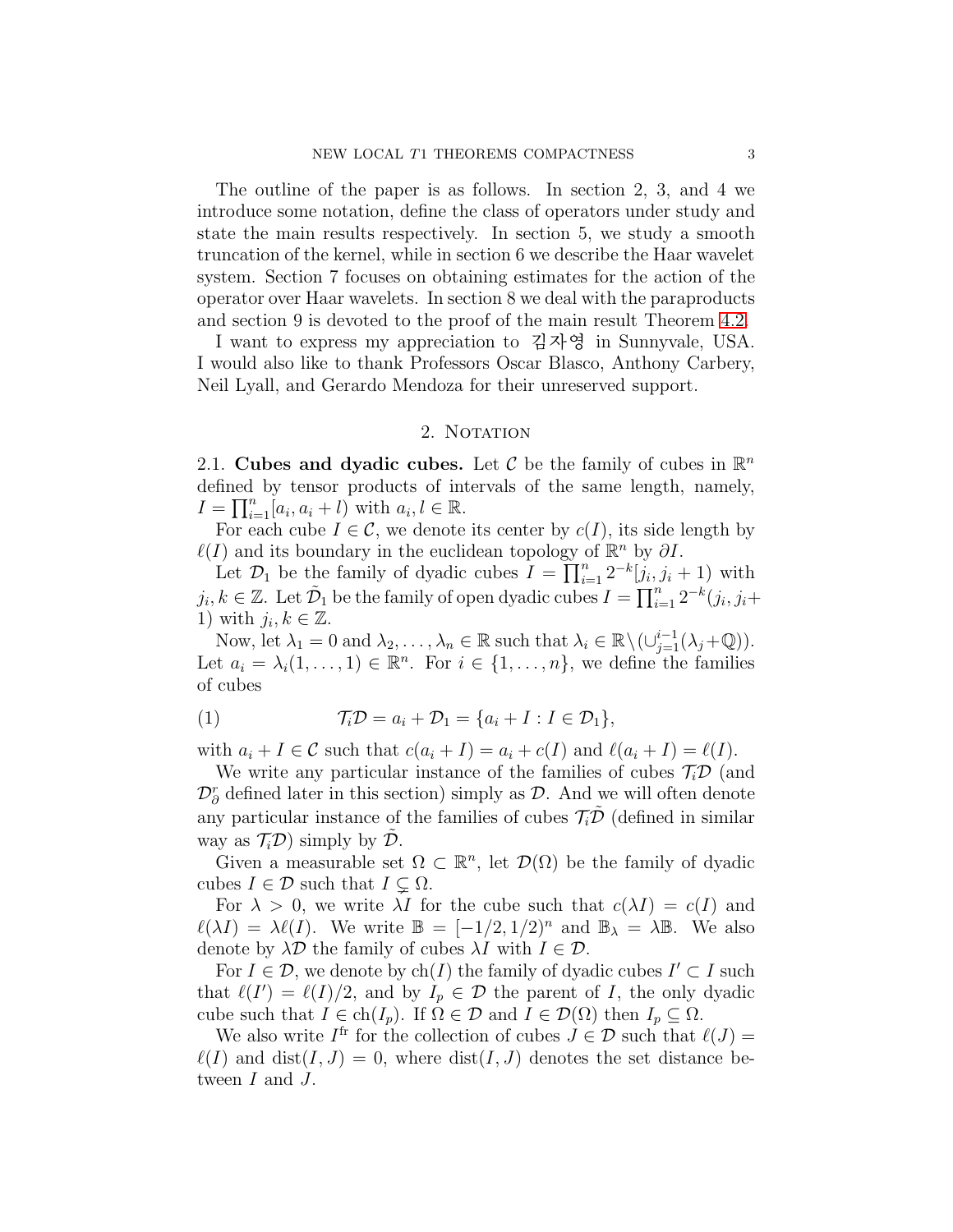2.2. Pairs of cubes: eccentricity and relative distances. Given  $I, J \in \mathcal{C}$ , if  $\ell(J) \leq \ell(I)$  we write  $I \wedge J = J$ ,  $I \vee J = I$ , while if  $\ell(I) < \ell(J)$ , we write  $I \wedge J = I$ ,  $I \vee J = J$ .

We define  $\langle I, J \rangle$  as the only cube containing  $I \cup J$  with the smallest possible side length and such that  $\sum_{i=1}^{n} c(I)_i$  is minimum. We note that  $\ell(\langle I, J \rangle) \approx \text{dist}(I, J) + \ell(I \vee J)$ , where  $\text{dist}(I, J)$  denotes the euclidean set distance between I and J.

We define  $[I, J]$  as the unique cube satisfying  $\ell([I, J]) = \text{dist}(I, J)$ ,  $\lambda[I, J] \cap I \neq \emptyset$  and  $\lambda[I, J] \cap J \neq \emptyset$  for any  $\lambda > 0$ , and such that  $\sum_i c([I, J])_i$  is mininum.

We define the eccentricity and the relative distance of  $I$  and  $J$  as

$$
ec(I, J) = \frac{\ell(I \wedge J)}{\ell(I \vee J)}, \quad \text{rdist}(I, J) = 1 + \frac{\text{dist}(I, J)}{\ell(I \vee J)}.
$$

We define the inner boundary of I as  $\mathfrak{D}_I = \bigcup_{I' \in \text{ch}(I)} \partial I'$ , and the inner relative distance of  $J$  and  $I$  by

$$
inrdist(I, J) = 1 + \frac{dist(I \wedge J, \mathfrak{D}_{IVJ})}{\ell(I \wedge J)}.
$$

2.3. Lagom cubes. For  $M \in \mathbb{N}$ , we define  $\mathcal{C}_M$  as the family of cubes in C such that  $2^{-M} \leq \ell(I) \leq 2^{M}$  and  $\text{rdist}(I, \mathbb{B}_{2^{M}}) \leq M$ . We name the cubes in  $\mathcal{C}_M$  as lagom cubes.

We write  $\mathcal{D}_M = \mathcal{C}_M \cap \mathcal{D}, \ \mathcal{D}_M^c = \mathcal{D} \backslash \mathcal{D}_M, \ \mathcal{D}_M(\Omega) = \mathcal{D}_M \cap \mathcal{D}(\Omega)$ , and  $\mathcal{D}_M^c(\Omega) = \mathcal{D}_M^c \cap \mathcal{D}(\Omega).$ 

<span id="page-3-0"></span>2.4. Grids of dyadic cubes of lower dimensions. We write  $\mathcal{D}_{\partial}^n =$  $\mathcal{D}_1$ . Let  $\partial \mathcal{D}^n$  the set defined by the union of  $\partial I$  for all  $I \in \mathcal{D}_1$ . This set is the union of countably many affine euclidean spaces of dimension  $n-1$ . Then let  $\mathcal{D}_{\partial}^{n-1}$  $\partial_{\partial}^{n-1}$  be the family of dyadic cubes in  $\partial \mathcal{D}^n$ , namely, the cubes of dimension  $n-1$  of the form

$$
I = \prod_{i=1}^{l-1} 2^{-k}[j_i, j_i + 1) \times \alpha \times \prod_{i=l+1}^{n} 2^{-k}[j_i, j_i + 1)
$$

where  $l \in \{1, ..., n\}$ ,  $j_i, k \in \mathbb{Z}$  and  $\alpha \in \{2^{-k}j_l, 2^{-k}(j_l + 1)\}$ , with the convention that if  $b < a$  then  $\prod_{i=a}^{b} 2^{-k} [j_i, j_i + 1] = \emptyset$ .

We now continue recursively. For  $0 < r < n$ , we define  $\partial \mathcal{D}^{r+1}$  as the union of  $\partial I$  for all  $I \in \mathcal{D}_{\partial}^{r+1}$ , where here  $\partial I$  denotes the border of I in the euclidean topology of  $\mathbb{R}^{r+1}$ . This way  $\partial \mathcal{D}^{r+1}$  is the union of countably many affine euclidean spaces of dimension  $r$ . Finally then, we define  $\mathcal{D}_{\partial}^r$  as the family of r-dimensional dyadic cubes in  $\partial \mathcal{D}^{r+1}$ .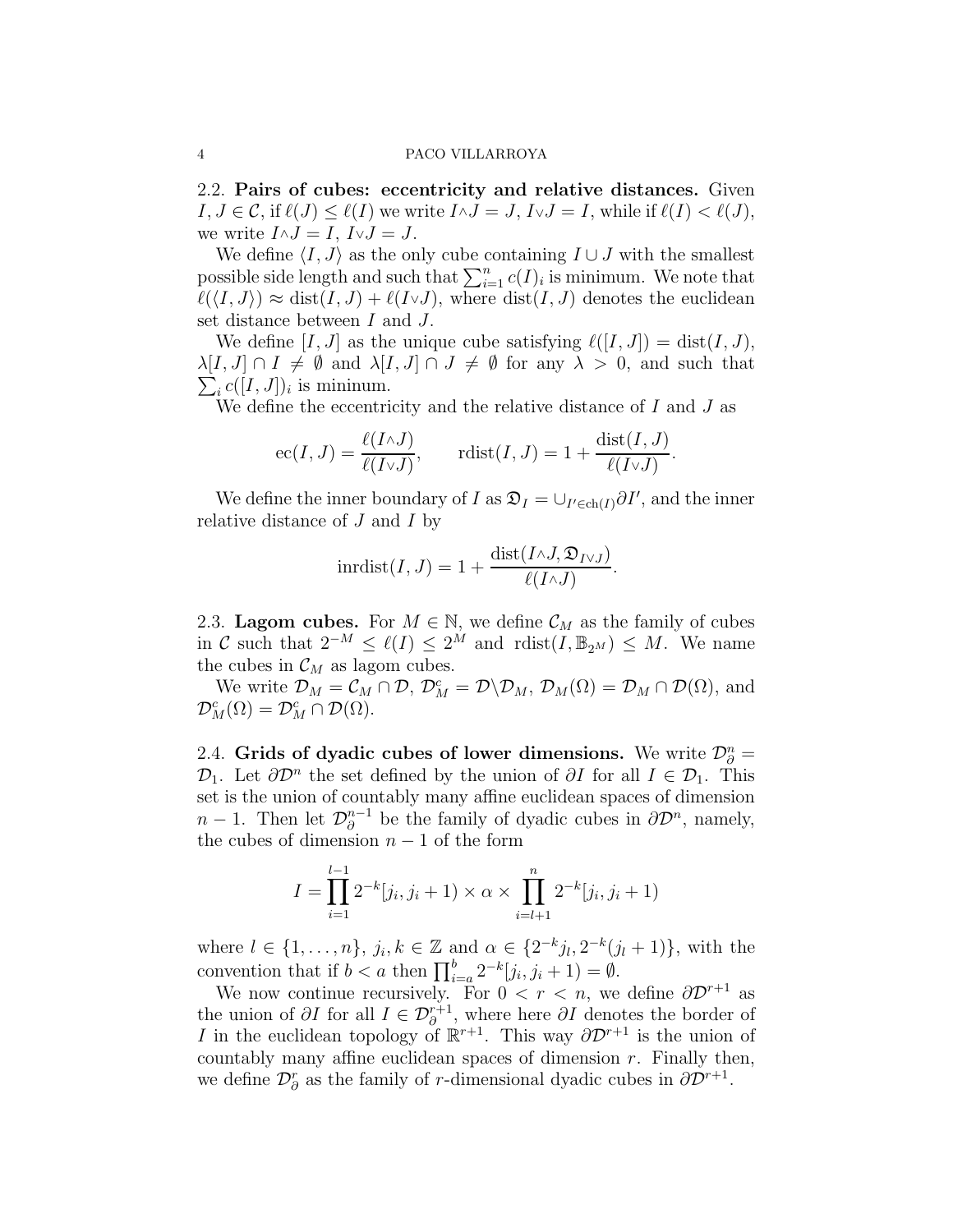3.1. Non-homogeneous measure. We describe the class of measures for which the theory applies.

**Definition 3.1.** Let  $\mu$  be a Radon measure on  $\mathbb{R}^n$ , which without loss of generality we assume to be positive.

We say that  $\mu$  has power growth if there is  $0 < \alpha \leq n$  such that  $\mu(I) \lesssim \ell(I)^{\alpha}$  for all  $I \in \mathcal{C}$ .

We now define three densities of the measure: for  $I \in \mathcal{C}$ , let

$$
\rho(I) = \frac{\mu(I)}{\ell(I)^{\alpha}},
$$

$$
\rho_{\text{in}}(I) = \sup_{\substack{t \in I \\ 0 < \lambda < \ell(I)}} \frac{\mu(I \cap B(t, \lambda))}{\lambda^{\alpha}} = \sup_{\substack{t \in I \\ \lambda > 0}} \frac{\mu(I \cap B(t, \lambda))}{\lambda^{\alpha}}
$$

where  $B(t, \lambda) = \{x \in \mathbb{R}^n / |t - x| < \lambda\}$ , and given  $0 < \delta \leq 1$ ,

<span id="page-4-0"></span>
$$
\rho_{\text{out}}(I) = \sum_{m \ge 1} \frac{\mu(mI)}{\ell(mI)^{\alpha}} \frac{1}{m^{\frac{\delta}{2}+1}}.
$$

With them, we denote

(2) 
$$
\rho_{\mu}(I) = \rho_{\text{in}}(I) + \rho_{\text{out}}(I).
$$

**Remark 3.2.** In the definition of  $\rho_{\text{in}}$  one can substitute the balls  $B(t, \lambda)$ by dyadic cubes just by taking the smallest  $Q \in \mathcal{D}(I)$  with  $B(t, \lambda) \subset Q$ .

The sum in the definition of  $\rho_{\text{out}}$  is comparable to

$$
\int_1^\infty \frac{\mu(tI)}{\ell(tI)^\alpha}\frac{dt}{t^{\frac{\delta}{2}+1}}\approx \sum_{k\geq 0} 2^{-k\frac{\delta}{2}}\frac{\mu(2^kI)}{\ell(2^kI)^\alpha}.
$$

If  $\mu$  satisfies the power growth for *n* dimensional cubes on  $\mathcal{D}$ , then it satisfies the same power growth for r dimensional cubes on  $\mathcal{D}_{\partial}^r$ . To show this, we note that each r dimensional dyadic cube  $I \in \mathcal{D}_{\partial}^r$  is in the border of an *n*-dimensional dyadic cube  $Q \in \mathcal{D}$  with the same side length and then  $\mu(I) \leq \mu(Q) \lesssim \ell(Q)^{\alpha} = \ell(I)^{\alpha}$ .

3.2. Compact Calderón-Zygmund kernel and its associated operator. We now describe the class of kernels and operators for which the theory applies.

<span id="page-4-1"></span>**Definition 3.3.** Let  $\mu$  be a positive Radon measure on  $\mathbb{R}^n$  with power qrowth  $0 < \alpha \leq n$ .

A function  $K : (\mathbb{R}^n \times \mathbb{R}^n) \setminus \{(t,x) \in \mathbb{R}^n \times \mathbb{R}^n : t = x\} \to \mathbb{C}$  is a Calderón-Zgymund kernel if it is bounded on compact sets of its domain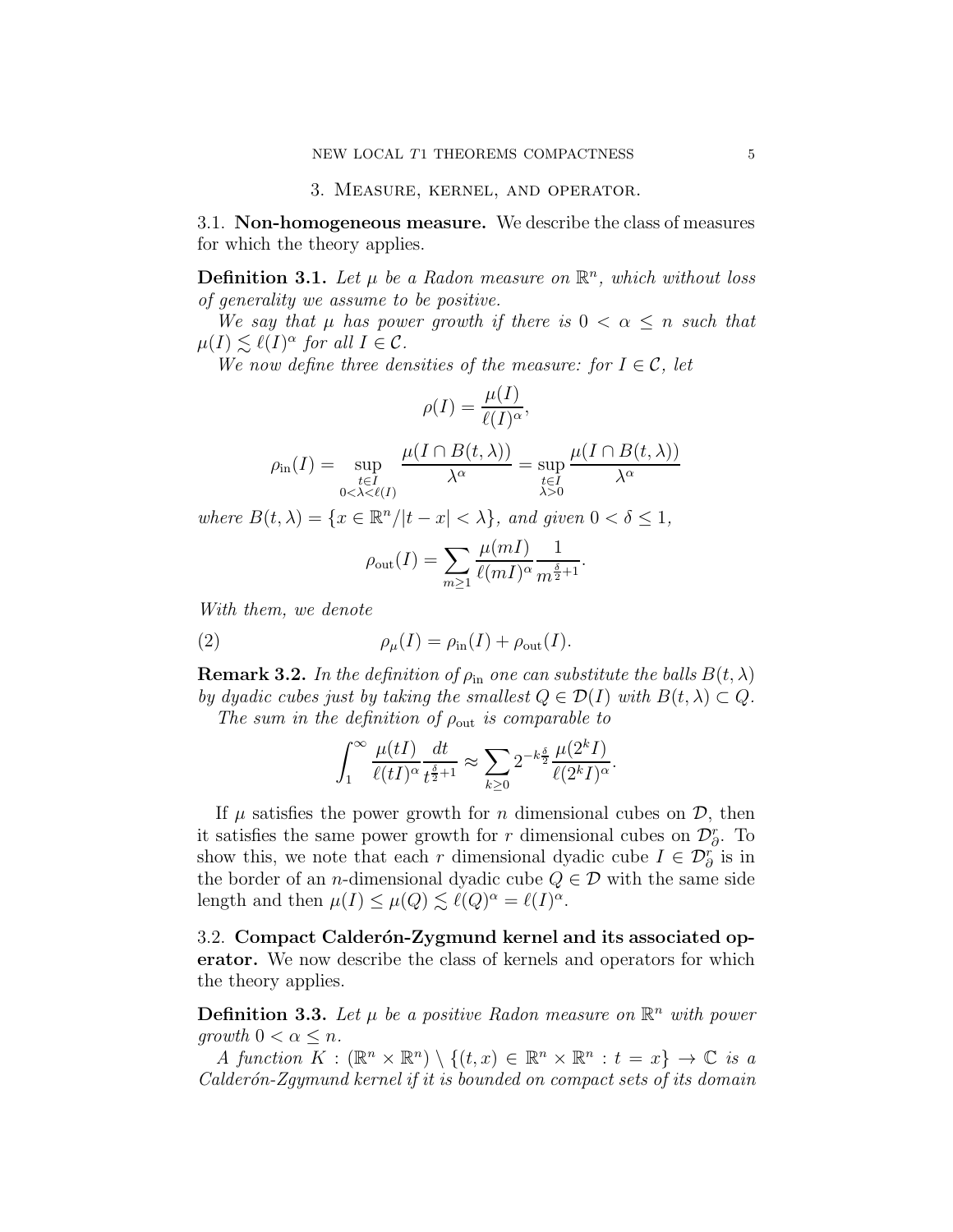and there exist  $0 < \delta \leq 1$  and bounded functions  $L, S, D : [0, \infty) \rightarrow$  $[0, \infty)$  satisfying

<span id="page-5-0"></span>(3) 
$$
|K(t,x) - K(t',x')| \lesssim \left(\frac{(|t-t'| + |x-x'|)}{|t-x|}\right)^{\delta} \frac{F(t,x)}{|t-x|^{\alpha}},
$$

with  $F(t, x) = L(|t - x|)S(|t - x|)D(|t + x|)$ , whenever  $2(|t - t'| + |x |x'|$ ) <  $|t - x|$ .

We say that  $Kd\mu \times d\mu$  is a compact Calderón-Zygmund kernel if [\(3\)](#page-5-0) holds and

<span id="page-5-1"></span>(4) 
$$
\lim_{\ell(I) \to \infty} L(\ell(I)) \rho_{\mu}(I) = \lim_{\ell(I) \to 0} S(\ell(I)) \rho_{\mu}(I)
$$

$$
= \lim_{\text{rdist}(I,\mathbb{B}) \to \infty} D(\text{rdist}(I,\mathbb{B})) \rho_{\mu}(I) = 0.
$$

Remark 3.4. Since a dilation of a function satisfying any of the limits in [\(4\)](#page-5-1) satisfies the same limit, namely  $\mathcal{D}_{\lambda}(L\rho_{\mu})(a) = L(\lambda^{-1}a)\rho_{\mu}(\lambda^{-1}a)$ also satisfies the first limit, we omit universal constants in the argument of the functions.

<span id="page-5-4"></span>Notation 3.5. Given three cubes  $I_1, I_2, I_3 \in \mathcal{C}$ , we denote

$$
F(I_1, I_2, I_3) = L(\ell(I_1))S(\ell(I_2))D(\text{rdist}(I_3, \mathbb{B}))
$$

and  $F(I) = F(I, I, I)$ . Then the limits in [\(4\)](#page-5-1) can be written as

<span id="page-5-5"></span> $\lim_{M\to\infty} \sup_{I\in D_2^c}$  $I\in D^c_M$  $F(I)\rho_{\mu}(I)=0.$ 

Given  $0 < \delta \leq 1$ , we define

(5) 
$$
\tilde{D}(I) = \sum_{k \ge 0} 2^{-k\frac{\delta}{2}} D(\text{rdist}(2^k I, \mathbb{B})).
$$

We note that if D satisfies [\(4\)](#page-5-1), then by Lebesgue's Domination Theorem so does  $\tilde{D}$ .

In [\[24\]](#page-69-9) it was proved, only for the one-dimensional case and when  $\alpha = n = 1$ , that the smoothness condition [\(3\)](#page-5-0) and the mild assumption  $\lim_{|t-x|\to\infty} K(t,x) = 0$  imply the following pointwise decay condition:

<span id="page-5-2"></span>(6) 
$$
|K(t,x)| \lesssim \frac{F(t,x)}{|t-x|^{\alpha}},
$$

with  $F(t, x) = L(|t-x|)S(|t-x|)D(|t+x|)$ . This is also the case when  $F \equiv 1.$ 

<span id="page-5-6"></span>**Definition 3.6.** A linear operator  $T$  is associated with a Calderón- $Zygmund\, Kernel\,K\,if\,the\,following\,representation\,holds$ 

<span id="page-5-3"></span>(7) 
$$
Tf(x) = \int_{\mathbb{R}^n} f(t)K(t, x) d\mu(t)
$$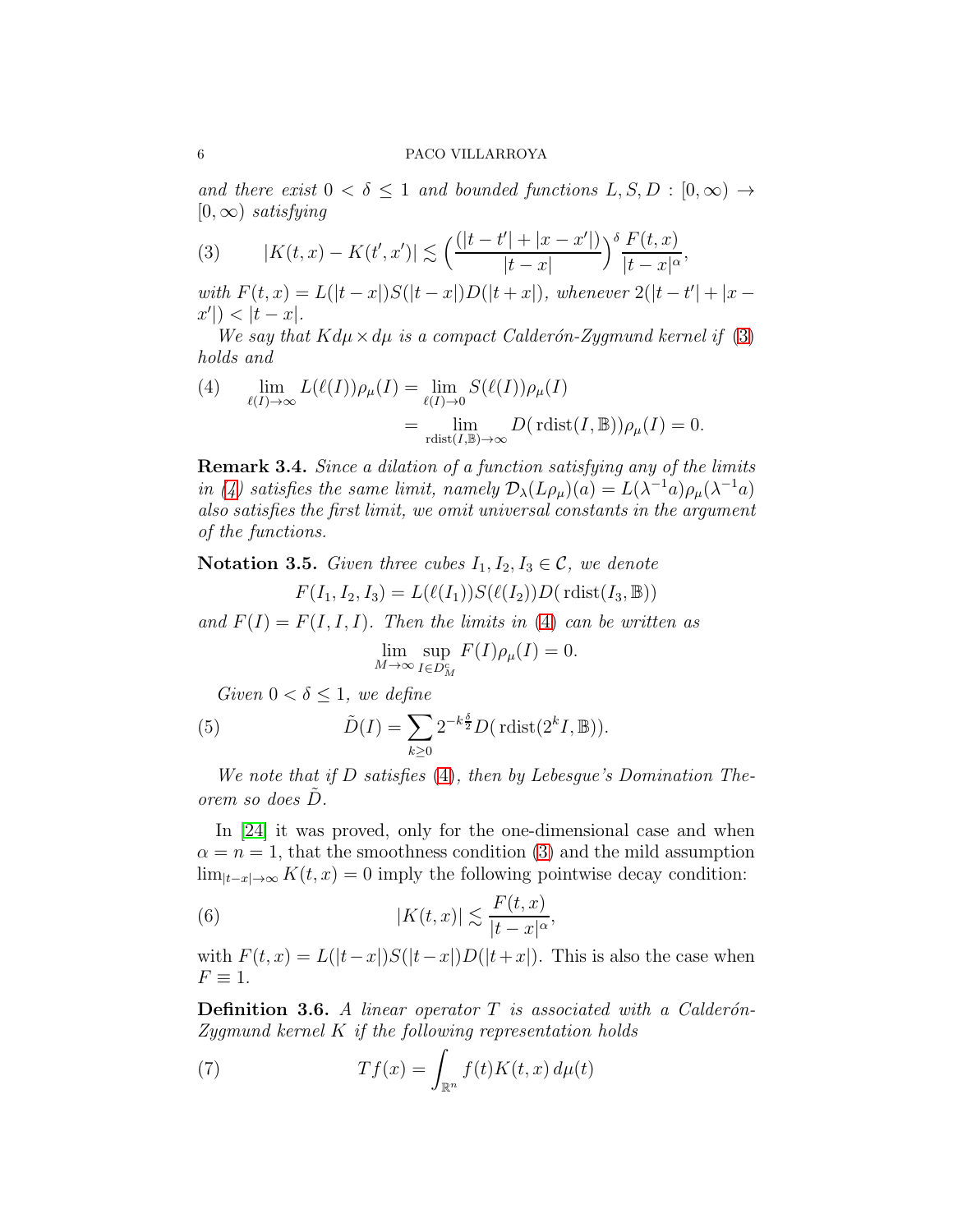for all functions f bounded and compactly supported, and  $x \notin \text{supp } f$ .

By  $(6)$  and the properties of f and x, the double integral is absolutely convergent with

$$
\int_{\mathbb{R}^n} |f(t)K(t,x)| d\mu(t) \lesssim \|f\|_{L^{\infty}(\mu)} \frac{\mu(\mathrm{supp}\, f)}{\mathrm{dist}(x, \mathrm{supp}\, f)^{\alpha}}.
$$

### 4. STATEMENTS OF MAIN RESULTS

We denote  $\delta(x) = 1$  if  $x = 0$  and  $\delta(x) = 0$  otherwise.

<span id="page-6-0"></span>**Theorem 4.1.** Let  $\mu$  be a positive Radon measure on  $\mathbb{R}^n$  with power qrowth  $0 < \alpha \leq n$ . Let T be a linear operator with a Calderón-Zygmund kernel and measure  $\mu$  as in [\(7\)](#page-5-3). Let  $1 < p < \infty$ ,  $k = n - [\alpha] + \delta(\alpha - [\alpha])$ .

Then the following statements are equivalent:

a) T extends to a bounded operator on  $L^p(\mu)$ 

b) there exist k grids of n-dimensional cubes,  $\mathcal{T}_i\mathcal{D}$  as in [\(1\)](#page-2-0) with  $i \in \{1, 2, \ldots, k\}$ , such that the testing condition

<span id="page-6-2"></span>(8) 
$$
\|\chi_I T \chi_I\|_{L^2(\mu)} + \|\chi_I T^* \chi_I\|_{L^2(\mu)} \lesssim \mu(I)^{\frac{1}{2}}
$$

holds for all  $I \in \mathcal{T}_i \mathcal{D} \cup 2\mathcal{T}_i \mathcal{D}$ .

c) for the k grids  $\mathcal{D}_{\partial}^{r}$  of r-dimensional cubes as defined in [2.4](#page-3-0) with  $r \in \{n, n-1, \ldots, n-k+1\}, T \text{ satisfies (8) for all } I \in \mathcal{D}_{\partial}^r \cup 2\mathcal{D}_{\partial}^r.$  $r \in \{n, n-1, \ldots, n-k+1\}, T \text{ satisfies (8) for all } I \in \mathcal{D}_{\partial}^r \cup 2\mathcal{D}_{\partial}^r.$  $r \in \{n, n-1, \ldots, n-k+1\}, T \text{ satisfies (8) for all } I \in \mathcal{D}_{\partial}^r \cup 2\mathcal{D}_{\partial}^r.$ 

Theorem [4.1](#page-6-0) follows from the proof of the following theorem.

<span id="page-6-1"></span>**Theorem 4.2.** Let  $\mu$  be a positive Radon measure on  $\mathbb{R}^n$  with power growth  $0 < \alpha \leq n$ . Let T be a linear operator with a Calderón-Zygmund kernel and measure  $\mu$  as in [\(7\)](#page-5-3). Let  $1 < p < \infty$ ,  $k = n - [\alpha] + \delta(\alpha - [\alpha])$ .

Then the following statements are equivalent:

a) T extends to a compact operator on  $L^p(\mu)$ 

b)  $Kd\mu \times d\mu$  is a compact Calderón-Zygmund kernel and there exist k grids of n-dimensional cubes,  $\mathcal{T}_i \mathcal{D}$  as in [\(1\)](#page-2-0) with  $i \in \{1, 2, ..., k\},$ such that

<span id="page-6-3"></span>(9) 
$$
\|\chi_I T \chi_I\|_{L^2(\mu)} + \|\chi_I T^* \chi_I\|_{L^2(\mu)} \lesssim \mu(I)^{\frac{1}{2}} F_T(I)
$$

for all  $I \in \mathcal{T}_i \mathcal{D} \cup 2\mathcal{T}_i \mathcal{D}$ , with  $F_T$  bounded and satisfying

<span id="page-6-4"></span>(10) 
$$
\lim_{M \to \infty} \sup_{I \in (\mathcal{T}_i \mathcal{D})^c_M \cup (2\mathcal{T}_i \mathcal{D})^c_M} F_T(I) = 0.
$$

c)  $Kd\mu \times d\mu$  is a compact Calderón-Zygmund kernel and for the k grids of r-dimensional cubes,  $\mathcal{D}_{\partial}^r$  as in [2.4](#page-3-0) with  $r \in \{n, n-1, \ldots, n-1\}$  $k+1$ , we have that T satisfies [\(9\)](#page-6-3) for all  $I \in \mathcal{D}_{\partial}^{r} \cup 2\mathcal{D}_{\partial}^{r}$ , with  $F_{T}$ bounded and satisfying

$$
\lim_{M \to \infty} \sup_{I \in (\mathcal{D}_{\partial})_M^c \cup (2\mathcal{D}_{\partial})_M^c} F_T(I) = 0.
$$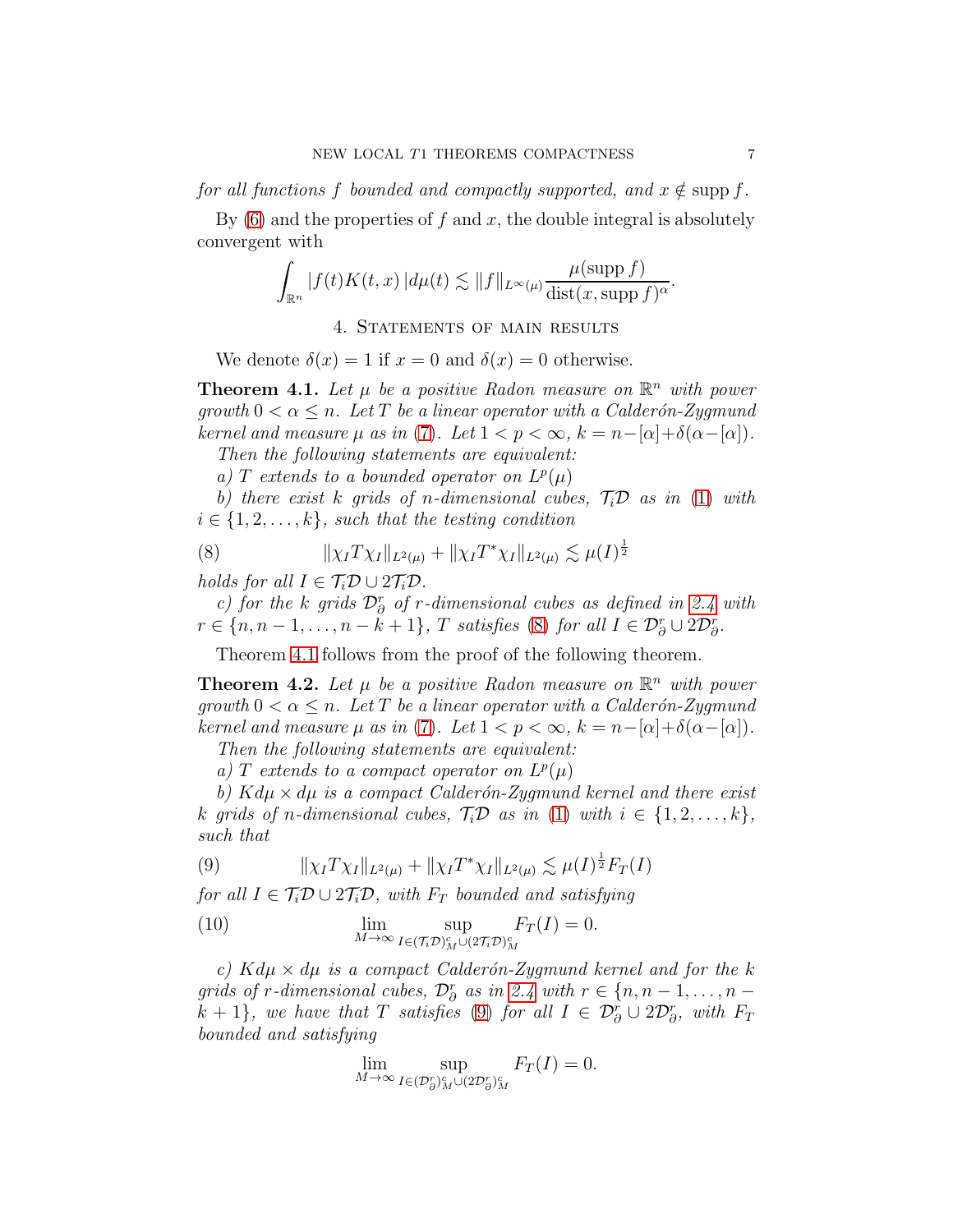For the proof of Theorem [4.2,](#page-6-1) we provide the following notation:

## Notation 4.3. Let

<span id="page-7-1"></span>(11) 
$$
F_K(I, J) = L(\ell(I \wedge J)S(\ell(I \wedge J))(D(\text{rlist}(\langle I, J \rangle, \mathbb{B})) + \tilde{D}(\text{inrdist}(I, J)I \wedge J)).
$$

With  $\rho_{\mu}$ ,  $F_K$ ,  $F_T$  as defined in [\(2\)](#page-4-0), [\(11\)](#page-7-1), and [\(10\)](#page-6-4) respectively, we now denote

$$
F_{\mu}(I,J) = \sup_{\substack{R \subset I \\ S \subset J}} F_K(R,S)\rho_{\mu}(R \vee S) + F_T(R) + F_T(S)
$$

and  $F_{\mu}(I) = F_{\mu}(I, I)$ .

When applied to the Cauchy integral operator,

$$
C_{\mu}(f)(z) = \int \frac{f(w)}{w - z} d\mu(w)
$$

we obtain the following result.

<span id="page-7-0"></span>**Theorem 4.4.** Let  $\mu$  a positive Radon measure on the complex plane  $\mathbb C$  such that  $\mu(I) \leq \ell(I)$  for each  $I \in \mathcal D$ . Let  $1 < p < \infty$ . Then the following statements are equivalent:

a)  $C_{\mu}$  is bounded on  $L^{p}(\mu)$ ,

b) there exist two grids of 2-dimensional cubes,  $\mathcal{T}_i \mathcal{D}$  with  $i \in \{1,2\}$ as defined in [\(1\)](#page-2-0), such that the testing condition

<span id="page-7-2"></span>(12) 
$$
\|\chi_{I}C_{\mu}\chi_{I}\|_{L^{2}(\mu)} \lesssim \mu(I)^{\frac{1}{2}},
$$

holds for all  $I \in \mathcal{T}_i \mathcal{D} \cup 2\mathcal{T}_i \mathcal{D}$ .

c) for the grids of dyadic squares  $\mathcal{D}^2_\partial$  and line segments  $\mathcal{D}^1_\partial$  as defined in [2.4,](#page-3-0) we have that [\(12\)](#page-7-2) holds for all  $I \in \mathcal{D}_{\partial}^r \cup 2\mathcal{D}_{\partial}^r$  with  $r \in \{2, 1\}$ .

Furthermore, the following statements are also equivalent:

a)  $C_{\mu}$  is compact on  $L^{p}(\mu)$ ,

b) there exist two grids of 2-dimensional cubes,  $\mathcal{T}_i \mathcal{D}$  with  $i \in \{1, 2\}$ as defined in [\(1\)](#page-2-0), such that [\(12\)](#page-7-2) holds and

$$
\lim_{M \to \infty} \sup_{I \in (\mathcal{T}_i \mathcal{D})_M^c} \rho_\mu(I) = \lim_{M \to \infty} \sup_{I \in (\mathcal{T}_i \mathcal{D})_M^c \cup (2\mathcal{T}_i \mathcal{D})_M^c} \frac{\|\chi_I C_\mu \chi_I\|_{L^2(\mu)}}{\mu(I)^{\frac{1}{2}}} = 0,
$$

c) for the grids of dyadic squares  $\mathcal{D}^2_\partial$  and line segments  $\mathcal{D}^1_\partial$  as defined in [2.4,](#page-3-0) we have that [\(12\)](#page-7-2) holds and  $r \in \{2, 1\}$ 

$$
\lim_{M \to \infty} \sup_{I \in (\mathcal{D}_{\partial})_M^r} \rho_{\mu}(I) = \lim_{M \to \infty} \sup_{I \in (\mathcal{D}_{\partial})_M^r \cup (2\mathcal{D}_{\partial})_M^r} \frac{\|\chi_I C_{\mu}\chi_I\|_{L^2(\mu)}}{\mu(I)^{\frac{1}{2}}} = 0.
$$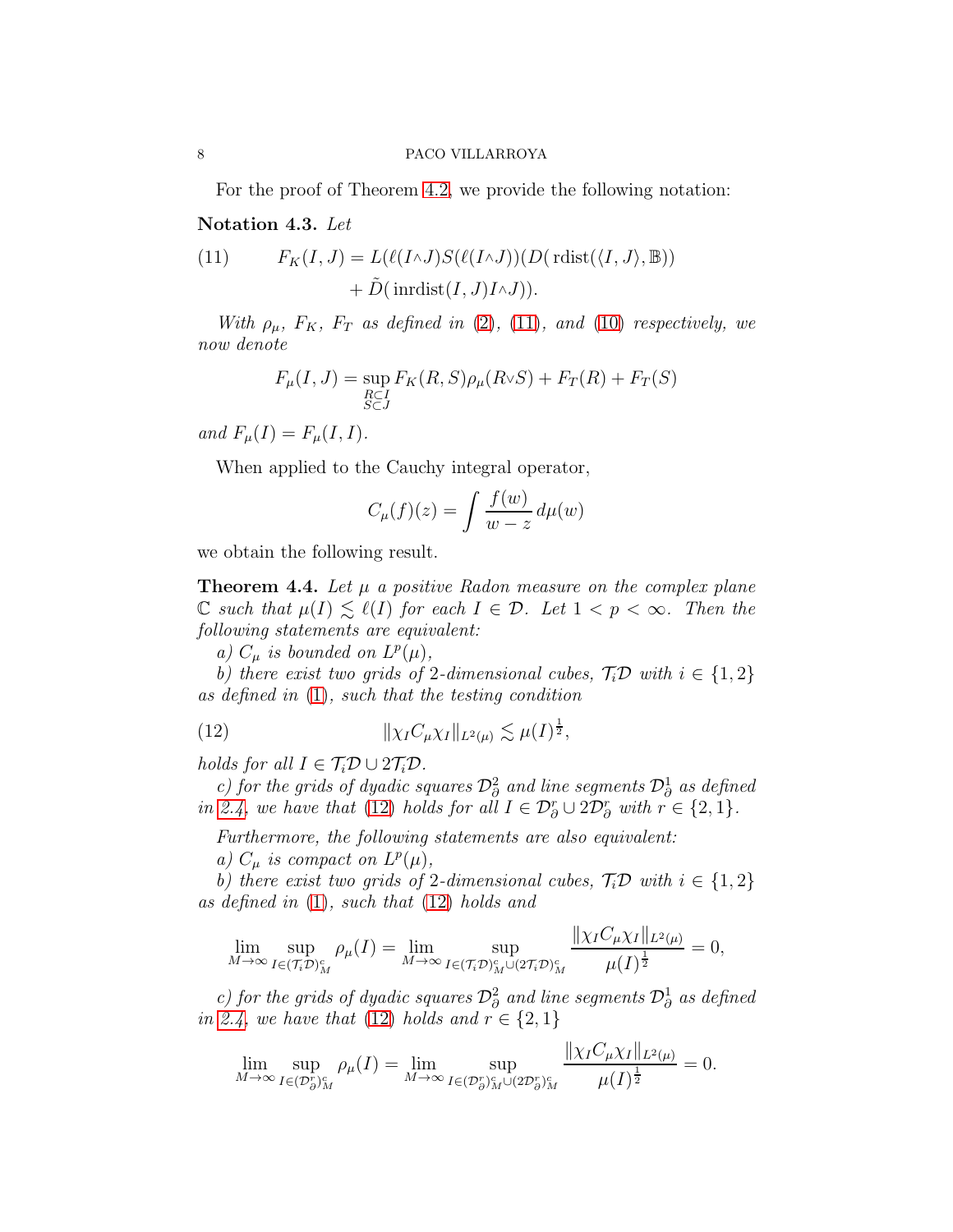#### 5. The truncated operators

In this section we define and study the properties of a particular smooth truncation of Calderón-Zygmund operators. We start the section with a technical result.

### <span id="page-8-0"></span>**Lemma 5.1.** Let  $I \in \mathcal{D}$ , and  $x \in I$ . Then

$$
\int_I \frac{1}{|t-x|^{\alpha-1}} d\mu(t) \lesssim \ell(I)\rho_{\text{in}}(I).
$$

*Proof.* For  $k \geq 0$ , let  $S_k = \{t \in I/|t-x| \leq 2^{-k}\ell(I)\}\$  and  $C_k =$  $S_k \setminus S_{k+1} = \{t \in I/2^{-(k+1)}\ell(I) < |t - x| \leq 2^{-k}\ell(I)\}.$  Then

$$
\int_{I} \frac{1}{|t-x|^{\alpha-1}} d\mu(t) \leq \sum_{k\geq 0} \frac{2^{(\alpha-1)(k+1)}}{\ell(I)^{\alpha-1}} \mu(S_k \setminus S_{k+1})
$$
  

$$
\lesssim \ell(I)^{1-\alpha} \sum_{k\geq 0} 2^{(\alpha-1)k} (\mu(S_k) - \mu(S_{k+1})).
$$

We write  $a_k = \mu(S_k)$  and evaluate the previous expression using Abel's formula: for large  $R$  we have

$$
\ell(I)^{1-\alpha} \sum_{k=0}^{R} 2^{(\alpha-1)k} (a_k - a_{k+1}) = \ell(I)^{1-\alpha} \Big( a_0 - a_{R+1} 2^{(\alpha-1)R} + \sum_{k=1}^{R} a_k (2^{(\alpha-1)k} - 2^{(\alpha-1)(k-1)}) \Big).
$$

Since  $a_0 \leq \mu(I) = \rho(I)\ell(I)^{\alpha} \leq \rho_{\text{in}}(I)\ell(I)^{\alpha}$ , for the first term we have  $\ell(I)^{1-\alpha}a_0 \leq \ell(I)\rho_{\text{in}}(I).$ 

Similarly, since

$$
a_{R+1} = \mu(S_{R+1}) \le \mu(I \cap B(x, 2^{-(R+1)}\ell(I))) \le \rho_{\text{in}}(I)2^{(R+1)\alpha}\ell(I)^{\alpha},
$$

the absolute value of the second term can be bounded by

$$
\ell(I)^{1-\alpha}a_{R+1}2^{(\alpha-1)R}\lesssim \ell(I)\rho_{\rm in}(I)2^{-R}\leq \ell(I)\rho_{\rm in}(I).
$$

Meanwhile, since since  $a_k = \mu(S_k) \leq \rho_{\text{in}}(I) 2^{k\alpha} \ell(I)^{\alpha}$ , the absolute value of the last term is bounded by

$$
\ell(I)^{1-\alpha} \sum_{k=1}^{R} a_k 2^{(\alpha-1)k} (1 - 2^{-(\alpha-1)}) \lesssim \ell(I) \rho_{\text{in}}(I) \sum_{k=1}^{R} 2^{-k} \lesssim \ell(I) \rho_{\text{in}}(I).
$$

We now define the following smooth truncation of an operator associated with a Calderón-Zygmund kernel.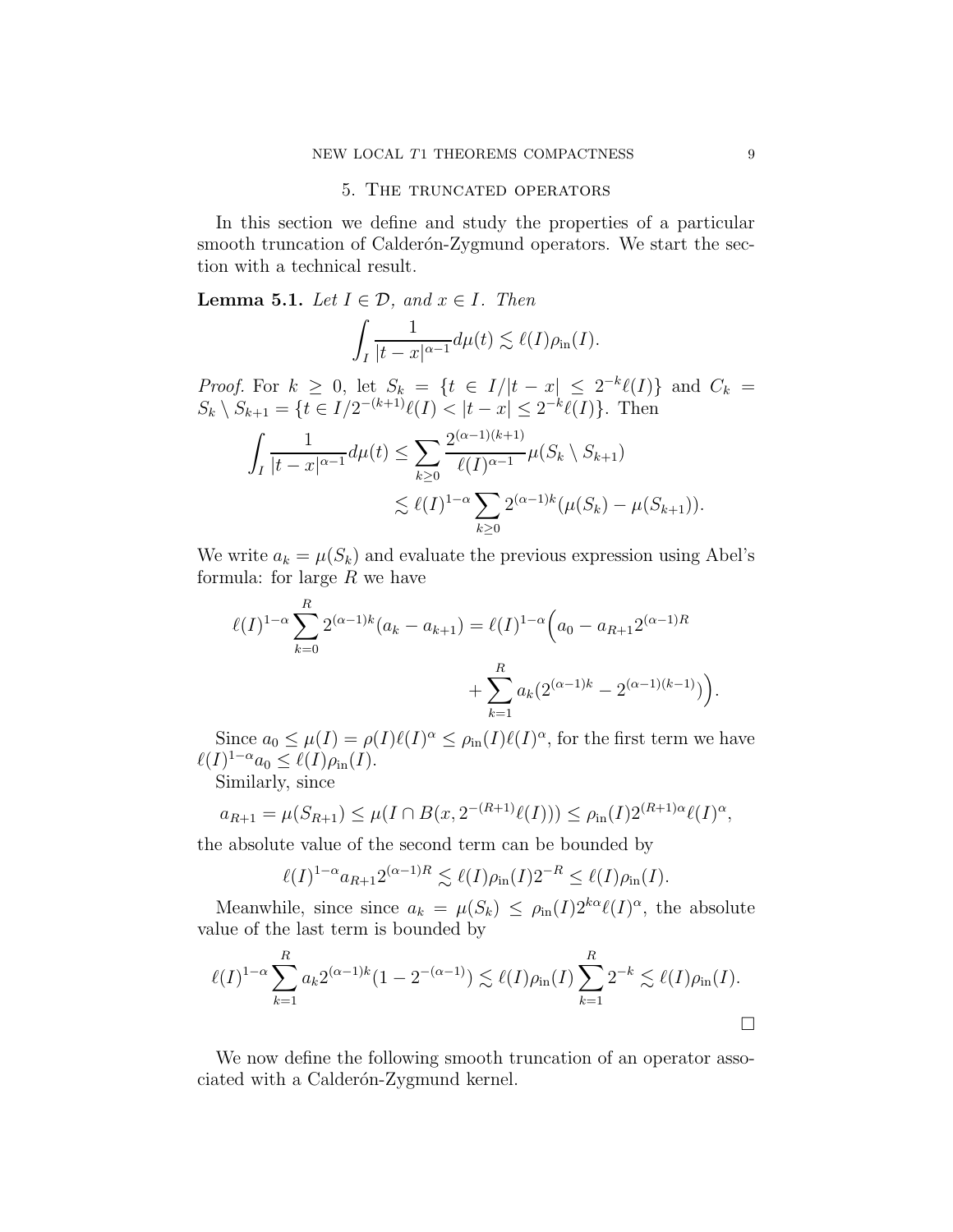<span id="page-9-0"></span>**Definition 5.2.** Let  $\phi$  be a smooth function such that  $0 \leq \phi(x) \leq 1$ ,  $\sup \phi \subset [-2,2], \ \phi(x) = 1 \ \text{for all } |x| < 1 \ \text{and } 0 \leq \phi'(x) \leq 2.$ Let  $Q = [-2^N, 2^N]^n$  with  $N \geq 0$  and  $0 < \gamma \leq 1$ . We define the kernel

$$
K_{\gamma,Q}(t,x) = K(t,x)(1 - \phi(\frac{|t-x|}{\gamma}))\phi(\frac{4|t|}{\ell(Q)})\phi(\frac{4|x|}{\ell(Q)}).
$$

Let  $T_{\gamma,Q}$  the operator with kernel  $K_{\gamma,Q}$ .

In the next two results, we prove that the truncated operators are bounded, have a Calderon-Zygmund kernel and satisfy the testing condition uniformly on  $\gamma$  and  $Q$ .

<span id="page-9-1"></span>**Lemma 5.3.** The operator  $T_{\gamma,Q}$  is bounded with bounds depending on  $\gamma$ and Q. Moreover,  $K_{\gamma,0}$  is a Calderón-Zygmund kernels with parameter  $0 < \delta \leq 1$  and constant independent of  $\gamma$  and Q.

*Proof.* We first show that  $K_{\gamma,Q}$  is a bounded function: by [\(6\)](#page-5-2),

$$
|K_{\gamma,Q}(t,x)| \lesssim \frac{1}{|t-x|^{\alpha}}(1-\phi(\frac{|t-x|}{\gamma})) \le \frac{1}{\gamma^{\alpha}}.
$$

The last inequality is due to the fact that when  $|t - x| \le \gamma$  we have  $\phi\left(\frac{|t-x|}{\gamma}\right)$  $(\frac{-x_1}{\gamma}) = 1$  and so, the second factor is zero. Then, since  $K_{\gamma,Q}$  is supported on  $Q \times Q$ , by Cauchy-Schwarz, we have for  $f, g \in L^2(\mu)$ 

$$
\begin{aligned} |\langle T_{\gamma,Q}f,g\rangle| &= |\int\int K_{\gamma,Q}(t,x)f(t)g(x)d\mu(t)d\mu(x)| \\ &\leq \Big(\int_Q \int_Q |K_{\gamma,Q}(t,x)|^2 d\mu(t)d\mu(x)\Big)^{\frac{1}{2}} \|f\|_{L^2(\mu)} \|g\|_{L^2(\mu)} \\ &\lesssim \frac{\mu(Q)}{\gamma^{\alpha}} \|f\|_{L^2(\mu)} \|g\|_{L^2(\mu)}. \end{aligned}
$$

This proves that the operators  $T_{\gamma,Q}$  are bounded.

We now show that  $K_{\gamma,Q}$  is a Calderón-Zygmund kernel. We prove the appropriate estimate for  $A = |K_{\gamma,Q}(t,x) - K_{\gamma,Q}(t',x)|$  being similar the work for  $|K_{\gamma,Q}(t,x)-K_{\gamma,Q}(t,x')|$ . Let  $t, t', x$  such that  $2|t-t'| < |t-x|$ . We note that this inequality implies  $|t - x| \leq |t' - x| + |t - t'| \leq$  $|t'-x| + |t-x|/2$  and so,  $|t-x| \leq 2|t'-x|$ . Then

$$
A \leq |K(t, x) - K(t', x)|\phi(\frac{4|t|}{\ell(Q)})\phi(\frac{4|x|}{\ell(Q)})(1 - \phi(\frac{|t - x|}{\gamma}))
$$
  
+ |K(t', x)||\phi(\frac{4|t|}{\ell(Q)}) - \phi(\frac{4|t'|}{\ell(Q)})|\phi(\frac{4|x|}{\ell(Q)})(1 - \phi(\frac{|t - x|}{\gamma}))  
+ |K(t', x)|\phi(\frac{4|t'|}{\ell(Q)})\phi(\frac{4|x|}{\ell(Q)})|\phi(\frac{|t - x|}{\gamma}) - \phi(\frac{|t' - x|}{\gamma})|.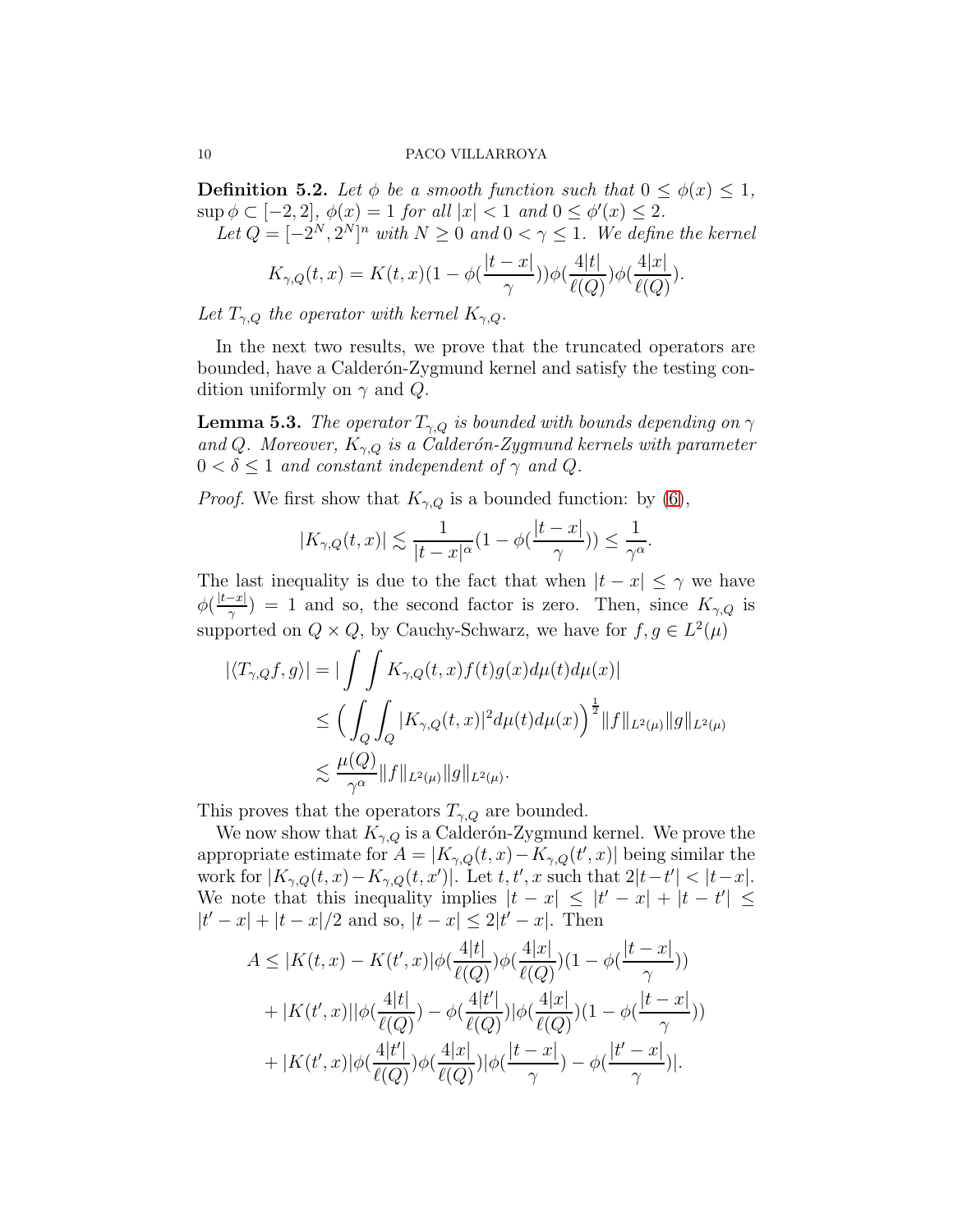Since  $2|t-t'| < |t-x|$  we can use the kernel smoothness condition [\(3\)](#page-5-0) and that  $\phi$  is bounded, to bound the first term by a constant times

$$
\left(\frac{|t-t'|}{|t-x|}\right)^{\delta} \frac{F(t,x)}{|t-x|^{\alpha}} = \frac{|t-t'|^{\delta}}{|t-x|^{\alpha+\delta}} F(t,x).
$$

The second term is non zero if  $x \in Q$  and  $t \in Q$  or  $t' \in Q$ . Then if  $t \in Q$ , we have  $|t - x| < |t| + |x| \leq \ell(Q)$ . Meanwhile if  $t' \in Q$ , we get  $|t-x| \leq 2|t'-x| \leq 2(|t'|+|x|) \leq 2\ell(Q)$ . Then, by the kernel decay[\(6\)](#page-5-2), the fact that  $\phi$  is bounded, and the Mean Value Theorem on  $\phi$  with bounded derivative, the second term is bounded by a constant times

$$
\frac{F(t,x)}{|t-x|^{\alpha}}\frac{|t-t'|}{\ell(Q)}\lesssim \frac{F(t,x)}{|t-x|^{\alpha}}\frac{|t-t'|}{|t-x|}\leq \frac{|t-t'|^{\delta}}{|t-x|^{\alpha+\delta}}F(t,x).
$$

The third term is non zero if  $t', x \in Q$  and  $|t-x| < 2\gamma$  or  $|t'-x| < 2\gamma$ . In the latter case we have  $|t - x| \leq 2|t' - x| < 4\gamma$ . Then, using again the kernel decay, that  $\phi$  is bounded and the Mean Value Theorem on  $\phi$ , we can estimate this third term by a constant times

$$
\frac{F(t,x)}{|t-x|^{\alpha}}\frac{||t-x|-|t'-x||}{\gamma} \lesssim \frac{F(t,x)}{|t-x|^{\alpha}}\frac{|t-t'|}{|t-x|} \le \frac{|t-t'|^{\delta}}{|t-x|^{\alpha+\delta}}F(t,x).
$$

**Lemma 5.4.** The operator  $T_{\gamma,Q}$  satisfies the testing condition with bounds independent of  $\gamma$  and  $Q$ .

*Proof.* From the symmetric expression of the kernel  $K_{\gamma,Q}$  it is clear that the same ideas used to prove the testing condition on  $T_{\gamma,Q}$  also work for  $T^*_{\gamma,Q}$ . Therefore, we write the computations only for  $T_{\gamma,Q}$ . We are going to show that for all  $I \in \mathcal{D} \cup 2\mathcal{D}$  we have  $||\chi_I T_{\gamma, Q} \chi_I||^2_{L^2(\mu)} \lesssim F_\mu(I) \mu(I)^{\frac{1}{2}}$ with  $F_{\mu}$  bounded and such that  $\lim_{M\to\infty} \sup_{I\in\mathcal{D}_M^c\cup 2\mathcal{D}_M^c} F_{\mu}(I) = 0.$ 

Since  $0 \le \phi(x) \le 1$  we have that  $\|\chi_I T_{\gamma, Q}\chi_I\|_{L^2(\mu)}^2$  is bounded by

$$
\int_{I} \left| \int_{I} K(t, x)(1 - \phi(\frac{|t - x|}{\gamma})) \phi(\frac{4|t|}{\ell(Q)}) d\mu(t) \right|^{2} \phi(\frac{4|x|}{\ell(Q)})^{2} d\mu(x) = \text{Int}
$$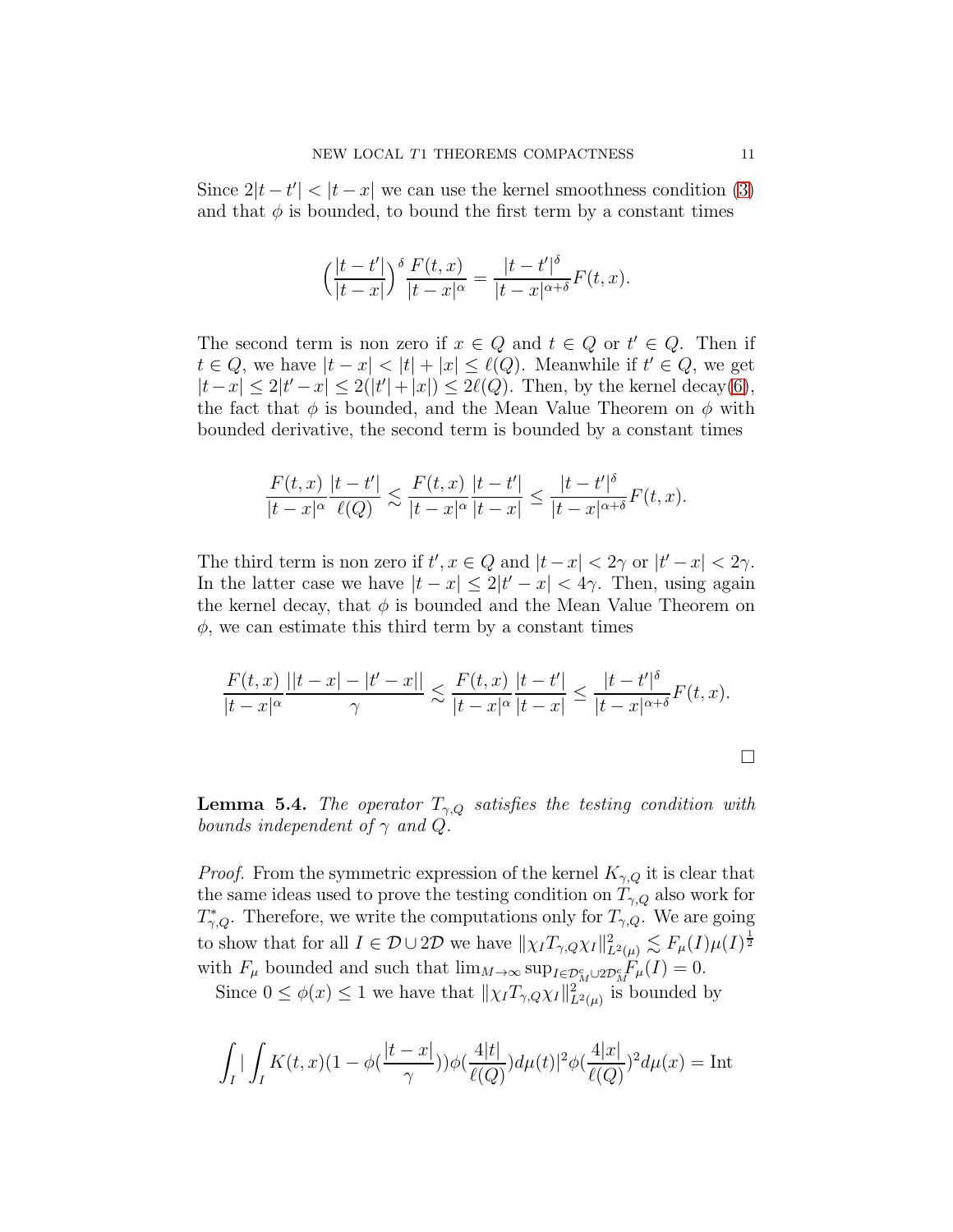We first assume that  $I \subset 2^{-1}Q$ . In this case, since  $\phi\left(\frac{4|t|}{\rho\left(Q\right)}\right)$  $\frac{4|t|}{\ell(Q)}$  = 1 for all  $t \in 2^{-1}Q$ , we have

<span id="page-11-1"></span>(13) Int = 
$$
\int_{I} \int_{I} K(t, x)(1 - \phi(\frac{|t - x|}{\gamma})) d\mu(t)|^{2} \phi(\frac{4|x|}{\ell(Q)})^{2} d\mu(x)
$$

$$
\lesssim \int_{I} (\int_{\substack{t \in I \\ \gamma \leq |t - x| \leq 2\gamma}} |K(t, x)| d\mu(t))^{2} d\mu(x)
$$

$$
+ \int_{I} |\int_{\substack{t \in I \\ 2\gamma \leq |t - x|}} K(t, x) d\mu(t)|^{2} d\mu(x)
$$

We note than from here we do not use  $I \subset 2^{-1}Q$  anymore, but only  $I \in \mathcal{D}$ .

By the kernel decay, the first term is bounded by a constant times

<span id="page-11-0"></span>(14)  
\n
$$
\int_{I} \left( \int_{\gamma < |t-x| \le 2\gamma} \frac{F(t,x)}{|t-x|^{\alpha}} d\mu(t) \right)^{2} d\mu(x)
$$
\n
$$
\le F_{K}(I)^{2} \int_{I} \frac{\mu(I \cap B(x, 2\gamma))^{2}}{\gamma^{2\alpha}} d\mu(x)
$$
\n
$$
\le F_{K}(I)^{2} \rho_{\text{in}}(I)^{2} \mu(I) \le F_{\mu}(I)^{2} \mu(I)
$$

To deal with the second term, we denote  $D_x = \{t \in I/|t - x| \leq 2\gamma\}$ and  $D_x^c = I \setminus D_x$ . Since  $\chi_{D_x^c} = \chi_I - \chi_{D_x}$ , the second term can be written as

$$
\int_I |T(\chi_{D_x^c})(x)|^2 d\mu(x) \lesssim \int_I |T(\chi_I)(x)|^2 d\mu(x) + \int_I |T(\chi_{D_x})(x)|^2 d\mu(x)
$$

The new first term equals

$$
\|\chi_I T \chi_I\|_{L^2(\mu)}^2 \lesssim F_T(I)\mu(I) \leq F_\mu(I)\mu(I)
$$

by the testing condition on  $T$ . On the other hand,

We now denote  $D = \{(t, x) \in I \times I/|t - x| \leq 2\gamma\}$ . Then we can rewrite the second term as

$$
\|\chi_I\int K(t,\cdot)\chi_D(t,\cdot)d\mu(t)\|_{L^2(\mu)}^2.
$$

We are going to prove that

$$
\|\chi_I\int K(t,\cdot)\chi_D(t,\cdot)d\mu(t)\|_{L^2(\mu)} \lesssim F_\mu(I)\mu(I)^{\frac{1}{2}}
$$

or, equivalently, that for every  $\Phi_I \in L^2(\mu)$  with support on I and  $\|\Phi_{I}\|_{L^{2}(\mu)} \leq \mu(I)^{\frac{1}{2}},$  we have

$$
|\langle \Phi_I, \int K(t,\cdot) \chi_D(t,\cdot) d\mu(t) \rangle| \lesssim F_\mu(I)\mu(I).
$$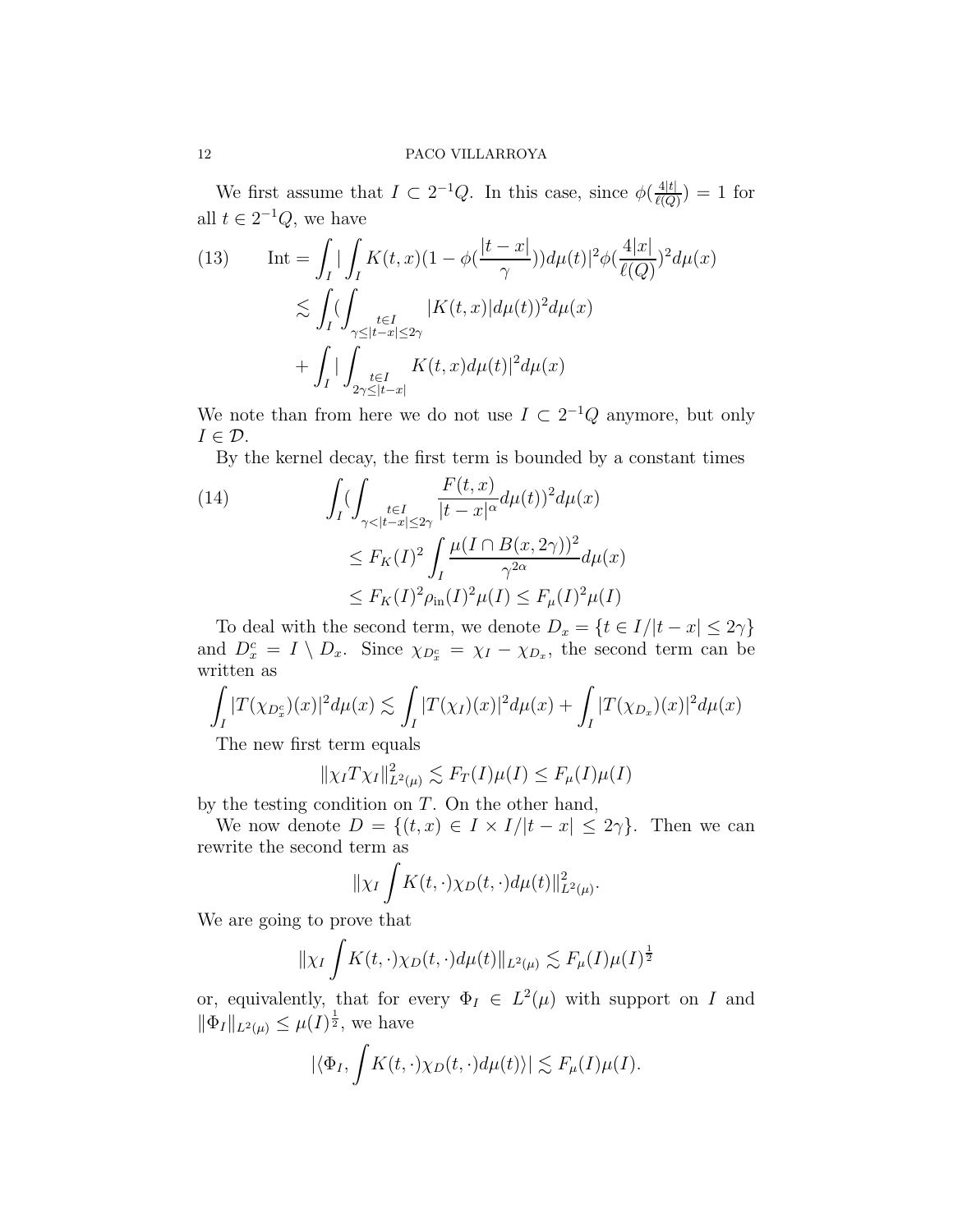Let  $I_i \in \mathcal{D}(I)$  such that  $I_i \times I_i \subset D$  is maximal inside D with respect the inclusion. Therefore,  $\ell(I_i)$  is the same for all cubes and comparable to  $\gamma$ . Let  $I_{i,p}$  the parent of  $I_i$  and let  $2I_{i,p} \in \mathcal{C}$  such that  $c(2I_{i,p}) = c(I_{i,p})$ and  $\ell(2I_{i,p}) = 2\ell(I_{i,p})$ . Then there are alternating sub-collections of bicubes  $I_{i,p} \times I_{i,p}$  and  $2I_{i,p} \times 2I_{i,p}$  such that completely cover D and a set  $D' \subset \{(t, x) \in I \times I\}/\gamma < |t - x| \leq 8\gamma\}$ , the cubes  $2I_{i,p}$  are pairwise disjoint, and the intersection of consecutive  $I_{i,p}$  and  $2I_{i,p}$  is contained on  $I_i$ . Therefore, we can write

$$
\chi_D(t,x) = \sum_{i \in \mathcal{O}} \chi_{I_{i,p}}(t) \chi_{I_{i,p}}(x) + \sum_{i \in \mathcal{E}} \chi_{2I_{i,p}}(t) \chi_{2I_{i,p}}(x)
$$

$$
- \sum_{\substack{i/I_i \subset I_{j,p} \\ j \in \mathcal{O}}} \chi_{I_i}(t) \chi_{I_i}(x) - \chi_{D'}(t,x).
$$

where  $\mathcal{O}, \mathcal{E}$  denote sets of indexes in  $\mathbb{Z}^n$ . With this, we have

$$
\begin{aligned} |\langle \Phi_I, \int K(t, \cdot) \chi_D(t, \cdot) d\mu(t) \rangle| &\leq \sum_{i \in \mathcal{O}} |\langle \Phi_I \chi_{I_{i,p}}, T \chi_{I_{i,p}} \rangle| \\ &+ \sum_{i \in \mathcal{E}} |\langle \Phi_I \chi_{2I_{i,p}}, T \chi_{2I_{i,p}} \rangle| + \sum_{\substack{i/Q_i \subset Q_{j,p} \\ j \in \mathcal{O}}} |\langle \Phi_I \chi_{I_i}, T \chi_{I_i} \rangle| \\ &+ \|\Phi_I\|_{L^2(\mu)} \| \int K(t, \cdot) \chi_{D'}(t, \cdot) d\mu(t) \|_{L^2(\mu)}. \end{aligned}
$$

Now, as we did in [\(14\)](#page-11-0), we can estimate the last term by a constant times

$$
\mu(I)^{\frac12}\Big(\int_I(\int_{2\gamma<|t-x|\leq 8\gamma}|K(t,x)|d\mu(t))^2d\mu(x)\Big)^{\frac12}\lesssim F_\mu(I)\mu(I).
$$

On the other hand, by the testing condition for  $T$  on the cubes  $I_{i,p}$  and Cauchy's inequality, the first term is bounded by

$$
\sum_{i \in \mathcal{O}} \|\Phi_I \chi_{I_{i,p}}\|_{L^2(\mu)} \|\chi_{I_{i,p}} T \chi_{I_{i,p}}\|_{L^2(\mu)} \n\lesssim \sum_{i \in \mathcal{O}} \|\Phi_I \chi_{I_{i,p}}\|_{L^2(\mu)} F_T(I_{i,p}) \mu(I_{i,p})^{\frac{1}{2}} \n\leq \Big(\sum_{i \in \mathcal{O}} \|\Phi_I \chi_{I_{i,p}}\|_{L^2(\mu)}^2\Big)^{\frac{1}{2}} \Big(\sum_{i \in \mathcal{O}} \mu(I_{i,p})\Big)^{\frac{1}{2}} F_{\mu}(I) \leq F_{\mu}(I) \mu(I).
$$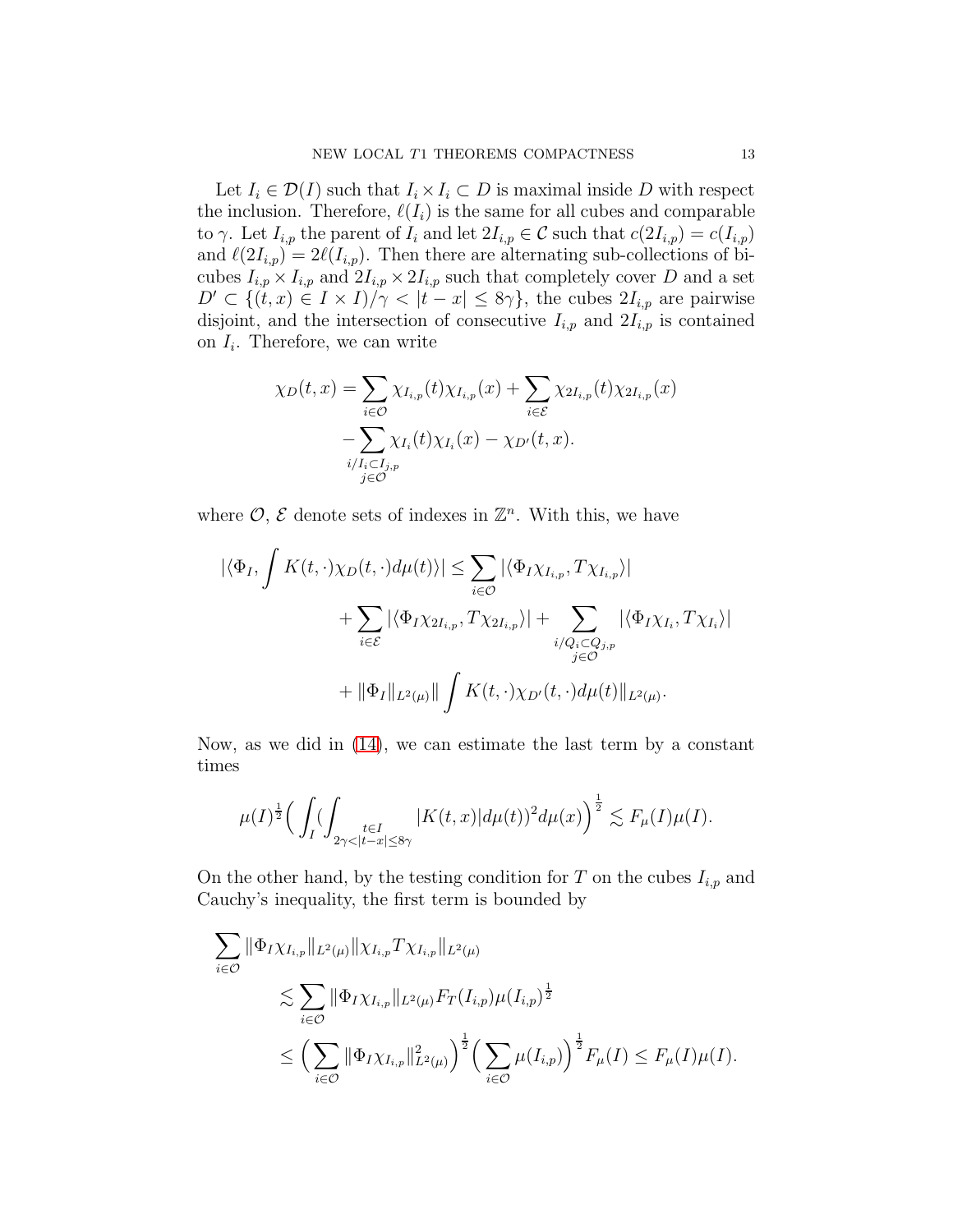The last inequality is due to the fact that, since the cubes  $I_{i,p} \subset I$  have the same size length, they are pairwise disjoint. Then

$$
\sum_{i\in\mathcal{O}} \|\Phi_I \chi_{I_{i,p}}\|_{L^2(\mu)}^2 = \sum_{i\in\mathcal{O}} \int_{I_{i,p}} |\Phi_I(x)|^2 d\mu(x) \le \|\Phi_I\|_{L^2(\mu)}^2 \le \mu(I).
$$

Similar computations using the testing condition for  $T$  on the cubes  $2I_{i,p}$  (which are also pairwise disjoint) and  $I_i$  respectively, show the same inequality for the second and third terms.

This finishes the proof under the assumption that  $I \subset 2^{-1}Q$ . For the general case, since  $K_{\gamma,Q}$  is supported on Q we assume without loss of generality that  $I \cap Q \neq \emptyset$ . Let  $I' \in \mathcal{D}$  the smallest dyadic cube such that  $I \cap Q \subset I'$ . Since  $I \in \mathcal{D}$ , by minimality we have  $I' \subset I$ . Let also R the quadrant of  $\mathbb{R}^n$  such that  $I \subset R$  and let  $Q' \in \mathcal{D}$  the smallest dyadic cube such that  $Q \cap R \subset Q'$ . Clearly  $\ell(Q') \leq 2\ell(Q)$ . Moreover, since  $I \cap Q \subset R \cap Q \subset Q'$  we have by minimaliy that  $\ell(I') \leq \ell(Q') \leq 2\ell(Q)$ .

Now, by the Mean Value Theorem, there exists  $\xi \in (0, \frac{4||t|-|x||}{\ell(\Omega)}$  $\frac{t|-|x||}{\ell(Q)}$ ) such that

(15) 
$$
\phi(\frac{4|t|}{\ell(Q)}) = (\phi(\frac{4|x|}{\ell(Q)}) - \phi'(\xi)\frac{4||t| - |x||}{\ell(Q)})\chi_{I'}(t),
$$

since  $\phi(\frac{4|t|}{\ell(Q)}$  $\frac{4|t|}{\ell(Q)}$   $\leq \chi_{I'}(t)$  for  $t \in I \cap Q$ . Then we can write

$$
\begin{split} \text{Int} &= \int_{I} \left| \int_{I} K(t,x)(1-\phi(\frac{|t-x|}{\gamma}))\phi(\frac{4|t|}{\ell(Q)})d\mu(t) \right|^{2}\phi(\frac{4|x|}{\ell(Q)})^{2}d\mu(x) \\ &\lesssim \int_{I'} \left| \int_{I'} K(t,x)(1-\phi(\frac{|t-x|}{\gamma}))d\mu(t) \right|^{2}\phi(\frac{2|x|}{\ell(Q)})^{3}d\mu(x) \\ &+ \int_{I'} \left| \int_{I'} K(t,x)(1-\phi(\frac{|t-x|}{\gamma}))\phi'(\xi) \frac{4||t|-|x||}{\ell(Q)}d\mu(t) \right|^{2}d\mu(x) \end{split}
$$

The first term is bounded by

$$
\int_{I'}\left|\int_{I'}K(t,x)(1-\phi(\frac{|t-x|}{\gamma}))d\mu(t)\right|^2d\mu(x),
$$

which satisfies the right estimates as it was proved in the previous case, when  $I \subset Q$ , starting at [\(13\)](#page-11-1). We remind that (13) we did not use  $I' \subset 2^{-1}Q$  anymore, but  $I' \in \mathcal{D}$ .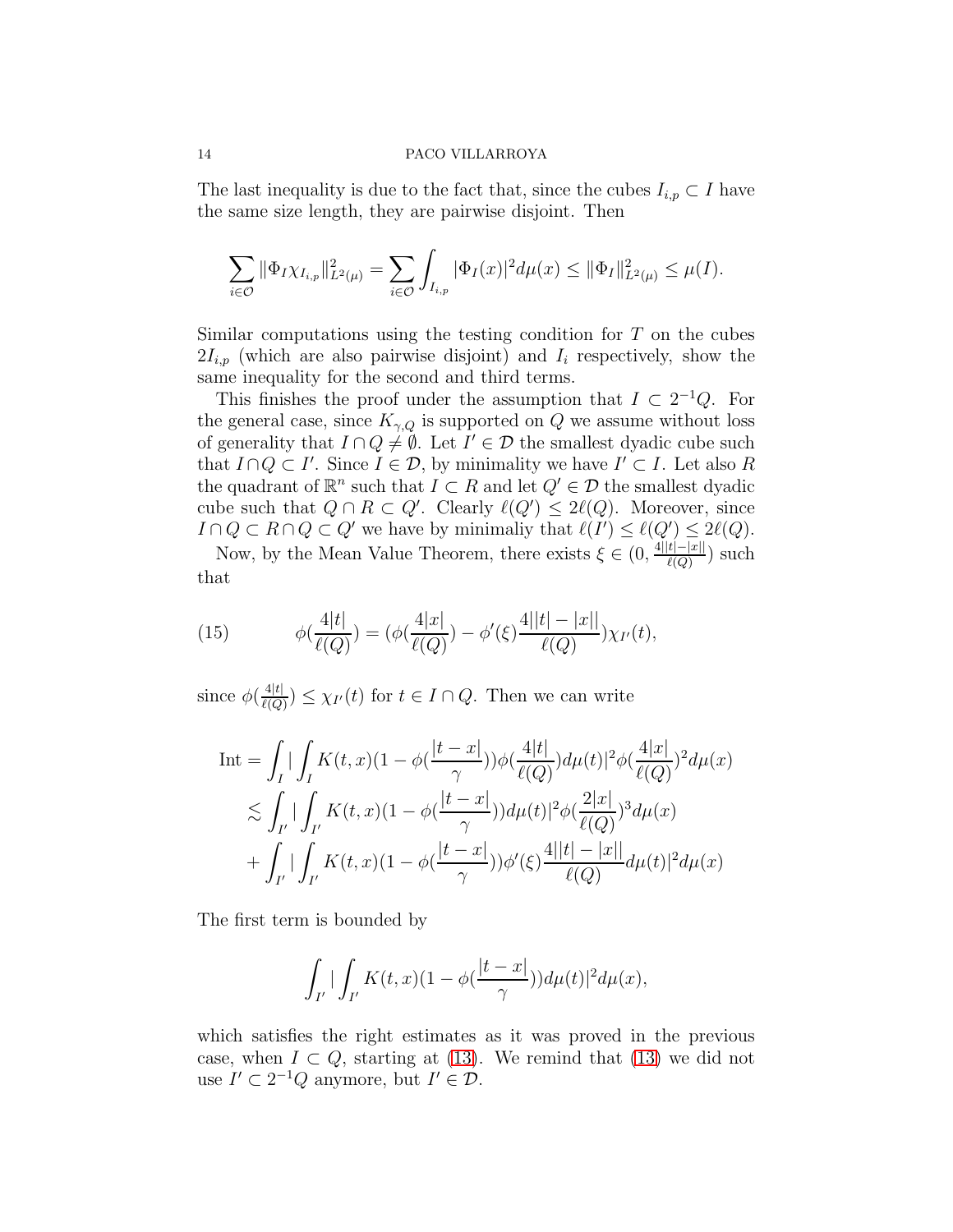On the other hand, since  $1 \leq \phi(x) \leq 1, 0 \leq \phi'(x) \leq 2, \ell(Q) \geq 1$  and  $\phi(x) = 1$  for  $|x| \leq 1$ , the second term is bounded by a constant times

$$
\int_{I'} (\int_{I'} |K(t,x)||1 - \phi(\frac{|t-x|}{\gamma})| \frac{||t|-|x||}{\ell(Q)} d\mu(t))^2 d\mu(x)
$$
\n
$$
\lesssim \int_{I'} (\frac{1}{\ell(Q)} \int_{\substack{t \in I'\\ |t-x| > \gamma}} |K(t,x)||t-x| d\mu(t))^2 d\mu(x)
$$
\n
$$
\lesssim \int_{I'} (\frac{1}{\ell(Q)} \int_{\substack{t \in I'\\ |t-x| > \gamma}} \frac{F(t,x)}{|t-x|^{\alpha}} |t-x| d\mu(t))^2 d\mu(x)
$$
\n
$$
\lesssim F_K(I)^2 \int_{I'} (\frac{1}{\ell(Q)} \int_{\substack{t \in I \cap 2Q\\ |t-x| > \gamma}} \frac{1}{|t-x|^{\alpha-1}} d\mu(t))^2 d\mu(x)
$$

By Lemma [5.1,](#page-8-0) the last expression is bounded by a constant times

$$
F_K(I)^2 \int_{I'} (\frac{1}{\ell(Q)} \rho_{\text{in}}(I')\ell(I'))^2 d\mu(x) \lesssim F_K(I)^2 \rho_{\text{in}}(I)\mu(I)
$$
  

$$
\lesssim F_\mu(I)^2 \mu(I),
$$

where we used that  $\ell(I') \leq \ell(Q)$  and that, since  $I' \subset I$ , we have  $\rho_{\text{in}}(I') \leq \rho_{\text{in}}(I).$ 

# 6. Haar wavelet systems and the characterization of compactness.

## 6.1. The Haar wavelet system.

**Definition 6.1.** Let  $\mu$  be a measure on  $\mathbb{R}^n$ . For  $Q \in \mathcal{D} \cup \tilde{\mathcal{D}}$  with  $\mu(Q) \neq 0$  we denote the average  $\langle f \rangle_Q = \mu(Q)^{-1} \int_Q f(x) d\mu(x)$ . For  $Q \in \mathcal{D}$  with  $\mu(Q) = 0$ , we set  $\langle f \rangle_Q = 0$ .

We define the averaging operator by  $E_Qf = \langle f \rangle_Q \chi_Q$  and the difference operator by

<span id="page-14-0"></span>(16) 
$$
\Delta_Q f = \left(\sum_{I \in \text{ch}(Q)} E_I f\right) - E_Q f = \sum_{I \in \text{ch}(Q)} \left(\langle f \rangle_I - \langle f \rangle_Q\right) \chi_I.
$$

For  $k \in \mathbb{Z}$ , we define

$$
E_k f = \sum_{\substack{Q \in \mathcal{D} \\ \ell(Q) = 2^{-k}}} E_Q f, \quad \text{and} \quad \Delta_k f = E_k f - E_{k-1} f = \sum_{\substack{Q \in \mathcal{D} \\ \ell(Q) = 2^{-k}}} \Delta_Q f.
$$

 $\Box$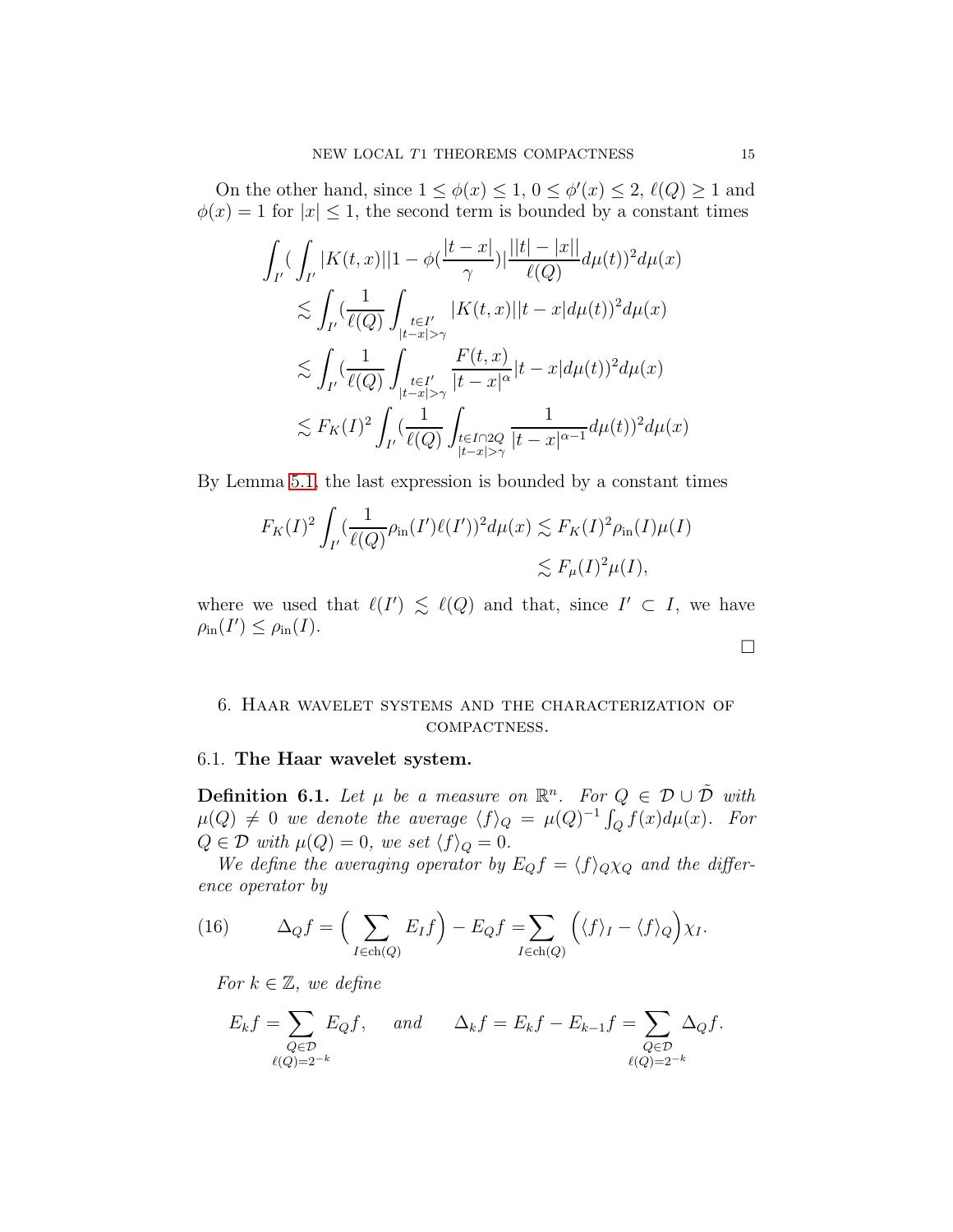<span id="page-15-2"></span>**Definition 6.2** (Haar wavelets). Let  $I \in \mathcal{D} \cup \tilde{\mathcal{D}}$ . For  $\mu(I) \neq 0$  we define the Haar wavelet function associated with I by

$$
\psi_I = \mu(I)^{\frac{1}{2}} \left( \frac{1}{\mu(I)} \chi_I - \frac{1}{\mu(I_p)} \chi_{I_p} \right),
$$

where  $I_p \in \mathcal{D}$  is such that  $I \in ch(I_p)$ . For  $\mu(I) = 0$  we set  $\psi_I = 0$ .

<span id="page-15-1"></span>**Lemma 6.3.** For  $Q \in \mathcal{D} \cup \tilde{\mathcal{D}}$  and f, g locally integrable, we have

$$
\Delta_Q f = \sum_{I \in \text{ch}(Q)} \langle f, \psi_I \rangle \psi_I
$$

almost everywhere with respect to  $\mu$ .

*Proof.* If  $\mu(Q) = 0$  then  $\mu(I) = 0$  for every  $I \in ch(Q)$ . Witht this, both  $\Delta_Q = 0$  and  $\psi_I = 0$  and so, the equality is trivial.

For  $\mu(Q) \neq 0$ , from [\(16\)](#page-14-0) and  $\mu(Q)\langle f \rangle_Q = \sum$  $I \in \text{ch}(Q)$  $\mu(I)\langle f \rangle_I$  we have

$$
\Delta_Q f = \sum_{I \in ch(Q)} \langle f \rangle_I \chi_I - \langle f \rangle_Q \chi_Q = \sum_{I \in ch(Q)} \langle f \rangle_I \Big( \chi_I - \frac{\mu(I)}{\mu(Q)} \chi_Q \Big)
$$
\n(17)\n
$$
= \sum_{I \in ch(Q)} \mu(I)^{\frac{1}{2}} \langle f \rangle_I \psi_I,
$$

where the last equality holds even for those terms for which  $\mu(I) = 0$ since in that case  $\langle f \rangle_I = 0$ .

Also from [\(16\)](#page-14-0) we have for each  $I \in \text{ch}(Q)$ ,

(18) 
$$
\langle \Delta_Q f \rangle_I = \langle f \rangle_I - \langle f \rangle_Q
$$

and so

<span id="page-15-0"></span>
$$
\Delta_Q f = \sum_{I \in \text{ch}(Q)} \mu(I)^{\frac{1}{2}} \langle \Delta_Q f \rangle_I \psi_I + \langle f \rangle_Q \sum_{I \in \text{ch}(Q)} \mu(I)^{\frac{1}{2}} \psi_I.
$$

For the first term, we compute the coefficients: for  $\mu(I) = 0$ , we have  $\psi_I = 0$  and so,  $\mu(I)^{\frac{1}{2}} \langle \Delta_Q f \rangle_I \psi_I = 0 = \langle f, \psi_I \rangle \psi_I$ . Meanwhile, for  $\mu(I) \neq 0$ , we can use [\(18\)](#page-15-0) to write

$$
\mu(I)^{\frac{1}{2}} \langle \Delta_Q f \rangle_I = \mu(I)^{\frac{1}{2}} \int f(x) \Big( \frac{\chi_I(x)}{\mu(I)} - \frac{\chi_Q(x)}{\mu(Q)} \Big) d\mu(x) = \langle f, \psi_I \rangle.
$$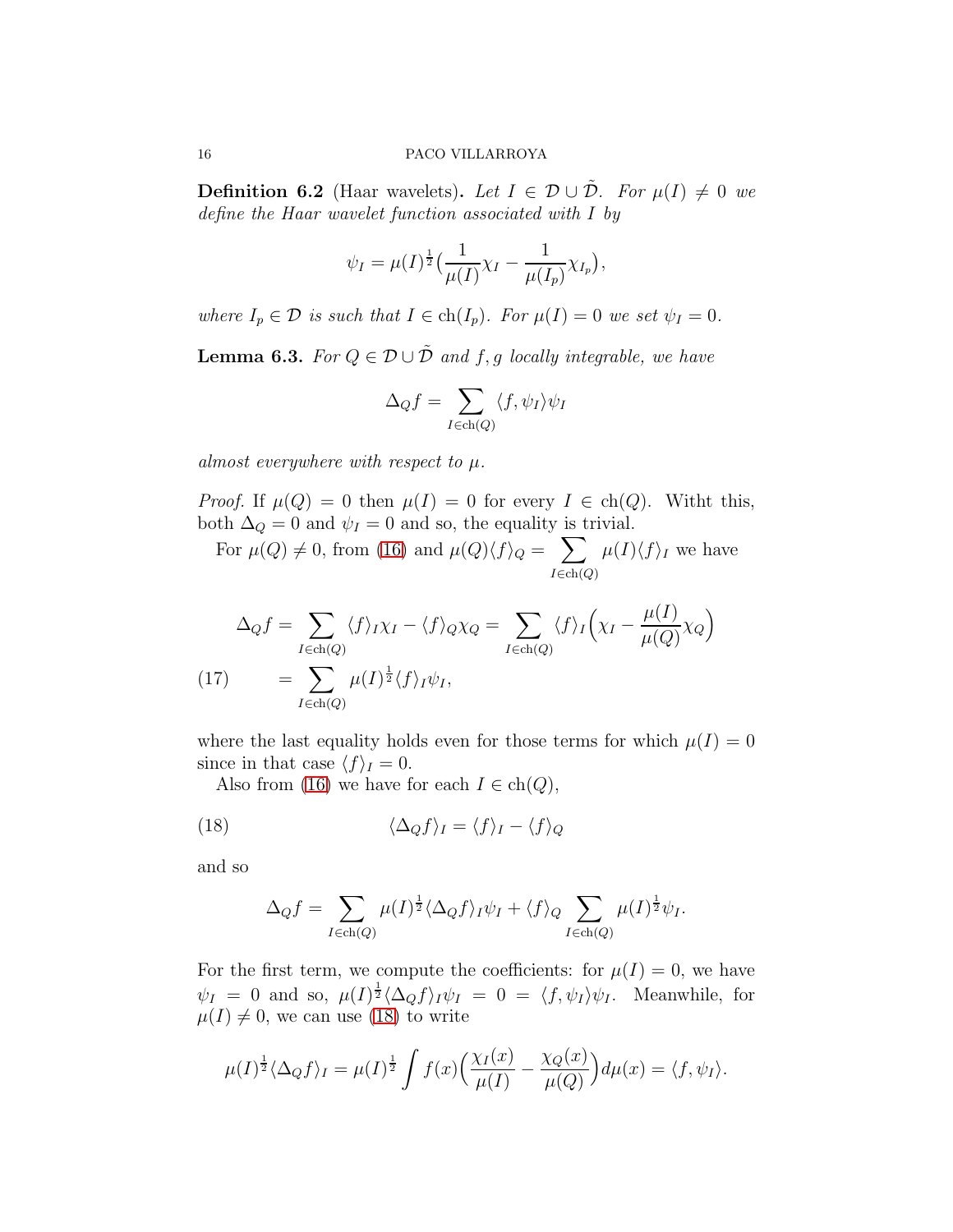We now denote by Q' the union of cubes  $I \in \text{ch}(Q)$  such that  $\mu(I) \neq$ 0. Then for the second term we have

$$
\sum_{I \in ch(Q)} \mu(I)^{\frac{1}{2}} \psi_I = \sum_{\substack{I \in ch(Q) \\ \mu(I) \neq 0}} \mu(I)^{\frac{1}{2}} \psi_I = \sum_{\substack{I \in ch(Q) \\ \mu(I) \neq 0}} \left( \chi_I - \frac{\mu(I)}{\mu(Q)} \chi_Q \right)
$$
\n
$$
= \chi_{Q'} - \frac{\mu(Q')}{\mu(Q)} \chi_Q = -\chi_{Q \setminus Q'} = 0
$$

<span id="page-16-2"></span>almost everywhere since  $\mu(Q \setminus Q') = 0$ .

<span id="page-16-1"></span>**Lemma 6.4.** Let f bounded, compactly supported and with mean zero with respect to  $\mu$ . Then

<span id="page-16-0"></span>(20) 
$$
\int f(x)g(x)d\mu(x) = \lim_{M \to \infty} \int \sum_{\substack{I \in \mathcal{D} \\ 2^{-M} \le l(I) \le 2^M}} \langle f, \psi_I \rangle \psi_I(x)g(x)d\mu(x)
$$

for g bounded and compactly supported.

*Proof.* By dividing f into up to  $2^n$  functions if necessary, we can assume that sup f and sup g are contained in one quadrant of  $\mathbb{R}^n$ . Then we can choose  $S \in \mathcal{D}$  with sup  $f \cup \text{sup } q \subset S$ .

We first note that the function inside the integral in the right hand side of [\(20\)](#page-16-0) can be written as

$$
\sum_{\substack{I \in \mathcal{D} \\ 2^{-M} \le \ell(I) \le 2^M}} \langle f, \psi_I \rangle \psi_I = \sum_{\substack{Q \in \mathcal{D} \\ 2^{-(M-1)} \le \ell(Q) \le 2^{M+1}}} \sum_{I \in ch(Q)} \langle f, \psi_I \rangle \psi_I.
$$

By Lemma [6.3,](#page-15-1) for every  $g$  bounded and compactly supported on  $S$ , we have  $\mu$ -almost everywhere that

$$
\sum_{I \in ch(Q)} \langle f, \psi_I \rangle \psi_I = \Delta_Q f.
$$

Then we can write the right hand side of [\(20\)](#page-16-0) as

$$
\lim_{M \to \infty} \int \sum_{\substack{Q \in \mathcal{D}(S) \\ 2^{-(M-1)} \le \ell(Q) \le 2^{M+1}}} \sum_{I \in ch(Q)} \langle f, \psi_I \rangle \psi_I(x) g(x) d\mu(x)
$$

$$
= \lim_{M \to \infty} \int \sum_{-M \le k \le M} \Delta_k f(x) g(x) d\mu(x).
$$

Now we can choose  $M \in \mathbb{N}$  such that  $2^{-M} \leq \ell(S) \leq 2^{M+1}$ . And for  $x \in S$ , we select  $I, J \in \mathcal{D}$  such that  $x \in J \subset S \subset I$ ,  $\ell(J) = 2^{-M}$ , and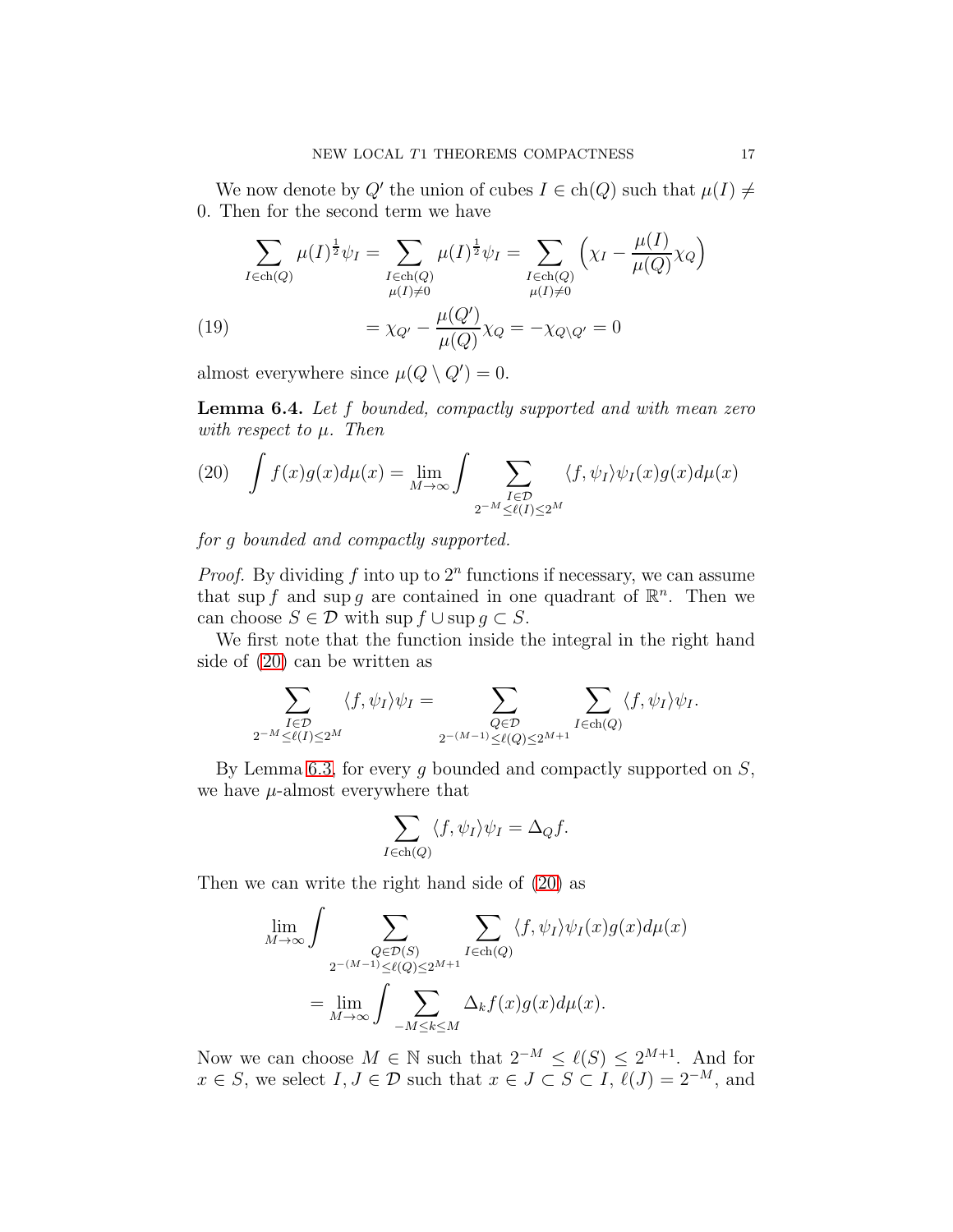$\ell(I) = 2^{M+1}$ . Then, by summing a telescopic series, we get

$$
\sum_{-M \le k \le M} \Delta_k f(x) = E_M f(x) - E_{-(M+1)} f(x)
$$
  
=  $\langle f \rangle_J \chi_J(x) - \langle f \rangle_I \chi_I(x) = \langle f \rangle_J \chi_J(x).$ 

since  $S \subset I$  and f has mean zero.

With this

$$
\lim_{M \to \infty} \int \sum_{-M \le k \le M} \Delta_k f(x) g(x) d\mu = \lim_{M \to \infty} \int_S E_M f(x) g(x) d\mu(x).
$$

Since f is locally integrable, by Lebesgue's Differentiation Theorem we have that  $E_M f$  converges to f pointwise almost everywhere with respect to  $\mu$  when M tends to infinity. Moreover, since  $|E_M f(x)g(x)| \lesssim$  $||f||_{L^{\infty}(\mu)}||g||_{L^{\infty}(\mu)}\chi_{S}(x)$ , we can use Lebesgue's Dominated Convergence Theorem to conclude the result.

Similar work shows the validity of the following result:

**Lemma 6.5.** We remind that  $\tilde{\mathcal{D}}$  denotes the family of open dyadic cubes and ∂D denotes the union of the borders of all dyadic cubes. For  $I \in \mathcal{D}$ , we denote  $I = I \setminus \partial I \in \mathcal{D}$ .

Let f be integrable, compactly supported, and with mean zero with respect to  $\mu$ . We denote  $f_1 = f - f \chi_{\partial \mathcal{D}}$ . Then the equality

$$
f_1 = \sum_{I \in \tilde{\mathcal{D}}} \langle f, \psi_I \rangle \psi_{\tilde{I}}
$$

holds µ-almost everywhere.

6.2. A variation of the Haar wavelet system. We now define a new Haar wavelet system and show that the analog of lemma [6.3](#page-15-1) holds. These wavelets will be used when dealing with the paraproducts.

<span id="page-17-0"></span>**Definition 6.6.** Let  $Q, J_p \in \mathcal{D}$  and we denote  $c_{J_p} = c(J_p)$ . For  $I \in \mathcal{D}$ with  $\mu(I) \neq 0$ , we define

$$
\psi_{I,J_p}^{\text{full}}(t) = \mu(I)^{\frac{1}{2}} \Big( \frac{\chi_I(c_{J_p})}{\mu(I)} - \frac{\chi_{I_p}(c_{J_p})}{\mu(I_p)} \Big) \chi_Q(t).
$$

If  $\mu(I) = 0$ , we define  $\psi_{I,J_p}^{\text{full}} \equiv 0$ .

We omit the dependence of  $\psi_{I,J_p}^{\text{full}}$  on the cube Q. We note that  $\psi_{I,J_p}^{\text{full}} =$ 0 if  $J_p \cap I_p = \emptyset$ , and that  $\psi_{I,J_p}^{\text{full}} \chi_I = \psi_I \chi_I$  when  $J_p \subseteq I$ .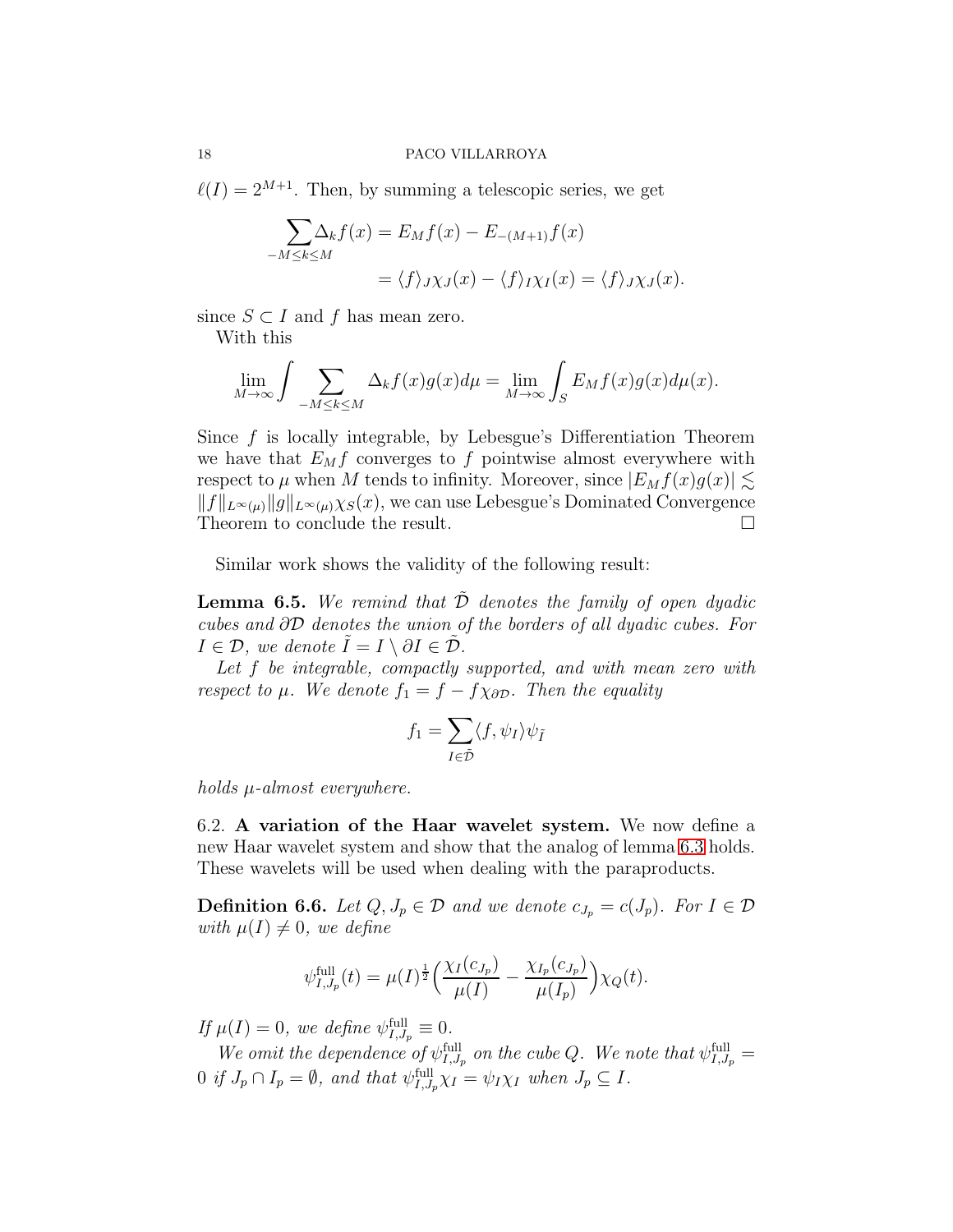We define the localized averaging operators by  $\hat{E}_R(f) = \langle f \rangle_R \chi_R(c_{J_p}) \chi_Q$ and the corresponding localized differences

$$
\hat{\Delta}_R f = \left(\sum_{I \in ch(R)} \hat{E}_I f\right) - \hat{E}_R f
$$
  
= 
$$
\left(\sum_{I \in ch(R)} \langle f \rangle_I \chi_I(c_{J_p})\right) \chi_Q - \langle f \rangle_R \chi_R(c_{J_p}) \chi_Q.
$$

The following result is the analog of Lemma [6.3](#page-15-1) for the localized difference operator.

<span id="page-18-0"></span>**Lemma 6.7.** Let  $R \in \mathcal{D}$  and  $J_p \in \mathcal{D}$  with  $\ell(J_p) < \ell(R)$  and  $\mu(J_p) \neq 0$ . Then

$$
\hat{\Delta}_R(f) = \sum_{I \in \text{ch}(R)} \langle f, \psi_I \rangle \psi_{I,J_p}^{\text{full}}
$$

for f bounded, compactly supported and with mean zero.

*Proof.* If  $\mu(R) = 0$  then both sides of the equality are zero. If  $\mu(R) \neq 0$ , we reason as follows. Since

$$
\mu(R)\langle f \rangle_R = \int_R f d\mu = \sum_{\substack{I \in \text{ch}(R) \\ \mu(I) \neq 0}} \int_I f d\mu = \sum_{\substack{I \in \text{ch}(R) \\ \mu(I) \neq 0}} \mu(I) \langle f \rangle_I,
$$

we have

$$
\hat{\Delta}_R(f) = \sum_{\substack{I \in ch(R) \\ \mu(I) \neq 0}} \langle f \rangle_I \Big( \chi_I(c_{J_p}) - \frac{\mu(I)}{\mu(R)} \chi_R(c_{J_p}) \Big) \chi_Q = \sum_{\substack{I \in ch(R) \\ \mu(I) \neq 0}} \mu(I)^{\frac{1}{2}} \langle f \rangle_I \psi_{I,J_p}^{\text{full}}.
$$

Now, by [\(18\)](#page-15-0), we have  $\langle f \rangle_I = \langle \Delta_R f \rangle_I + \langle f \rangle_R$  and so,

$$
\hat{\Delta}_R(f) = \sum_{I \in ch(R)} \mu(I)^{\frac{1}{2}} \langle \Delta_R f \rangle_I \psi_{I,J_p}^{\text{full}} + \langle f \rangle_R \sum_{\substack{I \in ch(R) \\ \mu(I) \neq 0}} \mu(I)^{\frac{1}{2}} \psi_{I,J_p}^{\text{full}}.
$$

We have as before that  $\langle \Delta_R f \rangle_I = \langle f, \psi_I \rangle$ .

On the other hand, let now R' be the union of cubes  $I \in ch(R)$  such that  $\mu(I) \neq 0$ . Then

$$
\sum_{\substack{I \in ch(R) \\ \mu(I) \neq 0}} \mu(I)^{\frac{1}{2}} \psi_{I,J_p}^{\text{full}} = \sum_{\substack{I \in ch(R) \\ \mu(I) \neq 0}} \left( \chi_I(c_{J_p}) - \frac{\mu(I)}{\mu(R)} \chi_R(c_{J_p}) \right) \chi_Q \n= \left( \chi_{R'}(c_{J_p}) - \chi_R(c_{J_p}) \right) \chi_Q = -\chi_{R \backslash R'}(c_{J_p}) \chi_Q.
$$

With this,

$$
\hat{\Delta}_R(f) = \sum_{I \in ch(I_p)} \mu(I)^{\frac{1}{2}} \langle f, \psi_I \rangle \psi_{I, J_p}^{\text{full}} - \langle f \rangle_R \chi_{R \setminus R'}(c_{J_p}) \chi_Q.
$$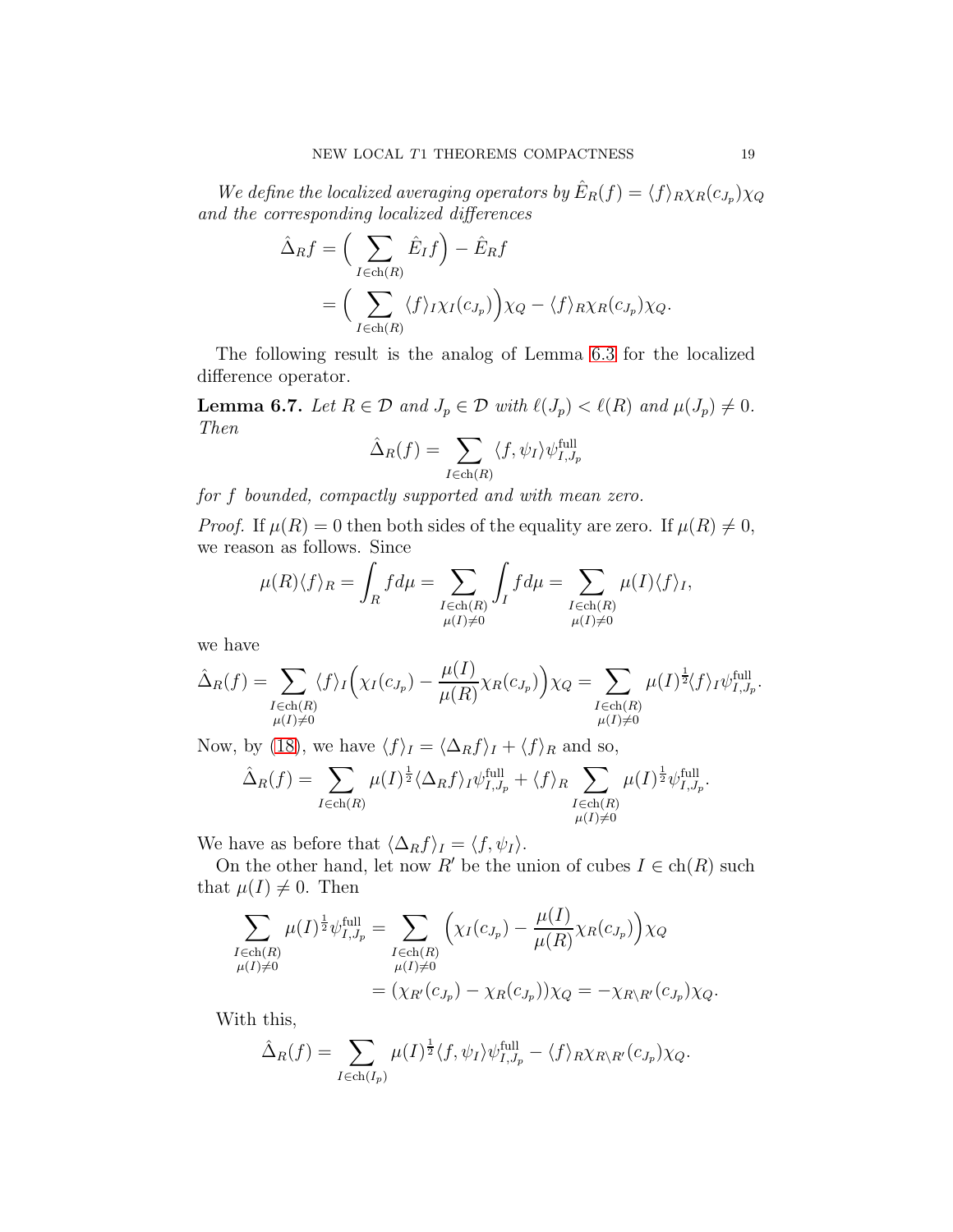If  $\chi_{R\setminus R'}(c_{J_p})\neq 0$  then  $c(J_p)\in R\setminus R'$ . With this, since  $R\cap J_p\neq \emptyset$ and  $\ell(J_p) < \ell(R)$ , we have  $J_p \subsetneq R$ . Moreover, since  $\mu(J_p) \neq 0$ , we also have  $J_p \subset I \in ch(R)$  with  $\mu(I) \neq 0$ , that is,  $J_p \subset R'$ . But this is contradictory since it implies  $\chi_{R\setminus R'}(c_{J_p})=0.$ 

 $\Box$ 

6.3. Orthogonality and Bessel inequality of the Haar wavelet systems. The following lemma summarizes the orthogonality properties of the Haar wavelets.

**Lemma 6.8.** Let  $I, J \in \mathcal{D}$  or  $I, J \in \tilde{\mathcal{D}}$ . Then  $\int \psi_I(x) d\mu(x) = 0$ . If  $\mu(I) = 0$  then  $\langle \psi_I, \psi_J \rangle = 0$ , while if  $\mu(I) \neq 0$  then

<span id="page-19-0"></span>(21) 
$$
\langle \psi_I, \psi_J \rangle = \delta(I_p, J_p) \mu(I)^{\frac{1}{2}} \mu(J)^{\frac{1}{2}} \Big( \frac{\delta(I, J)}{\mu(I)} - \frac{1}{\mu(I_p)} \Big),
$$

where we denote  $\delta(I, J) = 1$  if  $I = J$  and zero otherwise. In addition, if  $\mu(I) \neq 0$  we have  $\|\psi_I\|_{L^q(\mu)} \lesssim \mu(I)^{-\frac{1}{2} + \frac{1}{q}}$ .

Proof. The first equality is trivial. Equality [\(21\)](#page-19-0) is also trivial when  $I_p \cap J_p = \emptyset$ . When  $I_p \subsetneq J_p$ ,  $\psi_J$  is constant on the support of  $\psi_I$  and so the dual pair is zero due to the mean zero of  $\psi_I$ . Symmetrically, we have the same result when  $J_p \subsetneq I_p$ .

On the other hand, for  $J_p = I_p$ , we have

$$
\langle \psi_I, \psi_J \rangle = \mu(I)^{\frac{1}{2}} \mu(J)^{\frac{1}{2}} \int \left( \frac{\chi_I(x)}{\mu(I)} - \frac{\chi_{I_p}(x)}{\mu(I_p)} \right) \left( \frac{\chi_J(x)}{\mu(J)} - \frac{\chi_{J_p}(x)}{\mu(J_p)} \right) d\mu(x)
$$
  
= 
$$
\mu(I)^{\frac{1}{2}} \mu(J)^{\frac{1}{2}} \frac{1}{\mu(I)} \left( \frac{\mu(I \cap J)}{\mu(J)} - \frac{\mu(I)}{\mu(I_p)} \right).
$$

For  $I \neq J$ , since  $I \cap J = \emptyset$ , we have

$$
\langle \psi_I, \psi_J \rangle = -\frac{\mu(I)^{\frac{1}{2}} \mu(J)^{\frac{1}{2}}}{\mu(I_p)},
$$

while for  $I = J$ , we get

$$
\langle \psi_I, \psi_J \rangle = \mu(I) \left( \frac{1}{\mu(I)} - \frac{1}{\mu(I_p)} \right).
$$

On the other hand, for  $\mu(I) \neq 0$ ,

$$
\|\psi_I\|_{L^q(\mu)} \le \mu(I)^{\frac{1}{2}} \Big(\frac{1}{\mu(I)} \|\chi_I\|_{L^q(\mu)} + \frac{1}{\mu(I_p)} \|\chi_{I_p}\|_{L^q(\mu)} \Big)
$$
  
=  $\mu(I)^{\frac{1}{2}} \Big(\frac{1}{\mu(I)^{\frac{1}{q'}}} + \frac{1}{\mu(I_p)^{\frac{1}{q'}}}\Big) \le 2\mu(I)^{-\frac{1}{2} + \frac{1}{q}}$ 

since  $\mu(I) \leq \mu(I_p)$ .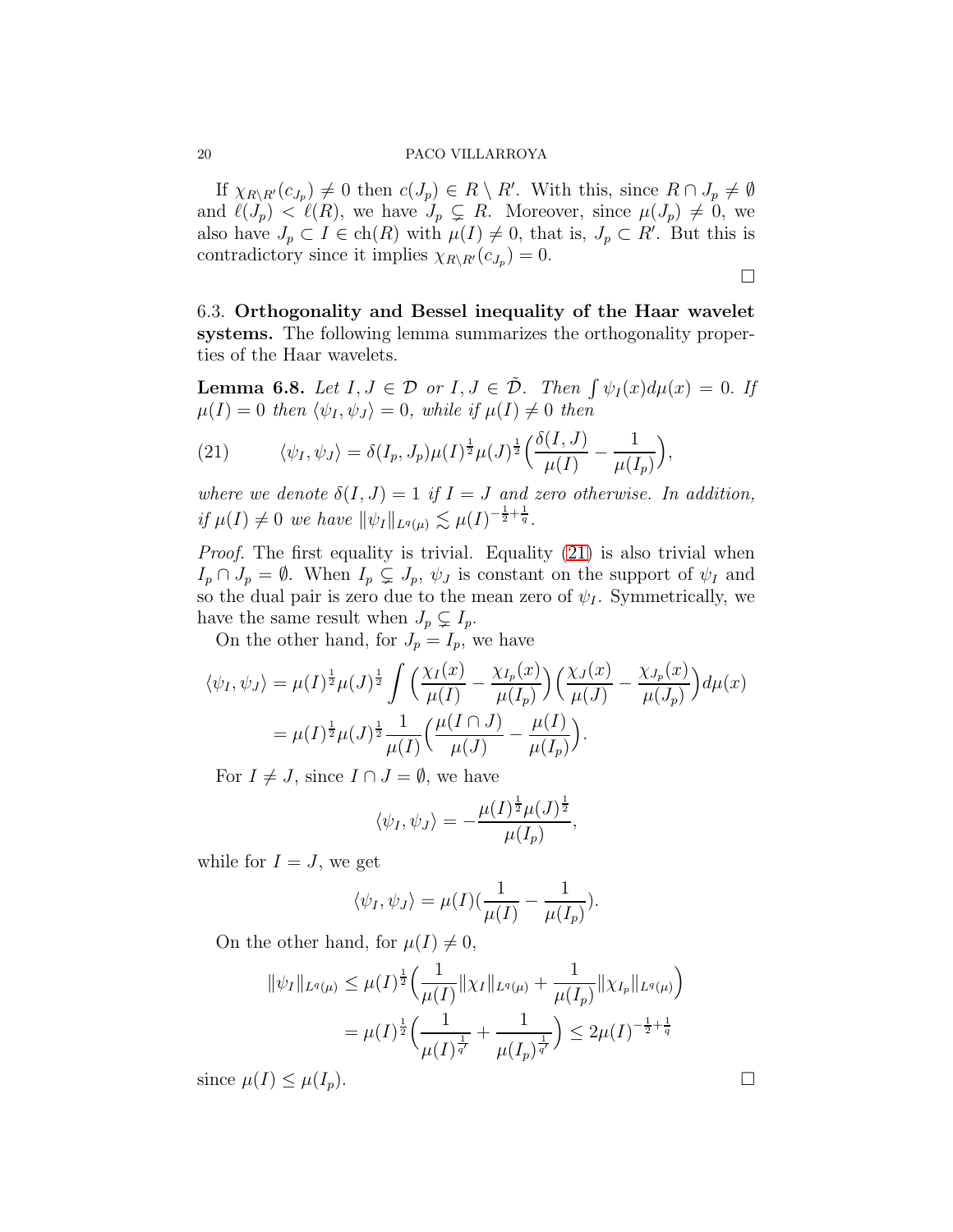Despite the Haar wavelets we have chosen do not constitute an orthogonal system of functions, they still safisfy Parseval's identity as we see in the next lemma.

<span id="page-20-0"></span>Lemma 6.9. For  $f \in L^2(\mu)$ 

$$
\sum_{I\in\mathcal{D}}|\langle f,\psi_I\rangle|^2=\|f\|_{L^2(\mu)}^2.
$$

Proof. We have from Lemma [6.4](#page-16-1)

$$
||f||_{L^{2}(\mu)}^{2} = \int_{\mathbb{R}^{n}} f(x)f(x)d\mu(x)
$$
  
\n
$$
= \lim_{M \to \infty} \int f(x) \sum_{\substack{I \in \mathcal{D} \\ 2^{-M} \le \ell(I) \le 2^{M}}} \langle f, \psi_{I} \rangle \psi_{I}(x) d\mu(x)
$$
  
\n
$$
= \lim_{M \to \infty} \sum_{\substack{I \in \mathcal{D} \\ 2^{-M} \le \ell(I) \le 2^{M}}} \langle f, \psi_{I} \rangle \langle f, \psi_{I} \rangle = \sum_{I \in \mathcal{D}} |\langle f, \psi_{I} \rangle|^{2}.
$$

<span id="page-20-2"></span>6.4. Characterization of compactness. In this section, we explain how to use the Haar wavelets to characterize compactness on  $L^2(\mu)$  of Calderón-Zygmund operators.

**Definition 6.10.** Let  $(\psi_I)_{I \in \mathcal{D}}$  be a Haar wavelet system of  $L^2(\mu)$ . For every  $M \in \mathbb{N}$  we define the lagom projection operator by

$$
P_M f = \sum_{I \in \mathcal{D}_M} \langle f, \psi_I \rangle \psi_I,
$$

where  $\langle f, \psi_I \rangle = \int_{\mathbb{R}^n} f(x) \psi_I(x) d\mu(x)$ . We also define  $P_M^{\perp} f = f - P_M f$ . We note that  $\tilde{P}_M^* f = P_M f$ .

**Remark 6.11.** When we deal with boundedness, we can consider  $M =$ 0 and so,  $P_M f = 0$  and  $P_M^{\perp} f = f$ .

<span id="page-20-1"></span>Lemma 6.12. For  $f \in L^2(\mu)$ 

$$
||P_M^{\perp}f||_{L^2(\mu)}^2 \leq \sum_{I \in \mathcal{D}_M^c} |\langle f, \psi_I \rangle|^2.
$$

Proof. By Parseval's identity of Lemma [6.9](#page-20-0) we have

$$
||P_M^{\perp}f||_{L^2(\mu)}^2 = ||f - P_Mf||_{L^2(\mu)}^2 = \sum_{\substack{I \in \mathcal{D} \\ \mu(I) \neq 0}} |\langle f - P_Mf, \psi_I \rangle|^2
$$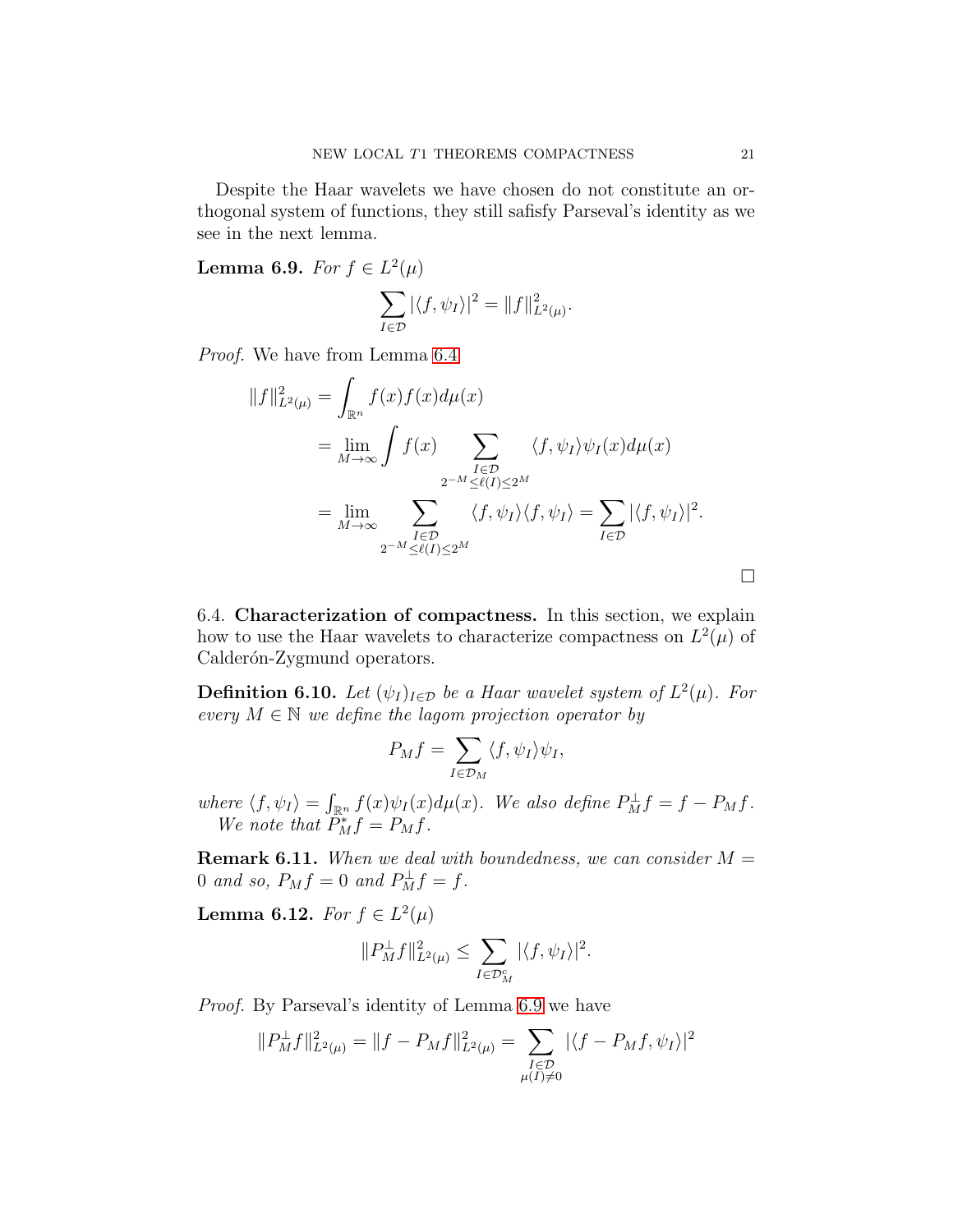For  $I \in \mathcal{D}$  with  $\mu(I) \neq 0$ , by the definition of  $P_M$ ,

$$
\langle P_M f, \psi_I \rangle = \sum_{J \in \mathcal{D}_M} \langle f, \psi_J \rangle \langle \psi_J, \psi_I \rangle.
$$

From [\(21\)](#page-19-0), we know that  $\langle \psi_J, \psi_I \rangle = 0$  if  $I_p \neq J_p$ . Now we see that  $J \in \mathcal{D}_M$  and  $I_p = J_p$  imply  $I \in \mathcal{D}_{M+1}$ .

Since  $J \in \mathcal{D}_M$ , we have  $2^{-M} \leq \ell(J) \leq 2^M$  and  $\text{rdist}(J, \mathbb{B}_{2^M}) \leq M$ . Moreover,  $I_p = J_p$  implies  $\ell(I) = \ell(J)$  and  $dist(I, J) = 0$ . With this, we have  $2^{-M} \leq \ell(I) \leq 2^M$  and

$$
1 + \frac{\text{dist}(I, \mathbb{B}_{2^M})}{2^M} \le 1 + \frac{\text{dist}(J, \mathbb{B}_{2^M}) + \ell(I)}{2^M} \le \text{rdist}(J, \mathbb{B}_{2^M}) + 1 \le M + 1.
$$

Then  $\text{rdist}(I, \mathbb{B}_{2^{M+1}}) = 1 + \frac{\text{dist}(I, \mathbb{B}_{2^{M+1}})}{2^{M+1}} \leq 1 + \frac{\text{dist}(I, \mathbb{B}_{2^{M}})}{2^{M}} \leq M + 1.$ 

With this, we now reason as follows. If  $I \in \mathcal{D}_{M+1}^c$ , then  $I_p \neq J_p$  for all  $J \in \mathcal{D}_M$  and so, by [\(21\)](#page-19-0), we have  $\langle \psi_J, \psi_I \rangle = 0$ . Then  $\langle P_M f, \psi_I \rangle = 0$ and thus  $\langle f - P_M f, \psi_I \rangle = \langle f, \psi_I \rangle$ .

On the other hand, if  $I \in \mathcal{D}_{M+1}$  we have again by [\(21\)](#page-19-0) that

$$
\langle P_M f, \psi_I \rangle = \sum_{J \in ch(I_p)} \langle f, \psi_J \rangle \mu(I)^{\frac{1}{2}} \mu(J)^{\frac{1}{2}} \left( \frac{\delta(I, J)}{\mu(I)} - \frac{1}{\mu(I_p)} \right)
$$

$$
= \langle f, \psi_I \rangle - \frac{\mu(I)^{\frac{1}{2}}}{\mu(I_p)} \sum_{J \in ch(I_p)} \langle f, \psi_J \rangle \mu(J)^{\frac{1}{2}} = \langle f, \psi_I \rangle
$$

since

$$
\sum_{J \in ch(I_p)} \langle f, \psi_J \rangle \mu(J)^{\frac{1}{2}} = \int f(x) \sum_{J \in ch(I_p)} \mu(J)^{\frac{1}{2}} \psi_J(x) d\mu(x) = 0
$$

by [\(19\)](#page-16-2). Therefore  $\langle f - P_M f, \psi_I \rangle = 0$ . With both results, and  $\mathcal{D}_M \subset \mathcal{D}_{M+1}^c$  we get

$$
||P_M^{\perp}f||_{L^2(\mu)}^2 = \sum_{I \in \mathcal{D}_{M+1}^c} |\langle f, \psi_I \rangle|^2 \le \sum_{I \in \mathcal{D}_M^c} |\langle f, \psi_I \rangle|^2.
$$

 $\Box$ 

Remark 6.13. Previous work also shows that

<span id="page-21-0"></span>
$$
||P_M f||_{L^2(\mu)}^2 = \sum_{I \in \mathcal{D}_{M+1}} |\langle f, \psi_I \rangle|^2 \le ||f||_{L^2(\mu)}
$$

and so,  $||P_M||_{L^2(\mu) \to L^2(\mu)} \leq 1$  and  $||P_M^{\perp}||_{L^2(\mu) \to L^2(\mu)} \leq 1$ .

Corollary 6.14. Let  $f \in L^2(\mu)$ . Then

(22) 
$$
\lim_{M \to \infty} ||P_M^{\perp} f||_{L^2(\mu)} = 0.
$$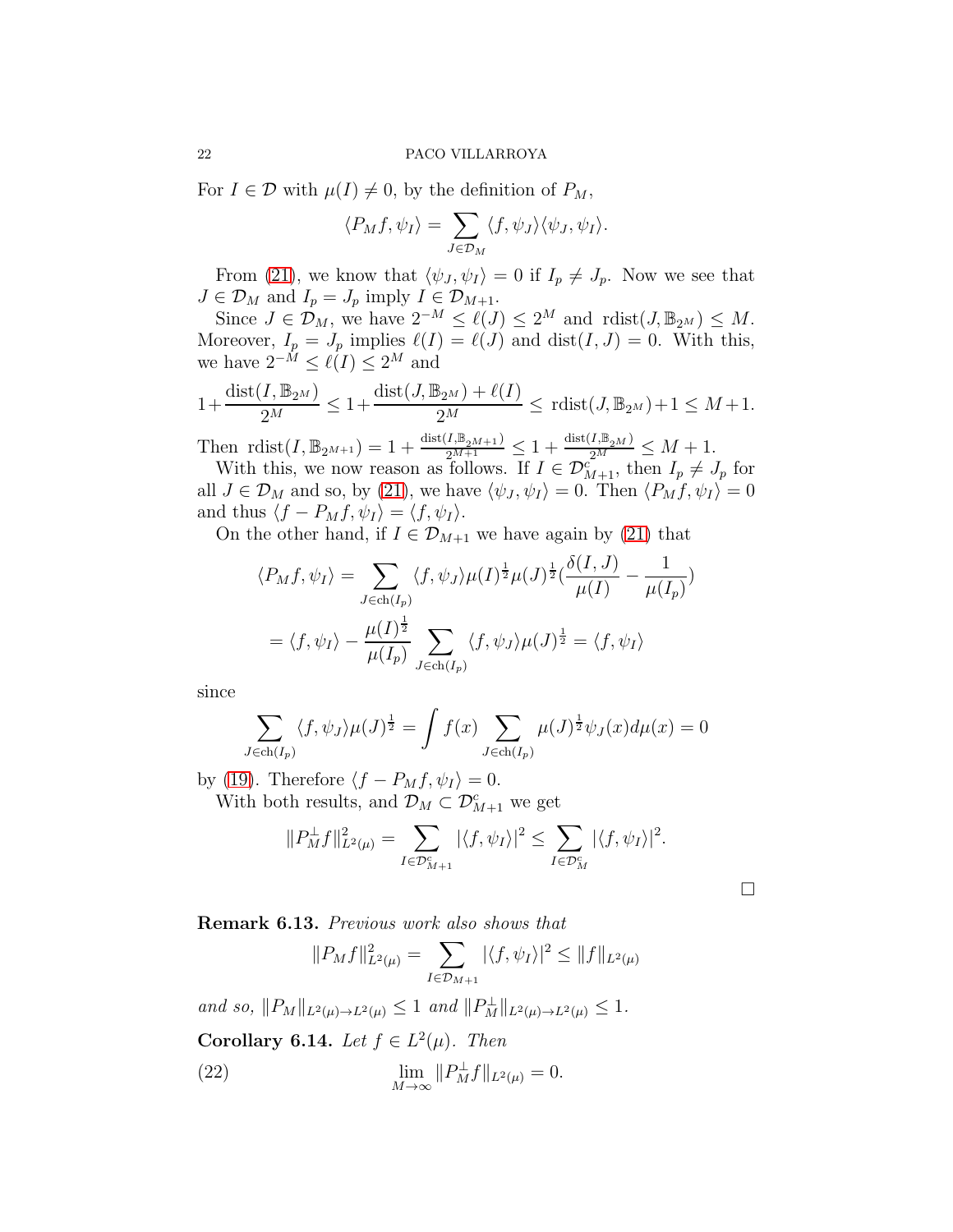*Proof.* By Lemma [6.9](#page-20-0) we have  $\sum_{I \in \mathcal{D}} |\langle f, \psi_I \rangle|^2 = ||f||^2_{L^2(\mu)} < \infty$ . Then, by Lemma [6.12,](#page-20-1)

$$
\lim_{M \to \infty} ||P_M^{\perp} f||_{L^2(\mu)}^2 = \lim_{M \to \infty} \sum_{I \in \mathcal{D}_{M+1}^c} |\langle f, \psi_I \rangle|^2 = 0.
$$

To prove the main result Theorem [4.2,](#page-6-1) we will show that the truncated operators  $T_{\gamma,Q}$  are uniformly bounded or compact on  $L^2(\mu)$  with estimates independent on  $Q$  and  $\gamma$ .

<span id="page-22-0"></span>**Lemma 6.15.** Let T be a bounded operator on  $L^2(\mu)$ . Let  $(\psi_I)_{I \in \mathcal{D}}$  be the Haar wavelet system. Then

<span id="page-22-1"></span>(23) 
$$
\langle Tf, g \rangle = \sum_{I, J \in \mathcal{D}} \langle f, \psi_I \rangle \langle g, \psi_J \rangle \langle T \psi_I, \psi_J \rangle
$$

for all f, g compactly supported and integrable.

*Proof.* Let  $P_M$  be the lagom projection related to the Haar wavelet frame. Since  $T$  is bounded, we have

$$
|\langle Tf, g \rangle - \langle TP_M f, P_M g \rangle| \le |\langle T(f - P_M f), g \rangle| + |\langle TP_M f, g - P_M g \rangle|
$$
  

$$
\le ||T|| ||f - P_M f||_{L^2(\mu)} ||g||_{L^2(\mu)}
$$
  

$$
+ ||T|| ||P_M f||_{L^2(\mu)} ||g - P_M g||_{L^2(\mu)}.
$$

Since by [\(22\)](#page-21-0) we have  $||f - P_M f||_{L^2(\mu)}$  and  $||g - P_M g||_{L^2(\mu)}$  tend to zero, so does the left hand side of previous chain of inequalities.  $\Box$ 

Corollary 6.16. With the same hypotheses of Lemma [6.15,](#page-22-0) let  $P_M$  be the lagom projection related to the Haar wavelet frame. Then

$$
\langle P_M^{\perp} T P_M^{\perp} f, g \rangle = \sum_{I, J \in \mathcal{D}_M^c} \langle f, \psi_I \rangle \langle g, \psi_J \rangle \langle T \psi_I, \psi_J \rangle
$$

for all f, g compactly supported and integrable.

Proof. We have that

$$
\langle P_M^{\perp} T P_M^{\perp} f, g \rangle = \langle T P_M^{\perp} f, P_M^{\perp} g \rangle
$$
  
=  $\langle T f, g \rangle - \langle T f, P_M g \rangle - \langle T P_M f, g \rangle + \langle T P_M f, P_M g \rangle.$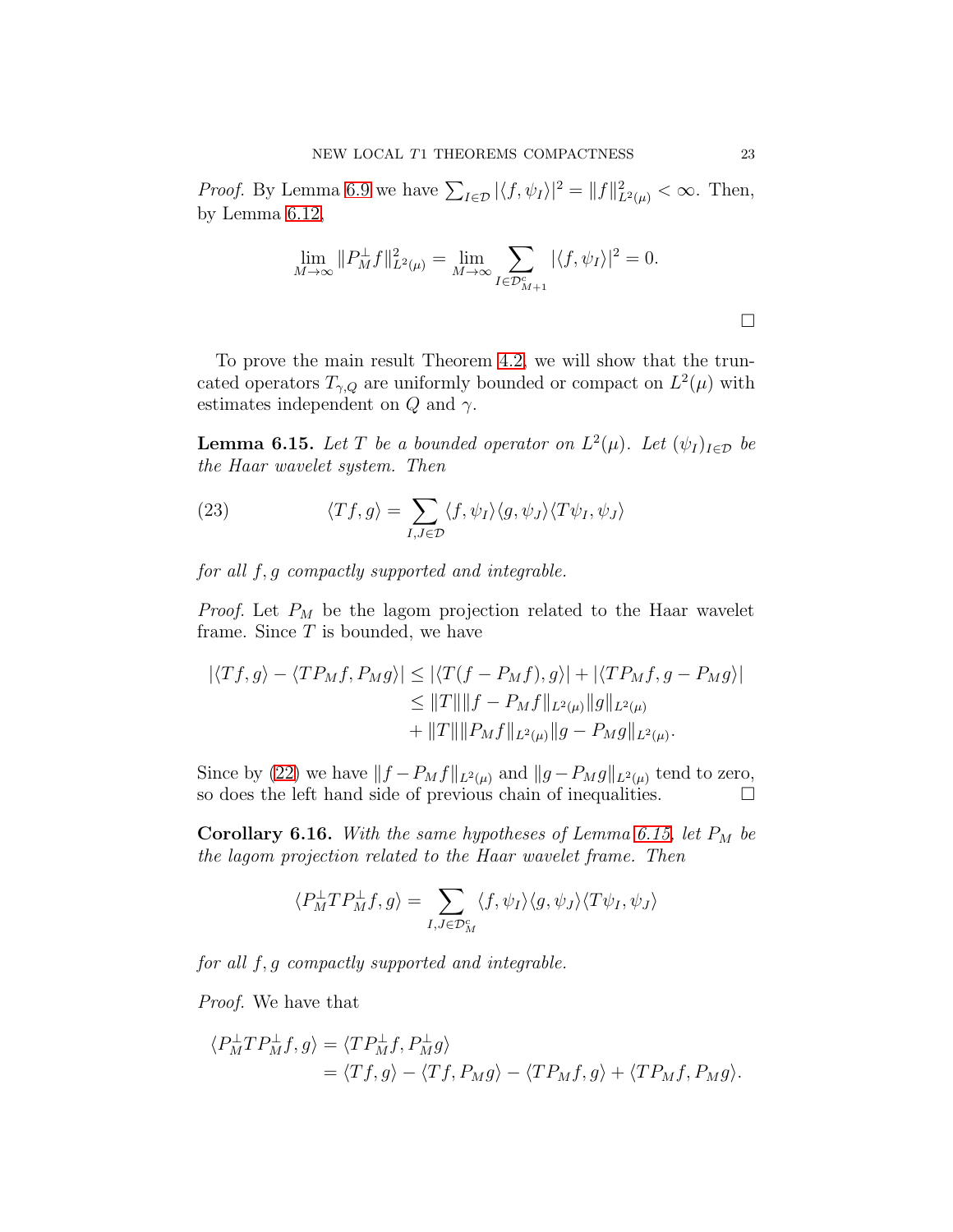Then by [\(23\)](#page-22-1) the last expression coincides with the right hand side of the statement:

$$
\langle P_M^{\perp} T P_M^{\perp} f, g \rangle = \Big( \sum_{I, J \in \mathcal{D}} - \sum_{\substack{I \in \mathcal{D}_M \\ J \in \mathcal{D}_M}} - \sum_{\substack{I \in \mathcal{D}_M \\ J \in \mathcal{D}}} + \sum_{\substack{I, J \in \mathcal{D}_M \\ J \in \mathcal{D}}} \Big) \langle f, \psi_I \rangle \langle g, \psi_J \rangle \langle T \psi_I, \psi_J \rangle
$$

$$
= \Big( \sum_{\substack{I \in \mathcal{D}_M \\ J \in \mathcal{D}_M^c}} - \sum_{\substack{I \in \mathcal{D}_M \\ J \in \mathcal{D}_M^c}} \Big) \langle f, \psi_I \rangle \langle g, \psi_J \rangle \langle T \psi_I, \psi_J \rangle.
$$

As explained in [\[25\]](#page-69-10), to prove compactness of an operator on  $L^2(\mu)$ it suffices to show that  $\langle TP_M^{\perp} f, P_M^{\perp} g \rangle$  tends to zero when M tends to infinity uniformly for all functions  $f, g$  in the unit ball of  $L^2(\mu)$ . Furthermore, f, g can be assumed to be bounded, compactly supported, and with mean zero with respect to  $\mu$ . To see this last point, let  $(\psi_I)_{I \in \mathcal{D}}$  be the Haar wavelets frame of Definition [6.2](#page-15-2) and  $P_N$  be the associated projection operator. Let  $Q \in \mathcal{D}$  fixed with  $\ell(Q) > 1$  and f, g in the unit ball of  $L^2(\mu)$  supported on Q. Let also  $N_1 \in \mathbb{N}$  such that  $||f - P_{N_1}f||_{L^2(\mu)} + ||g - P_{N_1}g||_{L^2(\mu)} < \frac{\epsilon \gamma^{\alpha}}{\mu(Q)}$  $rac{\epsilon \gamma^{\alpha}}{\mu(Q)}$ . Then

$$
\begin{aligned} |\langle P_M^{\perp} T_{\gamma, Q, \mu} P_M^{\perp} f, g \rangle - \langle P_M^{\perp} T_{\gamma, Q, \mu} P_M^{\perp}(P_{N_1} f), P_{N_1} g \rangle| \\ \leq \| P_M^{\perp} T_{\gamma, Q, \mu} P_M^{\perp} \| (\| f - P_{N_1} f \|_{L^2(\mu)} + \| g - P_{N_1} g \|_{L^2(\mu)}) \lesssim \epsilon, \end{aligned}
$$

where we used that  $||P_M^{\perp}T_{\gamma,Q,\mu}P_M^{\perp}|| \lesssim ||T_{\gamma,Q,\mu}|| \lesssim \frac{\mu(Q)}{\gamma^{\alpha}}$ .

This supports the claim since the functions  $P_{N_1}f$  and  $P_{N_1}g$  are bounded, compactly supported and have mean zero with respect to  $\mu$ .

We continue with the following technical result:

### <span id="page-23-0"></span>Lemma 6.17. We remind that

$$
F_{\mu}(I,J) = \sup_{R \subset I, S \subset J} F_K(R,S)\rho_{\mu}(R \vee S) + F_T(I)\delta(I,J),
$$

where  $\rho_{\mu}$  is defined in [\(2\)](#page-4-0),  $F_K$  is defined in [\(11\)](#page-7-1),  $F_T$  is given in [\(9\)](#page-6-3),  $\delta$ is Dirac's delta. Let also  $L, S, \tilde{D}$  be the functions of Definition [3.5.](#page-5-4)

By [\(4\)](#page-5-1), given  $\epsilon > 0$ , we can take  $M > 0$  so that  $L(2^M)\rho_\mu(I) < \epsilon$  if  $\ell(I) > 2^M$ ,  $S(2^{-M})\rho_\mu(I) < \epsilon$  if  $\ell(I) < 2^{-M}$ , and  $D(M^{\frac{1}{8}})\rho_\mu(I) < \epsilon$  if rdist $(I, \mathbb{B}_{2^M}) > M^{\frac{1}{8}}$ , and  $F_T(I) < \epsilon$  for  $I \in \mathcal{D}_{M}^c$ .

Then for all  $I \in \mathcal{D}_{2M}^c$  and  $J \in \mathcal{D}_M^c$  we have that: either  $F_\mu(I, J) < \epsilon$ , or  $|\log(\mathrm{ec}(I, J))| \gtrsim \log M$ , or  $\mathrm{rdist}(I, J) \gtrsim M^{\frac{1}{8}}$ .

*Proof.* We start with  $F_T(I)\delta(I, J)$ , since the proof is trivial in this case. Since  $I = J \in \mathcal{D}_{2M}^c \subset \mathcal{D}_M^c$ , we have  $F_T(I) < \epsilon/2$  by the choice of M.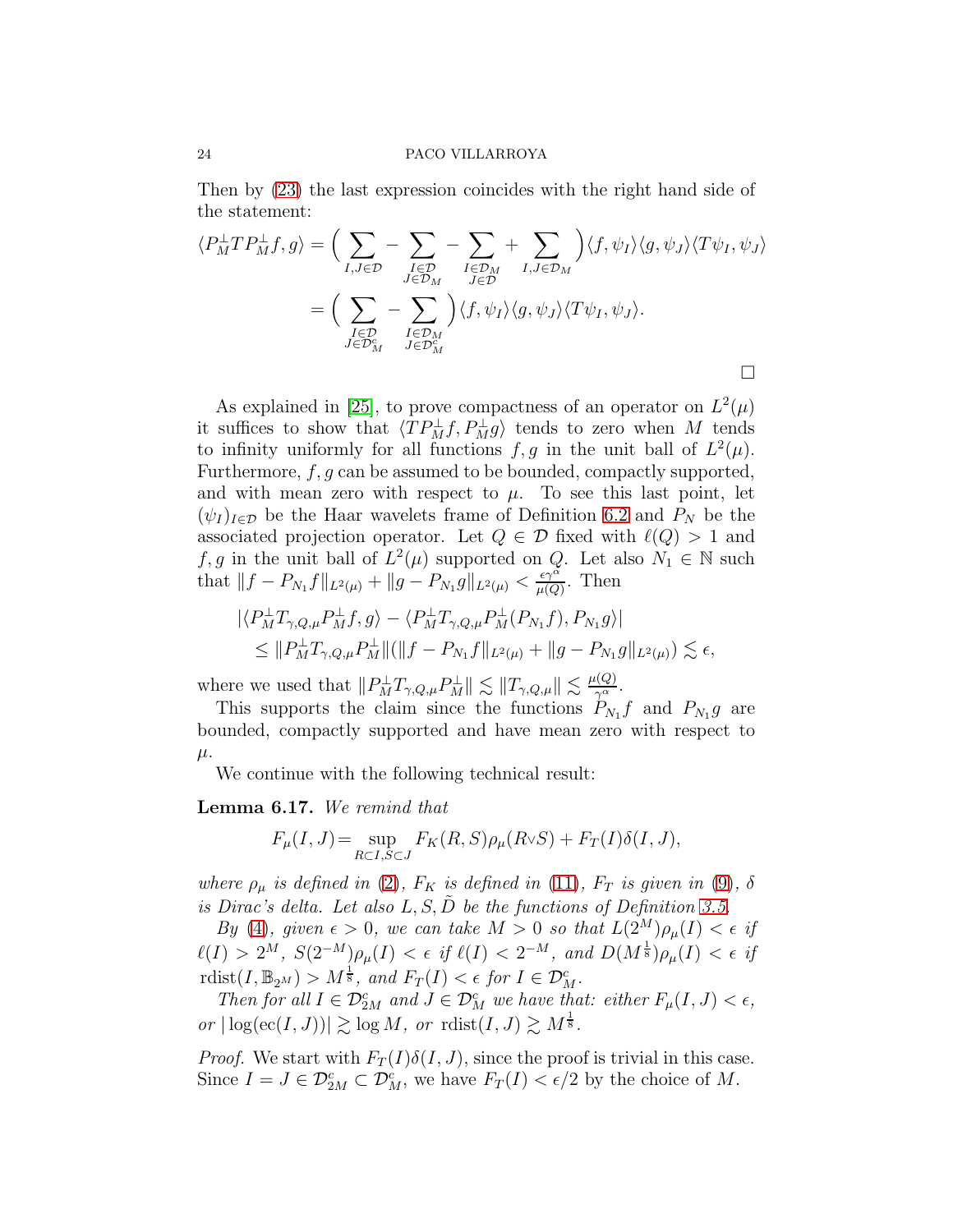We continue with  $F_K$ . Since  $I \in \mathcal{D}_{2M}^c$ , we consider three cases:

a) When  $\ell(I) < 2^{-2M}$ , we have  $\ell(I \wedge J) < 2^{-2M}$ . Since  $J \in \mathcal{D}_{M}^{c}$ , we separate in two cases:

a.1) If  $\ell(J) < 2^{-M}$  then we have  $\ell(I \vee J) < 2^{-M}$  and so, we get  $F_{\mu}(I, J) \lesssim S(\ell(I \wedge J)) \rho_{\mu}(I \vee J) \leq S(2^{-M}) \rho_{\mu}(I \vee J) < \epsilon.$ a.2) If  $\ell(J) \geq 2^{-M}$  then

$$
ec(I, J) = \frac{\ell(I \wedge J)}{\ell(I \vee J)} = \frac{\ell(J)}{\ell(I)} \ge \frac{2^{-M}}{2^{-2M}} = 2^M
$$

and thus,  $\log \mathrm{ec}(I, J) \geq M$ .

- b) When  $\ell(I) > 2^{2M}$ , since  $J \in \mathcal{D}_{M}^{c}$  we distinguish two cases:
	- b.1) When  $\ell(J) > 2^M$ , we get  $\ell(I \vee J) \ge \ell(I \wedge J) > 2^M$ . Then  $F_{\mu}(I,J)\rho_{\mu}(I \vee J) \lesssim L(\ell(I \wedge J))\rho_{\mu}(I \vee J) \leq L(2^M)\rho_{\mu}(I \vee J) < \epsilon.$
	- b.2) When  $\ell(J) \leq 2^M$ , we have that

$$
ec(I, J) = \frac{\ell(I \wedge J)}{\ell(I \vee J)} = \frac{\ell(J)}{\ell(I)} < \frac{2^M}{2^{2M}} = 2^{-M}
$$

and thus,  $\log \mathrm{ec}(I, J) \leq -M$ .

c) When  $2^{-2M} \leq \ell(I) \leq 2^{2M}$  with  $\text{rdist}(I, \mathbb{B}_{2^{2M}}) > 2M$ , we have  $|c(I)| > (2M-1)2^{2M}$ . We fix  $\alpha = \frac{1}{8}$  $\frac{1}{8}$ ,  $\beta = \gamma = \frac{1}{4}$  $\frac{1}{4}$ . Then,

c.1) When  $\ell(J) > (2M)^{\alpha} 2^{2M}$ , since  $\alpha > 0$  we have

$$
ec(I, J) = \frac{\ell(I)}{\ell(J)} < \frac{2^{2M}}{(2M)^{\alpha}2^{2M}} \lesssim M^{-\frac{1}{8}},
$$

which implies  $\log \textrm{ec}(I,J) \lesssim \log M.$ 

c.2) When  $\ell(J) \leq (2M)^{\alpha} 2^{2M}$ , we have  $\ell(I \vee J) < (2M)^{\alpha} 2^{2M}$ . Now:

c.2.1) When  $\text{rdist}(\langle I, J \rangle, \mathbb{B}) > (2M)^{\beta}$ , we also have  $\text{rdist}(I \vee J, \mathbb{B}) >$  $(2M)^{\beta}$ . Then

$$
F_K(I, J)\rho_\mu(I \vee J) \lesssim \tilde{D}(\text{rlist}(\langle I, J \rangle, \mathbb{B}))\rho_\mu(I \vee J)
$$
  

$$
\leq \tilde{D}(M^\beta)\rho_\mu(I \vee J) < \epsilon.
$$

c.2.2) When  $\text{rdist}(\langle I, J \rangle, \mathbb{B}) \leq (2M)^{\beta}$ , we get  $|c(\langle I, J \rangle)| \leq$  $(2M)^{\beta}(1+\ell(\langle I,J \rangle))$ . Then, we examine the last two cases: - When  $\ell(\langle I,J\rangle) > (2M)^{\gamma}2^{2M}$ , we get

$$
\mathrm{rdist}(I,J) = \frac{\ell(\langle I,J \rangle)}{\ell(I \vee J)} > \frac{(2M)^{\gamma} 2^{2M}}{(2M)^{\alpha} 2^{2M}} \gtrsim M^{\gamma-\alpha} = M^{\frac{1}{8}}.
$$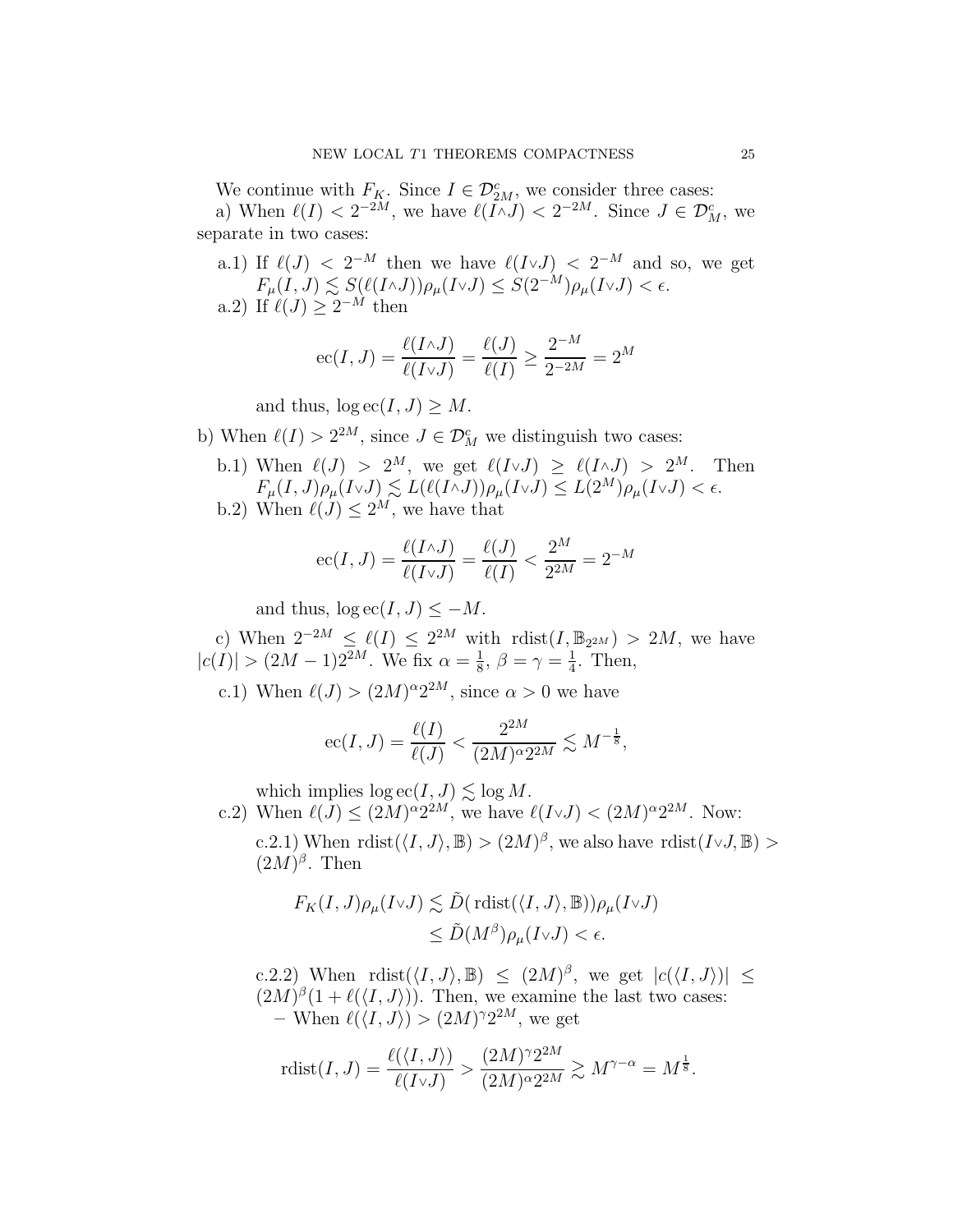- When 
$$
\ell(\langle I, J \rangle) \leq (2M)^{\gamma} 2^{2M}
$$
, we have instead  $|c(I) - c(J)| > |c(I)| - |c(\langle I, J \rangle) - c(J)| - |c(\langle I, J \rangle)|$   $\geq |c(I)| - 2^{-1}\ell(\langle I, J \rangle) - (2M)^{\beta}(1 + \ell(\langle I, J \rangle))$   $\geq (2M - 1)2^{2M} - (2M)^{\gamma} 2^{2M} - (2M)^{\beta}(1 + (2M)^{\gamma} 2^{2M})$   $\gtrsim (M - M^{\gamma} - M^{\beta} - M^{\beta + \gamma}) 2^{2M} \gtrsim (M - 3M^{\frac{1}{2}}) 2^{2M} \geq 2^{-1} M 2^{2M}$  for  $M \geq 36$ . Then  $\text{rist}(I, J) \geq \frac{|c(I) - c(J)|}{\ell(I \vee J)} \gtrsim \frac{M 2^{2M}}{(2M)^{\alpha} 2^{2M}} \gtrsim M^{1-\alpha} = M^{\frac{7}{8}}.$ 

<span id="page-25-1"></span>**Definition 6.18.** As showed in the proof,  $F_{\mu}(I, J) < \epsilon$  holds when either  $\ell(I \wedge J) > 2^M$ , or  $\ell(I \vee J) < 2^{-M}$ , or  $\text{rdist}(\langle I, J \rangle, \mathbb{B}) > M^{1/8}$ . For this reason, we denote by  $\mathcal{F}_M$  the family of ordered pairs  $(I, J)$  with  $I, J \in \mathcal{D}_M^c$  satisfying some of these three inequalities.

### 7. The operator acting on bump functions

We estimate the dual pair  $\langle T\psi_I, \psi_J \rangle$  in terms of the space and frequency location of the argument functions. The computations are carried out in two different propositions.

We start with a technical lemma, which in turn requires some explicit properties of the auxiliary functions  $L, S, D$ , and  $F$  provided in Notation [3.5.](#page-5-4) We first note that, without loss of generality, L and D can be assumed to be non-creasing while  $S$  can be assumed to be nondecreasing. Moreover, we also have the following equivalent expression of the kernel smoothness condition:

**Remark 7.1.** In [\[24\]](#page-69-9), it is proved that the smoothness condition  $(3)$ implies the modified smoothness condition [\(24\)](#page-25-0), which we will often use:

<span id="page-25-0"></span>(24) 
$$
|K(t,x)-K(t',x')| \lesssim \frac{(|t-t'|+|x-x'|)^{\delta}}{|t-x|^{\delta}} \frac{F(t,x,t',x')}{|t-x|^{\alpha}},
$$

whenever  $|t-t'| + |x-x'| < |t-x| < |t'-x'|$ , with  $0 < \delta < 1$  and

$$
F(t, x, t', x') = L_1(|t - x'|)S_1(|t - t'| + |x - x'|)D_1\left(1 + \frac{|t + x'|}{1 + |t - x'|}\right),
$$

where  $L_1, S_1, D_1$  satisfy the limits in  $(4)$ .

Now we state and prove the mentioned technical lemma.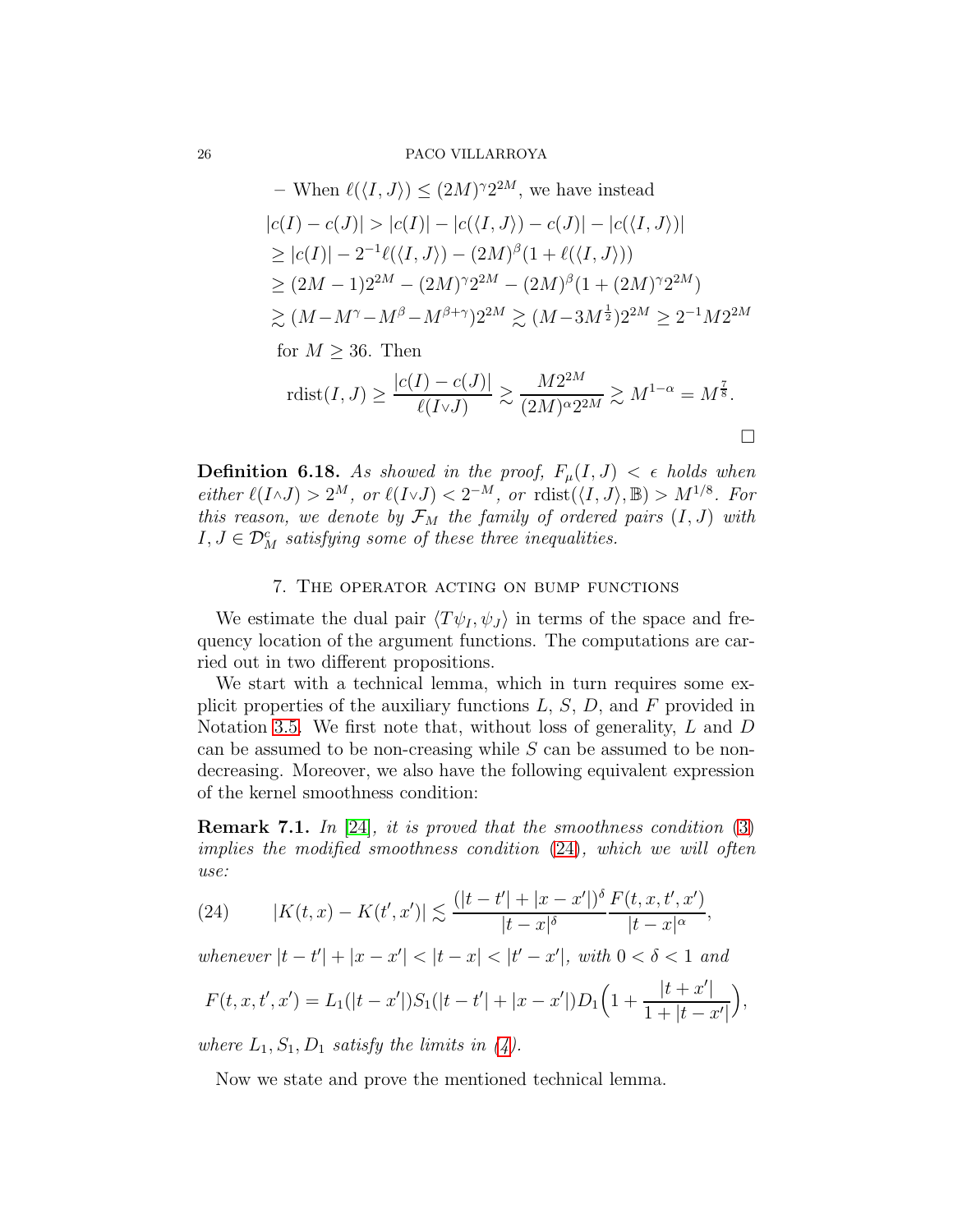<span id="page-26-0"></span>**Lemma 7.2.** Let  $I_p$ ,  $J_p \in \mathcal{D}$  such that  $\ell(J_p) \leq \ell(I_p)$  and  $dist(I_p, J_p) \geq$  $\ell(J_p)$ . Let  $t \in I_p$ ,  $x \in J_p$ ,  $c_{J_p} = c(J_p)$  and

$$
F(t,x) = L(|t - c_{J_p}|)S(|x - c_{J_p}|)D\Big(1 + \frac{|t + c_{J_p}|}{1 + |t - c_{J_p}|}\Big).
$$

Then

$$
F(t, x) \le L(\ell([I_p, J_p])) S(\ell(J_p)) D(\text{rlist}(\langle I_p, J_p \rangle, \mathbb{B}))
$$

*Proof.* Since L is non-increasing, S is non-decreasing,  $|t-c_{J_p}| > \text{dist}(I_p, J_p) =$  $\ell([I_p,J_p])$  and  $|x-c_{J_p}| \leq \ell(J_p)/2$ , we get

$$
F(t,x) \le L(\ell([I_p, J_p]))S(\ell(J_p))D\Big(1+\frac{|t+c_{J_p}|}{1+|t-c_{J_p}|}\Big).
$$

From  $t \in I_p$ ,  $c_{J_p} \in J_p$ , and  $I_p \cap J_p = \emptyset$ , we get  $|t - c_{J_p}| \leq \text{dist}(I_p, J_p) +$  $\ell(I_p) + \ell(J_p) \le 2\ell(\langle I_p, J_p \rangle)$ . Then, since  $|t + c_{J_p}| \ge 2|c_{J_p}| - |t - c_{J_p}|$ , we have

$$
2(1 + \frac{|t + c_{J_p}|}{1 + |t - c_{J_p}|}) \ge 2 + \frac{|t + c_{J_p}|}{1 + |t - c_{J_p}|}
$$
  
\n
$$
\ge 2 + \frac{2|c_{J_p}|}{1 + |t - c_{J_p}|} - \frac{|t - c_{J_p}|}{1 + |t - c_{J_p}|}
$$
  
\n
$$
\ge 1 + \frac{|c_{J_p}|}{1 + \ell(\langle I_p, J_p \rangle)}.
$$

Moreover, since  $|c(I_p)| - |c(J_p)| \le |c(I_p) - c(J_p)| \le \ell(\langle I_p, J_p \rangle)$ , we can bound below the numerator in the last expression as follows:

$$
1 + \ell(\langle I_p, J_p \rangle) + |c_{J_p}| \ge 1 + \frac{\ell(\langle I_p, J_p \rangle)}{2} + \frac{|c(I_p)| - |c(J_p)|}{2} + |c(J_p)|
$$
  

$$
\ge \frac{1}{2} \left( 1 + \ell(\langle I_p, J_p \rangle) + \frac{1}{2} |c(I_p) + c(J_p)| \right).
$$

Therefore,

$$
1 + \frac{|c_{J_p}|}{1 + \ell(\langle I_p, J_p \rangle)} \ge \frac{1}{2} \Big( 1 + \frac{|c(I_p) + c(J_p)|/2}{1 + \ell(\langle I_p, J_p \rangle)} \Big)
$$
  

$$
\ge \frac{1}{3} \Big( \frac{3}{2} + \frac{|c(I_p) + c(J_p)|/2}{1 + \ell(\langle I_p, J_p \rangle)} \Big).
$$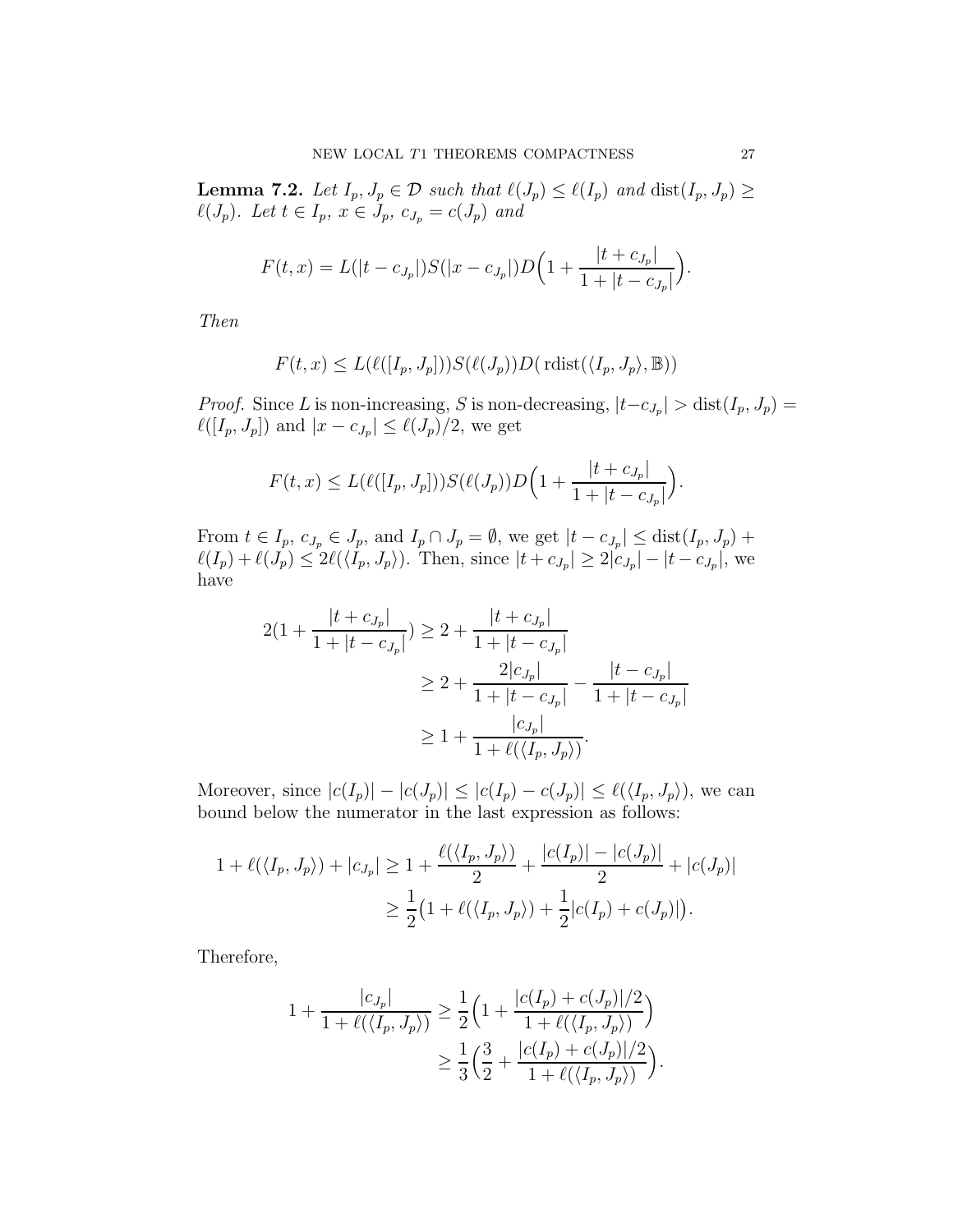Now, since  $(c(I_p) + c(J_p))/2 \in \langle I_p, J_p \rangle$ , we have  $|(c(I_p) + c(J_p))/2$  $c(\langle I_p, J_p \rangle) \leq \ell(\langle I_p, J_p \rangle)/2$  and so, we can bound below previous expression by

$$
\frac{1}{3}\left(\frac{3}{2} + \frac{|c(\langle I_p, J_p \rangle)|}{1 + \ell(\langle I_p, J_p \rangle)} - \frac{1}{2}\right) \ge \frac{1}{3}\left(1 + \frac{|c(\langle I_p, J_p \rangle)|}{2 \max(\ell(\langle I_p, J_p \rangle), 1)}\right)
$$
\n
$$
\ge \frac{1}{6}\left(2 + \frac{|c(\langle I_p, J_p \rangle)|}{\max(\ell(\langle I_p, J_p \rangle), 1)}\right)
$$
\n
$$
\ge 1 + \frac{|c(\langle I_p, J_p \rangle)| + \max(\ell(\langle I_p, J_p \rangle), 1)}{\max(\ell(\langle I_p, J_p \rangle), 1)}
$$
\n
$$
\ge 1 + \frac{\text{dist}(\langle I_p, J_p \rangle, \mathbb{B})}{\max(\ell(\langle I_p, J_p \rangle), 1)} = \text{rdist}(\langle I_p, J_p \rangle, \mathbb{B})
$$

with  $\mathbb{B} = [-1/2, 1/2]^n$ .

Finally, by using that  $D$  is non-increasing, we get

$$
F(t, x) \le L(\ell([I_p, J_p])) S(\ell(J_p)) D(\text{rdist}(\langle I_p, J_p \rangle, \mathbb{B})).
$$

<span id="page-27-1"></span>**Proposition 7.3.** Let  $T$  be a linear operator with compact  $C$ -Z kernel K and parameters  $0 < \delta < 1$ ,  $0 < \alpha \leq n$ . Let  $\theta \in (0,1)$  and  $I, J \in \mathcal{D}$  be such that  $dist(I_p, J_p) > 0$  and  $ec(I, J)^\theta(\text{inrdist}(I_p, J_p) - 1) > 1$ . Then

$$
|\langle T\psi_I, \psi_J \rangle| \lesssim \text{inrdist}(I_p, J_p)^{-(\alpha+\delta)} \frac{\mu(I)^{\frac{1}{2}}\mu(J)^{\frac{1}{2}}}{\ell(I \wedge J)^\alpha} F_1(I, J),
$$

with  $F_1(I, J) = L(\ell([I_p, J_p])) S(\ell(I_p \wedge J_p)) D(\text{rlist}(\langle I_p, J_p \rangle, \mathbb{B})).$ 

*Proof.* By symmetry we can assume  $\ell(J) \leq \ell(I)$ . Let  $e \in \mathbb{N}$  such that  $ec(I, J)^{-1} = \ell(I)/\ell(J) = 2^e \ge 1$ . Then

$$
\frac{\text{dist}(I_p, J_p)}{\ell(J_p)} = \text{inrdist}(I_p, J_p) - 1 \ge \text{ec}(I, J)^{-\theta} = 2^{e\theta}
$$

that is,  $dist(I_p, J_p) \geq 2^{e\theta} \ell(J_p) \geq \ell(J_p)$ . We can then use the kernel representation of T and the zero mean of  $\psi_J$  to write

$$
\langle T\psi_I, \psi_J \rangle = \int \int \psi_I(t)\psi_J(x) (K(t, x) - K(t, c_{J_p})) d\mu(t) d\mu(x)
$$

with  $c_{J_p} = c(J_p)$ . Since  $\psi_I = \mu(I)^{\frac{1}{2}} (\mu(I)^{-1} \chi_I - \mu(I_p)^{-1} \chi_{I_p})$  and similar for  $\psi_J$ , we have

<span id="page-27-0"></span>(25) 
$$
|\langle T\psi_I, \psi_J \rangle| \lesssim \mu(I)^{\frac{1}{2}} \mu(J)^{\frac{1}{2}} \sum_{R \in \{I, I_p\}} \sum_{S \in \{J, J_p\}} \mu(R)^{-1} \mu(S)^{-1}
$$

$$
\int_S \int_R |K(t, x) - K(t, c_{J_p})| d\mu(t) d\mu(x).
$$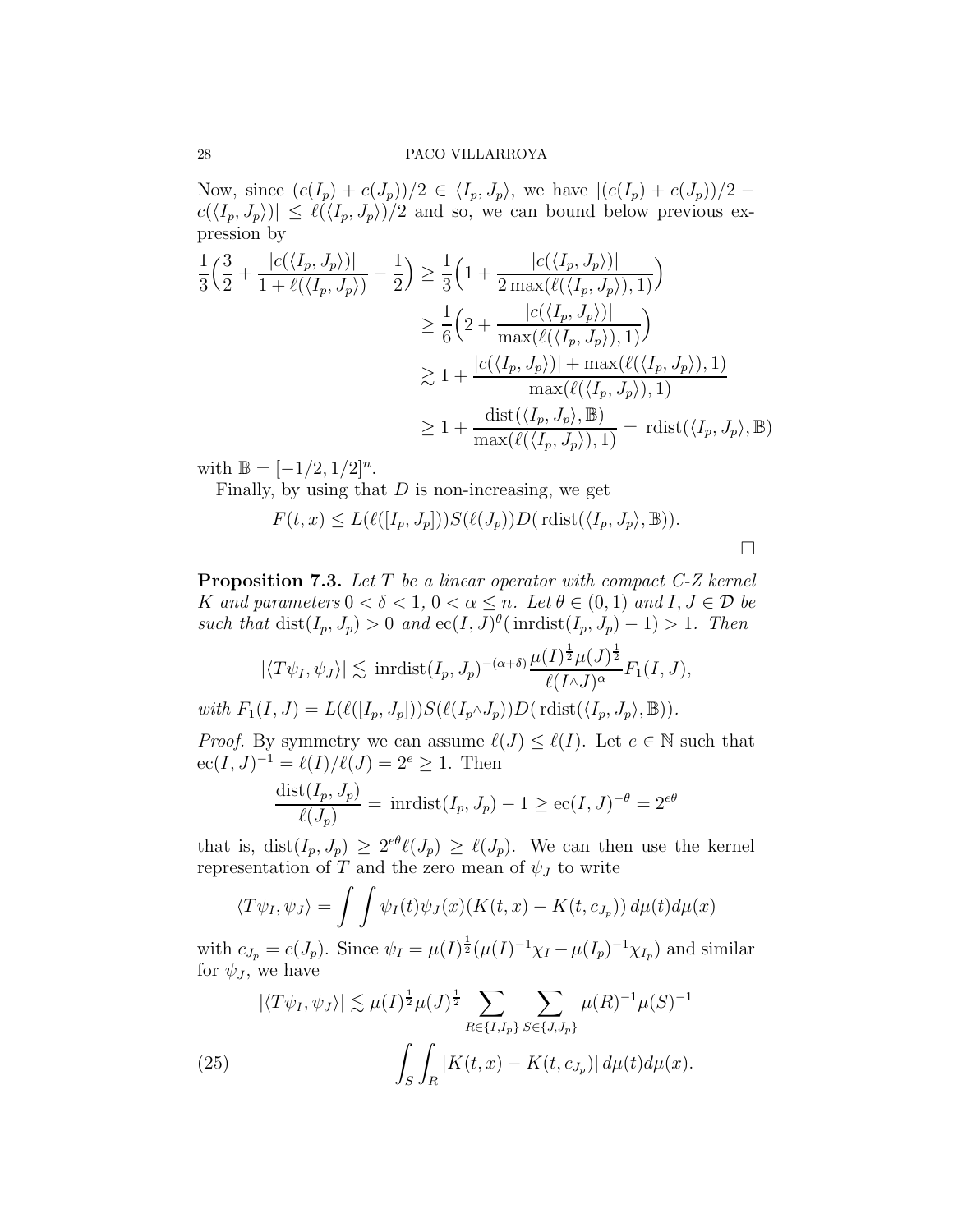We fix  $R \in \{I, I_p\}$  and  $S \in \{J, J_p\}$ . In the domain of integration of the double integral we have  $t \in R \subset I_p$ ,  $x \in S \subset J_p$  and so,

$$
2|x - c_{J_p}| \le \ell(J_p) \le \text{dist}(I_p, J_p) \le |t - c_{J_p}|.
$$

Then, by the smoothness condition of a compact C-Z kernel [\(3\)](#page-5-0), the double integral in [\(25\)](#page-27-0) is bounded by

$$
\int_{S} \int_{R} \frac{|x - c_{J_p}|^{\delta}}{|t - x|^{\alpha + \delta}} F(t, x) d\mu(t) d\mu(x)
$$

with  $F(t, x) = L(|t - c_{J_p}|)S(|x - c_{J_p}|)D\left(1 + \frac{|t + c_{J_p}|}{1 + |t - c_{J_p}|}\right)$  $\frac{|t+c_{J_p}|}{1+|t-c_{J_p}|}$ . Now, by Lemma [7.2,](#page-26-0) previous expression can be bounded by

$$
\frac{\ell(J_p)^{\delta}}{\text{dist}(S,R)^{\alpha+\delta}} \mu(R)\mu(S)L(\ell([I_p,J_p]))S(\ell(J))D(\text{rlist}(\langle I_p,J_p\rangle,\mathbb{B})).
$$

Since  $R \subset I_p$  and  $S \subset J_p$ , we have  $dist(S, R) \geq dist(I_p, J_p)$ . Furthermore, since  $dist(I_p, J_p) \geq \ell(J_p)$ , we have

$$
dist(I_p, J_p) \ge 2^{-1}(\text{dist}(I_p, J_p) + \ell(J_p)).
$$

With this, we can continue the bound in [\(25\)](#page-27-0) as

<span id="page-28-0"></span>
$$
(26) \quad |\langle T\psi_I, \psi_J \rangle| \lesssim \mu(I)^{\frac{1}{2}} \mu(J)^{\frac{1}{2}} \sum_{R \in \{I, I_p\}} \sum_{S \in \{J, J_p\}} \frac{\ell(J_p)^{\delta}}{\text{dist}(I_p, J_p)^{\alpha+\delta}} F_1(I, J)
$$
  

$$
\lesssim \left(\frac{\ell(J_p)}{\ell(J_p) + \text{dist}(I_p, J_p)}\right)^{\alpha+\delta} \frac{\mu(I)^{\frac{1}{2}} \mu(J)^{\frac{1}{2}}}{\ell(J)^{\alpha}} F_1(I, J).
$$

<span id="page-28-1"></span>**Remark 7.4.** When  $\ell(I_p \vee J_p) \leq \text{dist}(I_p, J_p)$  we will use the weaker inequality

<span id="page-28-2"></span>(27) 
$$
|\langle T\psi_I, \psi_J \rangle| \lesssim \mathrm{ec}(I, J)^\delta \mathrm{rdist}(I_p, J_p)^{-(\alpha+\delta)} \frac{\mu(I)^{\frac{1}{2}}\mu(J)^{\frac{1}{2}}}{\ell(I \vee J)^\alpha} F_1(I, J),
$$

which we now justify. Assuming  $\ell(J) \leq \ell(I)$ , we have  $dist(I_p, J_p) \geq$  $\ell(I_p)$ . Then

dist
$$
(I_p, J_p) \geq 2^{-1}(\text{dist}(I_p, J_p) + \ell(I_p)) \geq 2^{-1}(\text{dist}(I_p, J_p) + \ell(J_p)).
$$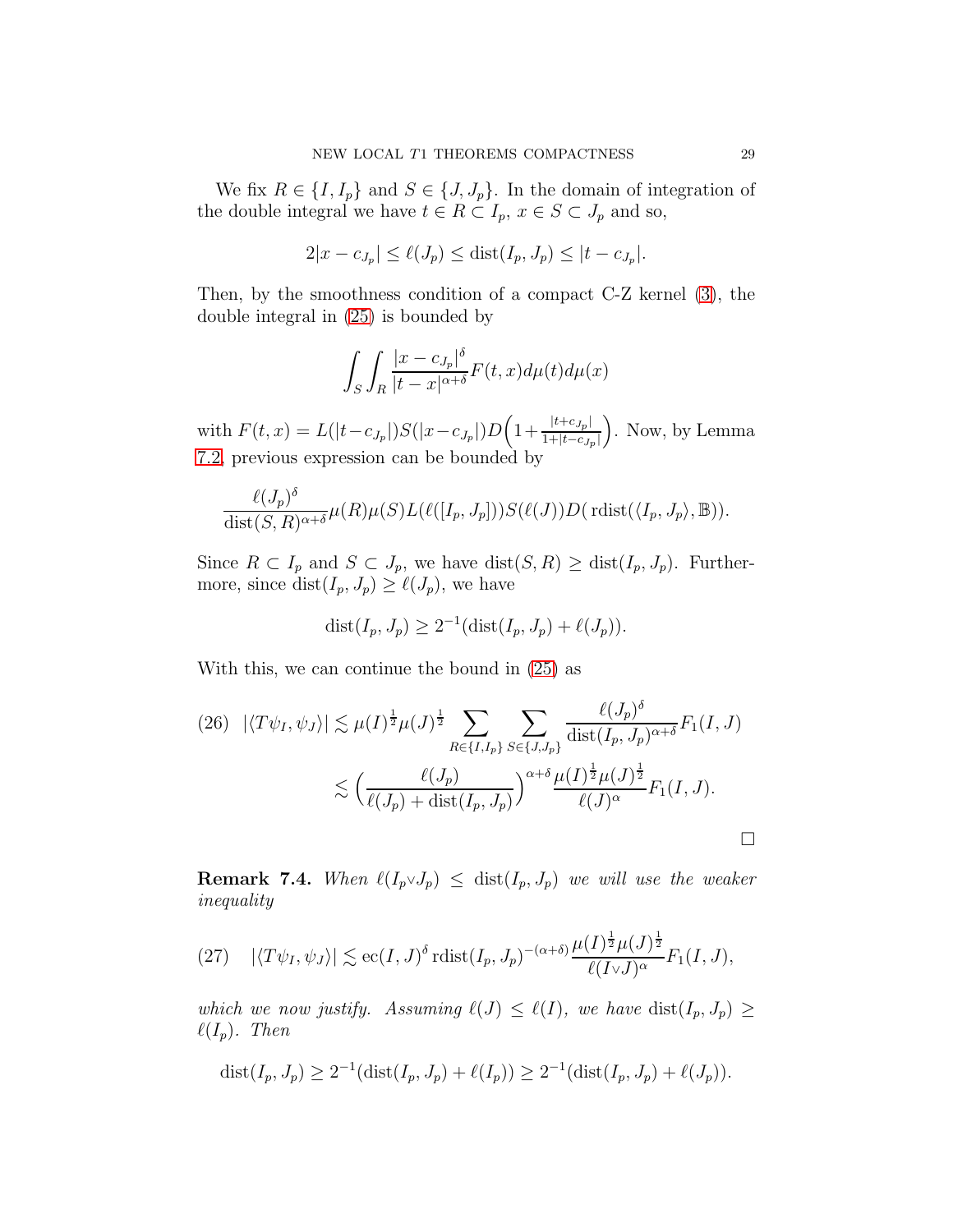With this, we get from [\(26\)](#page-28-0)

$$
\left| \langle T\psi_I, \psi_J \rangle \right| \lesssim \mu(I)^{\frac{1}{2}} \mu(J)^{\frac{1}{2}} \Big( \frac{\ell(J_p)}{\text{dist}(I_p, J_p)} \Big)^{\delta} \frac{1}{\text{dist}(I_p, J_p)^{\alpha}} F_1(I, J)
$$
  

$$
\lesssim \Big( \frac{\ell(J_p)}{\ell(J_p) + \text{dist}(I_p, J_p)} \Big)^{\delta} \Big( \frac{\ell(I_p)}{\ell(I_p) + \text{dist}(I_p, J_p)} \Big)^{\alpha} \frac{\mu(I)^{\frac{1}{2}} \mu(J)^{\frac{1}{2}}}{\ell(I)^{\alpha}} F_1(I, J)
$$
  

$$
= \text{inrdist}(I_p, J_p)^{-\delta} \text{rdist}(I_p, J_p)^{-\alpha} \frac{\mu(I)^{\frac{1}{2}} \mu(J)^{\frac{1}{2}}}{\ell(I)^{\alpha}} F_1(I, J).
$$

Finally,

$$
\text{inrdist}(I_p, J_p)^{-\delta} \lesssim \left(\frac{\ell(J)}{\text{dist}(I_p, J_p)}\right)^{\delta} \lesssim \left(\frac{\ell(J)}{\ell(I)}\right)^{\delta} \left(\frac{\ell(I_p)}{\ell(I_p) + \text{dist}(I_p, J_p)}\right)^{\delta}
$$

$$
= \text{ec}(I, J)^{\delta} \text{rdist}(I_p, J_p)^{-\delta}.
$$

**Remark 7.5.** We also note that, from  $dist(I_p, J_p) \leq dist(I, J) \leq$  $dist(I_p, J_p) + \ell(I_p)$ , we have

$$
\frac{1}{3}(1+\frac{\text{dist}(I,J)}{\ell(I)}) \le 1+\frac{\text{dist}(I_p,J_p)}{\ell(I_p)} \le 1+\frac{\text{dist}(I,J)}{\ell(I)},
$$

that is,  $\text{rdist}(I_p, J_p) \approx \text{rdist}(I, J)$ .

For the next Lemma, we remind the following notation introduced in Definition [6.6.](#page-17-0) For  $I_p, J_p \in \mathcal{D}, Q \in 3\mathcal{D}$  with  $I_p, J_p \subset 3^{-1}Q$ , we write

$$
\psi_{I,J}^{\text{full}}(t) = \mu(I)^{\frac{1}{2}}(\varphi_I(c_{J_p}) - \varphi_{I_p}(c_{J_p}))\chi_Q(t),
$$

with  $\varphi_I = \frac{1}{\mu}$  $\frac{1}{\mu(I)} \chi_I, \ c_{J_p} = c(J_p).$ 

<span id="page-29-0"></span>Proposition 7.6. Let T be a linear operator with compact C-Z kernel K and parameter  $0 < \delta < 1$ . Let  $I, J \in \mathcal{D}$  be such that  $dist(I_p, J_p) = 0$ and  $\operatorname{ec}(I, J)$ <sup> $\theta$ </sup>(inrdist $(I_p, J_p) - 1$ )  $\geq 1$ . Then

$$
\begin{aligned} |\langle T(\psi_I - \psi_{I,J}^{\text{full}}), \psi_J \rangle| &\lesssim \text{ inrdist}(I_p, J_p)^{-\delta} \sum_{R \in \{I, I_p\}} \left(\frac{\mu(R \cap J)}{\mu(R)}\right)^{\frac{1}{2}} F_{2,\mu}(I, J) \\ &+ \text{ inrdist}(I_p, J_p)^{-(\alpha + \delta)} \frac{\mu(I)^{\frac{1}{2}} \mu(J)^{\frac{1}{2}}}{\ell(I \wedge J)^{\alpha}} \chi_{I_p \setminus I}(c_{J_p}) F_3(I, J), \end{aligned}
$$

where

$$
F_{2,\mu}(I,J) = L(\ell(I \wedge J))S(\ell(I \wedge J))\sum_{k\geq 0} 2^{-k\delta} \frac{\mu(2^k K)}{\ell(2^k K)} D(\text{rlist}(2^k K, \mathbb{B}))
$$

and

$$
F_3(I,J) = L(\ell(I \wedge J))S(\ell(I \wedge J))\sum_{k\geq 0} 2^{-k\delta}D(\text{rlist}(2^kK,\mathbb{B}))
$$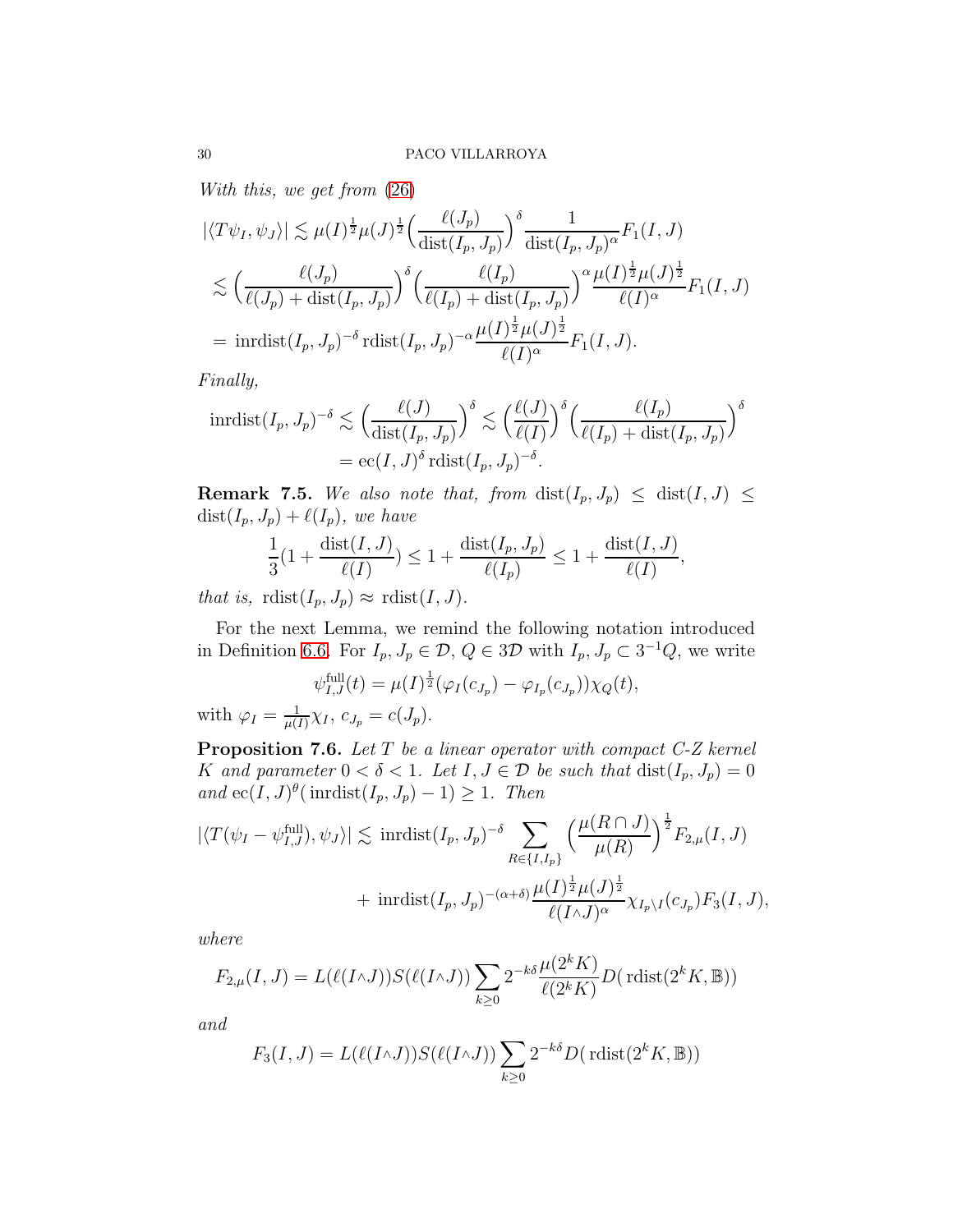with  $K = \text{inrdist}(I_n, J_n)(I \wedge J)$ .

*Proof.* We assume  $\ell(J) \leq \ell(I)$ . Let  $e \in \mathbb{N}$  such that  $2^e = \ell(I)/\ell(J) \geq 1$ . Since  $dist(I_p, J_p) = 0$  and  $ec(I, J)^\theta$  inrdist $(I_p, J_p) > 1$ , we have

$$
\frac{\text{dist}(J_p, \mathfrak{D}_{I_p})}{\ell(J_p)} = \text{inrdist}(I_p, J_p) - 1 \ge \text{ec}(I, J)^{-\theta} = 2^{e\theta}
$$

Then dist $(J_p, \partial I_p) > 2^{e\theta} \ell(J_p)$ , which implies that  $3J_p \subsetneq I_p$  with  $\ell(J) \leq$  $\ell(I)/8$  and so,  $3J_p \subseteq I'$  for some  $I' \in ch(I_p)$ .

Now we note that

 $\psi_I(t) - \psi_{I,J}^{\text{full}}(t) = \mu(I)^{\frac{1}{2}}[\varphi_I(t) - \varphi_I(c_{J_p})\chi_Q(t) - \varphi_{I_p}(t) + \varphi_{I_p}(c_{J_p})\chi_Q(t)].$ 

Then if  $t \in 3J_p \subsetneq I_p$  we have  $\varphi_R(t)\chi_{3J_p}(t) = \varphi_R(c_{J_p})\chi_{3J_p}(t)$  for  $R \in \{I, I_p\}$  and so  $\psi_I(t) - \psi_{I,J}^{\text{full}}(t) = 0$ . With this,

$$
\psi_I - \psi_{I,J}^{\text{full}} = (\psi_I - \psi_{I,J}^{\text{full}})(1 - \chi_{3J_p})
$$

We denote the last expression by  $\psi_I^{\text{out}}$ , which is supported on  $(I_p \cup Q) \setminus$ 3 $J_p$ . Since dist $((I_p \cup Q) \setminus 3J_p, J_p) \ge \ell(J_p)$ , we can apply the reasoning we used in Proposition [7.6](#page-29-0) with some variations. We describe again the argument because we aim for slightly different estimates.

We improve previous argument. Since that  $J_p \subseteq I'$  for some  $I' \in$ ch( $I_p$ ), we have for  $t \in I'$  that  $\varphi_R(t) = \varphi_R(c_{J_p})$  with  $R \in \{I, I_p\}$ , and so  $\psi_I^{\text{out}}(t) \equiv 0$ . That is,  $\psi_I^{\text{out}}(t) \neq 0$  implies  $t \in ((I_p \cup Q) \setminus I') \cap (3J_p)^c$ . Then

$$
|t - c(J_p)| \ge \frac{\ell(J_p)}{2} + \text{dist}(I_p \backslash I', J_p)
$$
  
=  $\frac{\ell(J_p)}{2} + \text{dist}(J_p, \mathfrak{D}_{I_p}) \ge \frac{1}{2} \text{inrdist}(I_p, J_p)\ell(J_p).$ 

Now we prove the following inequalities: for  $J_p \subset I_p$ ,

1) if  $J_p \subset I$  then  $|\psi_I^{\text{out}}| \lesssim \mu(I)^{\frac{1}{2}} \frac{1}{\mu(I)}$  $\frac{1}{\mu(I)}\chi_{Q\setminus I},$ 

2) if 
$$
J_p \cap I = \emptyset
$$
 then  $|\psi_I^{\text{out}}| \lesssim \mu(I)^{\frac{1}{2}} \left(\frac{1}{\mu(I)} \chi_I + \frac{1}{\mu(I_p)} \chi_{Q \setminus I}\right)$ .

1) If  $I' = I$ , since  $J_p \subset I \subset I_p$ , we have seen that for all  $t \in I$ ,  $\psi_I^{\text{out}}(t) =$ 0. Meanwhile for  $t \in I_p \setminus I$  we have  $\varphi_I(t) = 0$  and  $\varphi_{I_p}(t) = \varphi_{I_p}(c_{J_p})$ . Then

$$
\psi_I^{\text{out}}(t) = \mu(I)^{\frac{1}{2}}[-\varphi_I(c_{J_p})\chi_Q(t)] = -\mu(I)^{\frac{1}{2}}\frac{1}{\mu(I)}\chi_{Q\setminus I}(t)
$$

Finally for  $t \in Q \setminus I_p$  we have  $\varphi_I(t) = \varphi_{I_p}(t) = 0$  and so

$$
|\psi_I^{\text{out}}(t)| = \mu(I)^{\frac{1}{2}}| - \varphi_I(c_{J_p})\chi_Q(t) + \varphi_{I_p}(c_{J_p})\chi_Q(t)| \leq \mu(I)^{\frac{1}{2}}\frac{2}{\mu(I)}\chi_{Q\setminus I}(t)
$$
  
since  $\mu(I) \leq \mu(I_p)$ .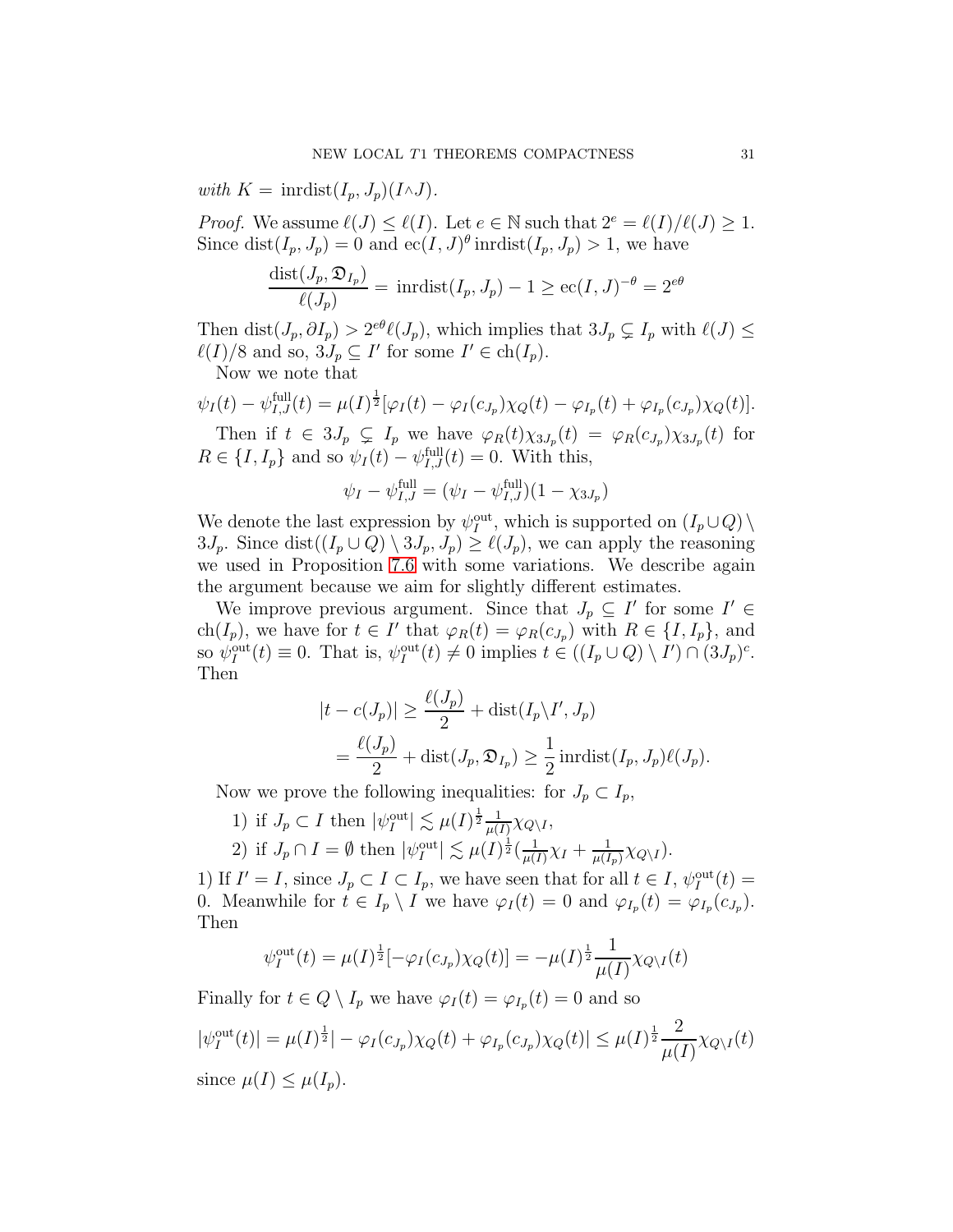2) On the other hand, if  $I' \neq I$  we have that  $I' \cap I = \emptyset$  and so, since  $J_p \subset I'$ , for  $t \in I$  we get  $\varphi_I(c_{J_p}) = 0$  and  $\varphi_{I_p}(t) = \varphi_{I_p}(c_{J_p})$ . With this

$$
\psi_I^{\text{out}}(t) = \mu(I)^{\frac{1}{2}} \varphi_I(t) = \mu(I)^{\frac{1}{2}} \frac{1}{\mu(I)} \chi_I(t).
$$

Meanwhile for  $t \in I_p \setminus I$  we have  $\varphi_I(t) = \varphi_I(c_{J_p}) = 0$  and  $\varphi_{I_p}(t) =$  $\varphi_{I_p}(c_{J_p})$  and so, we get

$$
\psi_I^{\text{out}}(t) = \mu(I)^{\frac{1}{2}} [-\varphi_{I_p}(t) + \varphi_{I_p}(c_{J_p}) \chi_Q(t)] = 0.
$$

Finally for  $t \in Q \setminus I_p$  we have  $\varphi_I(t) = \varphi_{I_p}(t) = \varphi_I(c_{J_p}) = 0$  and so,

$$
\psi_I^{\text{out}}(t) = \mu(I)^{\frac{1}{2}} \varphi_{I_p}(c_{J_p}) \chi_Q(t) \leq \mu(I)^{\frac{1}{2}} \frac{1}{\mu(I_p)} \chi_{Q \setminus I_p}(t).
$$

This finishes the proof of these two inequalities.

We also have that for  $t \in (I_p \cup Q) \setminus 3J_p$  we have  $|t - c(J_p)| \ge$  $3\ell(J_p)/2 > \ell(J_p)$ . We then decompose the support of  $\psi_I^{\text{out}}$  as follows. Let  $\Delta_k = \{ t \in (I_p \cup Q) \setminus 3J_p : 2^{k-1}\ell(J_p) < |t - c(J_p)| \leq 2^k\ell(J_p) \} \subset$  $(2^{k+1}J_p\backslash 2^k J_p)$ . Then

$$
(I_p \cup Q) \setminus (3J_p) \subset \bigcup_{k=m_0}^{m_1} \Delta_k,
$$

with  $m_0 = \log \text{imdist}(I_p, J_p)$  and  $m_1 = \log \frac{\ell(I_p) + \ell(Q)}{\ell(J_p)} + 1$ . This way we can write

$$
\psi_I^{\text{out}} = \sum_{k=m_0}^{m_1} \Phi_k
$$

where  $\Phi_k = \psi_I^{\text{out}}(\chi_{2^{k+1}J_p} - \chi_{2^kJ_p})$ . We note that, since  $J_p \subset 3J$ , we have supp  $\Phi_k \subseteq \Delta_k \subseteq 2^{k+1}J_p \subset 2^{k+3}J$  and so,  $\mu(\Delta_k) \leq \mu(2^{k+3}J)$ . Moreover,  $\Delta_k$  is included in the difference of two concentric cubes with diameters  $2^k \ell(J_p)$  and  $2^{k+1} \ell(J_p)$ . Then, despite  $\Delta_k$  is not a cube, we denote  $\ell(\Delta_k) = 2^{k+1}\ell(J_p)$  and  $c(\Delta_k) = c(J_p)$ .

The plan is now to estimate  $|\langle T\Phi_k, \psi_j \rangle|$ . Since  $\Delta_k \cap J_p = \emptyset$ , we use the kernel representation and the zero mean of  $\psi_J$  to write

$$
|\langle T\Phi_k, \psi_J \rangle| \leq \int_{J_p} \int_{\Delta_k} |\psi_l^{\text{out}}(t)| |\psi_J(x)| |K(t, x) - K(t, c_{J_p})| d\mu(t) d\mu(x).
$$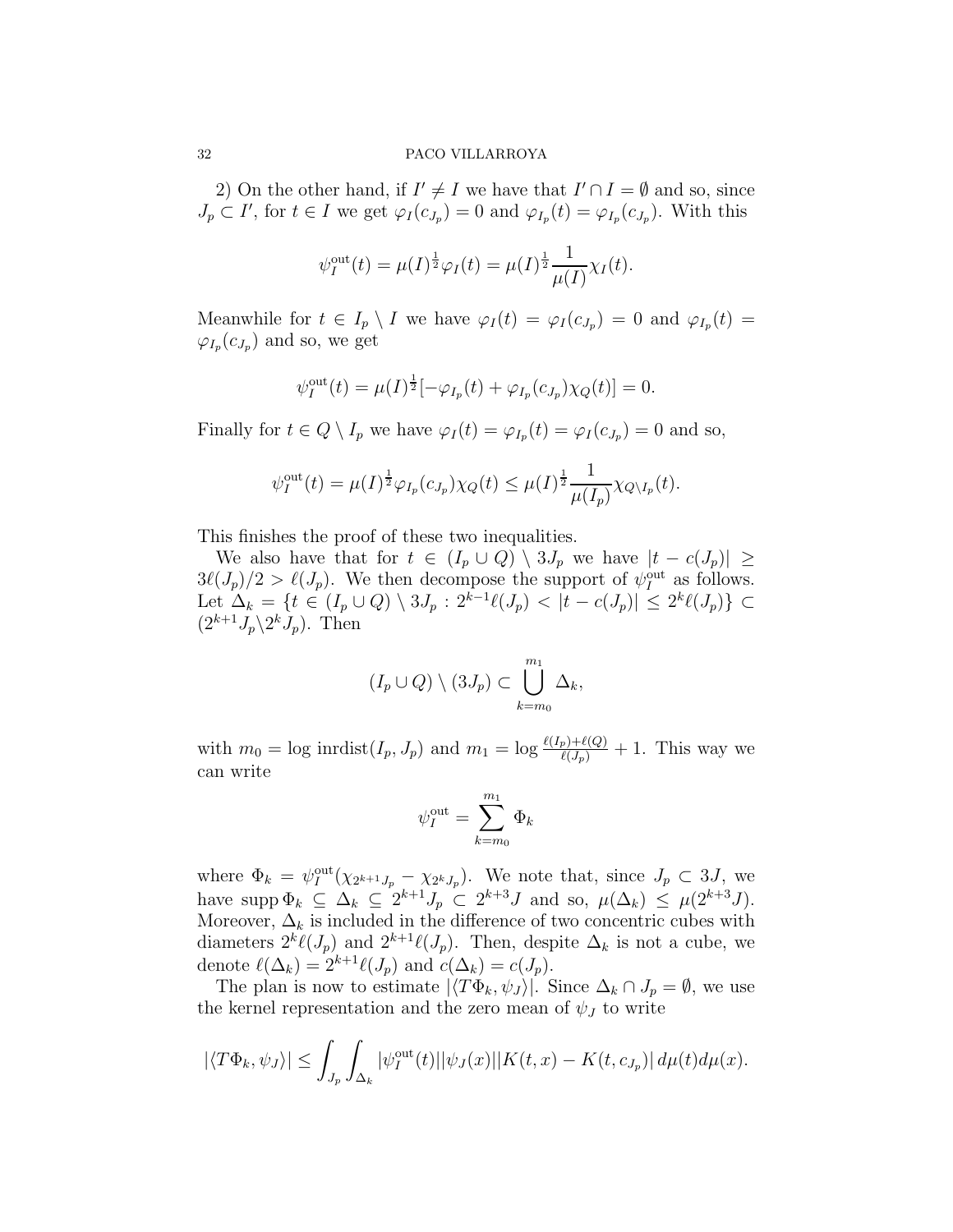As in previous proposition,  $\psi_J = \mu(J)^{\frac{1}{2}}(\frac{1}{\mu(J)})$  $\frac{1}{\mu(J)}\chi_J-\frac{1}{\mu(J)}$  $\frac{1}{\mu(J_p)} \chi_{J_p}$ ) Meanwhile, we can write previous two inequalities in a unified way as follows:

$$
\begin{split} |\psi_I^{\text{out}}(t)| &\lesssim \mu(I)^{\frac{1}{2}} \Big( \frac{1}{\mu(I)} \chi_{Q \setminus I}(t) \chi_I(c_{J_p}) \\ &+ \frac{1}{\mu(I)} \chi_I(t) \chi_{I_p \setminus I}(c_{J_p}) + \frac{1}{\mu(I_p)} \chi_{Q \setminus I}(t) \chi_{I_p \setminus I}(c_{J_p}) \Big) \\ &\lesssim \mu(I)^{\frac{1}{2}} \Big( \frac{1}{\mu(I)} \chi_I(c_{J_p}) + \frac{1}{\mu(I_p)} \chi_{I_p}(c_{J_p}) + \frac{1}{\mu(I)} \chi_I(t) \chi_{I_p \setminus I}(c_{J_p}) \Big) \end{split}
$$

Then

<span id="page-32-0"></span>(28) 
$$
|\langle T\Phi_k, \psi_J \rangle| \lesssim \mu(I)^{\frac{1}{2}} \mu(J)^{\frac{1}{2}} \sum_{R \in \{I, I_p\}} \sum_{S \in \{J, J_p\}} \frac{\chi_R(c_{J_p})}{\mu(R)} \frac{1}{\mu(S)} \sqrt{\frac{\int_S \int_{\Delta_k} |K(t, x) - K(t, c_{J_p})| d\mu(t) d\mu(x)}}{\mu(I)^{\frac{1}{2}} \mu(J)^{\frac{1}{2}} \sum_{S \in \{J, J_p\}} \frac{\chi_{I_p} \setminus I(c_{J_p})}{\mu(I)} \frac{1}{\mu(S)}} \sqrt{\frac{\int_S \int_{I \cap \Delta_k} |K(t, x) - K(t, c_{J_p})| d\mu(t) d\mu(x)}}{\mu(S)}}.
$$

We now estimate the double integral in the right hand size of [\(28\)](#page-32-0), starting with the first one which we denote by Int. We fix  $R \in \{I, I_p\}$ and  $S \in \{J, J_p\}$ . For  $t \in \Delta_k$  we have  $|t - c(J_p)| > 2^{k-1}\ell(J_p) \geq \ell(J_p)$ . For  $x \in S \subset J_p$  we have  $|x - c(J_p)| \leq \ell(J_p)/2$ . With both things

<span id="page-32-1"></span>
$$
|x - c(J_p)| \le \ell(J_p)/2 \le 2^{k-1}\ell(J_p)/2 < |t - c(J_p)|/2.
$$

and so, we can use the smoothness property [\(3\)](#page-5-0), to write

(29) 
$$
\text{Int} \le \int_{S} \int_{\Delta_k} \frac{|x - c(J_p)|^{\delta}}{|t - c(J_p)|^{\alpha + \delta}} F(t, x) d\mu(t) d\mu(x)
$$

with  $F(t, x) = L(|t - c(J_p)|)S(|x - c(J_p)|)D\left(1 + \frac{|t + c(J_p)|}{1 + |t - c(J_p)|}\right)$ ). Since  $L$  is non-increasing, S is non-decreasing,  $2^k \ell(J) \geq |t - c(J_p)| > 2^{k-1} \ell(J_p) \geq$  $\ell(J_p) = 2\ell(J)$  and  $|x - c(J_p)| \leq \ell(J_p)/2 = \ell(J)$ , we have

$$
F(t,x) \le L(\ell(J))S(\ell(J))D\Big(1 + \frac{|t + c(J_p)|}{1 + |t - c(J_p)|}\Big).
$$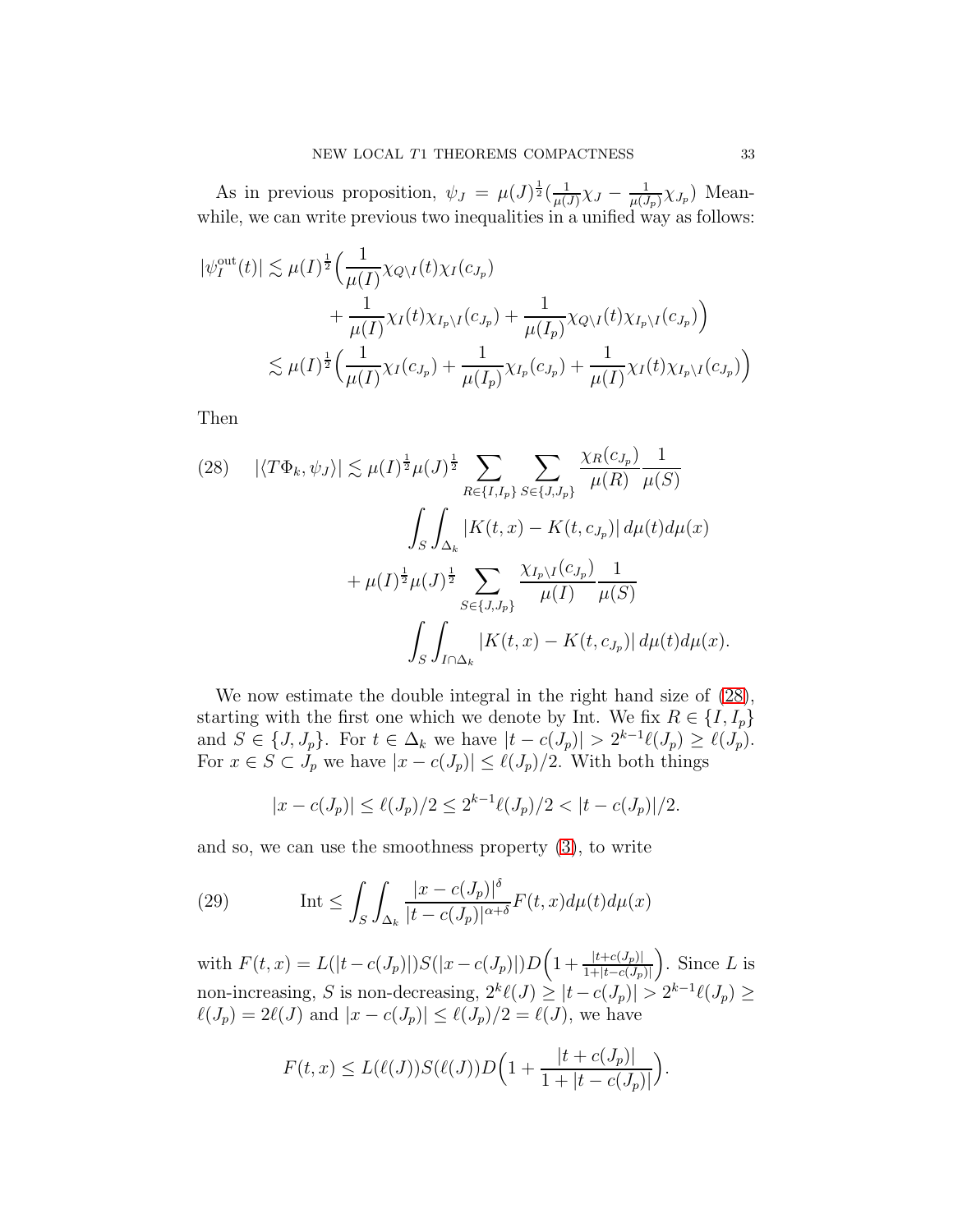On the other hand,  $|t + c(J_p)| \geq 2|c(J_p)| - |t - c(J_p)|$  which implies

$$
2(1 + \frac{|t + c(J_p)|}{1 + |t - c(J_p)|}) \ge 2 + \frac{2|c(J_p)|}{1 + |t - c(J_p)|} - \frac{|t - c(J_p)|}{1 + |t - c(J_p)|}
$$
  

$$
\ge 1 + \frac{|c(J_p)|}{1 + 2^k \ell(J_p)}.
$$

Moreover, since  $\Delta_k \subset 2^{k+3}J$  and  $\ell(\Delta_k) = 2^{k+2}\ell(J)$ , we have

$$
1 + \frac{|c(J_p)|}{1 + 2^k \ell(J_p)} \gtrsim 1 + \frac{|c(\Delta_k)|}{1 + \ell(\Delta_k)} \gtrsim \text{rlist}(\Delta_k, \mathbb{B}) \ge \text{rdist}(2^{k+3} J, \mathbb{B})
$$

with clear meaning of  $rdist(\Delta_k, \mathbb{B})$  despite  $\Delta_k$  is not a cube. Then, since  $D$  is non-increasing, we get

$$
F(t, x) \le L(\ell(J))S(\ell(J))D(\text{rlist}(2^k J, \mathbb{B})) = F(J, J, 2^k J).
$$

With this and  $\Delta_k \subset 2^{k+3} J$ , we continue the bound in [\(29\)](#page-32-1) as

$$
\text{Int} \lesssim \frac{\ell(J)^{\delta}}{(2^k \ell(J))^{\delta+\alpha}} \mu(2^{k+3} J)\mu(S)F(J, J, 2^k J) \\
\lesssim 2^{-k\delta} \frac{\mu(2^{k+3} J)}{(2^{k+3} \ell(J))^{\alpha}} \mu(S)F(J, J, 2^k J).
$$

For the second double integral in the right hand size of [\(28\)](#page-32-0), which we denote by Int′ , we can apply the same reasoning with the only difference of integrating over I instead of  $\Delta_k$ . With this we obtain

$$
\text{Int}' \lesssim \frac{\ell(J)^{\delta}}{(2^k \ell(J))^{\delta+\alpha}} \mu(I)\mu(S)F(J, J, 2^k J)
$$
  

$$
\lesssim 2^{-k\delta} \frac{1}{(2^k \ell(J))^{\alpha}} \mu(I)\mu(S)F(J, J, 2^k J).
$$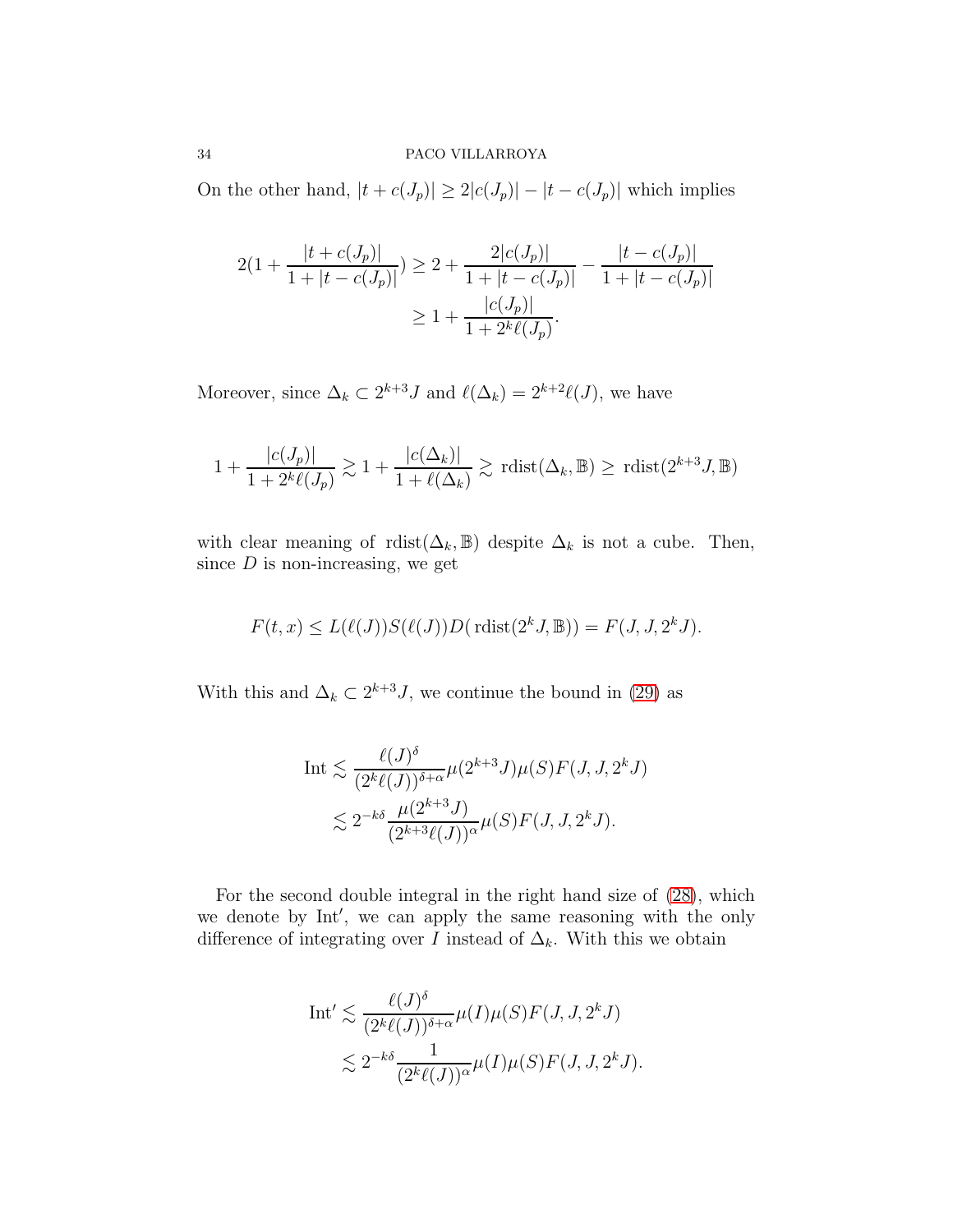Then we continue the estimate in [\(28\)](#page-32-0) as follows: since  $\mu(I) \leq \mu(R)$ ,

$$
\begin{split}\n\left| \langle T\Phi_k, \psi_J \rangle \right| &\lesssim 2^{-k\delta} F(J, J, 2^k J) \mu(I)^{\frac{1}{2}} \mu(J)^{\frac{1}{2}} \\
&\qquad \left( \sum_{\substack{R \in \{I, I_p\} \\ S \in \{J, J_p\}}} \frac{\chi_R(c_{J_p})}{\mu(R)} \frac{\mu(2^{k+3}J)}{(2^{k+3}\ell(J))^{\alpha}} + \sum_{S \in \{J, J_p\}} \frac{\chi_{I_p \setminus I}(c_{J_p})}{(2^k \ell(J))^{\alpha}} \right) \\
&\lesssim 2^{-k\delta} F(J, J, 2^k J) \Big( \sum_{R \in \{I, I_p\}} \left( \frac{\mu(J) \chi_R(c_{J_p})}{\mu(R)} \right)^{\frac{1}{2}} \frac{\mu(2^{k+3}J)}{(2^{k+3}\ell(J))^{\alpha}} \\
&\qquad \qquad + \chi_{I_p \setminus I}(c_{J_p}) \frac{\mu(I)^{\frac{1}{2}} \mu(J)^{\frac{1}{2}}}{(2^k \ell(J))^{\alpha}} \Big) \\
&\lesssim \sum_{R \in \{I, I_p\}} \left( \frac{\mu(J \cap R)}{\mu(R)} \right)^{\frac{1}{2}} 2^{-k\delta} F(J, J, 2^k J) \frac{\mu(2^{k+3}J)}{(2^{k+3}\ell(J))^{\alpha}} \\
&\qquad \qquad + \chi_{I_p \setminus I}(c_{J_p}) \frac{\mu(I)^{\frac{1}{2}} \mu(J)^{\frac{1}{2}}}{\ell(J)^{\alpha}} 2^{-k(\alpha+\delta)} F(J, J, 2^k J)\n\end{split}
$$

Now, using that  $F(J, J, 2^k J) = L(\ell(J))L(\ell(J))D(\text{rlist}(2^k J, \mathbb{B}))$  and summing in k, we have that  $|\langle T\psi_I^{\text{out}}, \psi_J \rangle|$  can be bounded by

$$
\sum_{R\in\{I,I_p\}} \left(\frac{\mu(J\cap R)}{\mu(R)}\right)^{\frac{1}{2}} L(\ell(J)) S(\ell(J)) \sum_{k\geq m_0} 2^{-k\delta} \frac{\mu(2^{k+3}J)}{(2^{k+3}\ell(J))^\alpha} D(\text{rdist}(2^k J, \mathbb{B})) + \chi_{I_p\backslash I}(c_{J_p}) \frac{\mu(I)^{\frac{1}{2}}\mu(J)^{\frac{1}{2}}}{\ell(J)^\alpha} L(\ell(J)) S(\ell(J)) \sum_{k\geq m_0} 2^{-k(\alpha+\delta)} D(\text{rdist}(2^k J, \mathbb{B}))
$$

If we denote  $\lambda = \text{inrdist}(I_p, J_p)$ , since  $m_0 = \log \text{inrdist}(I_p, J_p)$ , the last factor in each term equals

$$
2^{-m_0 \delta} \sum_{k\geq 0} 2^{-k\delta} \frac{\mu(2^{k+3} 2^{m_0} J)}{\ell(2^{k+3} 2^{m_0} J)^{\alpha}} D(\text{rlist}(2^k (2^{m_0} J), \mathbb{B}))
$$
  
\$\lesssim\$  $\text{indist}(I_p, J_p)^{-\delta} \sum_{k\geq 0} 2^{-k\frac{\delta}{2}} D(\text{rlist}(2^k \lambda J, \mathbb{B})) \sum_{k\geq 0} 2^{-k\frac{\delta}{2}} \frac{\mu(2^{k+3} \lambda J)}{(2^{k+3} \ell(\lambda J))^{\alpha}}$   
\$\lesssim\$  $\text{indist}(I_p, J_p)^{-\delta} \tilde{D}(\text{rdist}(\lambda J, \mathbb{B})) \rho_{\text{out}}(\lambda J),$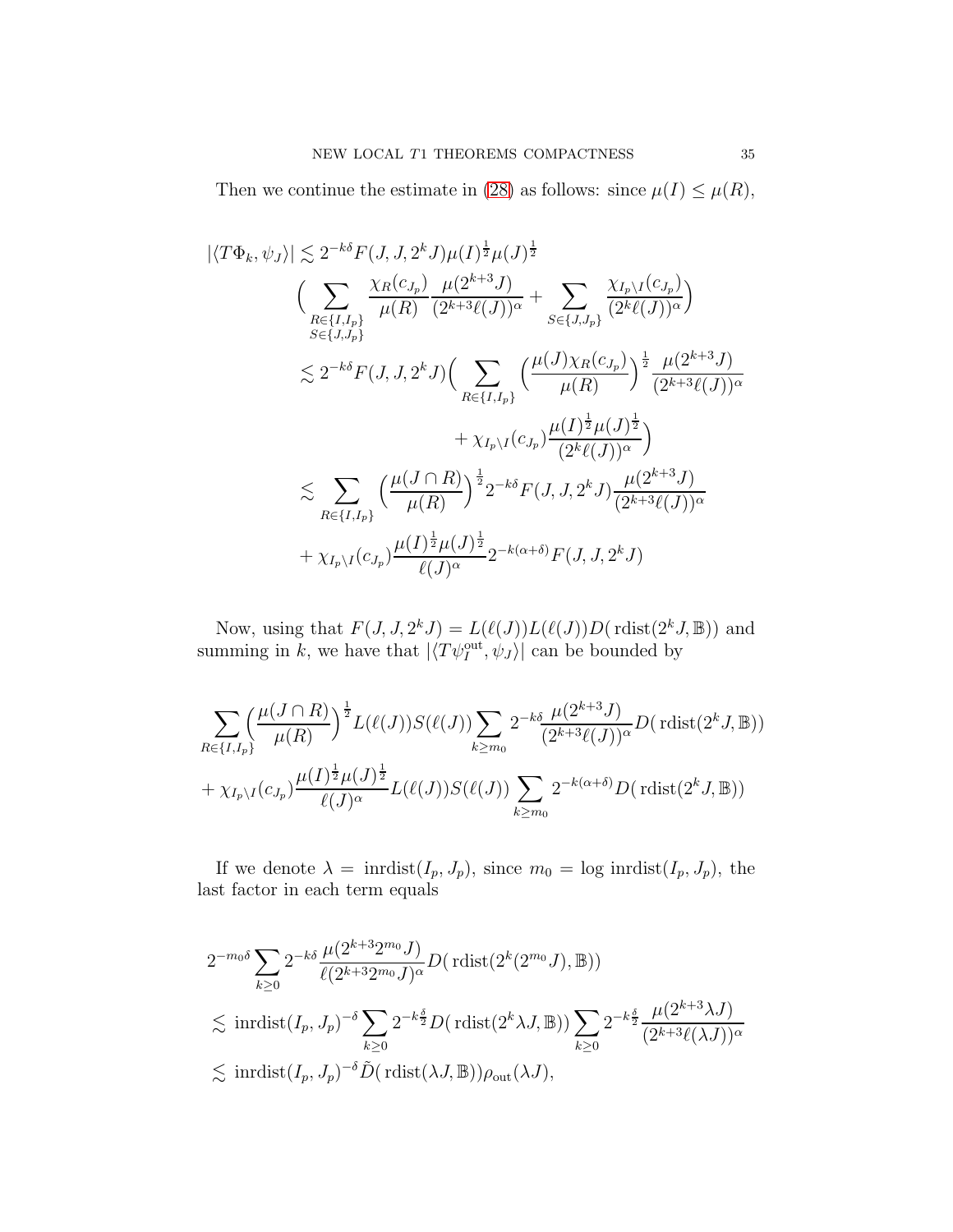and

$$
2^{-m_0(\alpha+\delta)} \sum_{k\geq 0} 2^{-k(\alpha+\delta)} D(\text{rlist}(2^k(2^{m_0}J), \mathbb{B}))
$$
  
\$\lesssim\$ inrdist( $I_p, J_p$ )<sup>-(\alpha+\delta)</sup>  $\sum_{k\geq 0} 2^{-k(\alpha+\delta)} D(\text{rlist}(2^k\lambda J, \mathbb{B}))$$\lesssim$ inrdist( $I_p, J_p$ )<sup>-(\alpha+\delta)</sup>  $\tilde{D}(\text{rdist}(\lambda J, \mathbb{B})),$$ 

with  $\tilde{D}$  defined in [\(5\)](#page-5-5). This ends the proof.

 $\Box$ 

### 8. PARAPRODUCTS

The proof of Theorem [4.2](#page-6-1) is divided in two parts: we first deal with the part associated to  $\psi_{I,J}^{\text{full}}$ , which corresponds to the paraproduct case in the classical proof. Then we use the estimates of the bump lemma for the remaining part.

For the first part of the proof we will use the classical Carleson's Embedding Theorem

<span id="page-35-0"></span>**Lemma 8.1** (Carleson Embedding Theorem). Let  $(a_I)_{I \in \mathcal{D}}$  be a collection of non-negative numbers. Then

(30) 
$$
\sum_{I \in \mathcal{D}} a_I |\langle f \rangle_I|^2 \lesssim \sup_{I \subset \mathcal{D}} \left( \frac{1}{\mu(I)} \sum_{J \in \mathcal{D}(I)} a_J \right) ||f||^2_{L^2(\mu)}
$$

for all  $f \in L^2(\mu)$ .

The following proposition deals with the paraproduct part of the operator. The proof provided follows the work in [\[18\]](#page-69-0).

<span id="page-35-1"></span>**Proposition 8.2** (Paraproducts). Let  $Q \in \mathcal{C}$  and  $\theta \in (0,1)$  be fixed. We define the following bilinear forms: for  $f, g$  bounded functions with supp  $f \cup$  supp  $g \subset Q$  and mean zero,

$$
\Pi(f,g) = \sum_{I \in \mathcal{D}(Q)} \sum_{\substack{J \in \mathcal{D}(I_p) \\ \text{inrdist}(J_p, I_p) > \lambda_\theta}} \langle f, \psi_I \rangle \langle g, \psi_J \rangle \langle T \psi_{I,J}^{\text{full}}, \psi_J \rangle
$$

$$
\Pi'(f,g) = \sum_{J \in \mathcal{D}(Q)} \sum_{\substack{I \in \mathcal{D}(J_p) \\ \text{indist}(I_p,J_p) > \lambda_{\theta}}} \langle f, \psi_I \rangle \langle g, \psi_J \rangle \langle T \psi_I, \psi_{J,I}^{\text{full}} \rangle
$$

with  $\lambda_{\theta} = 1 + \mathrm{ec}(I, J)^{-\theta}$ .

Then given  $\epsilon > 0$  there exist  $M_0 \in \mathbb{N}$  independent of Q and the functions  $f, g$  such that for all  $M > M_0$ 

$$
|\Pi(P_M^{\perp}f, P_M^{\perp}g)| + |\Pi'(P_M^{\perp}f, P_M^{\perp}g)| \lesssim \epsilon ||f||_{L^2(\mu)} ||g||_{L^2(\mu)}.
$$

$$
^{36}
$$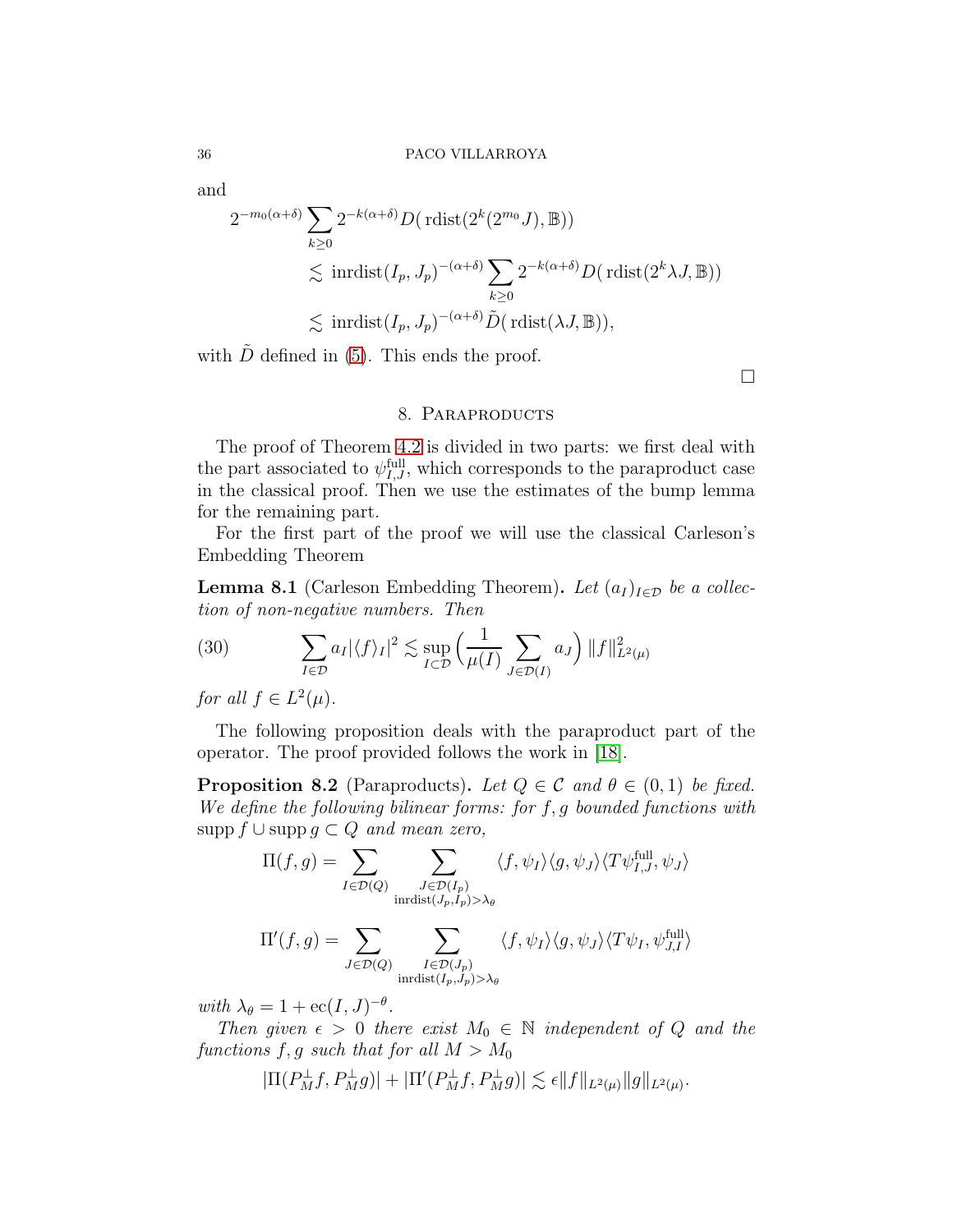*Proof.* By symmetry, we only need to work with Π. By writing f as the sum of  $2^n$  functions (the restriction of f to each quadrant), we can assume that supp  $f \subset Q' \in \mathcal{D}$ .

By Lemma [6.4,](#page-16-1) we can by rewriting  $\Pi(P_M^{\perp}f, P_M^{\perp}g)$  in the following way

$$
\Pi(P_M^{\perp}f, P_M^{\perp}g) = \sum_{J \in \mathcal{D}_M^c(Q)} \langle g, \psi_J \rangle \langle T(\sum_{\substack{I \in \mathcal{D}_M^c(Q) \\ J_p \subset I_p, \text{ inrdist}(J_p, I_p) > \lambda_{\theta}}} \langle f, \psi_I \rangle \psi_{I,J}^{\text{full}}), \psi_J \rangle.
$$

We can assume that the first sum in previous expression only contains terms for which  $\mu(J_p) \neq 0$  since otherwise  $\psi_J \equiv 0$ . Then, since in the second sum we have  $\ell(J_p) < \ell(I_p)$ , by Lemma [6.7,](#page-18-0) we have

$$
\sum_{I \in ch(I_p)} \langle f, \psi_I \rangle \psi_{I,J}^{\text{full}} = \hat{\Delta}_{I_p}(f) = \left( \sum_{I \in ch(I_p)} \hat{E}_I f \right) - \hat{E}_{I_p} f,
$$

where  $\hat{E}_I f = \langle f \rangle_I \chi_I(c_{J_p}) \chi_Q$ .

The inner sum takes place under the condition inrdist $(J_p, I_p) > \lambda_{\theta} \geq$ 2. Then, for  $J_p \in \mathcal{D}_M^c(Q)$ , let  $\lambda$  be the smallest integer such that inrdist $(J_p, I_p) > \lambda$ . Let also  $J_\lambda \in \mathcal{D}(Q)$  be the smallest cube such that  $J_p \subset J_\lambda$  and inridst $(J_p, J_\lambda) > \lambda$ . If such cube does not exist, we then define  $J_{\lambda} = \emptyset$ . Now, by summing a telescopic sum, we have for  $J \in \mathcal{D}_M^c(Q)$  fixed and  $M \in \mathbb{N}$  such that  $2^M > \ell(Q)$ ,

$$
\sum_{\substack{I \in \mathcal{D}_{M}^{c}(Q) \\ J_{p} \subset I_{p}, \text{ inrdist}(J_{p}, I_{p}) > \lambda}} \langle f, \psi_{I} \rangle \psi_{I, J_{p}}^{\text{full}} = \sum_{\substack{I_{p} \in \mathcal{D}_{M}^{c}(Q) \\ J_{p} \subset I_{p}, \text{ inrdist}(J_{p}, I_{p}) > \lambda}} \sum_{\substack{I_{p} \in \mathcal{D}_{M}^{c}(Q) \\ J_{p} \subset I_{p}, \text{ inrdist}(J_{p}, I_{p}) > \lambda}} \hat{\Delta}_{I_{p}}(f)
$$
\n
$$
= \sum_{\substack{I_{p} \in \mathcal{D}_{M}^{c}(Q) \\ R \in ch(J_{\lambda})}} \hat{E}_{R} f - \hat{E}_{Q'} f
$$
\n
$$
= \sum_{R \in ch(J_{\lambda})} \langle f \rangle_{R_{J}} \chi_{Q},
$$

where  $Q' \in \mathcal{D}$  such that sup  $f \subset Q'$  and so,  $\langle f \rangle_{Q'} = 0$ . The cardinality of  $ch(J_\lambda)$  is  $2^n$  and so, we can enumerate the family in a uniform way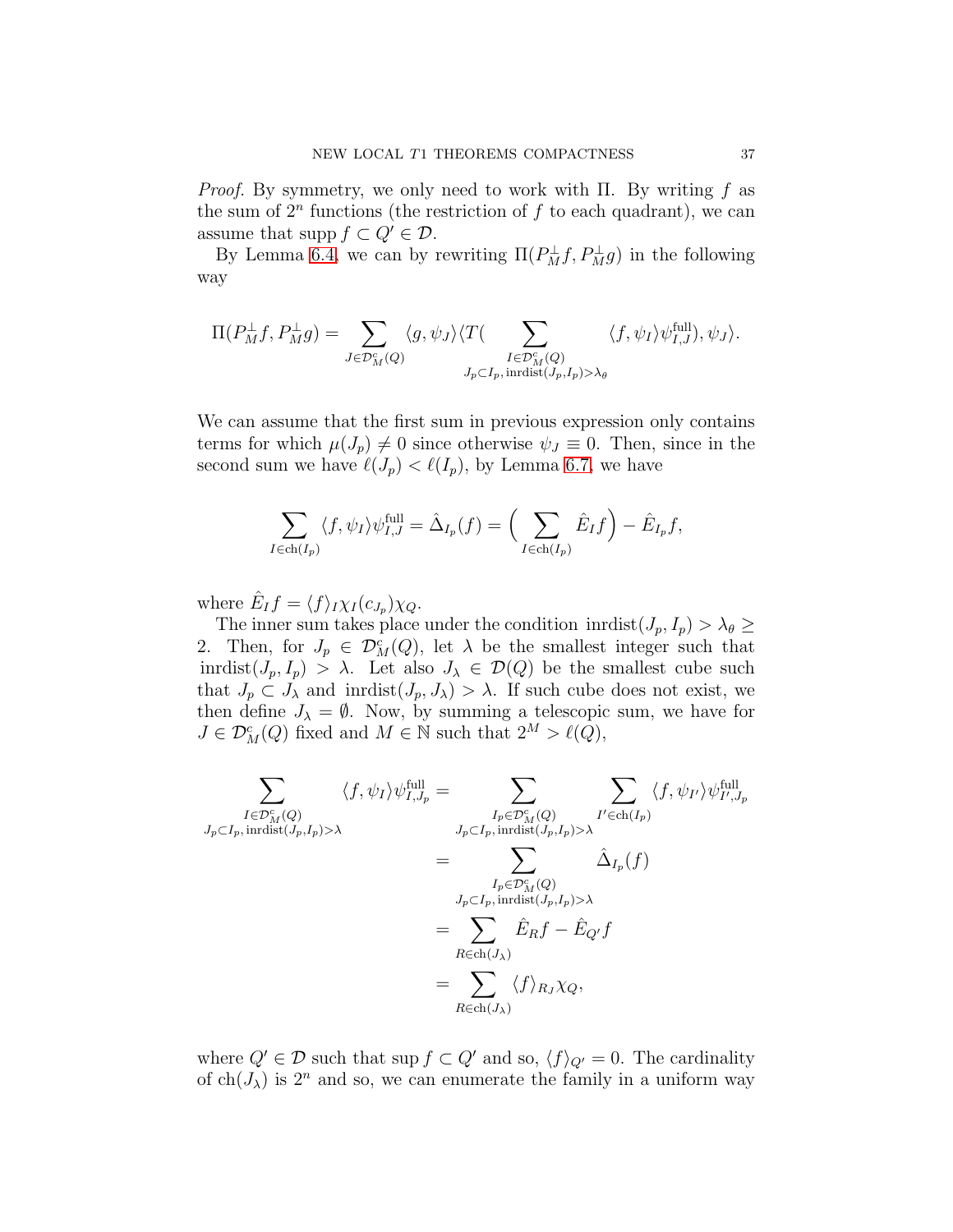accordingly with their position inside  $J_{\lambda}$ : ch $(J_{\lambda}) = \{J_j\}_{j=1}^{2^n}$ . With this

$$
\Pi(P_M^{\perp}f, P_M^{\perp}g) = \sum_{J \in \mathcal{D}_M^c(Q)} \langle g, \psi_J \rangle \langle T(\sum_{R \in ch(J_\lambda)} \hat{E}_R f), \psi_J \rangle
$$

$$
= \sum_{j=1}^{2^n} \sum_{J \in \mathcal{D}_M^c(Q)} \langle f \rangle_{J_j} \langle g, \psi_J \rangle \langle T \chi_Q, \psi_J \rangle.
$$

With this, boundedness of  $\Pi(P_M^{\perp}f, P_M^{\perp}g)$  follows once we obtain for each  $j$  fixed a uniform estimate for

$$
\Pi_j(P_M^{\perp}f, P_M^{\perp}g) = \sum_{J \in \mathcal{D}_M^c(Q)} \langle g, \psi_J \rangle \langle f \rangle_{J_j} \langle T \chi_Q, \psi_J \rangle.
$$

By Cauchy's inequality and Lemma [6.9,](#page-20-0)

$$
|\Pi_j(P_M^{\perp}f, P_M^{\perp}g)| \leq \Big(\sum_{J \in \mathcal{D}_M^c(Q)} |\langle f \rangle_{J_j}|^2 |\langle T \chi_Q, \psi_J \rangle|^2 \Big)^{\frac{1}{2}} \Big(\sum_{J \in \mathcal{D}_M^c(Q)} |\langle g, \psi_J \rangle|^2 \Big)^{\frac{1}{2}}
$$
  

$$
\lesssim \Big(\sum_{J \in \mathcal{D}_M^c(Q)} |\langle f \rangle_{J_j}|^2 |\langle T \chi_Q, \psi_J \rangle|^2 \Big)^{\frac{1}{2}} ||g||_{L^2(\mu)}
$$

For each  $J \in \mathcal{D}_M^c(Q)$  there is a unique  $J_j \in \mathcal{D}_M^c(Q)$  such that  $J_j \in$ ch( $J^{\lambda}$ ). But now we consider a cube  $J_j \in \mathcal{D}_M^c(Q)$  in fixed position depending on j and define  $\mathcal{J}(J_j)$  as the family of all cubes  $J \in \mathcal{D}_M^c(Q)$ such that for the corresponding cube  $J_{\lambda}$  we have  $J_j \in ch(J_{\lambda})$ .

We now show that  $\mathcal{J}(J_j) \cap \mathcal{J}(J'_j) = \emptyset$  for  $J_j \neq J'_j$ . If there is  $J \in \mathcal{J}(J_j) \cap \mathcal{J}(J'_j)$  then the corresponding cube  $J_\lambda$  satisfies  $J \subset J_\lambda$ with  $J_j \in \text{ch} J_\lambda$  and  $J'_j \in \text{ch} J_\lambda$ . But then, since the position indicated by j is fixed, we have  $J_j = J'_j$ , which is contradictory.

Then by Lemma [8.1,](#page-35-0)

$$
|\Pi_j(P_M^{\perp}f, P_M^{\perp}g)| \lesssim \Big(\sum_{J_j \in \mathcal{D}_M^c(Q)} |\langle f \rangle_{J_j}|^2 \sum_{J \in \mathcal{J}(J_j)} |\langle T \chi_Q, \psi_J \rangle|^2 \Big)^{\frac{1}{2}} \|g\|_{L^2(\mu)}
$$
  

$$
\lesssim \sup_{R \in \mathcal{D}_M^c(Q)} \Big(\mu(R)^{-1} \sum_{J_j \in \mathcal{D}_M^c(R)} \sum_{J' \in \mathcal{J}(J_j)} |\langle T \chi_Q, \psi_{J'} \rangle|^2 \Big)^{\frac{1}{2}} \|f\|_{L^2(\mu)} \|g\|_{L^2(\mu)},
$$
  
indist $(J,R)>1$ 

were more terms were added to the first factor to get the condition inrdist $(J, R) > 1$ . We now prove that for all  $R \in \mathcal{D}_M^c(Q)$ ,

$$
\sum_{\substack{J_j \in \mathcal{D}_{M}^c(R) \\ \text{inrdist}(J,R) > 1}} \sum_{J' \in \mathcal{J}(J_j)} |\langle T \chi_Q, \psi_{J'} \rangle|^2 \lesssim \epsilon \mu(R).
$$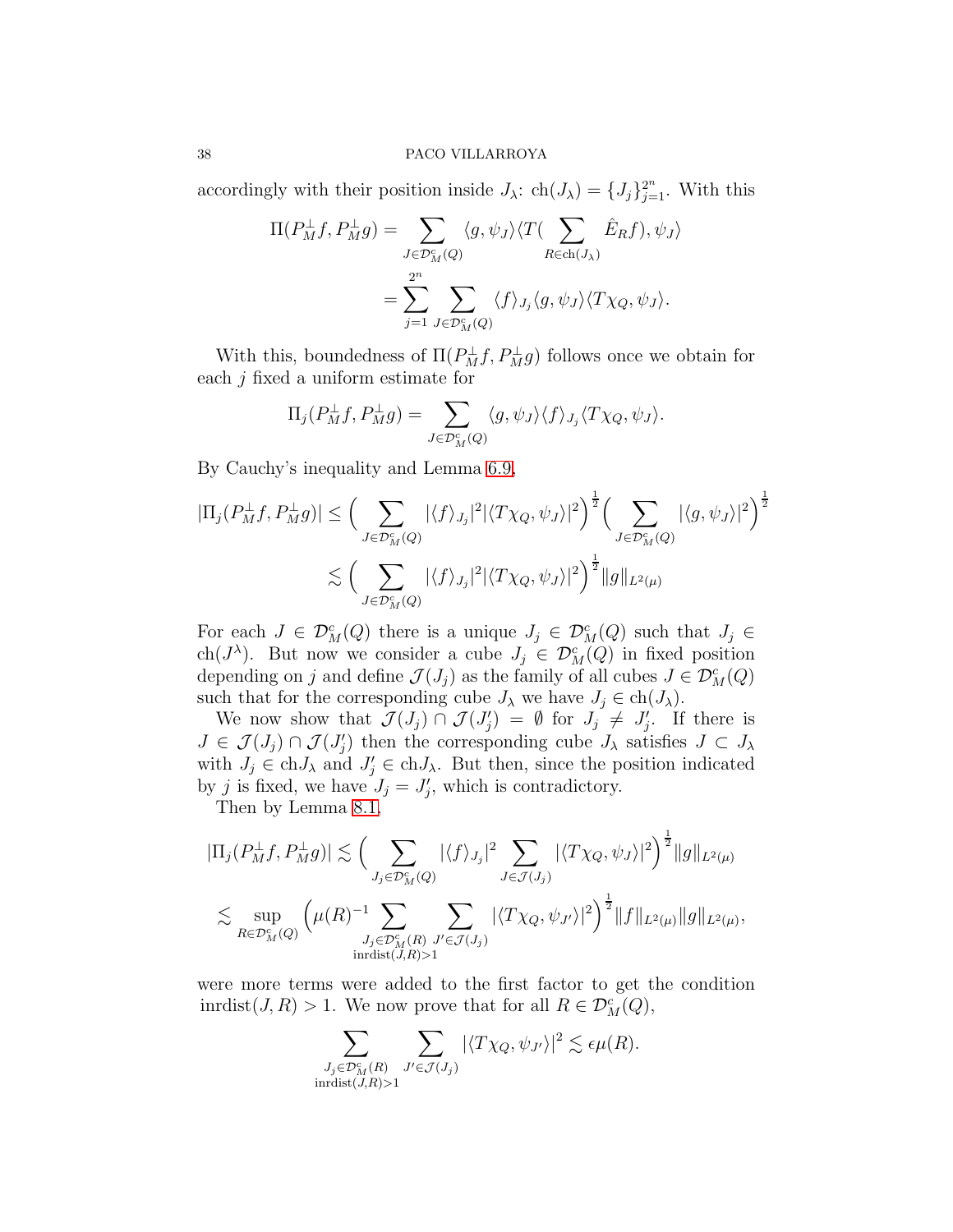For  $R \in \mathcal{D}_{M}^{c}(Q)$  with  $\ell(R) < 2^{-M}$  or  $\mathrm{rdist}(R, \mathbb{B}_{2^{M}}) > M$ , we construct  $W(R)$  a Whitney decomposition of R defined by the maximal (with respect to the inclusion) dyadic cubes S such that  $\text{inrdist}(S, R)$ 1 and  $3S \subset R$ . The cubes S in  $W(R)$  form a partition of R and for any cube  $J \in \mathcal{D}_M^c(R)$  such that inrdist $(J, R) > 1$  there exists  $S \in \mathcal{W}(R)$ such that  $J_p \subset S$ . Then we can write

$$
\sum_{J \in \mathcal{D}_{M}^{c}(R)} \sum_{J' \in \mathcal{J}(J)} |\langle T \chi_{Q}, \psi_{J'} \rangle|^{2} \leq \sum_{S \in \mathcal{W}(R)} \sum_{J \in \mathcal{D}_{M}^{c}(S)} \sum_{J' \in \mathcal{J}(J)} |\langle T \chi_{Q}, \psi_{J'} \rangle|^{2} \n\leq \sum_{S \in \mathcal{W}(R)} \Big( \sum_{J \in \mathcal{D}_{M}^{c}(S)} \sum_{J' \in \mathcal{J}(J)} |\langle T \chi_{2S}, \psi_{J'} \rangle|^{2} \n+ \sum_{J \in \mathcal{D}_{M}^{c}(S)} \sum_{J' \in \mathcal{J}(J)} |\langle T(\chi_{Q \setminus 2S}), \psi_{J'} \rangle|^{2} \Big).
$$

We will later deal with each term in different ways.

On the other hand, for  $R \in \mathcal{D}_M^c(Q)$  with  $\ell(R) > 2^M$ , we start by defining the same Whitney decomposition of R as before  $W(R)$ . But then we decompose each  $S \in \mathcal{W}(R)$  as follows:

$$
S = \bigcup_{\substack{\bar{S} \in \mathcal{D}(S) \\ \ell(\bar{S}) = 2^{-(M+2)}}} \bar{S}.
$$

This ensures that  $\bar{S} \in \mathcal{D}_M^c(Q)$ . Then, similarly as before, we write

$$
\sum_{J \in \mathcal{D}_{M}^{c}(R)} \sum_{J' \in \mathcal{J}(J)} |\langle T \chi_{Q}, \psi_{J'} \rangle|^{2} \leq \sum_{S \in \mathcal{W}(R)} \sum_{\substack{\bar{S} \in \mathcal{D}(S) \\ \ell(\bar{S}) = 2^{-(M+1)}}} \sum_{J \in \mathcal{D}_{M}^{c}(\bar{S})} \sum_{J' \in \mathcal{J}(J)} |\langle T \chi_{Q}, \psi_{J'} \rangle|^{2}
$$
  

$$
\leq \sum_{S \in \mathcal{W}(R)} \Big( \sum_{\substack{\bar{S} \in \mathcal{D}(S) \\ \ell(\bar{S}) = 2^{-(M+1)}}} \sum_{J \in \mathcal{D}_{M}^{c}(\bar{S})} \sum_{J' \in \mathcal{J}(J)} |\langle T \chi_{2\bar{S}}, \psi_{J'} \rangle|^{2}
$$
  
+ 
$$
\sum_{\substack{\bar{S} \in \mathcal{D}(S) \\ \ell(\bar{S}) = 2^{-(M+1)}}} \sum_{J \in \mathcal{D}_{M}^{c}(\tilde{S})} \sum_{J' \in \mathcal{J}(J)} |\langle T(\chi_{Q \setminus 2\bar{S}}), \psi_{J'} \rangle|^{2} \Big).
$$

As before, we also deal with each term differently. In fact, we will show in detail the first case and only the small differences of the second case.

In the first case, for each  $S \in \mathcal{W}(R)$ , we use the fact the the families  $\mathcal{J}(J)$  are pairwise disjoint, Lemma [6.9,](#page-20-0) and the testing condition, to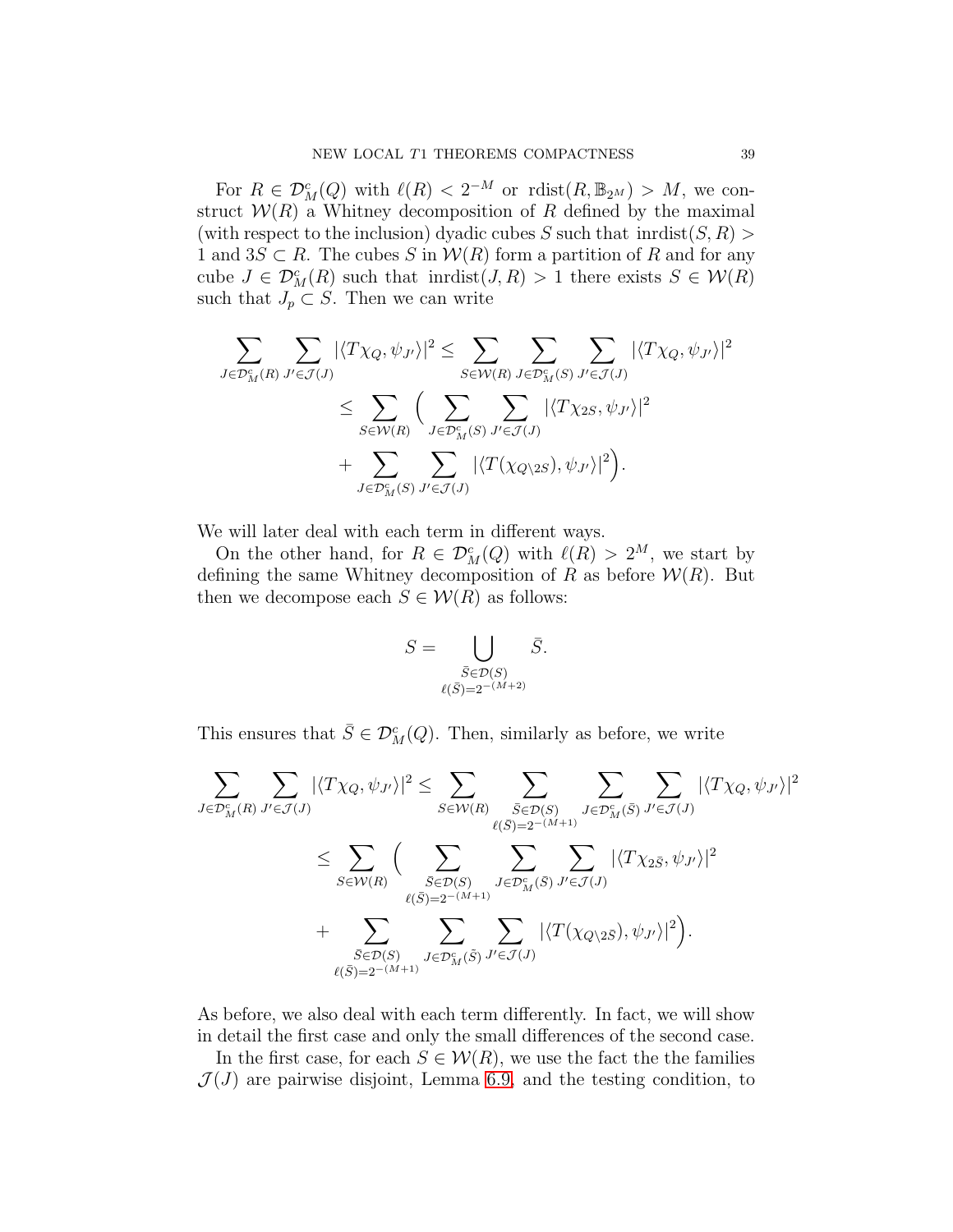estimate the inner double sum in the first term as follows:

$$
\sum_{J \in \mathcal{D}_{M}^{c}(S)} \sum_{J' \in \mathcal{J}(J)} |\langle T \chi_{2S}, \psi_{J'} \rangle|^{2} \leq \sum_{J' \in \mathcal{D}_{M}^{c}(S)} |\langle \chi_{2S} T \chi_{2S}, \psi_{J'} \rangle|^{2} \leq \|\chi_{2S} T \chi_{2S}\|_{L^{2}(\mu)}^{2} \leq \|\chi_{2S} T \chi_{2S}\|_{L^{2}(\mu)}^{2} \leq \mu(2S)F_{\mu}(2S)^{2}.
$$

Since  $2S \subset R \in \mathcal{D}_{M}^{c}(Q)$  and  $\ell(R) < 2^{-M}$  or  $\mathrm{rdist}(R, \mathbb{B}_{2^{M}}) > M$ , we have  $\ell(2S) < 2^{-M}$  or  $\text{rdist}(2S, \mathbb{B}_{2^M}) > M$ . Therefore  $2S \in \mathcal{D}_M^c(Q)$ and so,  $F_{\mu}(2S) \leq \sup\{F_{\mu}(K) : K \in \mathcal{D}_{M}^{c}\} < \epsilon$ . Then, by summing in  $S \in \mathcal{W}(R)$ , we have

$$
\sum_{S \in \mathcal{W}(R)} \sum_{J \in \mathcal{D}_M^c(S)} \sum_{J' \in \mathcal{J}(J)} |\langle T \chi_{2S}, \psi_{J'} \rangle|^2 \lesssim \epsilon^2 \sum_{S \in \mathcal{W}(R)} \mu(2S) \lesssim \epsilon^2 \mu(R).
$$

In the last inequality we used that, since  $3S \subset R$  and the cubes S are disjoint by maximality, the cubes 2S can only overlap a uniform amount of times, as we show.

Since  $3S \subset R$  and  $6S \not\subset R$ , we have  $dist(2S, \partial R) \geq \ell(S)/2$  and  $dist(S, \partial R) \leq 5\ell(S)$  respectively. Then, for all S such that  $x \in 2S$  we have dist(x,  $\partial R$ ) ≥ dist(2S,  $\partial R$ ) ≥  $\ell(S)/2$  and dist(x,  $\partial R$ ) ≤  $5\ell(S)$  +  $dist(S, \partial R) \lesssim 16\ell(S).$ 

Now we reason as follows. For each  $x \in R$  by disjointness there is at most one cube  $S_0$  such that  $x \in S_0 \subset 2S_0$ . With this,

- if  $\ell(S) \leq \ell(S_0)/64$ , then  $\ell(S) \leq 2 \text{dist}(x, \partial R)/64$  and so  $dist(x, \partial R) > 32\ell(S)$ , which implies that  $x \notin 2S$ .
- If  $\ell(S) \geq 64\ell(S_0)$ , then  $\ell(S) \geq 64\mathrm{dist}(x, \partial R)/16$  and so  $dist(x, \partial R) \leq \ell(S)/4$ , which implies that  $x \notin 2S$ .

Therefore, there are up to 12 size lengths of S for which  $x \in 2S$ . In addition, since the cubes S are disjoint, for each  $x \in R$  there are up to  $3^n$  cubes S of a fixed size length such that  $x \in 2S$ . With this, we get that there are in total up to  $12 \cdot 3^n$  different cubes S such that  $x \in 2S$ .

For the second term, we reason as follows. Let  $S \in \mathcal{W}(R)$ ,  $J \in$  $\mathcal{D}_M^c(S)$  and  $J' \in \mathcal{J}(J)$  be fixed. Since  $J'_p \subset S$  and  $\psi_{J'}$  has mean zero, we can write

$$
\begin{aligned} |\langle T(\chi_{Q\backslash 2S}), \psi_{J'} \rangle| &= |\langle T(\chi_{Q\backslash 2S}) - T(\chi_{Q\backslash 2S})(c_{J'_p}), \psi_{J'} \rangle| \\ &\leq \int_{Q\backslash 2S} \int_{J'_p} |K(t, x) - K(t, c_{J'_p})| |\psi_{J'}(x)| d\mu(t) d\mu(x) \\ &\leq \int_{Q\backslash 2S} \int_{J_p} \frac{|x - c_{J'_p}|^{\delta}}{|t - x|^{\alpha + \delta}} F(t, x) |\psi_{J'}(x)| d\mu(t) d\mu(x), \end{aligned}
$$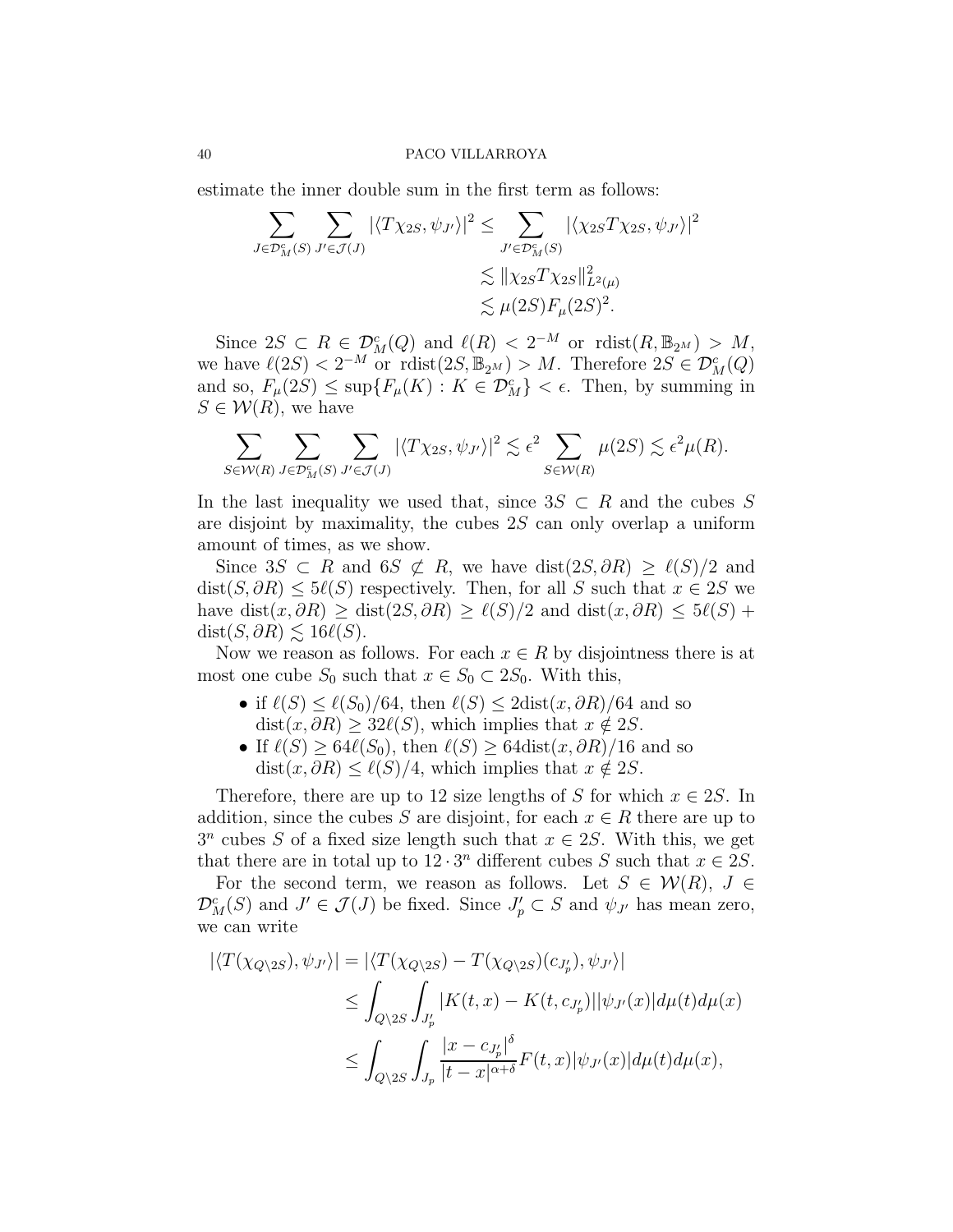where  $F(t, x) = L(|t-x|)S(|x-c_{J'_{p}}|)D(1+\frac{|t+c_{J'_{p}}|}{1+|t-c_{J'_{p}}|})$  $\frac{1+|t-c_{J_p'}|}{1+|t-c_{J_p'}|}$ ). Now  $|t-x| \gtrsim \ell(S)$ and  $|x - c_{J'_p}| \leq \ell(J'_p)/2$ . Then  $2|x - c_{J'_p}| \leq \ell(J'_p) \leq \ell(S) \leq |t - x|$ . Moreover  $|t - x| \gtrsim |t - c_{J'_p}| - |x - c_{J'_p}| \geq |t - c_{J'_p}| - |t - x|/2$ , that is,  $|t-x| \gtrsim 2|t-c_{J_p'}|/3$ . With this, we have

$$
|\langle T(\chi_{Q\backslash 2S}), \psi_J \rangle| \le L(\ell(S))S(\ell(S)) \int_{J'_p} |\psi_{J'}(x)| d\mu(x)
$$
  

$$
\int_{Q\backslash 2S} \frac{\ell(J')^{\delta}}{|t - c_{J'_p}|^{\alpha + \delta}} D(1 + \frac{|t + c_{J'_p}|}{1 + |t - c_{J'_p}|}) d\mu(t)
$$
  

$$
\le \ell(J')^{\delta} \mu(J'_p)^{\frac{1}{2}} L(\ell(S)) S(\ell(S)) \int_{Q\backslash 2S} \frac{D(1 + \frac{|t + c_{J'_p}|}{1 + |t - c_{J'_p}|})}{|t - c_{J'_p}|^{\alpha + \delta}} d\mu(t).
$$

Since  $J' \subset S$ , for  $t \in Q \setminus 2S$  we have  $dist(t, J') \geq \ell(S)$ . Then we decompose

$$
Q \setminus 2S = \bigcup_{i=1}^{\log \frac{\ell(Q)}{\ell(S)}} S_i
$$

where  $S_i = \{t \in Q \setminus 2S : 2^{i-1}\ell(S) < |t - c_{J_p'}| \leq 2^i \ell(S)\} \subset 2^{i+1}S$ . Note that  $S_i \subset B(c_i, 2^i \ell(S))$  with  $c_i \in S_i$ , and  $c(S_i) = c_{J'_p}$ . Moreover, since  $|t - c_{J'_{p}}| + |t + c_{J'_{p}}| \geq 2|c_{J'_{p}}|$ , we have

$$
1 + \frac{|t + c_{J'_p}|}{1 + |t - c_{J'_p}|} \ge 1 + \frac{2|c_{J'_p}|}{1 + |t - c_{J'_p}|} \ge 1 + \frac{|c(2^iS)|}{1 + 2^i\ell(S)}.
$$

Then  $D(1+\frac{|t+c_{J_p'}|}{1+|t-c_{J_p'}})$  $\frac{|t+c_{J_p'}|}{1+|t-c_{J_p'}|} \le D(1+\frac{|c(2^iS)|}{1+2^i\ell(S)}) \lesssim D(\text{rdist}(2^iS,\mathbb{B}))$ . With this

$$
\int_{Q\backslash 2S} \frac{D(1 + \frac{|t + c_{J'_p}|}{1 + |t - c_{J'_p}|})}{|t - c_{J'_p}|^{\alpha + \delta}} d\mu(t) \lesssim \sum_{i=1} \frac{D(\text{rdist}(2^i S, \mathbb{B}))}{(2^i \ell(S))^{\alpha + \delta}} \mu(S_i)
$$
  

$$
\lesssim \sum_{i=1} \frac{1}{(2^i \ell(S))^{\delta}} \frac{\mu(2^{i+1} S)}{(2^{i+1} \ell(S))^{\alpha}} D(\text{rdist}(2^i S, \mathbb{B}))
$$
  

$$
\lesssim \frac{1}{\ell(S)^{\delta}} \tilde{D}(S) \rho_{\mu}(S).
$$

Then

$$
\begin{aligned} |\langle T(\chi_{Q\backslash 2S}), \psi_{J'} \rangle| &\lesssim \Big(\frac{\ell(J')}{\ell(S)}\Big)^{\delta} \mu(J'_p)^{\frac{1}{2}} L(\ell(S)) S(\ell(S)) \tilde{D}(S) \rho_{\mu}(S) \\ &\le \Big(\frac{\ell(J')}{\ell(S)}\Big)^{\delta} \mu(J'_p)^{\frac{1}{2}} F_{\mu}(S) \le \epsilon \Big(\frac{\ell(J')}{\ell(S)}\Big)^{\delta} \mu(J'_p)^{\frac{1}{2}}. \end{aligned}
$$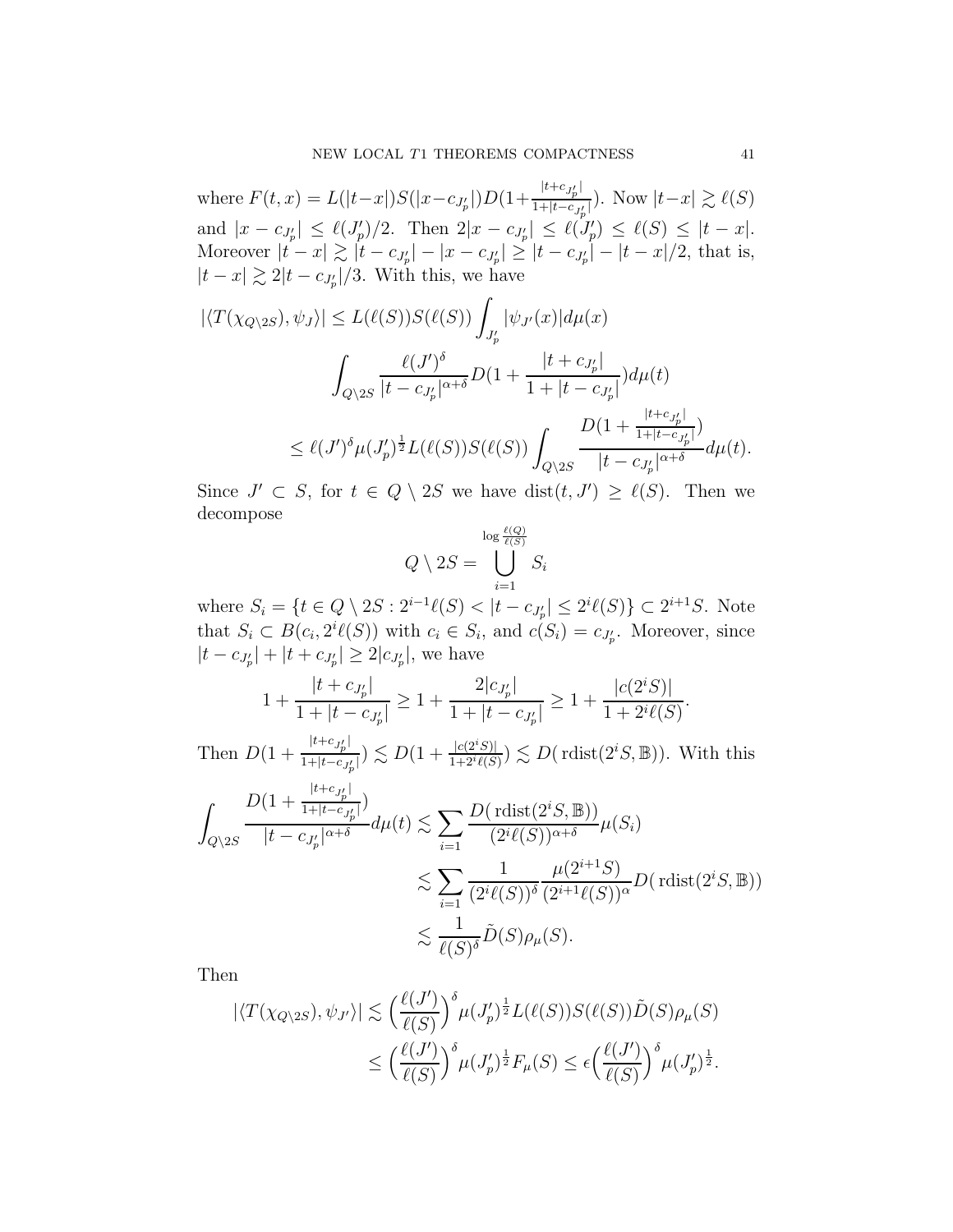The last inequality is due to the fact that, as we saw before,  $S \in$  $\mathcal{D}_M^c(Q)$ , and then  $F_\mu(S) \leq \sup\{F_\mu(K) : K \in \mathcal{D}_M^c(Q)\} < \epsilon$ . Now, we parametrize the cubes  $J'$ ,  $J$  according with their relative size with respect to S:  $\ell(J) = 2^{-k}\ell(S)$  and  $\ell(J') = 2^{-k'}\ell(J)$ , which imply  $\ell(J') =$  $2^{-(k+k')}\ell(S)$ . We sum in J and J' and use that the cubes with fixed side lenght are disjoint, to get

$$
\sum_{J \in \mathcal{D}_{\mathcal{M}}^c(S)} \sum_{J' \in \mathcal{J}(J)} |\langle T(\chi_{Q \setminus 2S}), \psi_J \rangle|^2 \lesssim \epsilon^2 \sum_{J \in \mathcal{D}(S)} \sum_{J' \in \mathcal{J}(J)} \left( \frac{\ell(J')}{\ell(S)} \right)^{2\delta} \mu(J')
$$
  

$$
\lesssim \epsilon^2 \sum_{k \ge 1} 2^{-k2\delta} \sum_{J \in \mathcal{D}(S)} \sum_{k' \ge 1} 2^{-k'2\delta} \sum_{\ell(J) = 2^{-k'} \ell(S')} \mu(J')
$$
  

$$
\le \epsilon^2 \sum_{k \ge 1} 2^{-k2\delta} \sum_{J \in \mathcal{D}(S)} \sum_{k' \ge 1} 2^{-k'2\delta} \mu(J)
$$
  

$$
\lesssim \epsilon^2 \sum_{k \ge 1} 2^{-k2\delta} \sum_{J \in \mathcal{D}(S)} \sum_{j' \ge 1} \sum_{J \in \mathcal{D}(S)} \mu(J)
$$
  

$$
\le \epsilon^2 \sum_{k \ge 1} 2^{-k2\delta} \sum_{\ell(J) = 2^{-k}\ell(S)} \mu(J)
$$
  

$$
\le \epsilon^2 \sum_{k \ge 1} 2^{-k2\delta} \mu(S) \lesssim \mu(S) \epsilon^2.
$$

Summing now over the cubes  $S$  in  $W(R)$ , we finally get

$$
\sum_{S \in \mathcal{W}(R)} \sum_{J \in \mathcal{D}_M^c(S)} \sum_{J' \in \mathcal{J}(J)} |\langle T(\chi_{Q \setminus 2S}), \psi_{J'} \rangle|^2 \lesssim \epsilon^2 \sum_{S \in \mathcal{W}(R)} \mu(S) \lesssim \epsilon^2 \mu(R).
$$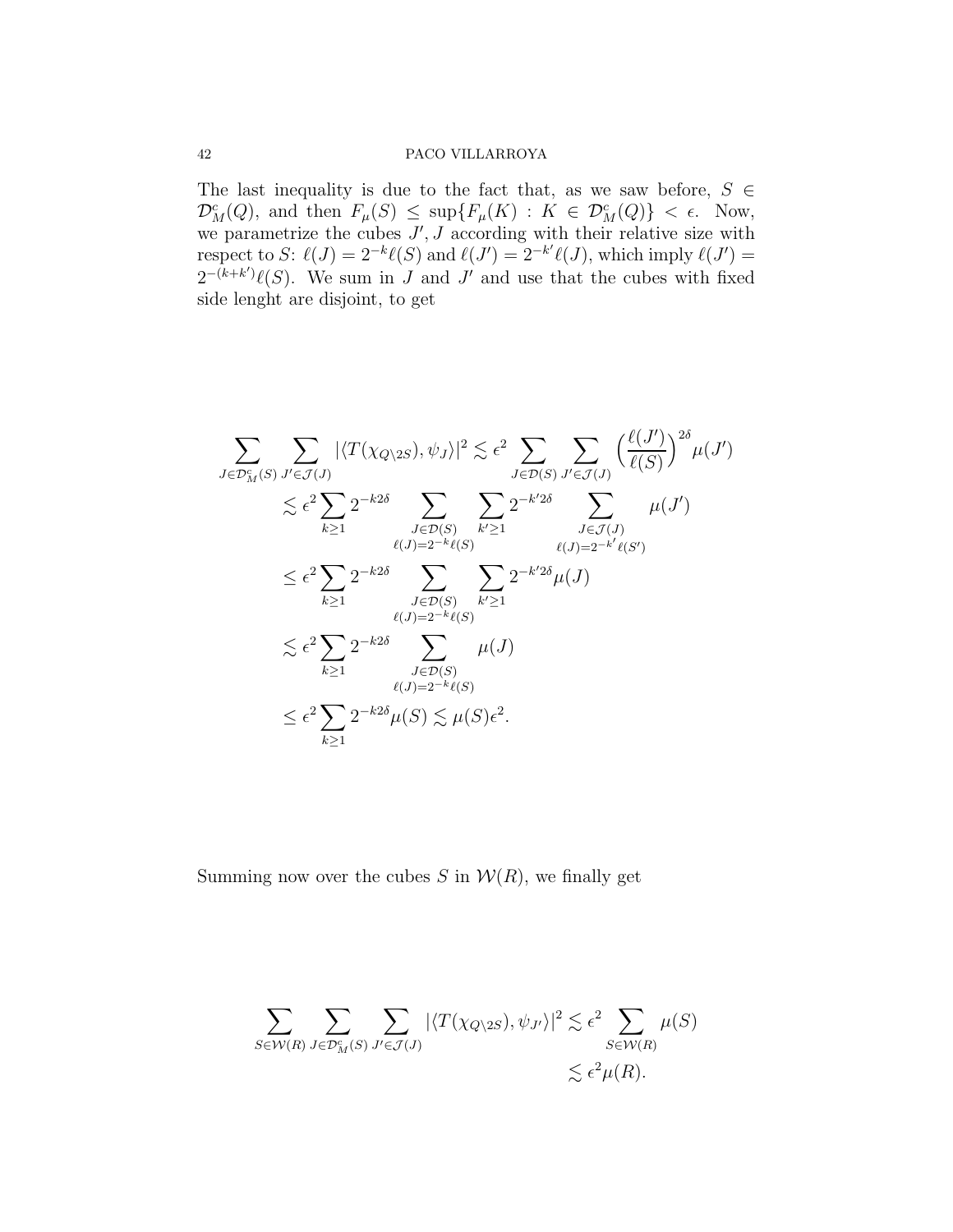When  $\ell(R) > 2^M$ , the reasoning is similar with very few modifications. In this case we have for the first term

$$
\sum_{\bar{S}\in\mathcal{D}(S)} \sum_{J\in\mathcal{D}_{M}^c(\bar{S})} \sum_{J'\in\mathcal{D}_{M}^c(\bar{S})} \sum_{J'\in\mathcal{J}(J)} |\langle T\chi_{2\bar{S}}, \psi_{J'} \rangle|^2
$$
\n
$$
\leq \sum_{\substack{\tilde{S}\in\mathcal{D}(S) \\ \ell(\bar{S})=2^{-(M+2)}}} \sum_{J'\in\mathcal{D}_{M}^c(\bar{S})} |\langle \chi_{2\bar{S}}T\chi_{2S}, \psi_{J'} \rangle|^2
$$
\n
$$
\lesssim \sum_{\substack{\bar{S}\in\mathcal{D}(S) \\ \ell(\bar{S})=2^{-(M+2)}}} \|\chi_{2\bar{S}}T\chi_{2\bar{S}}\|_{L^2(\mu)}^2
$$
\n
$$
\lesssim \sum_{\substack{S\in\mathcal{W}(R) \\ \ell(\bar{S})=2^{-(M+2)}}} \mu(2\bar{S}) F_{\mu}(2\bar{S})^2.
$$

Since  $\ell(2\bar{R}) = 2^{-(M+1)}$  we have  $2\bar{S} \in \mathcal{D}_{M}^{c}$  and so  $F_{\mu}(2\bar{S}) < \epsilon$ . Then

$$
\sum_{S \in \mathcal{W}(R)} \sum_{\substack{\bar{S} \in \mathcal{D}(S) \\ \ell(\bar{S}) = 2^{-(M+2)}}} \sum_{J \in \mathcal{D}_{M}^c(\bar{S})} \sum_{J' \in \mathcal{J}(J)} |\langle T \chi_{2\bar{S}}, \psi_{J'} \rangle|^2
$$
  

$$
\lesssim \epsilon^2 \sum_{S \in \mathcal{W}(R)} \sum_{\substack{\bar{S} \in \mathcal{D}(S) \\ \ell(\bar{S}) = 2^{-(M+2)}}} \mu(2\bar{S})
$$
  

$$
\lesssim \epsilon^2 \sum_{S \in \mathcal{W}(R)} \mu(2S) \lesssim \epsilon^2 \mu(R),
$$

and we continue as before. In a similar way we can estimate the second term.

To finish the proof, we still need to prove that  $\Pi(P_M^{\perp}f, P_M^{\perp}g)$  belongs to the class of operators for which the theory applies. In particular, we must show that the integral representation of Definition [3.6](#page-5-6) holds with a kernel satisfying the Definition [3.3](#page-4-1) of a compact Calderón-Zygmund kernel. This work is independent of the measure  $\mu$  and it can be done in exactly the same way it was performed in [\[25\]](#page-69-10).

 $\Box$ 

# 9.  $L^p$  compactness

In this section we develop the proof of the main result, Theorem [4.2.](#page-6-1) We start with a technical lemma needed in the proof of Theorem [4.2.](#page-6-1) The lemma shows that the regions that are sufficiently close to the border of an open dyadic cube have arbitrarily small measure.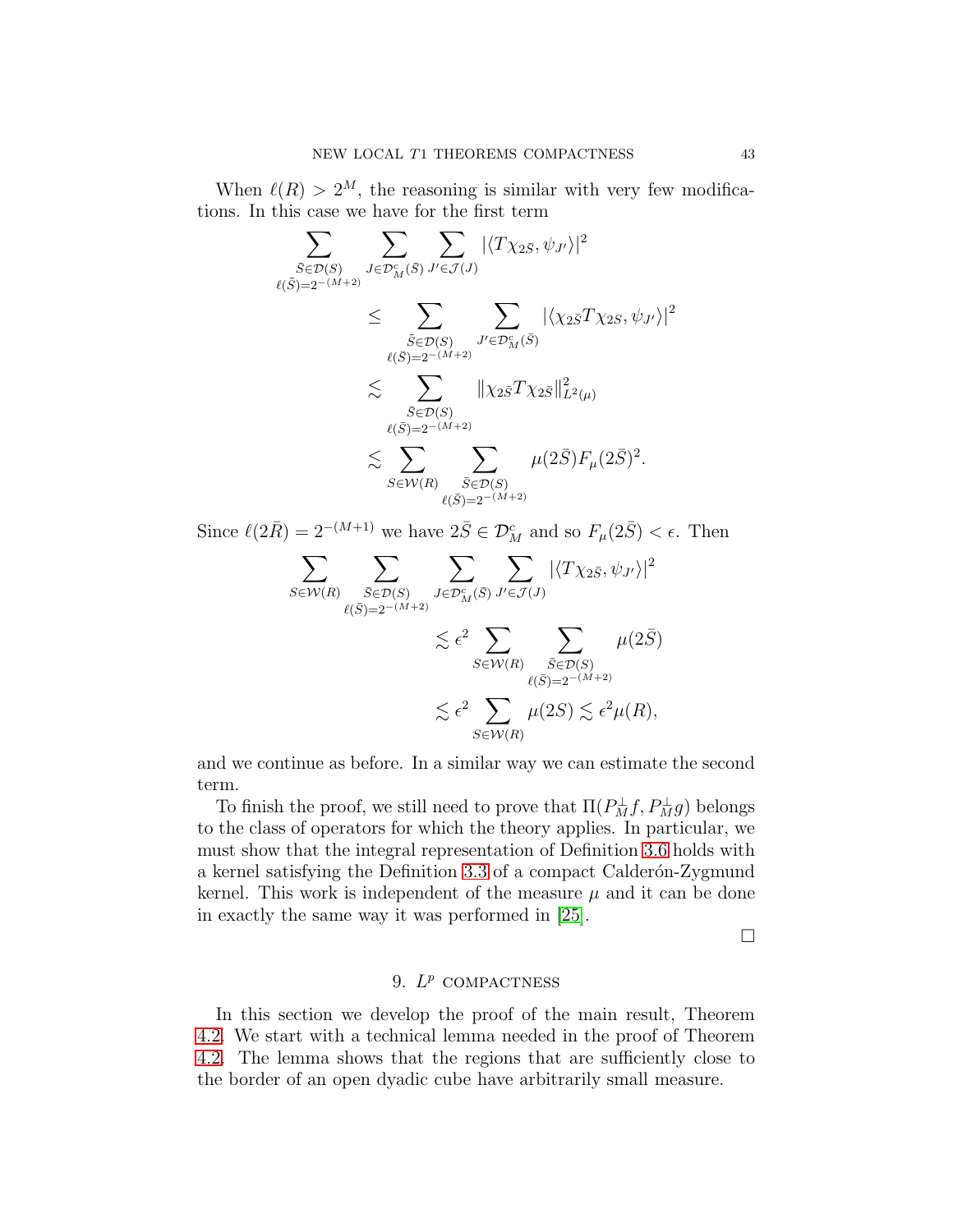Notation 9.1. For  $N \in \mathbb{N}$ , we define the following two collections of dyadic cubes:  $\mathcal{D}(Q)_{\geq N} = \{I \in \mathcal{D}_M^c(Q)/\ell(I) \geq 2^{-N}\ell(Q)\}\$  and  $\mathcal{D}(Q)_N =$  ${I \in \mathcal{D}_M^c(Q)}/\ell(I) = 2^{-N}\ell(Q).$ 

<span id="page-43-0"></span>**Lemma 9.2.** Let  $\mu$  be a positive Radon measure in  $\mathbb{R}^n$  with power growth  $0 < \alpha \leq n$ . Let  $Q \in \mathcal{D}$ ,  $N_0, M \in \mathbb{N}$  and  $\theta \in (0,1)$  be fixed.

Let  $I \in \mathcal{D}(Q)_{\geq N_0}$  with  $\ell(R) = 2^{-k_I} \ell(Q), 0 \leq k_I \leq N_0$ . For  $k \geq k_I$ let  $C_k(I)$  be the union of the interior of all cubes  $R \in \mathcal{D}(3I)$  such that  $\ell(R) = 2^{-k}\ell(Q) \leq \ell(I)$  and inrist $(R, I) < 1 + \mathrm{ec}(I, R)^{-\theta}$ . Let finally  $C_k = \bigcup_{I \in \mathcal{D}(Q)_{\geq N_0}} C_k(I).$ 

Then for each  $\epsilon > 0$  there exist  $k_0 \in \mathbb{N}$  such that  $\mu(C_k) < \epsilon$  for all  $k > k_0$ .

*Proof.* We start by noting that the family of cubes  $\mathcal{D}(Q)_{\geq N_0}$  has cardinality less than  $2^{N_0+1}$ . Let  $I \in \mathcal{D}(Q)_{\geq N_0}$  be fixed.

We remind that  $\mathfrak{D}_I = \bigcup_{I' \in \text{ch}(I)} \partial I'$ . Then, for each cube R in the definition of  $C_k(I)$ , the condition inrdist $(R, I) - 1 \leq \text{ec}(I, R)^{-\theta}$  implies

$$
\frac{\text{dist}(R,\mathfrak{D}_I)}{\ell(R)} = \text{inrdist}(R,I) - 1 \le \left(\frac{\ell(R)}{\ell(I)}\right)^{-\theta},
$$

that is

$$
\text{dist}(R, \mathfrak{D}_I) \le \left(\frac{\ell(R)}{\ell(I)}\right)^{1-\theta} \ell(I).
$$

Since  $\ell(I) = 2^{-k_I} \ell(Q)$  and  $\ell(R) = 2^{-k_I} \ell(Q)$  then

$$
dist(R, \mathfrak{D}_I) \le 2^{-(k-k_I)(1-\theta)} \ell(I).
$$

Now, for  $j \geq k$  we define the set

$$
D_j(I) = \{ x \in 3I/2^{-(j-k_I+1)(1-\theta)} \ell(I) < \text{dist}(x, \mathfrak{D}_I) \le 2^{-(j-k_I)(1-\theta)} \ell(I) \}.
$$

Then the sets  $(D_j(I))_{j\geq k_I}$  are pairwise disjoint and for each  $k > k_I$ ,  $\bigcup_{j\geq k} D_j(I) \subset C_k(I) \subset \bigcup_{j\geq k-1} D_j(I)$ . Then

$$
\sum_{j\geq k}\mu(D_j(I))\leq \mu(C_k(I))\leq \mu(C_k)\leq \mu(Q)<\infty.
$$

Then, for any  $\epsilon > 0$  there exists  $k_{0,I} \geq k_I$  dependent on I such that

$$
\sum_{j\geq k}\mu(D_j(I)) < 2^{-(N_0+1)}\epsilon.
$$

for all  $k \geq k_{0,I}$ .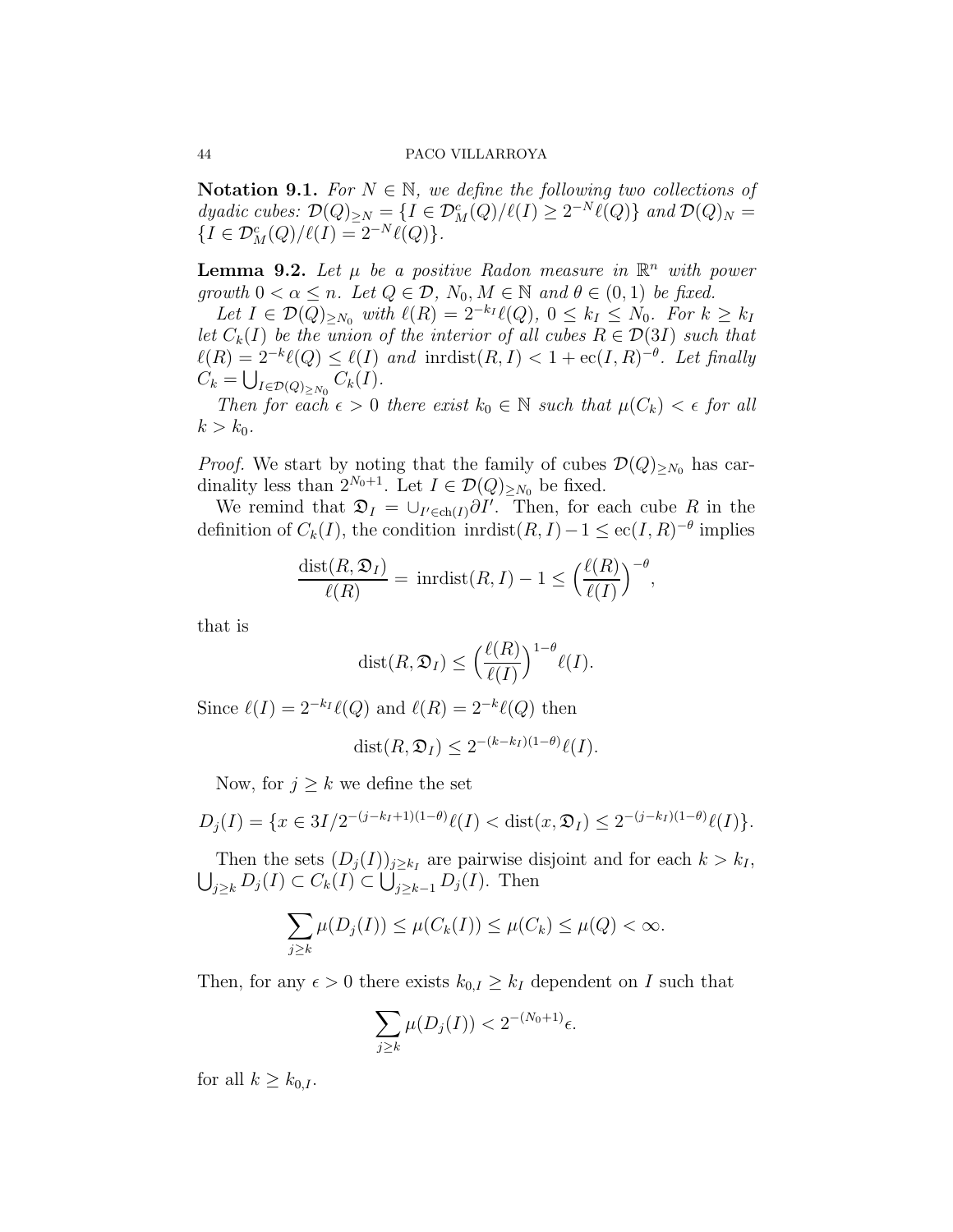Let now  $k_0 = \max\{k_{0,I} : I \in \mathcal{D}(Q)_{\geq N_0}\}\.$  Since  $C_{k+1} \subset C_k$  for each  $k \in \mathbb{N}$ , we have for all  $k > k_0$ 

$$
\mu(C_k) \leq \mu(C_{k_0}) \leq \sum_{I \in \mathcal{D}(Q)_{\geq N_0}} \mu(C_{k_0}(I))
$$
\n
$$
\leq \sum_{I \in \mathcal{D}(Q)_{\geq N_0}} \mu(\bigcup_{j \geq k_0 - 1 \geq k_{0,I} - 1} D_j(I)) \leq \sum_{I \in \mathcal{D}(Q)_{\geq N_0}} \sum_{j \geq k_{0,I}} \mu(D_j(I))
$$
\n
$$
< \sum_{I \in \mathcal{D}(Q)_{\geq N_0}} 2^{-(N_0 + 1)} \epsilon < \epsilon.
$$

We finally proceed with the proof of the main result in the paper, Theorem [4.2.](#page-6-1)

Proof of Theorem [4.2.](#page-6-1) The necessity of the hypotheses can be shown in a similar way as it was done in [\[25\]](#page-69-10). Then we focus on their sufficiency.

Once boundedness is proved on  $L^2(\mu)$ , a classical argument that applies to Calderón-Zygmund operators, allows to extend the result to weak estimates from  $L^1(\mu)$  to  $L^{1,\infty}(\mu)$ . Then by a standard interpolation argument one can prove boundedness on  $L^p(\mu)$  for all  $1 < p < \infty$ . Moreover, as shown [\[24\]](#page-69-9), we can deduce compactness on  $L^p(\mu)$  for all  $1 < p < \infty$  by interpolation between compactness on  $L^2(\mu)$  and boundedness on  $L^p(\mu)$ . For all this we only focus on the case  $p=2$ .

Let  $Q \in \mathcal{C}$  with  $c(Q) = 0$ ,  $\ell(Q) > 2$ . Let  $0 < \gamma < \ell(Q)$  and  $N_0 = \log \frac{6\ell(Q)^{\alpha+2}}{\gamma^{\alpha+1}}$ . Let  $T_{\gamma,Q}$  be the truncated operator of Definition [5.2.](#page-9-0)

We start by considering the dyadic grid  $\mathcal{D} = \mathcal{D}^1$  as denoted in No-tation [1.](#page-2-0) Let  $(\psi_I)_{I \in \mathcal{D}}$  be the Haar wavelets frame of Definition [6.2](#page-15-2) and  $P_M$  be the lagom projection operators related to that system. We also fix the parameter  $\theta = \frac{\alpha}{\alpha + \delta}$  $\frac{\alpha}{\alpha+\delta/2} \in (0,1).$ 

We aim to prove that  $T_{\gamma,Q}$  are uniformly compact on  $L^2(\mu)$  with bounds independent of  $Q \in \mathcal{C}$  and  $0 < \gamma < \ell(Q)$ . By the comments at the end of subsection [6.4,](#page-20-2) we need to show that for any  $\epsilon > 0$  there exists  $M_0 \in \mathbb{N}$  (independent of Q and  $\gamma$ ) such that  $||P_M^{\perp}T_{\gamma,Q}P_M^{\perp}||_2 \lesssim \epsilon$ for all  $M > M_0$ , with implicit constant independent of Q and  $\gamma$  (it may depend on  $\delta$  and the constants appearing in the kernel smooth condition and the testing conditions). This is equivalent to show that

(31) 
$$
|\langle T_{\gamma,Q} P_M^{\perp} f, P_M^{\perp} g \rangle| \lesssim \epsilon
$$

for all  $M > M_0$ , all f, g functions in the unit ball of  $L^2(\mu)$ , bounded, compactly supported on  $Q$ , and with mean zero with respect to  $\mu$ .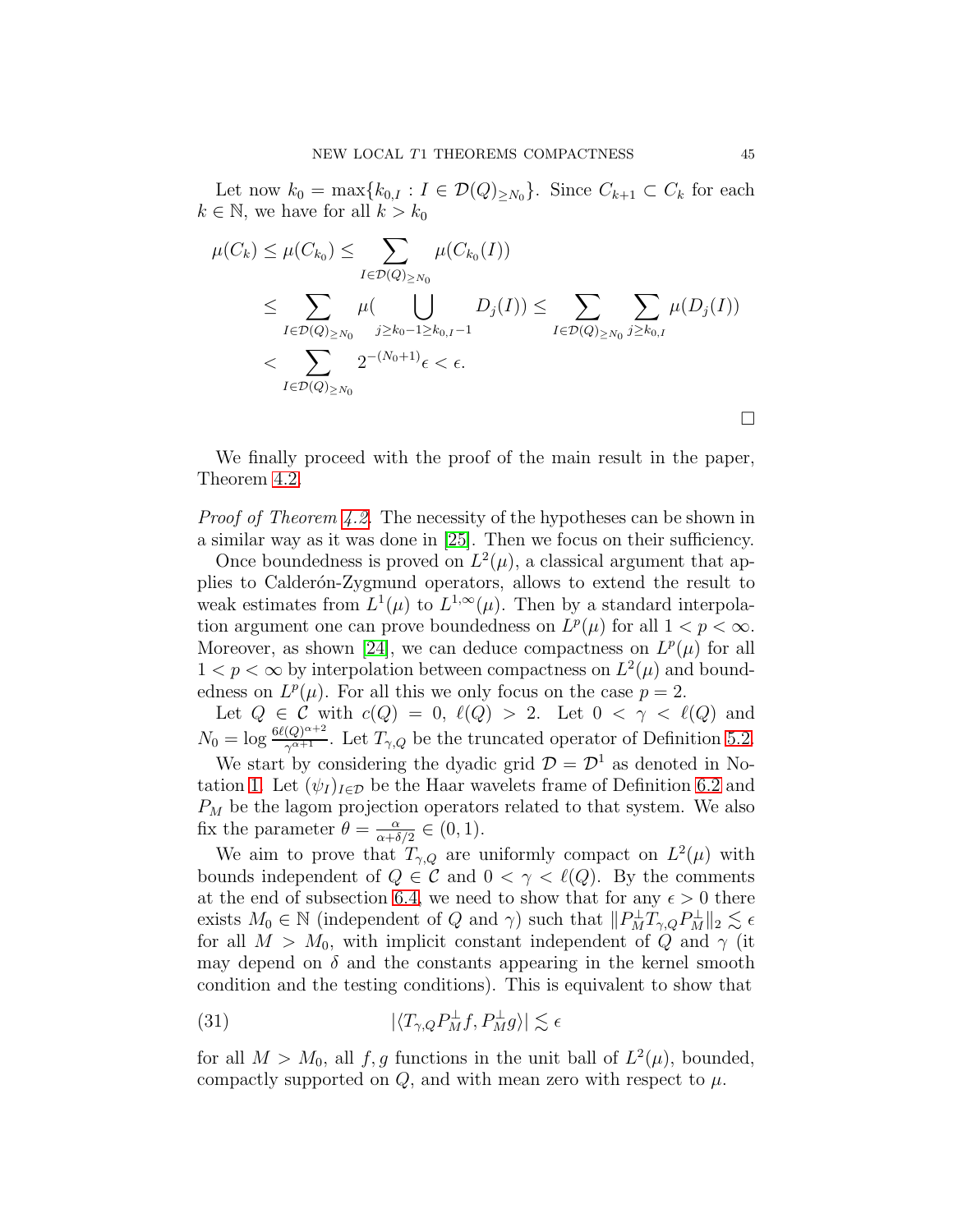Then let f and g be fixed functions in the unit ball of  $L^2(\mu)$  bounded, supported on  $Q$ , with mean zero with respect to  $\mu$ , and satisfying  $||P_M^{\perp}T_{\gamma,Q}P_{2M}^{\perp}||_2 \leq 2|\langle P_M^{\perp}T_{\gamma,Q}P_{2M}^{\perp}f,g\rangle|.$ 

By writing  $g$  as the sum of  $2^n$  functions each, its restriction each quadrant, we can assume that there exist  $Q' \in \mathcal{D}$  such that supp  $g \subset Q'$ .

Let  $0 < \epsilon < ((\|f\|_{L^{\infty}(\mu)} + \|g\|_{L^{\infty}(\mu)})\mu(2Q)^{\frac{1}{2}})^{-4}$  be fixed. Let  $M_0$  such that for all  $M > M_0$  we have  $M^{-\frac{\delta}{8}} + M^{-\alpha(\frac{\alpha+\delta}{\alpha+\delta/2}-1)} + M^{-\frac{\alpha\delta}{\alpha+\delta/2}} < \epsilon$  and

<span id="page-45-1"></span>
$$
\sup_{\substack{J\in\mathcal{D}_{M}^{c} \\ (I,J)\in\mathcal{F}_{M}}} F_{\mu}(I,J) + F_{\mu}(J,I) < \epsilon,
$$

where  $\mathcal{D}_M$  is given in Definition [6.18.](#page-25-1)

Then, for  $\epsilon > 0$  fixed and chosen  $M_0 \in \mathbb{N}$ , we are going to prove that

(32) 
$$
|\langle T_{\gamma,Q} P_{2M}^{\perp} f, P_M^{\perp} g \rangle| \lesssim \epsilon^{1/4}
$$

for all  $M > M_0$ , which is also enough for our purposes. To simplify notation, from now we denote the operator  $T_{\gamma,Q}$  simply by T.

By Lemma [6.15,](#page-22-0) we have that

<span id="page-45-0"></span>(33) 
$$
\langle TP_{2M}^{\perp}f, P_{M}^{\perp}g \rangle = \sum_{I \in \mathcal{D}_{2M}^{c}(Q)} \sum_{J \in \mathcal{D}_{M}^{c}(Q)} \langle f, \psi_{I} \rangle \langle g, \psi_{J} \rangle \langle T \psi_{I}, \psi_{J} \rangle.
$$

As in Lemma [9.2,](#page-43-0) we set up the following notation: for  $N \in \mathbb{N}$ , let  $\mathcal{D}(Q)_{\geq N} = \{I \in \mathcal{D}_M^c(Q)/\ell(I) \geq 2^{-N}\ell(Q)\};$  for  $I \in \mathcal{D}(Q)_{\geq N_0}$  and  $k > N_0$ ,  $C_k(I)$  denotes the union of the interior of all cubes  $R \in \mathcal{D}(Q)$ such that  $\ell(R) = 2^{-k}\ell(Q) \leq \ell(I)$  and  $\text{inrdist}(R, I) - 1 \leq \text{ec}(I, R)^{-\theta}$ ; finally  $C_k = \bigcup_{I \in \mathcal{D}(Q)_{\geq N_0}} C_k(I)$ .

Now, by Lemma [9.2](#page-43-0) and the implicit limit in the equality at [\(33\)](#page-45-0), we can choose  $N_1 > N_0 + M$  so that for all  $N > N_1$ ,

<span id="page-45-2"></span>(34) 
$$
\mu(C_N)^{\frac{1}{2}} \|f\|_{L^{\infty}(\mu)} \|g\|_{L^{\infty}(\mu)} 2^{N_0(n+3)} < \epsilon,
$$

and

$$
\begin{aligned} |\langle TP_{2M}^{\perp}f, P_{M}^{\perp}g \rangle| &\leq 2 \Big| \sum_{I \in \mathcal{D}_{2M}^c(Q)_{\geq N}} \sum_{J \in \mathcal{D}_{M}^c(Q)_{\geq N}} \langle f, \psi_I \rangle \langle g, \psi_J \rangle \langle T\psi_I, \psi_J \rangle \Big| \\ & = 2 |\langle TP_{2M}^{\perp}P_{M_N}f, P_{M}^{\perp}P_{M_N}g \rangle|, \end{aligned}
$$

with  $M_N = N - \log \ell(Q)$ . We note that  $P_M^{\perp} P_{M_N}$  is not the zero operator since  $N > N_0 + M > \log \ell(Q) + M$  implies that  $M_N > M$ . Again to simplify notation, we stop writing the conditions  $I \in \mathcal{D}_{2M}^c(Q)_{\geq N}$ ,  $J \in \mathcal{D}_M^c(Q)_{\geq N}$ . We will recover this notation whenever needed.

We fix such  $N > N_1$ . We denote by  $\partial \mathcal{D}(Q)$  the union of  $\partial I$  for all  $I \in$  $\mathcal{D}(Q)_{\geq N}$ . Then we decompose the argument functions as  $P_{2M}^{\perp}P_{M_N}f =$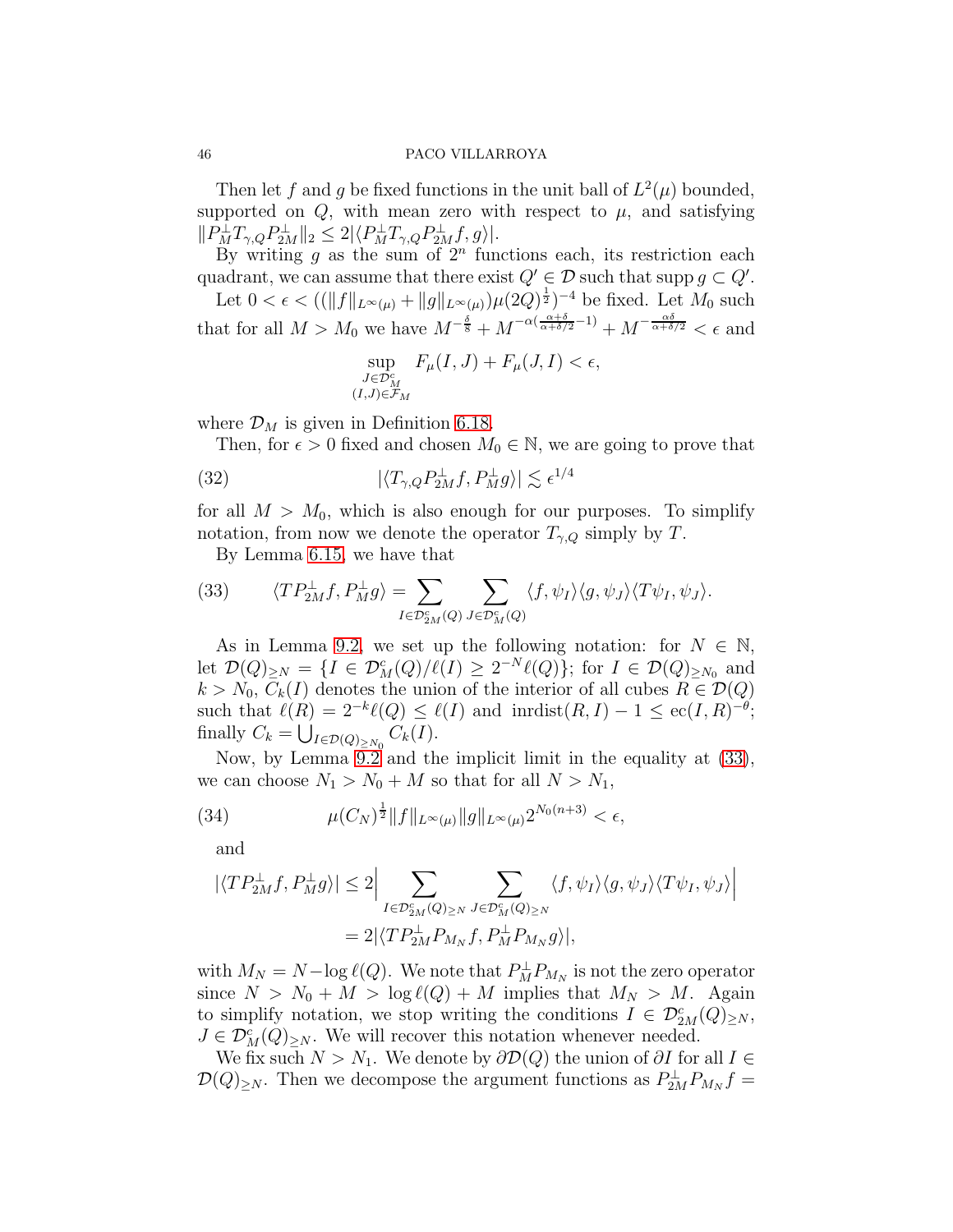$f_1 + f_{1,\partial}, P_M^{\perp}P_{M_N}g = g_1 + g_{1,\partial}$  where  $f_{1,\partial} = (P_{2M}^{\perp}P_{M_N}f)\chi_{\partial D(Q)}$  and  $g_{1,\partial} = (P_M^{\perp} P_{M_N} g) \chi_{\partial D(Q)}$ . With this,

<span id="page-46-0"></span>(35) 
$$
\langle TP_{2M}^{\perp}P_{M_N}f, P_M^{\perp}P_{M_N}g \rangle = \langle TP_{2M}^{\perp}P_{M_N}f, g_1 \rangle + \langle Tf_1, g_{1,\partial} \rangle + \langle Tf_{1,\partial}, g_{1,\partial} \rangle
$$

We note that

$$
g_1 = \sum_{J \in \mathcal{D}_M^c(Q)_{\geq N}} \langle g, \psi_J \rangle \psi_{\tilde{J}}
$$

where  $\tilde{J}$  is the interior of J and so, it is an open cube. Similar for  $f_1$ . Therefore, when we deal with

$$
\langle TP_{2M}^\perp P_{M_N}f, g_1\rangle = \sum_{I\in \mathcal{D}^c_{2M}(Q)_{\geq N}}\sum_{J\in \mathcal{D}^c_M(Q)_{\geq N}}\langle f, \psi_I\rangle \langle g, \psi_J\rangle \langle T\psi_I, \psi_{\tilde{J}}\rangle
$$

we have that the cubes  $\tilde{J} \in \tilde{\mathcal{D}}$  are all open. Similarly, when we later deal with

$$
\langle Tf_1, g_{1,\partial} \rangle = \sum_{I \in \mathcal{D}_{2M}^c(Q)_{\geq N}} \sum_{J \in \mathcal{D}_M^c(Q)_{\geq N}} \langle f, \psi_I \rangle \langle g, \psi_J \rangle \langle T \psi_{\tilde{I}}, \psi_J \rangle
$$

we will have that  $\tilde{I} \in \tilde{\mathcal{D}}$  are all open cubes.

However we will start our work without reflecting this distinction in the notation since it is only useful at the end of the argument. That is, although the work to prove [\(32\)](#page-45-1) starts with the first term  $\langle TP_{2M}^{\perp}P_{M_N}f, g_1 \rangle$ , since the same argument will also work for the second term  $\langle Tf_1, g_{1,\partial} \rangle$ , we write each term simply by  $\langle P_M^{\perp}TP_{2M}^{\perp}f, g \rangle$  and we will make distinctions only at the end of the proof. We hope this license will not cause any confusion.

In view of the rates of decay stated in propositions [7.3](#page-27-1) and [7.6,](#page-29-0) we parametrize the sums according to eccentricity, relative distance and inner relative distance of the cubes as follows. For fixed  $e \in \mathbb{Z}$ ,  $m \in \mathbb{N}$ and every given dyadic cube  $J$ , we define the family

$$
J_{e,m} = \{I \in \mathcal{D}_{2M}^c(Q) : \ell(I) = 2^e \ell(J), m \le \text{rdist}(I_p, J_p) < m+1\}.
$$

For  $m = 1$  and  $1 \leq k \leq 2^{-\min(e, 0)} - 2 - 1$ , we also define

$$
J_{e,1,k} = J_{e,1} \cap \{I \in \mathcal{D}_M^c(Q) : k \leq \text{inrdist}(I_p, J_p) < k+1\}.
$$

The cardinality of  $J_{e,m}$  is comparable to  $2^{-\min(e,0)n}nm^{n-1}$ , while the cardinality of  $J_{e,1,k}$  is comparable to  $n(2^{-\min(e,0)}-k)^{n-1}$ . By symmetry, we have  $I \in J_{e,m}$  if and only if  $J \in I_{-e,m}$  and, similarly,  $I \in J_{e,1,k}$  if and only if  $J \in I_{-e,1,k}$ .

Accordingly with previous parametrization, we divide the double sum in [\(33\)](#page-45-0) into three parts  $D_i$ ,  $N_i$  and  $B_6$  (distant cubes, nested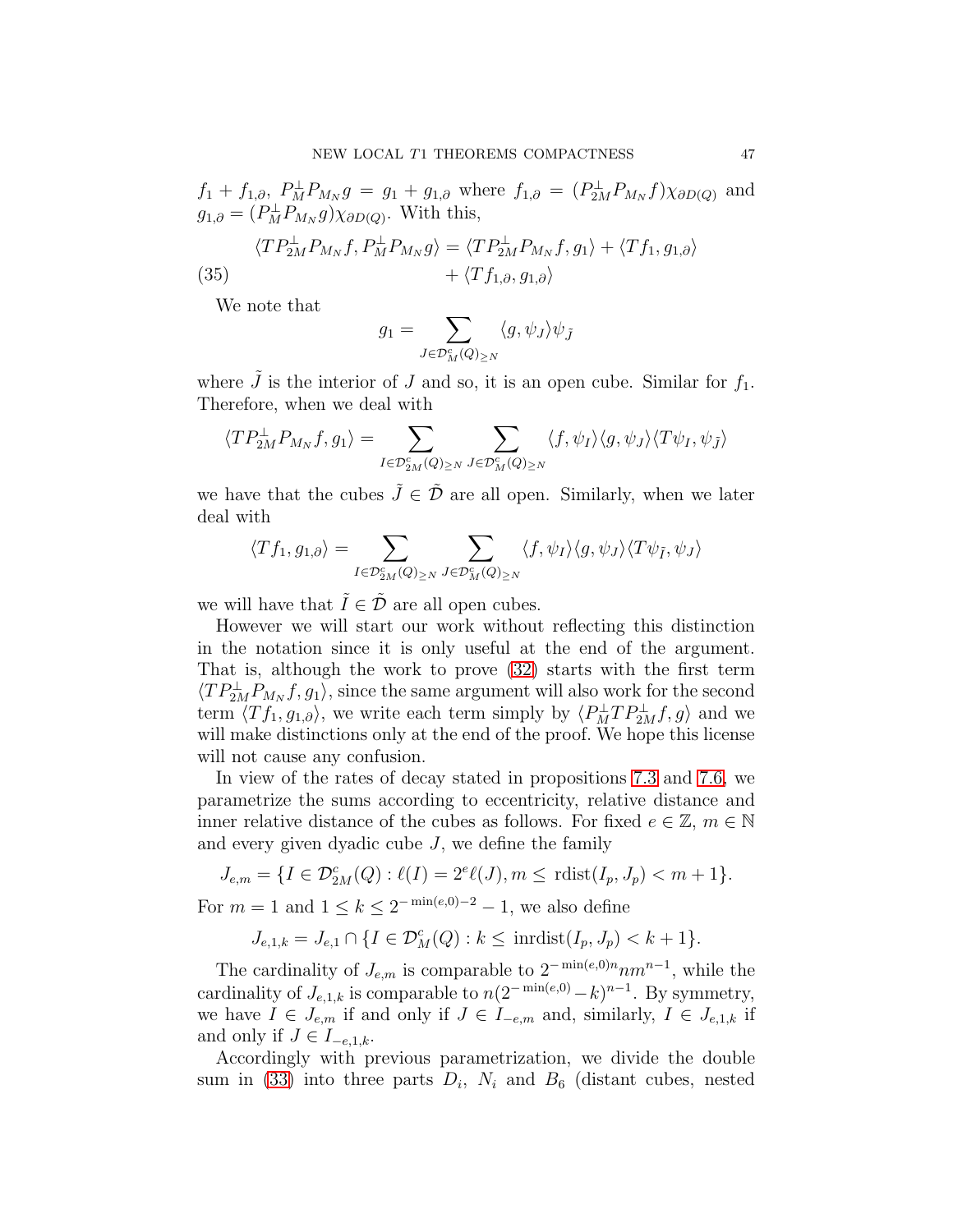cubes and borderline cubes) and add and subtract the paraproducts  $P_i$ into the second part. Namely, we write

$$
\langle P_M^{\perp}TP_{2M}^{\perp}f, g \rangle = \sum_{e \in \mathbb{Z}} \sum_{m \geq 2} \sum_{J} \sum_{I \in J_{e,m}} \langle f, \psi_I \rangle \langle g, \psi_J \rangle \langle T\psi_I, \psi_J \rangle
$$
  
+ 
$$
\sum_{e \in \mathbb{Z}} \sum_{k=2^{\theta|e|}+1} \sum_{J} \sum_{I \in J_{e,1,k}} \langle f, \psi_I \rangle \langle g, \psi_J \rangle \langle T\psi_I, \psi_J \rangle
$$
  
+ 
$$
\sum_{e \geq 0} \sum_{k=2^{\theta|e|}+1} \sum_{I} \sum_{J_p \subset I_p} \langle f, \psi_I \rangle \langle g, \psi_J \rangle \langle T(\psi_I - \psi_{I,J_p}^{\text{full}}), \psi_J \rangle
$$
  
+ 
$$
\sum_{e \geq 0} \sum_{k=2^{\theta|e|}+1} \sum_{J} \sum_{J_p \subset I_p} \langle f, \psi_I \rangle \langle g, \psi_J \rangle \langle T\psi_I - \psi_{I,J_p}^{\text{full}}), \psi_J \rangle
$$
  
+ 
$$
\sum_{e \leq 0} \sum_{k=2^{\theta|e|}+1} \sum_{J} \sum_{I_p \subset I_p} \langle f, \psi_I \rangle \langle g, \psi_J \rangle \langle T\psi_I, \psi_J - \psi_{J,I_p}^{\text{full}} \rangle
$$
  
+ 
$$
\Pi(P_{2M}^{\perp}f, P_{M}^{\perp}g) + \Pi'(P_{2M}^{\perp}f, P_{M}^{\perp}g)
$$
  
+ 
$$
\sum_{e \in \mathbb{Z}} \sum_{k=1}^{2^{\theta|e|}} \Big( \sum_{I} \sum_{J \in I_{e,1,k}} + \sum_{J} \sum_{I \in J_{-e,1,k}} \Big) \langle f, \psi_I \rangle \langle g, \psi_J \rangle \langle T\psi_I, \psi_J \rangle
$$
  
= 
$$
D_1 + D_2 + N_2 + N_3 + P_4 + P_5 + B_6.
$$

The terms  $P_4$  and  $P_5$  are the paraproduct bilinear forms, which are bounded by Proposition [8.2.](#page-35-1) The terms  $D_1$ ,  $D_2$  correspond to the distant cubes and so, they can be dealt by using the estimates of Remark [7.4](#page-28-1) and Proposition [7.3](#page-27-1) respectively. The terms  $N_2$ ,  $N_3$  correspond to the nested cubes, for which we use the estimate of Proposition [7.6.](#page-29-0) By symmetry we only need to work with  $N_2$ . Finally, the term  $B_6$ corresponds to borderline cubes.

1) We start with  $D_1$ . Since  $m \geq 2$ , we have by [\(27\)](#page-28-2) in Remark [7.4](#page-28-1)

$$
|\langle T\psi_I, \psi_J \rangle| \lesssim \frac{2^{-|e|\delta}}{m^{\alpha+\delta}} \frac{\mu(I)^{\frac{1}{2}}\mu(J)^{\frac{1}{2}}}{\ell(I \vee J)^{\alpha}} F_1(I, J)
$$

where  $F_1(I, J)$  is given in Proposition [7.3.](#page-27-1) Then

<span id="page-47-0"></span>
$$
(36) \quad |D_1| \lesssim \sum_{\substack{e \in \mathbb{Z} \\ m \ge 2}} \frac{2^{-|e|\delta}}{m^{\alpha+\delta}} \sum_{J} \sum_{I \in J_{e,m}} \frac{\mu(I)^{\frac{1}{2}} \mu(J)^{\frac{1}{2}}}{\ell(I \vee J)^{\alpha}} |\langle f, \psi_I \rangle| |\langle g, \psi_J \rangle| F_1(I, J).
$$

To estimate this last quantity, we divide the study into two cases:  $(I, J) \in \mathcal{F}_M$  and  $(I, J) \notin \mathcal{F}_M$ .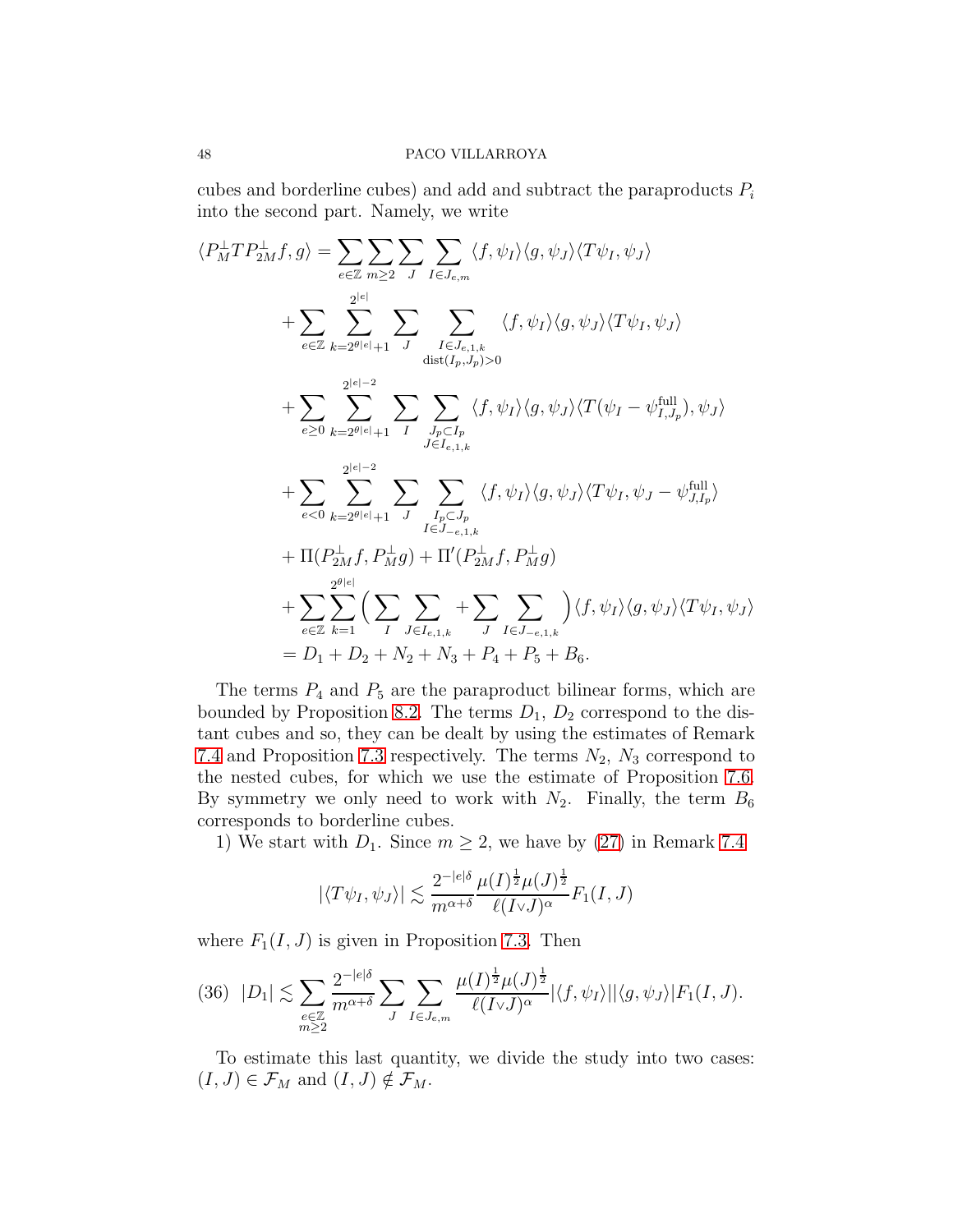1.a) In the first case, to simplify the argument, we assume  $\ell(J) \leq$  $\ell(I)$ , that is,  $e \geq 0$ . The other case follows by symmetry. Then  $I \vee J = I$ and, by Cauchy's inequality, we can bound the terms in [\(36\)](#page-47-0) corresponding to this case by

<span id="page-48-0"></span>(37)

$$
\sum_{e\geq 0} 2^{-e\delta} \Big( \sum_{I} \sup_{\substack{J \in \mathcal{D}_{M}^{c} \\ (I,J) \in \mathcal{F}_{M}}} F_{1}(I,J) |\langle f, \psi_{I} \rangle|^{2} \sum_{m \geq 2} \frac{1}{m^{\alpha+\delta}} \frac{1}{\ell(I)^{\alpha}} \sum_{J \in I_{-e,m}} \mu(J) \Big)^{\frac{1}{2}} \n\Big( \sum_{\substack{I \in \mathcal{D}_{M}^{c} \\ (I,J) \in \mathcal{F}_{M}}} \sup_{(I,J) \in \mathcal{F}_{M}} F_{1}(I,J) |\langle g, \psi_{J} \rangle|^{2} \sum_{m \geq 2} \frac{1}{m^{\alpha+\delta}} \frac{1}{2^{e\alpha} \ell(J)^{\alpha}} \sum_{I \in J_{e,m}} \mu(I) \Big)^{\frac{1}{2}}.
$$

We note that the cubes  $J \in I_{-e,m}$  are pairwise disjoint, and that also the cubes  $I \in J_{e,m}$  are pairwise disjoint. Then we have

$$
\sum_{J \in I_{-e,m}} \mu(J) \lesssim \mu(mI \setminus (m-1)I),
$$
  

$$
\sum_{I \in J_{e,m}} \mu(I) \lesssim \mu(m2^e J \setminus (m-1)2^e J).
$$

We start with the first factor of  $(37)$ , whose inner sum can be written as

$$
\frac{1}{\ell(I)^{\alpha}} \sum_{m \geq 2} \frac{1}{m^{\alpha+\delta}} \sum_{J \in I_{-e,m}} \mu(J) \lesssim \lim_{R \to \infty} \frac{1}{\ell(I)^{\alpha}} \sum_{m=2}^{R} \frac{\mu(mI) - \mu((m-1)I)}{m^{\alpha+\delta}}.
$$

Now, we write  $a_m = \mu(mI)$  and use Abel's formula to get

$$
\frac{1}{\ell(I)^{\alpha}} \sum_{m=2}^{R} \frac{a_m - a_{m-1}}{m^{\alpha+\delta}} = \frac{a_R}{R^{\alpha+\delta}\ell(I)^{\alpha}} - \frac{a_1}{2^{\alpha+\delta}\ell(I)^{\alpha}} + \frac{1}{\ell(I)^{\alpha}} \sum_{m=2}^{R-1} a_m \left(\frac{1}{m^{\alpha+\delta}} - \frac{1}{(m+1)^{\alpha+\delta}}\right)
$$

For the first term we have

$$
\frac{a_R}{\ell(I)^{\alpha}R^{\alpha+\delta}} = \frac{\mu(RI)}{\ell(RI)^{\alpha}}\frac{1}{R^{\delta}} = \rho(RI)\frac{1}{R^{\delta}} \lesssim \frac{1}{R^{\delta}} \le \rho_{\text{out}}(I)
$$

for R sufficiently large, where we remind that  $\rho_{\text{out}}(I) = \sum_{m \geq 1}$  $\mu(mI)$  $\frac{\mu(mI)}{\ell(mI)^\alpha} \frac{1}{m^{\delta+1}}.$ The second term is bounded in a similar way:

$$
\frac{a_1}{2^{\alpha+\delta}\ell(I)^{\alpha}} \lesssim \frac{\mu(I)}{\ell(I)^{\alpha}} = \rho(I) \le \rho_{\text{out}}(I).
$$

.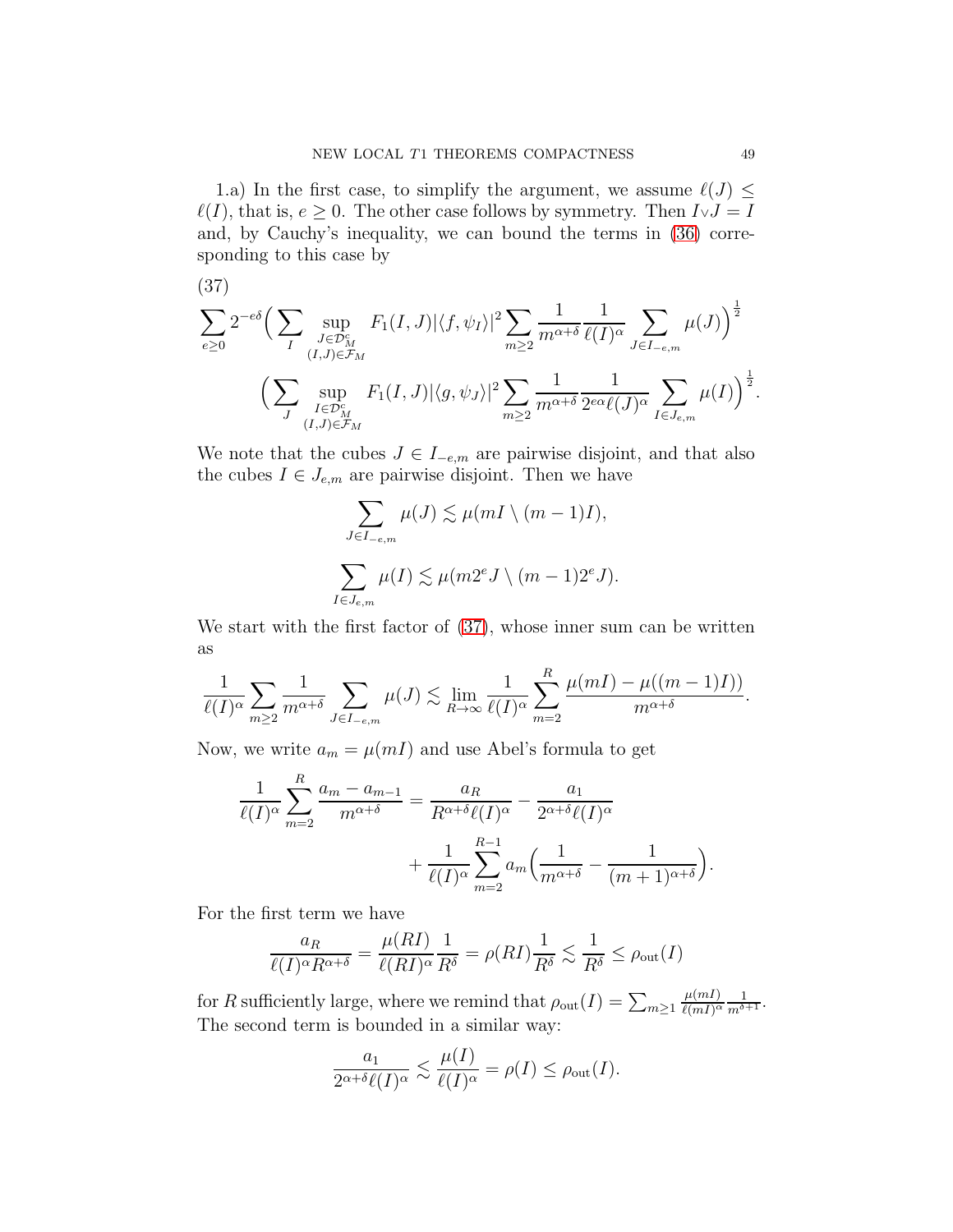The last term is bounded by

$$
\frac{1}{\ell(I)^{\alpha}} \sum_{m=2}^{R-1} a_m \frac{(m+1)^{\alpha+\delta} - m^{\alpha+\delta}}{(m+1)^{\alpha+\delta} m^{\alpha+\delta}}
$$
  
\$\lesssim \sum\_{m=2}^{R-1} \frac{\mu(mI)}{m^{\alpha} \ell(I)^{\alpha}} \frac{(m+1)^{\alpha+\delta-1}}{(m+1)^{\alpha+\delta} m^{\delta}}\$  
\$\lesssim \sum\_{m=2}^{R-1} \frac{\mu(mI)}{\ell(mI)^{\alpha}} \frac{1}{m^{\delta+1}} \le \rho\_{\text{out}}(I).

We finish the work with the first factor by noting that  $F_1(I, J)\rho_{\text{out}}(I) \leq$  $F_{\mu}(I, J) < \epsilon$ , since  $(I, J) \in \mathcal{F}_{M}$ . For the second factor we can use similar calculations to obtain

$$
\sum_{m\geq 2}\frac{1}{m^{\alpha+\delta}}\frac{1}{2^{e\alpha}\ell(J)^\alpha}\sum_{I\in J_{e,m}}\mu(I)\lesssim \rho_{\text{out}}(2^eJ).
$$

However, now  $2^eJ$  does not belong to  $\mathcal{D}_M^c(Q)$  in general and so, the only inequality we can use is  $F_1(I, J)\rho_{\text{out}}(2^e J) \lesssim 1$ .

With both things and Lemma [6.9,](#page-20-0) we conclude that the terms in  $D_1$ corresponding to both cases ( $e \geq 0$  and  $e \leq 0$ ) can be bounded by a constant times

$$
\sum_{e\geq 0} 2^{-e\delta} \Big( \sum_{\substack{J\in \mathcal{D}_{2M}^c\\(I,J)\in\mathcal{F}_M}} \sup_{\substack{J\in \mathcal{D}_{M}^c\\(I,J)\in\mathcal{F}_M}} F_{\mu}(I,J) |\langle f, \psi_I \rangle|^2 \Big)^{\frac{1}{2}} \Big( \sum_{J\in \mathcal{D}_{2M}^c} |\langle g, \psi_J \rangle|^2 \Big)^{\frac{1}{2}}
$$
  

$$
\lesssim \epsilon^{\frac{1}{2}} \sum_{e\geq 0} 2^{-e\delta} \|f\|_{L^2(\mu)} \|g\|_{L^2(\mu)} \lesssim \epsilon^{\frac{1}{2}}.
$$

1.b) We now study the case when  $(I, J) \notin \mathcal{F}_M$ , that is, when  $I \in$  $\mathcal{D}_{2M}^{c}(Q), \ J \in \mathcal{D}_{M}^{c}(Q)$  are such that  $F_{\mu}(I, J) \geq \epsilon$ . By Lemma [6.17,](#page-23-0) we have that  $|\log(\mathrm{ec}(I, J))| \gtrsim \log M$ , or  $\mathrm{rdist}(I, J) \gtrsim M^{\frac{1}{8}}$ . Then, instead the smallness of  $F_{\mu}$ , in this case we use that the size and location of the cubes I and J are such that either their eccentricity or their relative distance are extreme.

We fix  $e_M \in \{0, \log M\}$ ,  $m_M \in \{M^{\frac{1}{8}}, 1\}$  such that  $e_M = 0$  implies  $m_M = M^{\frac{1}{8}}$ . Then, by the calculations developed in the sub-case 1.a) and  $F_{\mu}(I, J) \lesssim 1$ , we can bound the relevant part of [\(36\)](#page-47-0) by a constant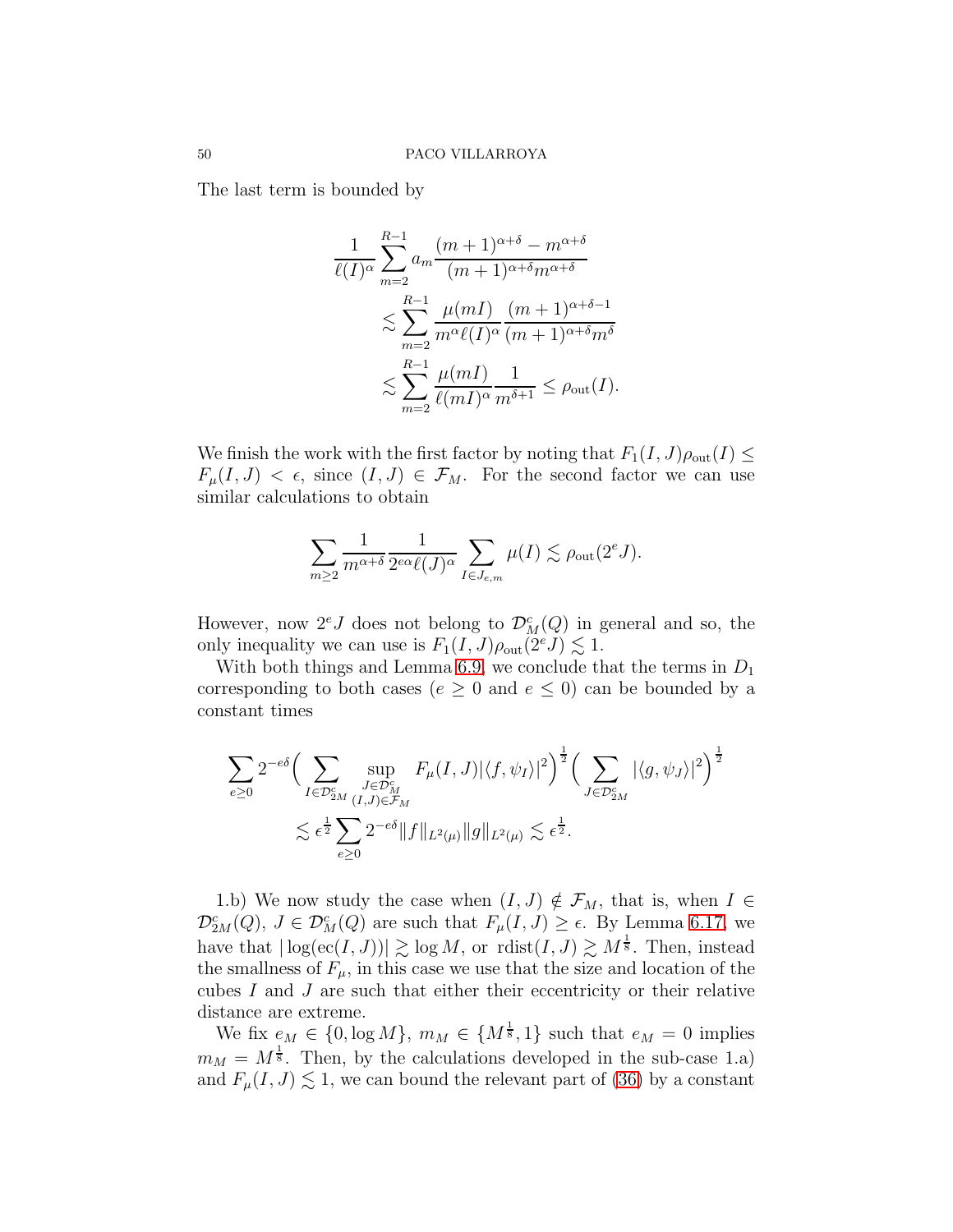times

$$
\sum_{|e|\geq e_M} \sum_{m\geq m_M} \frac{2^{-|e|\delta}}{m^{\alpha+\delta}} \sum_J \sum_{I\in J_{e,m}} \frac{\mu(I)^{\frac{1}{2}}\mu(J)^{\frac{1}{2}}}{\ell(I\vee J)^{\alpha}} |\langle f, \psi_I \rangle| |\langle g, \psi_J \rangle| F_1(I, J)
$$
  

$$
\lesssim \sum_{|e|\geq e_M} 2^{-|e|\delta} \Big( \sum_I |\langle f, \psi_I \rangle|^2 \sum_{m\geq m_M} \frac{1}{m^{\alpha+\delta}} \frac{\mu(mI \setminus (m-1)I)}{\ell(I)^{\alpha}} \Big)^{\frac{1}{2}}
$$
  

$$
\Big( \sum_J |\langle g, \psi_J \rangle|^2 \sum_{m\geq m_M} \frac{1}{m^{\alpha+\delta}} \frac{\mu(m2^eJ \setminus (m-1)2^eJ)}{\ell(2^eJ)^{\alpha}} \Big)^{\frac{1}{2}}
$$

Now, by Abel's inequality as in case a) and  $\rho(I) = \frac{\mu(I)}{\ell(I)^\alpha} \lesssim 1$ , we have

$$
\sum_{m\geq m_M} \frac{\mu(mI\setminus (m-1)I)}{m^{\alpha+\delta}\ell(I)^{\alpha}} \lesssim \lim_{R\to\infty} \frac{1}{R^{\delta}} + \frac{1}{m_M^{\delta}} + \sum_{m=m_M+1}^R \frac{1}{m^{\delta+1}} \lesssim m_M^{-\delta},
$$

and similar for the second factor. Then previous expression can be bounded by

$$
\sum_{|e|\geq e_M} 2^{-|e|\delta} \, m_M^{-\delta} \|f\|_{L^2(\mu)} \|g\|_{L^2(\mu)} \lesssim 2^{-e_M \delta} m_M^{-\delta} \lesssim M^{-\frac{\delta}{8}} < \epsilon,
$$

by the choice of M.

2) We now work with  $D_2$ . Since  $m = 1$  and  $k \ge 1 + 2^{|e|\theta}$  we now have by Proposition [7.3](#page-27-1)

$$
|\langle T\psi_I,\psi_J\rangle| \lesssim \frac{1}{k^{\alpha+\delta}} \frac{\mu(I)^{\frac{1}{2}}\mu(J)^{\frac{1}{2}}}{\ell(I\wedge J)^\alpha} F_1(I,J),
$$

with  $F_1(I, J)$  as before. Therefore,

<span id="page-50-0"></span>(38)

$$
|D_2| \lesssim \sum_{e \in \mathbb{Z}} \sum_{k=2^{|e|\theta}}^{2^{|e|}} \sum_{J} \sum_{I \in J_{e,1,k}} \frac{1}{k^{\alpha+\delta}} \frac{\mu(I)^{\frac{1}{2}} \mu(J)^{\frac{1}{2}}}{\ell(I \wedge J)^{\alpha}} |\langle f, \psi_I \rangle| |\langle g, \psi_J \rangle| F_1(I, J).
$$

Again to estimate this last quantity, we divide the study into the same two cases as before:  $(I, J) \in \mathcal{F}_M$  and  $(I, J) \notin \mathcal{F}_M$ .

2.a) For the first case, we assume again  $\ell(J) \leq \ell(I)$ . In this case,  $I \wedge J = J$  and  $\ell(I) = 2^e \ell(J)$ . Moreover, since  $e \geq 0$  we have that for each I and each  $k \in \{2^{\theta e}, \ldots, 2^e\}$  the cardinality of  $I_{-e,1,k}$  is at most  $n(2^{e-1} - 2^{e\theta})^{n-1}$ . On the other hand, for each J there are only a quantity comparable to n cubes I such that  $m = 1$  and there is only one  $k \geq 2^{e\theta}$  such that  $J_{e,1,k}$  is not empty. Then we can consider that this  $k_J$  is completely determined by  $J$ .

.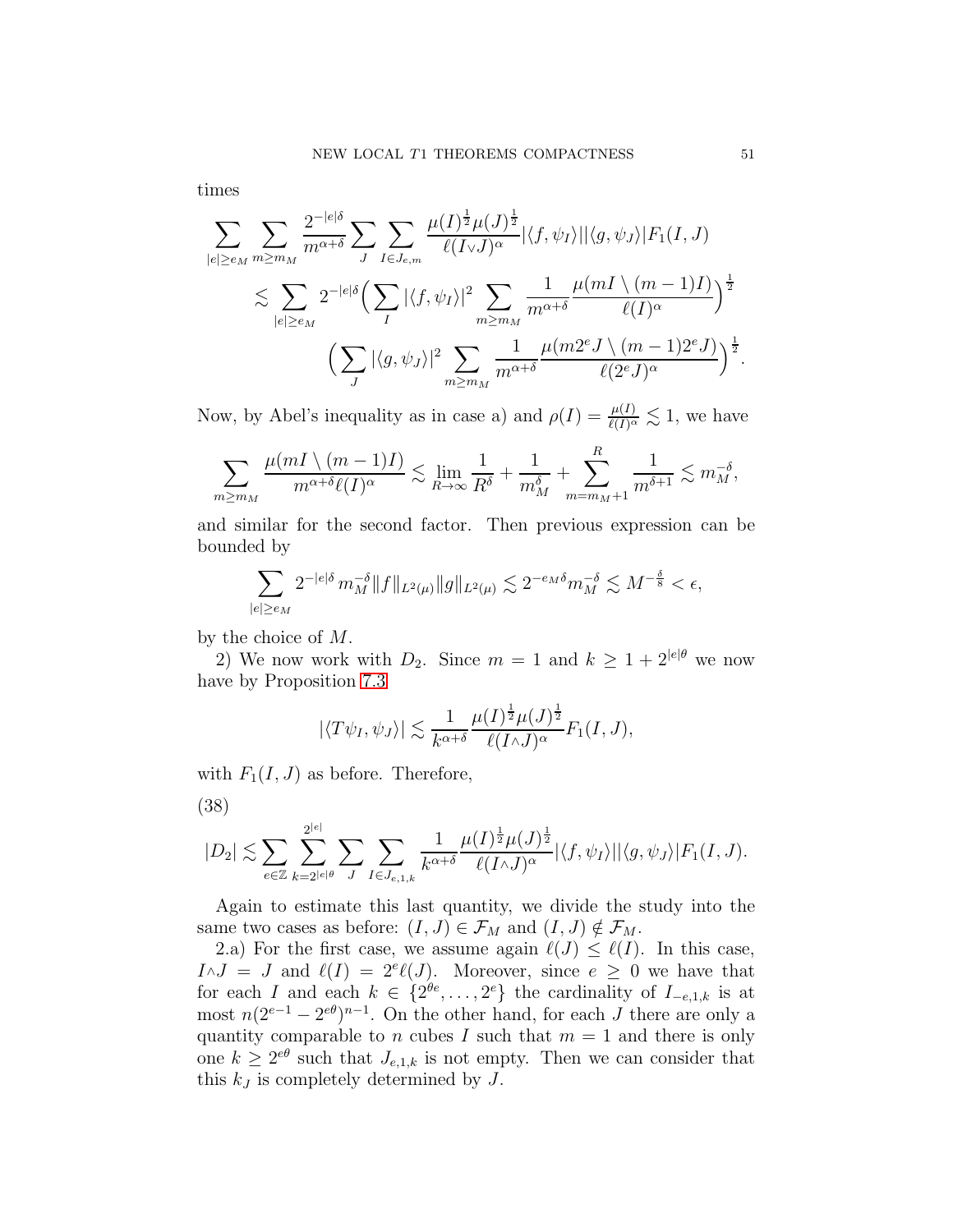With this and Cauchy's inequality, we can bound the terms in [\(38\)](#page-50-0) corresponding to this case by

$$
\sum_{e\geq 0} \Big( \sum_{k=2^{e\theta}}^{2^{e}} \sum_{I} \sum_{J\in I_{-e,1,k}} F_{1}(I,J) |\langle f, \psi_{I} \rangle|^{2} \frac{1}{k^{\alpha+\delta}} \frac{1}{\ell(J)^{\alpha}} \mu(J) \Big)^{\frac{1}{2}} \n\Big( \sum_{k=2^{e\theta}}^{2^{e}} \sum_{I} \sum_{J\in I_{-e,1,k}} F_{1}(I,J) |\langle g, \psi_{J} \rangle|^{2} \frac{1}{k^{\alpha+\delta}} \frac{1}{\ell(J)^{\alpha}} \mu(I) \Big)^{\frac{1}{2}} \n\leq \sum_{e\geq 0} \Big( \sum_{\substack{J\in \mathcal{D}_{M}^{e} \\ (I,J)\in \mathcal{F}_{M}}} F_{1}(I,J) |\langle f, \psi_{I} \rangle|^{2} \sum_{k=2^{e\theta}}^{2^{e}} \frac{1}{k^{\alpha+\delta}} \frac{2^{e\alpha}}{\ell(I)^{\alpha}} \sum_{J\in I_{-e,1,k}} \mu(J) \Big)^{\frac{1}{2}} \n\Big( \sum_{\substack{J\in \mathcal{D}_{M}^{e} \\ (I,J)\in \mathcal{F}_{M}}} F_{1}(I,J) |\langle g, \psi_{J} \rangle|^{2} \frac{1}{k^{\alpha+\delta}} \frac{1}{\ell(J)^{\alpha}} \sum_{I\in J_{e,1,k_J}} \mu(I) \Big)^{\frac{1}{2}}.
$$

Now, for each cube  $I \in \mathcal{D}(Q)_N$  we define  $I^{\text{fr}}$  as the family of dyadic cubes  $I' \in \mathcal{D}(Q)_N$  such that  $\ell(I') = \ell(I)$  and  $dist(I', I) = 0$ . Then for each  $I' \in I^{\text{fr}}$ , all  $k \in \{2^{\theta e}, \ldots, 2^e\}$  and all  $J \in I_{-e,1,k}$ , since  $\ell(J)$  =  $2^{-e}\ell(I)$  is fixed, we denote by  $I_k \in \mathcal{C}$  the cube such that  $c(I_k) = c(I')$ and  $\ell(I_k) = (2^e - k)\ell(J) \leq 2^e \ell(J) = \ell(I)$ . With this,

 $I_{-e,1,k}$  ⊂ { $t \in 3I : k\ell(J) < \text{dist}(t, I) \leq (k+1)\ell(J)$ } ⊂  $I_k \setminus I_{k+1}$ .

Now, since the cubes  $J$  in  $I_{-e,1,k}$  are pairwise disjoint

$$
\sum_{J \in I_{-e,1,k}} \mu(J) \lesssim \sum_{I' \in I^{\text{fr}}} \mu(I_k \setminus I_{k+1}).
$$

On the other hand, since the cardinality of  $J_{e,1,k}$  is comparable to n, we have

$$
\sum_{I \in J_{e,1,k}} \mu(I) \lesssim \sum_{I' \in I^{\text{fr}}} \mu(I') \le \mu(3I)
$$

since the cubes in  $I<sup>fr</sup>$  are disjoint. Then previous expression is bounded by a constant times

<span id="page-51-0"></span>
$$
(39)
$$

$$
\sum_{e\geq 0} \Big( \sum_{\substack{J\in \mathcal{D}_{2M}^c\\(I,J)\in \mathcal{I}_M^c}} \sup_{\substack{J\in \mathcal{D}_M^c\\(I,J)\in \mathcal{I}_M^c}} F_1(I,J) |\langle f, \psi_I\rangle|^2 \sum_{I'\in I^{\text{fr}}} \sum_{k=2^{\theta e}}^{2^e} \frac{1}{k^{\alpha+\delta}} \frac{2^{e\alpha}}{\ell(I)^\alpha} \mu(I_k \setminus I_{k+1}) \Big)^{\frac{1}{2}} \\ \Big( \sum_{\substack{I\in \mathcal{D}_M^c\\(I,J)\in \mathcal{I}_M^c}} \sup_{\substack{I\in \mathcal{D}_M^c\\(I,J)\in \mathcal{I}_M^c}} F_1(I,J) |\langle g, \psi_J\rangle|^2 2^{-e\theta(\alpha+\delta)} \frac{\mu(3I)}{2^{-e\alpha}\ell(3I)^\alpha} \Big)^{\frac{1}{2}}.
$$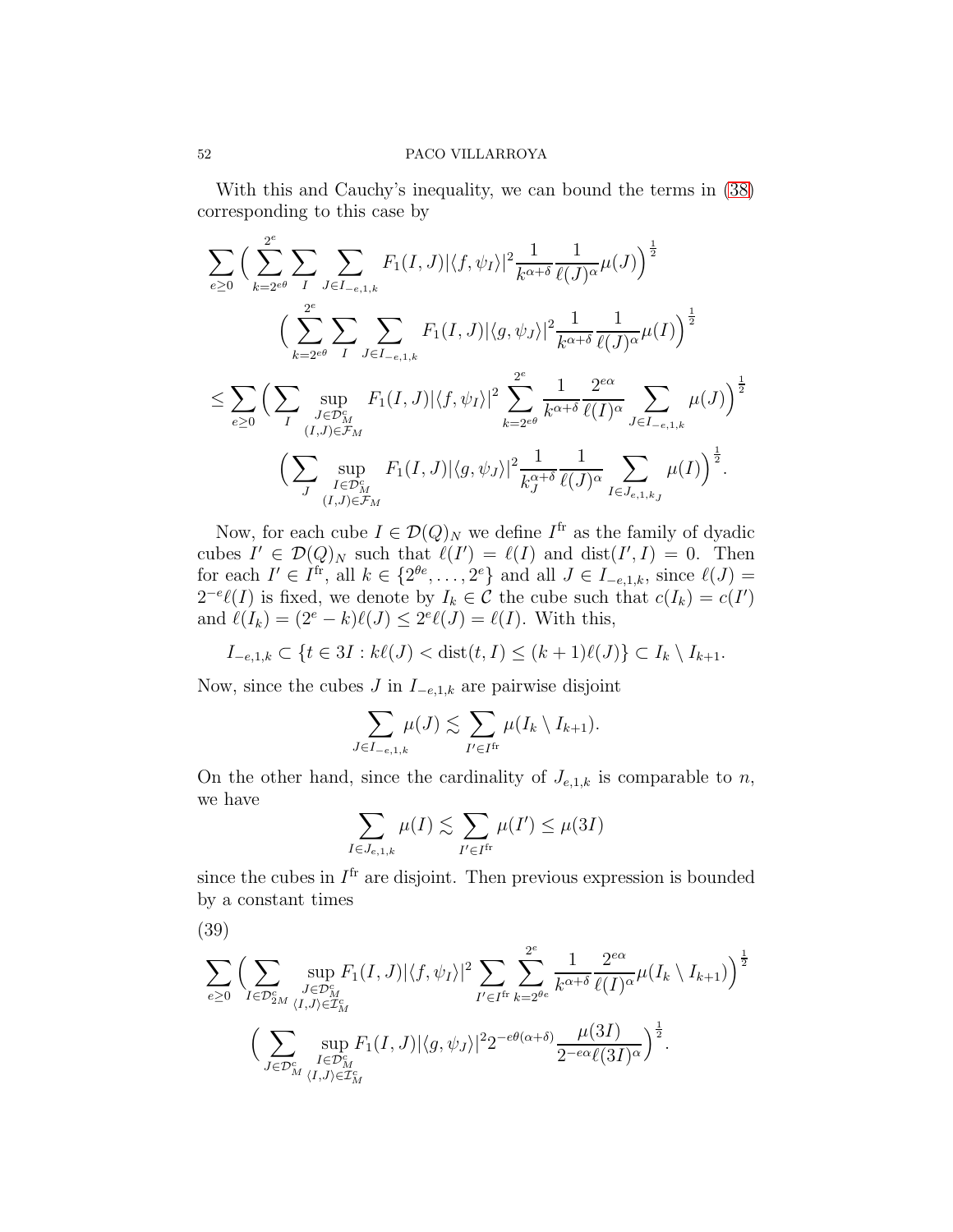We start working first factor of [\(39\)](#page-51-0). As before, we write  $a_k = \mu(I_k)$ and evaluate the inner sum of the first factor by using Abel's formula:

$$
\sum_{k=2^{\theta e}}^{2^e} \frac{a_k - a_{k+1}}{k^{\alpha+\delta}} = \frac{a_{2^{\theta e}}}{2^{(\alpha+\delta)\theta e}} - \frac{a_{2^e+1}}{2^{(\alpha+\delta)e}} + \sum_{k=2^{\theta e}+1}^{2^e} a_k \left(\frac{1}{k^{\alpha+\delta}} - \frac{1}{(k-1)^{\alpha+\delta}}\right).
$$

For the first term we have

$$
\frac{a_{2^{\theta e}}}{2^{(\alpha+\delta)\theta e}} \le \frac{\mu(I_{2^{\theta e}})}{2^{(\alpha+\delta)\theta e}} \le \rho(I_{2^{\theta e}})\ell(I_{2^{\theta e}})^{\alpha}2^{-(\alpha+\delta)\theta e}
$$

$$
\le \rho_{\text{in}}(3I)\ell(I)^{\alpha}2^{-(\alpha+\delta)\theta e}.
$$

Similarly, the absolute value of the second term can be bounded by

$$
\frac{a_{2^{e-2}}}{2^{(\alpha+\delta)e}} \le \frac{\mu(I)}{2^{(\alpha+\delta)e}} = \rho(I)\ell(I)2^{-(\alpha+\delta)e} \le \rho(3I)\ell(I)2^{-(\alpha+\delta)e}.
$$

The absolute value of the last term is bounded by

$$
\sum_{k=2^{\theta e}+1}^{2^e} a_k \frac{k^{\alpha+\delta} - (k-1)^{\alpha+\delta}}{(k-1)^{\alpha+\delta}k^{\alpha+\delta}} \lesssim \sum_{k=2^{\theta e}+1}^{2^e} \mu(I_k) \frac{k^{\alpha+\delta-1}}{(k-1)^{\alpha+\delta}k^{\alpha+\delta}}
$$

$$
\lesssim \sum_{k=2^{\theta e}+1}^{2^e} \rho(I_k) \ell(I_k)^{\alpha} \frac{1}{k^{\alpha+\delta+1}}
$$

$$
\lesssim \rho_{\text{in}}(3I) \ell(I)^{\alpha} \sum_{k=2^{\theta e}}^{2^e} \frac{1}{k^{\alpha+\delta+1}}
$$

$$
\lesssim \rho_{\text{in}}(3I) \ell(I)^{\alpha} 2^{-(\alpha+\delta)\theta e}
$$

From the three inequalities,  $\ell(I) = 2^e \ell(J)$  and the fact that the cardinality of  $I^{\text{fr}}$  is  $3^n$ , we get

$$
\sum_{I \in I^{\text{fr}}} \frac{2^{e\alpha}}{\ell(I)^{\alpha}} \sum_{k=2^{\theta e}}^{2^e} \frac{a_k - a_{k+1}}{k^{\delta}} \lesssim \rho_{\text{in}}(3I) 2^{-e(\theta(\alpha + \delta) - \alpha)}.
$$

On the other hand, for the second factor in [\(39\)](#page-51-0), we have

$$
2^{-e\theta(\alpha+\delta)}\frac{\mu(3I)}{2^{-e\alpha}\ell(3I)^{\alpha}}\leq 2^{-e(\theta(\alpha+\delta)-\alpha)}\rho_{\text{in}}(3I).
$$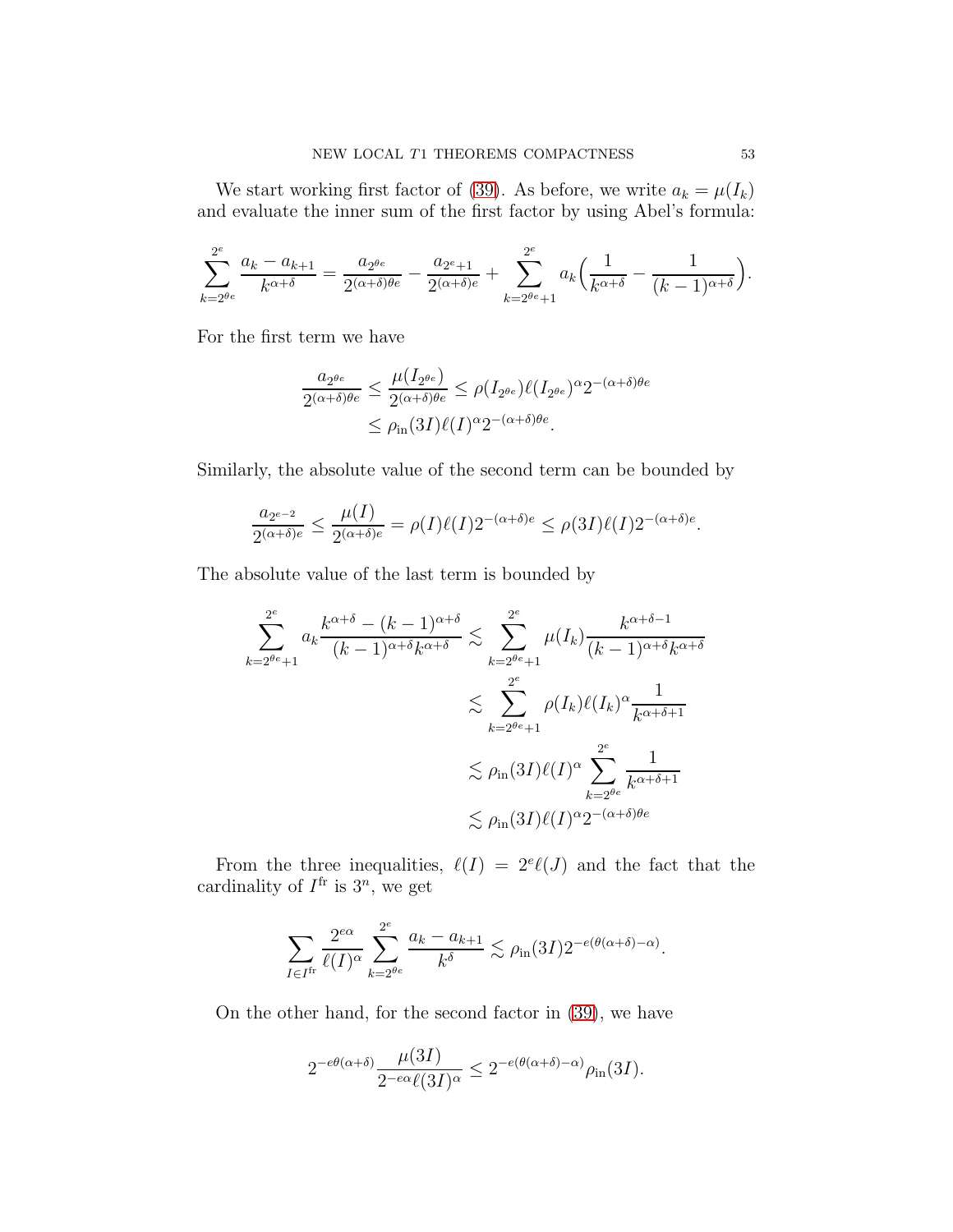With all this, the inequality  $F_1(I, J)\rho_{\text{in}}(3I) \lesssim F_\mu(I, J)$  and Lemma [6.9,](#page-20-0) the terms in  $N_2$  corresponding to this case can be bounded by

$$
\sum_{e\geq 0} 2^{-e(\theta(\alpha+\delta)-\alpha)} \Big(\sum_{I\in \mathcal{D}_{2M}^c} \sup_{\substack{J\in \mathcal{D}_M^c\\ \langle I,J\rangle\in \mathcal{I}_M^c}} F_{\mu}(I,J) |\langle f, \psi_I\rangle|^2\Big)^{\frac{1}{2}}\n\left(\sum_{J\in \mathcal{D}_{M}^c} \sup_{\substack{J\in \mathcal{D}_M^c\\ \langle I,J\rangle\in \mathcal{I}_M^c}} F_{\mu}(I,J) |\langle g, \psi_J\rangle|^2\right)^{\frac{1}{2}}\n\lesssim \epsilon \sum_{e\geq 0} 2^{-e(\theta(\alpha+\delta)-\alpha)} \|f\|_{L^2(\mu)} \|g\|_{L^2(\mu)} \lesssim \epsilon,
$$

by the choice of  $0 < \frac{\alpha}{\alpha + \delta} < \theta = \frac{\alpha}{\alpha + \delta}$  $\frac{\alpha}{\alpha+\frac{\delta}{2}} \leq 1.$ 

2.b) We now study the case when  $(I, J) \notin \mathcal{F}_M$  and so, as before instead the smallness of  $F_{\mu}$ , we use that either the eccentricity or the relative distance between  $I$  and  $J$  are extreme.

As in case 1.b), we fix  $e_M \in \{0, \log M\}$ ,  $m_M \in \{M^{\frac{1}{8}}, 1\}$  such that  $e_M = 0$  implies  $m_M = M^{\frac{1}{8}}$ . But, since  $m = 1$ , we have that  $m_M \leq$  $m = 1 < M^{\frac{1}{8}}$ , which implies  $m_M = 1$  and so,  $e_M = \log M$ .

Then, by Lemma [6.9,](#page-20-0) the calculations developed in the sub-case 2.a) and  $F_{\mu}(I, J) \lesssim 1$ , we can bound the relevant part of [\(36\)](#page-47-0) by a constant times

$$
\sum_{|e|\geq e_M} \sum_{k=2^{|e|\theta}} \sum_{J} \sum_{I \in J_{e,1,k}} \frac{1}{k^{\alpha+\delta}} \frac{\mu(I)^{\frac{1}{2}} \mu(J)^{\frac{1}{2}}}{\ell(I \wedge J)^{\alpha}} |\langle f, \psi_I \rangle| |\langle g, \psi_J \rangle| F_1(I, J) \n\lesssim \sum_{|e|\geq e_M} \Big( \sum_{I \in \mathcal{D}_{2M}^c} \sup_{\langle I, J \rangle \in \mathcal{I}_M^c} F_1(I, J) |\langle f, \psi_I \rangle|^2 \sum_{k=2^{\theta e}}^{2^e} \frac{1}{k^{\alpha+\delta}} \frac{2^{e\alpha}}{\ell(I)^{\alpha}} \mu(I_k \setminus I_{k+1}) \Big)^{\frac{1}{2}} \Big( \sum_{I \in \mathcal{D}_{2M}^c} \sup_{\langle I, J \rangle \in \mathcal{I}_M^c} F_1(I, J) |\langle g, \psi_J \rangle|^2 2^{-e\theta(\alpha+\delta)} \frac{\mu(3I)}{2^{-e\alpha} \ell(3I)^{\alpha}} \Big)^{\frac{1}{2}} \Big( \sum_{I \in \mathcal{D}_{M}^c} \sup_{\langle I, J \rangle \in \mathcal{I}_M^c} F_1(I, J) |\langle f, \psi_I \rangle|^2 \Big)^{\frac{1}{2}} \Big( \sum_{J \in \mathcal{D}_{2M}^c} \sup_{\langle I, J \rangle \in \mathcal{I}_M^c} F_{\mu}(I, J) |\langle f, \psi_I \rangle|^2 \Big)^{\frac{1}{2}} \Big( \sum_{J \in \mathcal{D}_{2M}^c} \sup_{\langle I, J \rangle \in \mathcal{I}_M^c} F_{\mu}(I, J) |\langle g, \psi_J \rangle|^2 \Big)^{\frac{1}{2}} \Big( \sum_{J \in \mathcal{D}_{M}^c} \sup_{\langle I, J \rangle \in \mathcal{I}_M^c} F_{\mu}(I, J) |\langle g, \psi_J \rangle|^2 \Big)^{\frac{1}{2}} \Big( \sum_{J \in \mathcal{D}_{M}^c} \sup_{\langle I, J \rangle \in \mathcal{I}_M^c} F_{\mu}(I, J) |\langle g, \psi_J \rangle|^2 \Big)^{\frac{1}{2}} \Big( \sum_{|e| \geq \log M} 2^{-|e|\alpha(\frac{\alpha+\delta}{\
$$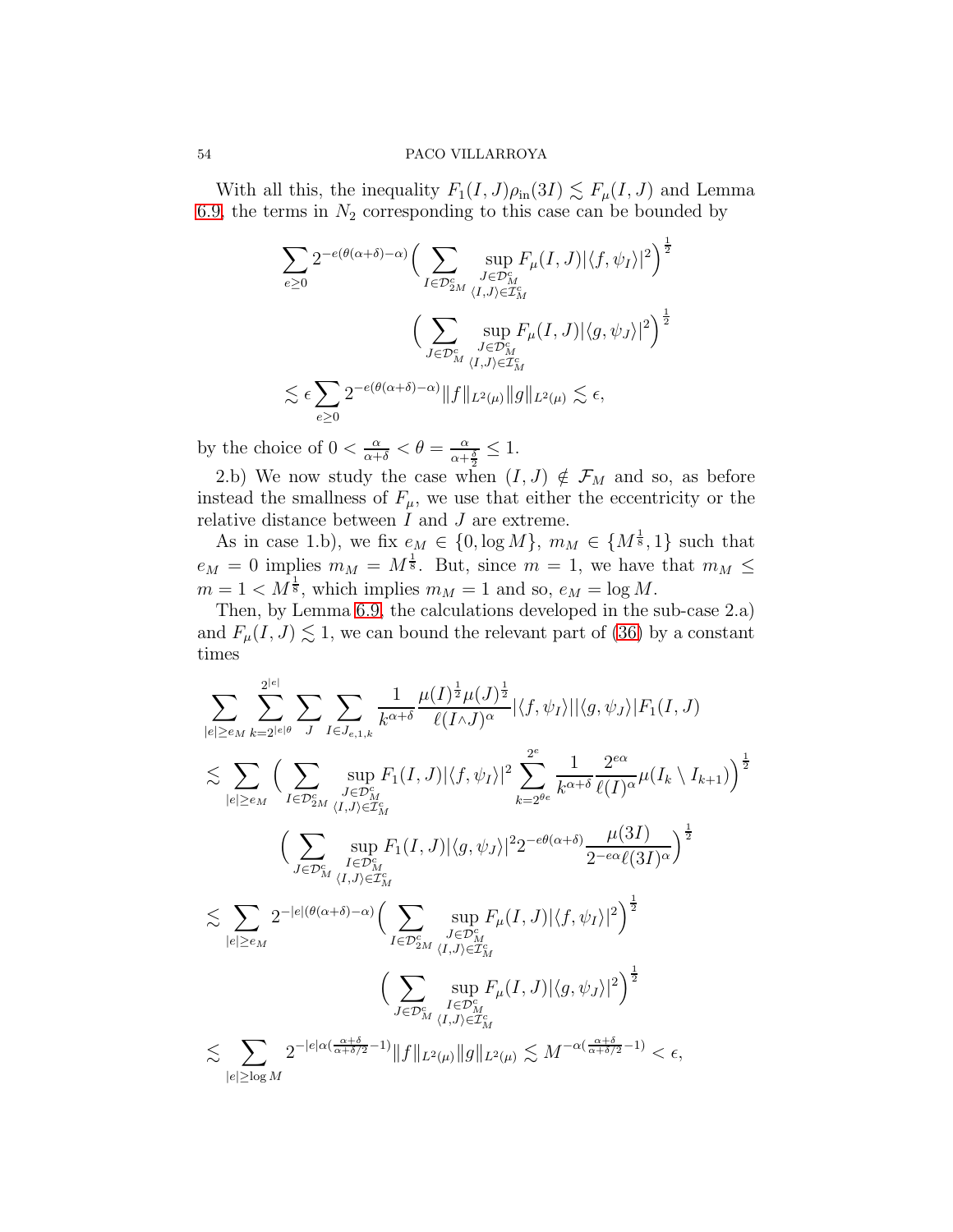by the choices of  $\theta$  and  $M$ .

3) Now we work with  $N_2$ , for which we have  $2^{\theta|e|} \le k \le 2^{|e|-2}$  with  $\theta = \frac{\alpha}{\alpha + \delta}$  $\frac{\alpha}{\alpha+\delta/2}$ . By Proposition [7.6,](#page-29-0) when  $m=1$  and  $k \geq 2^{\theta|e|}$ , we have

$$
\begin{aligned} |\langle T(\psi_I - \psi_{I,J}^{\text{full}}), \psi_J \rangle| &\lesssim k^{-\delta} \sum_{R \in \{I, I_p\}} \left(\frac{\mu(R \cap J)}{\mu(R)}\right)^{\frac{1}{2}} F_{2,\mu}(I, J) \\ &+ k^{-(\alpha + \delta)} \frac{\mu(I)^{\frac{1}{2}} \mu(J)^{\frac{1}{2}}}{\ell(I \wedge J)^{\alpha}} F_3(I, J), \end{aligned}
$$

with  $F_{2,\mu}$  and  $F_3$  are given in Proposition [7.6.](#page-29-0) The second term can be bounded using the same approach we used in the case 2) since the only difference between these two cases is the last factor, which is given by  $F_3$  instead of  $F_1$ . Then we focus on the first term.

In  $N_2$  we have  $e \geq 0$ , which implies  $\ell(J) \leq \ell(I)$ . Moreover,  $F_{2,\mu} \leq F_{\mu}$ and so, the terms corresponding to this case can be bounded by a constant times

$$
\sum_{e\geq 0}\sum_{k=2^{\theta e}}^{2^{e-2}}\sum_{J\subset J_{p}\subset I_{p}}\sum_{I\in J_{e,1,k}}|\langle f,\psi_{I}\rangle||\langle g,\psi_{J}\rangle|\sum_{R\in\{I,I_{p}\}}\Big(\frac{\mu(R\cap J)}{\mu(R)}\Big)^{\frac{1}{2}}k^{-\delta}F_{\mu}(I,J).
$$

As before, we distinguish two cases:  $(I, J) \in \mathcal{F}_M$  and  $(I, J) \notin \mathcal{F}_M$ .

3.a) In the first case, we have that  $F_{\mu}(I, J) < \epsilon$ . Moreover, since  $e \geq 0$  the cardinality of  $J_{e,1,k}$  is comparable to n and there is only one  $k \geq 2^{e\theta}$  such that  $J_{e,1,k}$  is not empty, that is,  $k_j$  is completely determined by J. Then, by Cauchy's inequality again, we can bound the terms of  $N_2$  corresponding to this case by a constant times

$$
\epsilon \sum_{e \ge 0} \Big( \sum_{I \in \mathcal{D}_{2M}^c} |\langle f, \psi_I \rangle|^2 \sum_{k=2^{\theta e}}^{2^{e-2}} k^{-\delta} \sum_{R \in \{I, I_p\}} \sum_{J \in I_{-e,1,k}} \frac{\mu(R \cap J)}{\mu(R)} \Big)^{\frac{1}{2}}
$$

$$
\Big( \sum_J |\langle g, \psi_J \rangle|^2 k_J^{-\delta} \Big)^{\frac{1}{2}},
$$

Now, for fixed  $J \in I_{-e,1,k}$ , fixed  $I' \in ch(I_p)$  such that  $J \subset I'$ , all  $k \in \{2^{\theta e}, \ldots, 2^{e-2}\}\$ and all  $J \in I_{-e,1,k}$ , since  $\ell(J) = 2^{-e} \ell(I)$  is fixed, we can define  $I_k \in \mathcal{C}$  to be the cube such that  $c(I_k) = c(I')$  and  $\ell(I_k) = (2^e - k)\ell(J) \leq \ell(I)$ . With this, we have

$$
I_{-e,1,k} \subset \{ t \in I : k\ell(J) < \text{dist}(t,\mathfrak{D}_{I_p}) \le (k+1)\ell(J) \} \subset I_k \setminus I_{k+1}
$$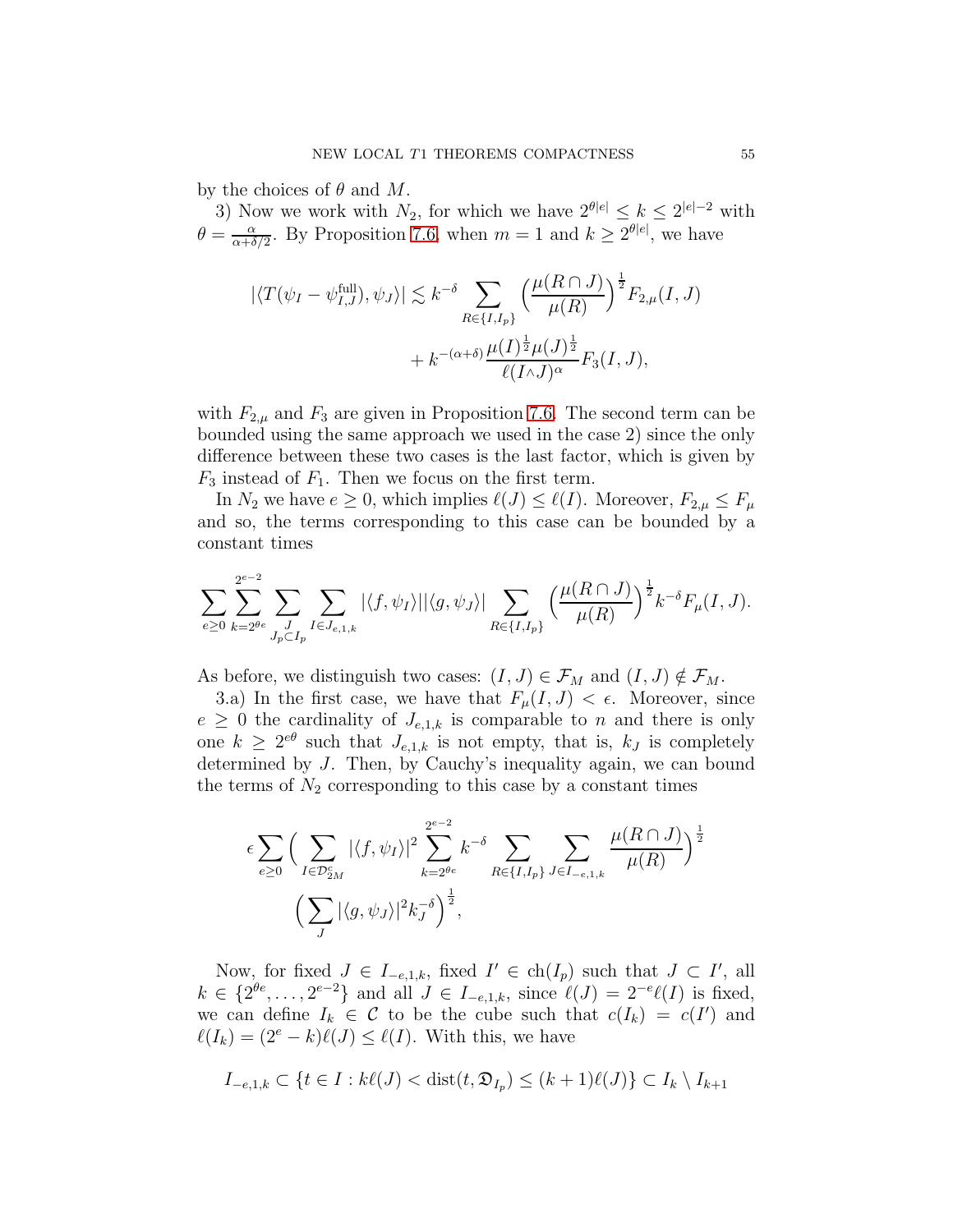Moreover, since the cubes  $J$  in  $I_{-e,1,k}$  are pairwise disjoint, we have for  $R \in \{I, I_p\}$ 

$$
\sum_{J \in I_{-e,1,k}} \mu(R \cap J) \lesssim \sum_{I' \in ch(I_p)} \mu(R \cap (I_k \setminus I_{k+1})).
$$

Then, using that the cardinality of  $ch(I_p)$  is  $2^n$ , previous expression can be bounded by a constant times

$$
\epsilon \sum_{e \ge 0} \Big( \sum_{I \in \mathcal{D}_{2M}^c} |\langle f, \psi_I \rangle|^2 \sum_{I' \in \text{ch}(I_p)} \sum_{k=2^{\theta_e}}^{2^{e-2}} k^{-\delta} \frac{\mu(R \cap I_k) - \mu(R \cap I_{k+1})}{\mu(R)} \Big)^{\frac{1}{2}}
$$

$$
\Big( \sum_{J \in \mathcal{D}_M^c} |\langle g, \psi_J \rangle|^2 k_J^{-\delta} \Big)^{\frac{1}{2}}.
$$

As before, we write  $a_k = \mu(R \cap I_k)$  and evaluate the inner sum of the first factor by using Abel's formula:

$$
\frac{1}{\mu(R)} \sum_{k=2^{\theta e}}^{2^{e-2}} \frac{a_k - a_{k+1}}{k^{\delta}} = \frac{a_{2^{\theta e}}}{2^{\theta \delta e} \mu(R)} - \frac{a_{2^{e-2}+1}}{2^{(e-2)\delta} \mu(R)} + \frac{1}{\mu(R)} \sum_{k=2^{\theta e}+1}^{2^{e-2}} a_k \left(\frac{1}{k^{\delta}} - \frac{1}{(k-1)^{\delta}}\right)
$$

.

For the first term we have

$$
\frac{a_{2^{\theta e}}}{2^{\theta \delta e} \mu(R)} \le \frac{\mu(R \cap I')}{2^{\delta \theta e} \mu(R)} \le 2^{-\delta \theta e}.
$$

Similarly, the absolute value of the second term can be bounded by

$$
\frac{a_{2^{e-2}+1}}{2^{(e-2)\delta}\mu(R)} \lesssim \frac{\mu(R\cap I')}{2^{\delta e}\mu(R)} \leq 2^{-\delta e}.
$$

The absolute value of the last term is bounded by

$$
\frac{1}{\mu(R)} \sum_{k=2^{\theta e}+1}^{2^{e-2}} a_k \frac{k^{\delta} - (k-1)^{\delta}}{(k-1)^{\delta} k^{\delta}}
$$
  

$$
\lesssim \sum_{k=2^{\theta e}+1}^{2^{e-2}} \frac{\mu(R \cap I_k)}{\mu(R)} \frac{k^{\delta-1}}{(k-1)^{\delta} k^{\delta}}
$$
  

$$
\lesssim \sum_{k \ge 2^{\theta e}+1} \frac{1}{(k-1)^{\delta+1}} \lesssim 2^{-\delta \theta e}
$$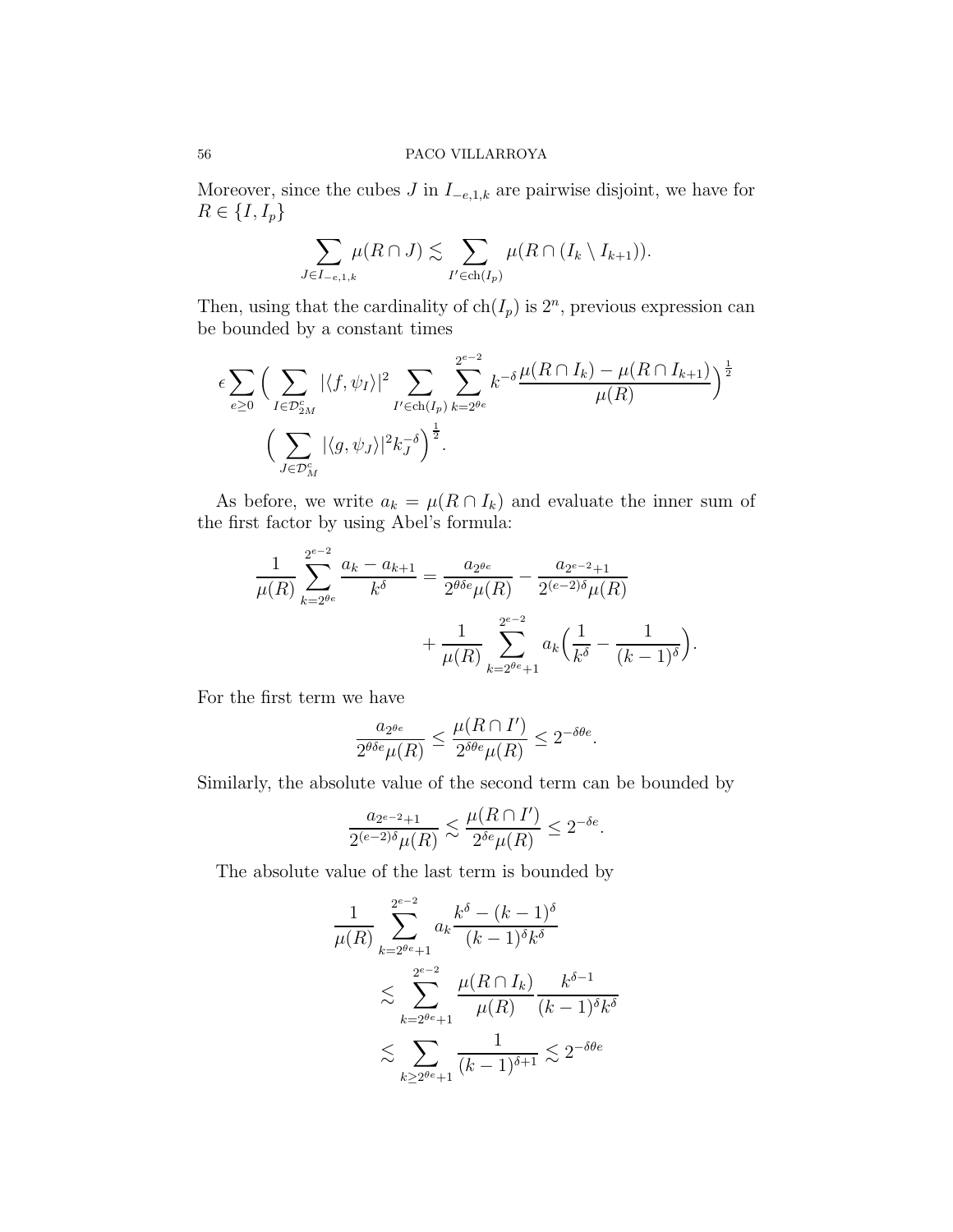For the second factor, we just use that  $k_J \geq 2^{\theta e}$ . With this, the fact that the cardinality of  $ch(I_p)$  is  $2^n$  and Lemma [6.9,](#page-20-0) we bound the terms in  $N_2$  corresponding to this case by

$$
\epsilon \sum_{e \ge 0} \left( 2^{-\theta \delta e} \sum_{I \in \mathcal{D}_{2M}^c} |\langle f, \psi_I \rangle|^2 \right)^{\frac{1}{2}} \left( 2^{-\theta \delta e} \sum_{J \in \mathcal{D}_M^c} |\langle g, \psi_J \rangle|^2 \right)^{\frac{1}{2}}
$$
  

$$
\lesssim \epsilon \sum_{e \ge 0} 2^{-\theta \delta e} \|f\|_{L^2(\mu)} \|g\|_{L^2(\mu)} \lesssim \epsilon,
$$

since  $0 < \theta$ .

3.b) When  $(I, J) \notin \mathcal{F}_M$ , as in case 2.b), we fix  $e_M = \log M$ . Then, by the calculations developed in the sub-case 3.a) and  $F_{\mu}(I, J) \lesssim 1$ , we bound the relevant part of [\(36\)](#page-47-0) by a constant times

$$
\sum_{|e|\geq e_M} \sum_{k=2^{\theta|e|}}^{2^{|e|-2}} \sum_{J_p \subset I_p} \sum_{I \in J_{e,1,k}} |\langle f, \psi_I \rangle| |\langle g, \psi_J \rangle| \sum_{R \in \{I, I_p\}} \left(\frac{\mu(R \cap J)}{\mu(R)}\right)^{\frac{1}{2}} \frac{F_\mu(I, J)}{k^{\delta}}
$$
  

$$
\lesssim \sum_{|e|\geq e_M} \left( |\langle f, \psi_I \rangle|^2 \sum_{I' \in \text{ch}(I)} \sum_{k=2^{\theta|e|}}^{2^{|e|-2}} k^{-\delta} \sum_{R \in \{I, I_p\}} \sum_{J \in I_{-e,1,k}} \frac{\mu(R \cap J)}{\mu(R)} \right)^{\frac{1}{2}}
$$
  

$$
\lesssim \sum_{|e|\geq \log M} 2^{-|e|\theta\delta} \|f\|_{L^2(\mu)} \|g\|_{L^2(\mu)} \lesssim M^{-\frac{\alpha\delta}{\alpha+\delta/2}} \leq \epsilon,
$$

by the choice of  $\theta$  and  $M$ .

4) We work now with the term  $B_6$ , which contains all cubes  $I, J \in$  $\mathcal{D}_M^c(Q)$  such that  $1 \leq k \leq 2^{\theta|e|}+1$ , that is, inrdist $(I, J)-1 \leq \mathrm{ec}(I, J)^{-\theta}$ .

We remind the following notation used in Lemma [9.2:](#page-43-0) for  $N \in \mathbb{N}$ , let  $\mathcal{D}(Q)_{\geq N} = \{I \in \mathcal{D}_M^c(Q)/\ell(I) \geq 2^{-N}\ell(Q)\}\$ and  $\mathcal{D}(Q)_N = \{I \in$  $\mathcal{D}_M^c(Q)/\ell(I) = 2^{-N}\ell(Q)$ . Moreover, for  $I \in \mathcal{D}(Q)_{\geq N}$ , let  $I_{\theta}$  be the family of cubes  $J \in \mathcal{D}(Q)_{\geq N}$  for which  $1 \leq k \leq 2^{\theta|e|}$ .

Then we can rewrite  $B_6$  as

$$
B_6 = \sum_{I \in \mathcal{D}(Q)_{\geq N}} \sum_{J \in I_\theta} \langle f, \psi_I \rangle \langle g, \psi_J \rangle \langle T \psi_I, \psi_J \rangle.
$$

For each  $I \in \mathcal{D}(Q)_{\geq N}$ , let  $I_{\text{max}}$  be the family of cubes  $J \in I_{\theta}$  that are maximal with respect to the inclusion. Then let  $I_{\text{over}}$  be the family of cubes  $R \in \mathcal{D}(Q)_{\geq N}$  such that  $J \subsetneq R$  for some  $J \in I_{\text{max}}$ . We note that for all  $I \in \mathcal{D}(Q)_{\geq N}$ , either  $Q \in I_{\text{max}}$  (if  $I \in Q_{\theta}$ ) or  $Q \in I_{\text{over}}$ . So, we always have  $Q \in I_{\theta} \cup I_{over}$ . We also note that all cubes in  $I_{over}$  satisfy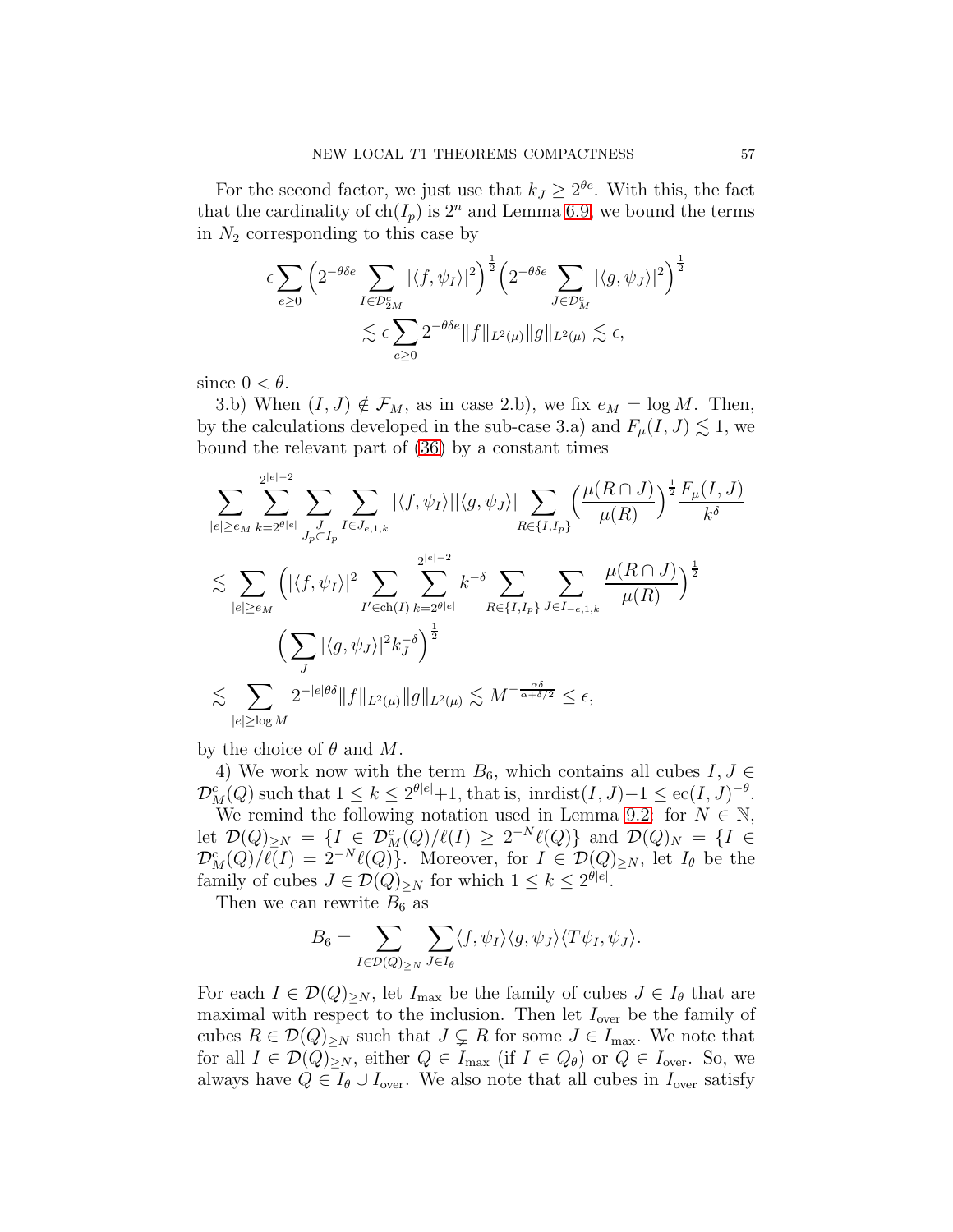that  $k > 2^{\theta|e|}$  with respect to I. Now to previous expression we add and subtract the term

$$
A = \sum_{I \in \mathcal{D}(Q)_{\geq N}} \sum_{J \in I_{\text{over}}} \langle f, \psi_I \rangle \langle g, \psi_J \rangle \langle T \psi_I, \psi_J \rangle.
$$

With this we obtain

<span id="page-57-0"></span>(40) 
$$
|B_6| \lesssim |\sum_{I \in \mathcal{D}(Q)_{\geq N}} \langle f, \psi_I \rangle \langle T \psi_I, \sum_{J \in I_{\theta} \cup I_{\text{over}}} \langle g, \psi_J \rangle \psi_J \rangle| + |A|.
$$

Since all pair of cubes added satisfy that  $k > 2^{\theta|e|}$ , we can apply the reasoning of any of the previous cases (adding and subtracting the corresponding part of a paraproduct when needed) to prove that the second term in [\(40\)](#page-57-0) satisfies  $|A| \lesssim \epsilon ||f||_{L^2(\mu)} ||g||_{L^2(\mu)}$ . Then we only need to study the first term.

By summing a telescoping series we have for each  $I \in \mathcal{D}(Q)_{\geq N}$ ,

$$
\sum_{J \in I_{\theta} \cup I_{\text{over}}} \langle g, \psi_J \rangle \psi_J = \sum_{J \in \mathcal{D}(I)_N \cap I_{\theta}} \langle g \rangle_J \chi_J - \langle g \rangle_{Q'} \chi_{Q'} = \sum_{J \in \mathcal{D}(I)_N \cap I_{\theta}} \langle g \rangle_J \chi_J,
$$

where  $Q' \in \mathcal{D}$  such that supp  $g \subset Q'$  and so,  $\langle g \rangle_{Q'} = 0$ . With this, and Fubini's theorem, the first term in the right hand side of [\(40\)](#page-57-0) can be rewritten as

<span id="page-57-1"></span>(41) 
$$
\sum_{I \in \mathcal{D}(Q)_{\geq N}} \sum_{J \in \mathcal{D}(I)_N \cap I_\theta} \langle f, \psi_I \rangle \langle g \rangle_J \langle T \psi_I, \chi_J \rangle \n= \sum_{J \in \mathcal{D}(Q)_N} \langle g \rangle_J \langle T(\sum_{I \in \mathcal{D}(Q)_{\geq N} \cap J_\theta} \langle f, \psi_I \rangle \psi_I), \chi_J \rangle,
$$

where  $J_{\theta}$  is defined as  $I_{\theta}$  was defined before.

We now remind the following definition: for  $J \in \mathcal{D}(Q)_N$ ,  $J^{\text{fr}}$  denotes the family of dyadic cubes  $J' \in \mathcal{D}(Q)_N$  such that  $\ell(J') = \ell(J)$  and  $dist(J', J) = 0$ . Then we note that, since J has minimal side length, the condition  $I \in J_\theta$  implies that  $J' \subset I$  for some  $J' \in J^{\text{fr}}$ .

Moreover, the cardinality of  $J^{\text{fr}}$  is  $3^n$  and so, we can enumerate the cubes in  $J^{\text{fr}}$  as  $\{J_j\}_{j=1}^{3^n}$  by their fixed position with respect to J. Then, for each  $j \in \{1, \ldots, 3^n\}$  the cubes  $I \in \mathcal{D}(Q)_{\geq N} \cap J_\theta$  such that  $J_j \subset I$  form an increasing chain of cubes  $J_j = J_{j,N} \subset J_{j,N-1} \subset$ ... ⊂  $J_{j,k_j}$  parametrized by their size length  $\ell(J_{j,k}) = 2^{-k}\ell(Q)$  with  $k \in \{k_j, \ldots, N\} \subset \{0, \ldots, N\}$ . Some chains may be empty. Then for each fixed  $J \in \mathcal{D}(Q)_N$ , we have

$$
\sum_{I \in \mathcal{D}(Q)_{\geq N} \cap J_{\theta}} \langle f, \psi_I \rangle \psi_I = \sum_{j=1}^{3^n} \langle f \rangle_{J_j} \chi_{J_j} - \sum_{j=1}^{3^n} \langle f \rangle_{J_{j,k_j}} \chi_{J_{j,k_j}}.
$$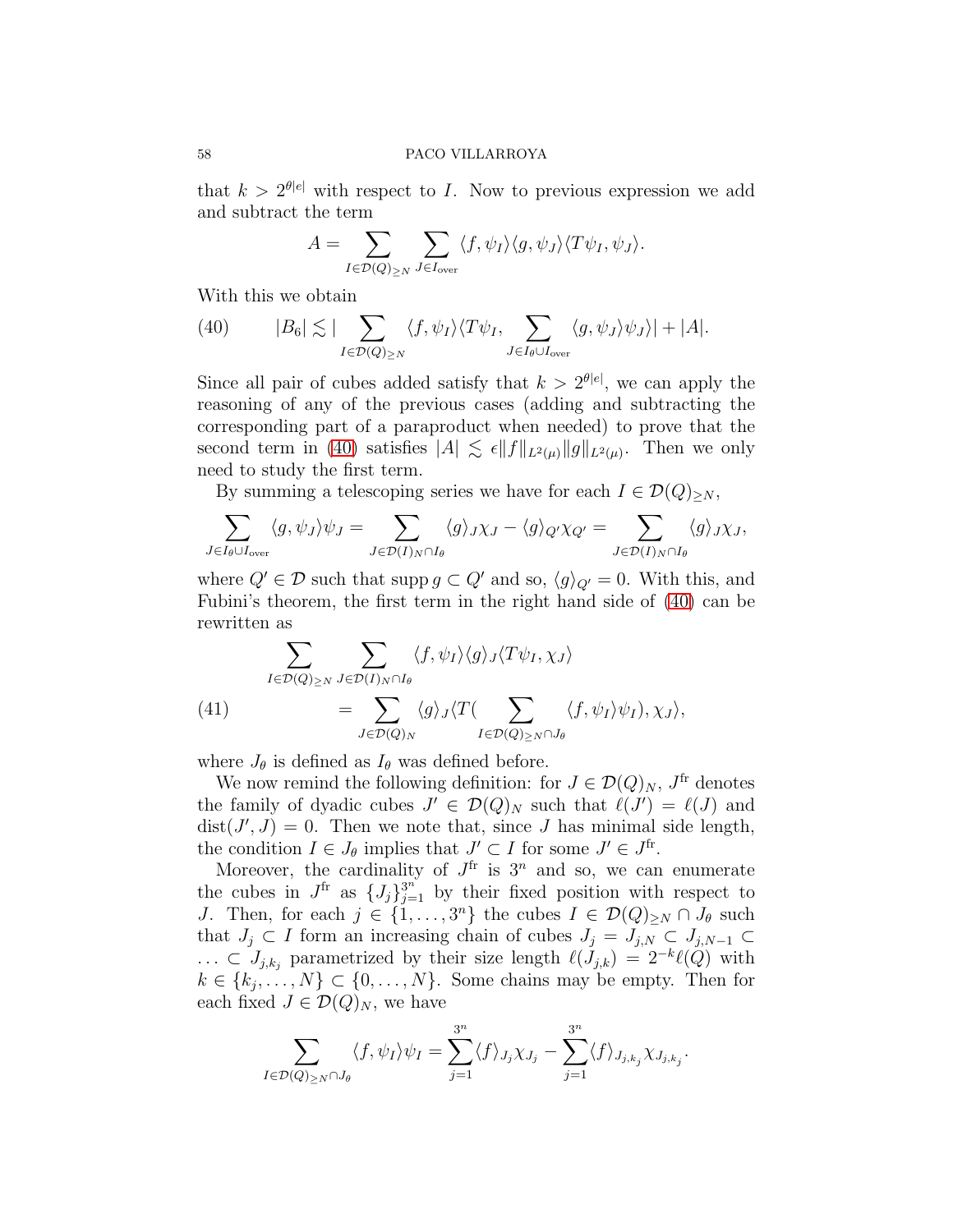With this [\(41\)](#page-57-1) can be written as

$$
\sum_{J \in \mathcal{D}(Q)_N} \sum_{j=1}^{3^n} \langle f \rangle_{J_j} \langle g \rangle_J \langle T \chi_{J_j}, \chi_J \rangle
$$
  
- 
$$
\sum_{J \in \mathcal{D}(Q)_N} \sum_{j=1}^{3^n} \langle f \rangle_{J_{j,k_j}} \langle g \rangle_J \langle T \chi_{J_{j,k_j}}, \chi_J \rangle = S_1 - S_2.
$$

We now use that the kernel operator is

$$
K_{\gamma,Q}(t,x) = K(t,x)(1-\phi(\frac{|t-x|}{\gamma})),
$$

where we have used that  $t, x \in Q$ .

By the definition of the kernel we have  $K_{\gamma,Q}(t,x) = 0$  for  $|t-x| < \gamma$ . Then, if  $\ell(I \vee J) < \gamma/3$  and  $dist(I, J) < \gamma/3$ , we have  $|t - x| < \gamma$  for all  $t \in I$  and  $x \in J$  and so,  $\langle T \chi_I, \chi_J \rangle = 0$ .

Now, all cubes in the first sum  $S_1$  satisfy  $\ell(J') = \ell(J)$  and  $dist(J', J) =$ 0. Moreover, since  $N > N_0 \ge \log \frac{6\ell(Q)}{\gamma}$  and  $\ell(J') = 2^{-N} \ell(Q)$ , we have  $\ell(J') < \gamma/3$ , and so, each term in the sum  $S_1$  equals zero.

We now focus on  $S_2$ . The cubes in that term satisfy  $dist(J_j, J) = 0$ . Moreover, since  $1 \leq k \leq 2^{\theta|e|} + 1$ , we have

$$
\text{dist}(J_{j,k_j},J_j) < 2^{|e|\theta}\ell(J_j) - 1 \le \Big(\frac{\ell(J_j)}{\ell(J_{j,k_j})}\Big)^{1-\theta}\ell(J_{j,k_j}) \le \ell(J_{j,k_j}).
$$

Then, since  $\ell(J_j) \leq \ell(J_{j,k_j})$ , we get

$$
dist(J_{j,k_j}, J) \leq dist(J_j, J) + \ell(J_j) + dist(J_{j,k_j}, J_j) \leq 2\ell(J_{j,k_j}).
$$

With this, when  $\ell(J_{j,k_j}) < \gamma/6$ , we have  $dist(J_{j,k_j}, J) \leq \gamma/3$  and so  $\langle T \chi_{I_{j,k_j}}, \chi_J \rangle = 0$ . Therefore the scales for which the dual pair is nonzero satisfy  $\ell(J_{j,k_j}) = 2^{-k}\ell(Q) \ge \gamma/6$ , that is,  $k \le \log \frac{6\ell(Q)}{\gamma} \le N_0$ . And since  $k \in \{0, \ldots, N\}$ , that means that the non-zero terms in  $S_2$  contain cubes  $J_{j,k_j}$  of at most  $N_0+1$  different size lengths (in fact in the  $N_0+1$ largest scales, all of them in  $\{0, 1, \ldots, N_0\}$ .

Then we are going to rewrite the sum in

<span id="page-58-0"></span>(42) 
$$
S_2 = \sum_{J \in \mathcal{D}(Q)_N} \sum_{j=1}^{3^n} \langle f \rangle_{J_{j,k_j}} \langle g \rangle_J \langle T \chi_{J_{j,k_j}}, \chi_J \rangle
$$

in terms of the cubes  $J_{j,k_j}$  instead of the cubes J.

We remind that in [\(42\)](#page-58-0), for each  $J \in \mathcal{D}(Q)_N$ , each  $J_j \in J^{\text{fr}}$  with  $j \in$  $\{1, \ldots, 3^n\}$  and each scale  $k \in \{0, \ldots, N_0\}$ , there is an associated cube  $J_{j,k} \in J_{\theta}$  with side length  $\ell(J_{j,k}) = 2^{-k}\ell(Q)$ . Now we re-parametrize the cubes we have up to now denoted by  $J_{j,k}$  in the following way: for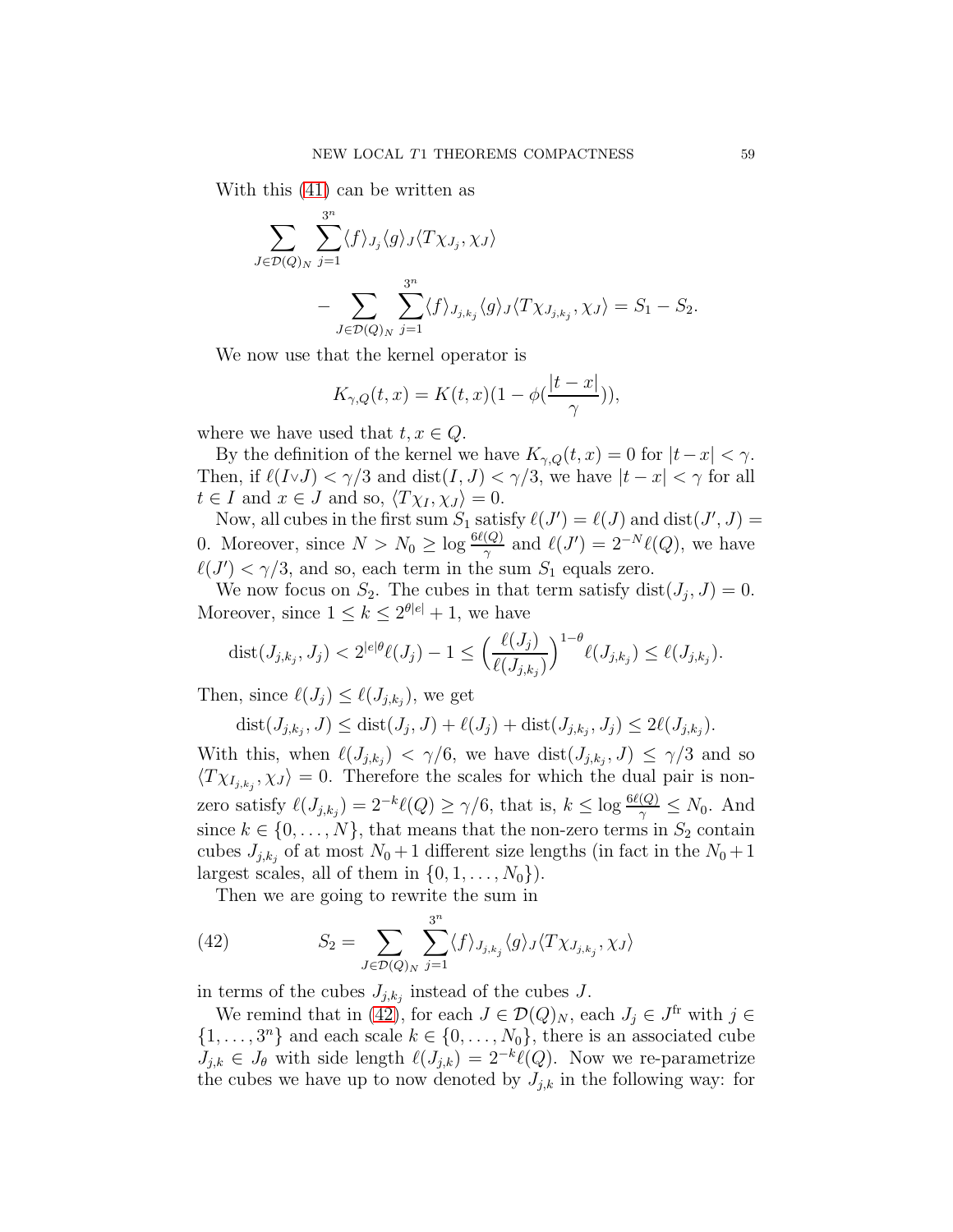each scale  $k \in \{0, \ldots, N_0\}$  and each  $i \in \{1, \ldots, 2^{kn}\}\$ , we denote by  $I_{i,k}$  the cubes such that  $\ell(I_{i,k}) = 2^{-k}\ell(Q)$ . We note that inside Q, for each  $k \in \{0, \ldots, N_0\}$  there are in total  $2^{kn}$  of such cubes. Now, for each  $I_{i,k}$  we define  $\mathcal{J}_{i,k}$  as the family of cubes  $J \in \mathcal{D}(Q)_N$  such that there exists  $J' \in J^{\text{fr}}$  associated with  $I_{i,k}$ . This means that  $J' \subset I_{i,k}$ ,  $\ell(I_{i,k}) = 2^{-k}\ell(Q)$  and  $J' \in (I_{i,k})_{\theta}$ , that is,  $dist(I_{i,k}, J') < (2^{|e|\theta}+1)\ell(J')$ . Finally, we denote  $C_{i,k} = \bigcup_{J \in \mathcal{J}_{i,k}} 3J$ . We note that  $\mu(3J) \leq \mu(C_{i,k})$ . With this

$$
S_2 = \sum_{k=0}^{N_0-1} \sum_{i=0}^{2^{kn}} \sum_{J \in \mathcal{J}^{i,k}} \langle f \rangle_{I_{i,k}} \langle g \rangle_J \langle T_1 \chi_{I_{i,k}}, \chi_J \rangle
$$

Now, for fixed  $I_{i,k}$ , let  $\mathcal{J}^{0,0}$ ,  $\mathcal{J}^{0,1}$ ,  $\mathcal{J}^{1,0}$  and  $\mathcal{J}^{1,1}$  be the collection of cubes in  $J \in \mathcal{J}_{i,k}$  such that  $\text{Re}(\langle T_1 \chi_{I_{i,k}}, \chi_J \rangle) \geq 0$ ,  $\text{Re}(\langle T_1 \chi_{I_{i,k}}, \chi_J \rangle)$ 0, Im  $(\langle T_1 \chi_{I_{i,k}}, \chi_J \rangle) \geq 0$ , and Im  $(\langle T_1 \chi_{I_{i,k}}, \chi_J \rangle) > 0$  respectively. Let also  $S^{l_1, l_2}$  the union of the cubes in  $\mathcal{J}^{l_1, l_2}$ . Finally, we define

$$
\tilde{S} = \bigcup_{k=0}^{N_0 - 1} \bigcup_{i=0}^{2^{kn}} \bigcup_{J \in \mathcal{J}^{i,k}} J,
$$

that is, the union of all cubes  $J \in \mathcal{D}(Q)_N$  such that  $J \in (I_{i,k})_\theta$  for some  $i, k$ . We note that

$$
\tilde{S} = \bigcup_{k=0}^{N_0-1} \bigcup_{i=0}^{2^{kn}} \bigcup_{l_1,l_2 \in \{0,1\}} \bigcup_{J \in \mathcal{J}^{l_1,l_2}} J.
$$

Before continuing, we remind that in the decomposition obtained in [\(35\)](#page-46-0) we are first working on estimates for  $\langle P_M^{\perp}TP_{2M}^{\perp}f, g_1\rangle$ . In this case, the cubes  $J \in \tilde{\mathcal{D}}$  and so, they are open cubes. Therefore,  $C_{i,k}$  and  $\tilde{S}$ are open sets and they satisfy by the choice of N in [\(34\)](#page-45-2) that  $\mu(\tilde{S})$  is sufficiently small.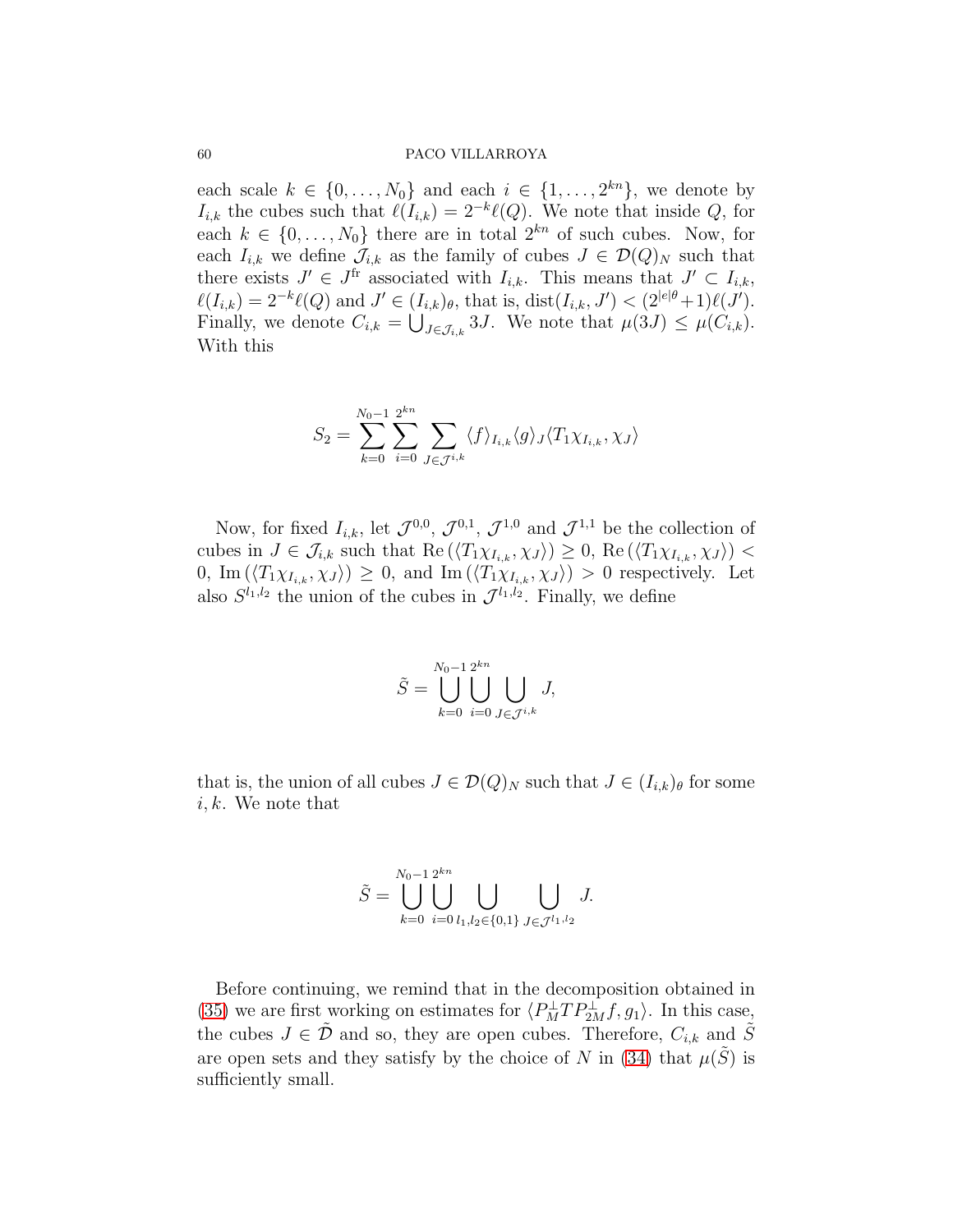With all this,

$$
|S_{2}| \leq \sum_{k=0}^{N_{0}-1} \sum_{i=0}^{2^{kn}} \sum_{J \in \mathcal{J}^{i,k}} |\langle f \rangle_{I_{i,k}}| |\langle g \rangle_{J}| |\langle T_{1} \chi_{I_{i,k}}, \chi_{J} \rangle|
$$
  
\n
$$
\lesssim ||f||_{L^{\infty}(\mu)} ||g||_{L^{\infty}(\mu)} \sum_{k=0}^{N_{0}-1} \sum_{i=0}^{2^{kn}} \sum_{l=0}^{1} \Big( \sum_{J \in \mathcal{J}^{0,l}} (-1)^{l} \text{Re} \langle T_{1} \chi_{I_{i,k}}, \chi_{J} \rangle
$$
  
\n
$$
+ \sum_{J \in \mathcal{J}^{1,l}} (-1)^{l} \text{Im} \langle T_{1} \chi_{I_{i,k}}, \chi_{J} \rangle \Big)
$$
  
\n
$$
= ||f||_{L^{\infty}(\mu)} ||g||_{L^{\infty}(\mu)} \sum_{k=0}^{N_{0}-1} \sum_{i=0}^{2^{kn}} \sum_{l=0}^{1} \Big( (-1)^{l} \text{Re} \langle T_{1} \chi_{I_{i,k}}, \chi_{S^{0,l}} \rangle
$$
  
\n
$$
+ (-1)^{l} \text{Im} \langle T_{1} \chi_{J_{i,k}}, \chi_{S^{1,l}} \rangle \Big)
$$
  
\n
$$
\lesssim ||f||_{L^{\infty}(\mu)} ||g||_{L^{\infty}(\mu)} \sum_{k=0}^{N_{0}-1} \sum_{i=0}^{2^{kn}} \sum_{l_{1},l_{2} \in \{0,1\}} |\langle T_{1} \chi_{I_{i,k}}, \chi_{S^{l_{1},l_{2}} \rangle|.
$$

Now we divide  $S^{l_1, l_2}$  into  $2n+1$  parts:  $S^{l_1, l_2} = \bigcup_{j=0}^{2n} S_j^{l_1, l_2}$  $j^{l_1, l_2}$ , where  $S_j^{l_1, l_2}$ j is the union of cubes  $J \in \mathcal{D}(Q)_N$  such that  $J \in (I_{i,k})_\theta$  for some  $i, k$ , and there is  $I_{i,k}^j \in I_{i,k}^{\text{fr}}$  with  $J \subset I_{i,k}^j$ . This implies that  $S_j^{l_1,l_2} \subset J_{i,k}^j$ .

We work with  $S_i^{l_1,l_2}$  $j_j^{t_1,t_2}$  for every  $j \in \{0, 1, ..., 2n\}$ . By Lemma [5.3,](#page-9-1) the truncated operator  $T_{\gamma,Q}$  and also  $T_1$  are bounded on  $L^2(\mu)$  with bounds  $||T_{\gamma,Q}||_{2,2} \leq \frac{\ell(Q)}{\gamma^{\alpha}} \leq 2^{N_0}$ . Then, since  $S_i^{l_1,l_2} \subset \tilde{S}$ , we have

$$
|\langle T\chi_{I_{i,k}}, \chi_{S_i^{l_1,l_2}}\rangle| \leq ||T||_{2,2}\mu(I_{i,k})^{\frac{1}{2}}\mu(S_i^{l_1,l_2})^{\frac{1}{2}}
$$
  

$$
\leq 2^{N_0}\mu(I_{i,k})^{\frac{1}{2}}\mu(\tilde{S})^{\frac{1}{2}}
$$

With this,

$$
|S_2| \lesssim \mu(\tilde{S})^{\frac{1}{2}} \|f\|_{L^{\infty}(\mu)} \|g\|_{L^{\infty}(\mu)} 2^{N_0} \sum_{k=0}^{N_0-1} \sum_{i=0}^{2^{kn}} \mu(I_{i,k})^{\frac{1}{2}}
$$
  

$$
\lesssim \mu(\tilde{S})^{\frac{1}{2}} \|f\|_{L^{\infty}(\mu)} \|g\|_{L^{\infty}(\mu)} 2^{N_0} \mu(Q)^{\frac{1}{2}} N_0 2^{N_0 n}
$$
  

$$
\lesssim \mu(\tilde{S})^{\frac{1}{2}} \|f\|_{L^{\infty}(\mu)} \|g\|_{L^{\infty}(\mu)} 2^{N_0(n+3)} < \epsilon,
$$

In the second last inequality we used  $\mu(I_{i,k}) \leq \mu(Q) \leq \rho(Q)\ell(Q)^{\alpha} \lesssim$  $2^{N_0}$  and so,  $\mu(Q)^{\frac{1}{2}} \leq 2^{N_0}$ . The last inequality holds because  $\tilde{S} \subset C_N$ and from the choice of  $N$  in [\(34\)](#page-45-2).

All this work finally proves the estimate for  $\langle TP_{2M}^{\perp}P_{M_N}f, g_1 \rangle$ , the first term in [\(35\)](#page-46-0).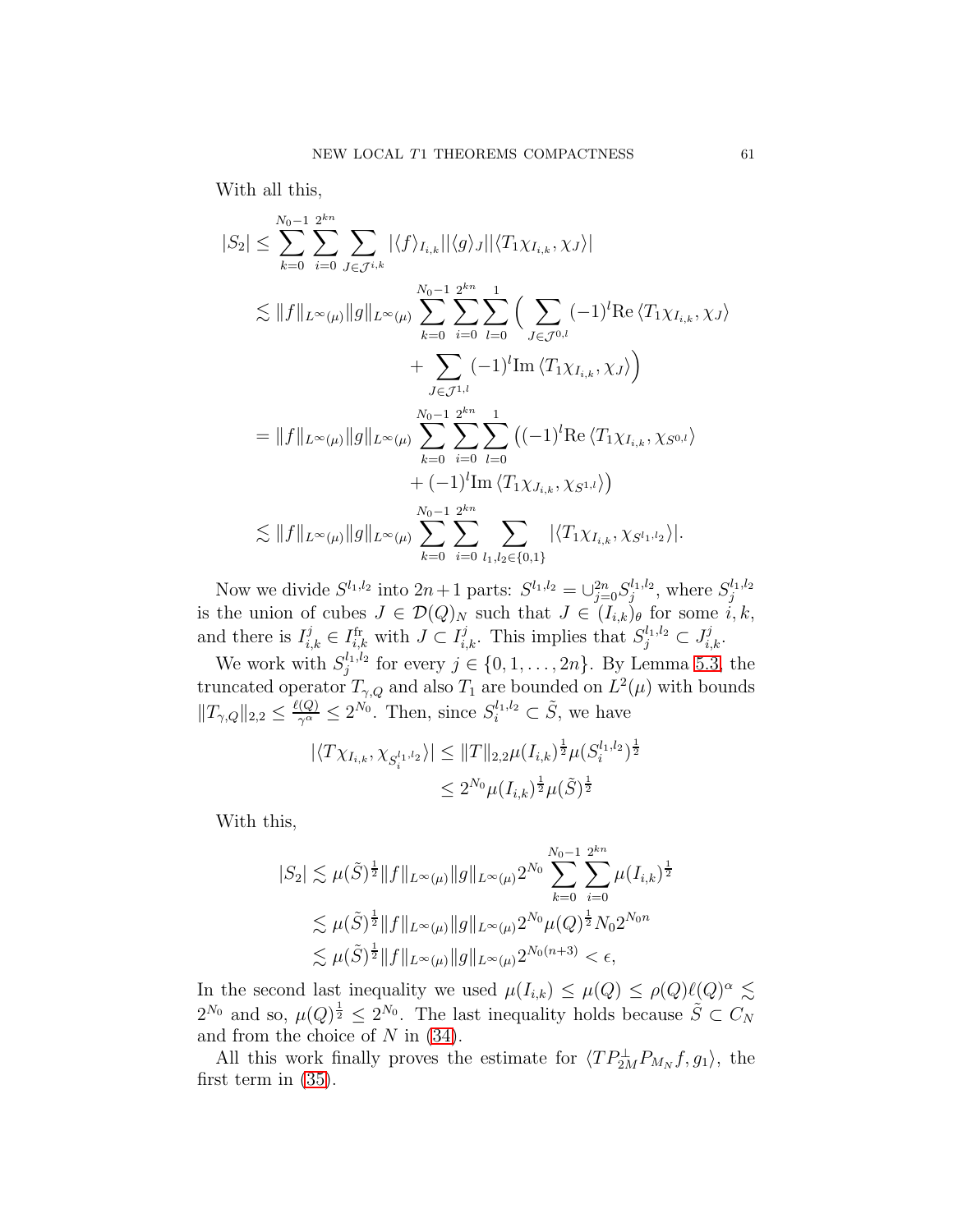To deal with the second term in [\(35\)](#page-46-0)  $\langle Tf_1, g_{1,\partial} \rangle$  we note first that the reasoning to estimate  $D_1$ ,  $N_i$ , and  $P_i$  can be applied unchanged to this new case. For the term  $B_6$ , we implement a small change. Since  $B_6$  is completely symmetrical with respect the cubes I and J, we can switch the roles played by these cubes,

$$
B_6 = \sum_{J \in \mathcal{D}(Q)_{\geq N}} \sum_{I \in I_\theta} \langle f, \psi_I \rangle \langle g, \psi_J \rangle \langle T \psi_I, \psi_J \rangle.
$$

We now add and subtract the term

$$
A' = \sum_{J \in \mathcal{D}(Q)_{\geq N}} \sum_{I \in J_{\text{over}}} \langle f, \psi_I \rangle \langle g, \psi_J \rangle \langle T \psi_I, \psi_J \rangle.
$$

which satisfies  $|A'| \lesssim ||f||_{L^2(\mu)} ||g||_{L^2(\mu)}$  and we rewrite previous reasoning to obtain

$$
|B_6 - A'| \lesssim \sum_{I \in \mathcal{D}(Q)_N} \langle f \rangle_I \langle T \chi_I, \sum_{J \in \mathcal{D}(Q)_{\geq N} \cap I_\theta} \langle g, \psi_J \rangle \psi_J \rangle
$$
  
= 
$$
\sum_{I \in \mathcal{D}(Q)_N} \sum_{i=1}^{3^n} \langle f \rangle_I \langle g \rangle_{I_i} \langle T \chi_I, \chi_{I_i} \rangle - \sum_{I \in \mathcal{D}(Q)_N} \sum_{i=1}^{3^n} \langle f \rangle_I \langle g \rangle_{I_{i,k_i}} \langle T \chi_I, \chi_{I_{i,k_i}} \rangle
$$
  
= 
$$
S_1 - S_2,
$$

in similar way as we did before. Again  $S_1 = 0$ , while we can reparametrize the sums in  $S_2$  as we did before, to write

$$
|S_2| \lesssim ||f||_{L^{\infty}(\mu)} ||g||_{L^{\infty}(\mu)} \sum_{k=0}^{N_0-1} \sum_{j=0}^{2^{kn}} \sum_{l_1,l_2=0}^1 |\langle T\chi_{S^{l_1,l_2}}, \chi_{J_{j,k}} \rangle|.
$$

Now we note that the cubes  $I \in \tilde{\mathcal{D}}$  are open and so N can be chosen large enough so that

$$
|S_2| \lesssim \mu(\tilde{S})^{\frac{1}{2}} \|f\|_{L^{\infty}(\mu)} \|g\|_{L^{\infty}(\mu)} 2^{N_0(n+3)} < \epsilon.
$$

This ends the estimate for  $\langle Tf_1, g_{1,\partial} \rangle$ .

For the last term in [\(35\)](#page-46-0)  $\langle Tf_{1,\partial}, g_{1,\partial} \rangle$  we reason by reiteration. We first note that the supports of  $f_{1,\partial}$  and  $g_{1,\partial}$  are contained in the union of  $\partial I$  for all  $I \in \mathcal{D}^1(Q)$  with  $\ell(I) \geq 2^{-N} \ell(Q)$ . This set, which we denote by  $\partial \mathcal{D}^1$ , consists of finitely many euclidean affine spaces of dimension  $n-1$ , which are either pairwise parallel or pairwise perpendicular.

Let now  $\mathcal{D} = \mathcal{D}^2$ . We now consider the families of cubes  $\mathcal{D}^2(Q)$  and decompose  $f_{1,\partial} = f_2 + f_{2,\partial}$  where  $f_{2,\partial} = f_{1,\partial} \chi_{\partial \mathcal{D}^2(Q)}$  and similar for  $g_{1,\partial}$ . Now, using the Haar wavelet system  $(\psi_I)_{I \in \mathcal{D}^2}$  we decompose as before:

<span id="page-61-0"></span>(43) 
$$
\langle Tf_{1,\partial}, g_{1,\partial} \rangle = \langle Tf_{1,\partial}, g_2 \rangle + \langle Tf_{2}, g_{2,\partial} \rangle + \langle Tf_{2,\partial}, g_{2,\partial} \rangle
$$

Then we can apply all previous work to estimate the first two terms.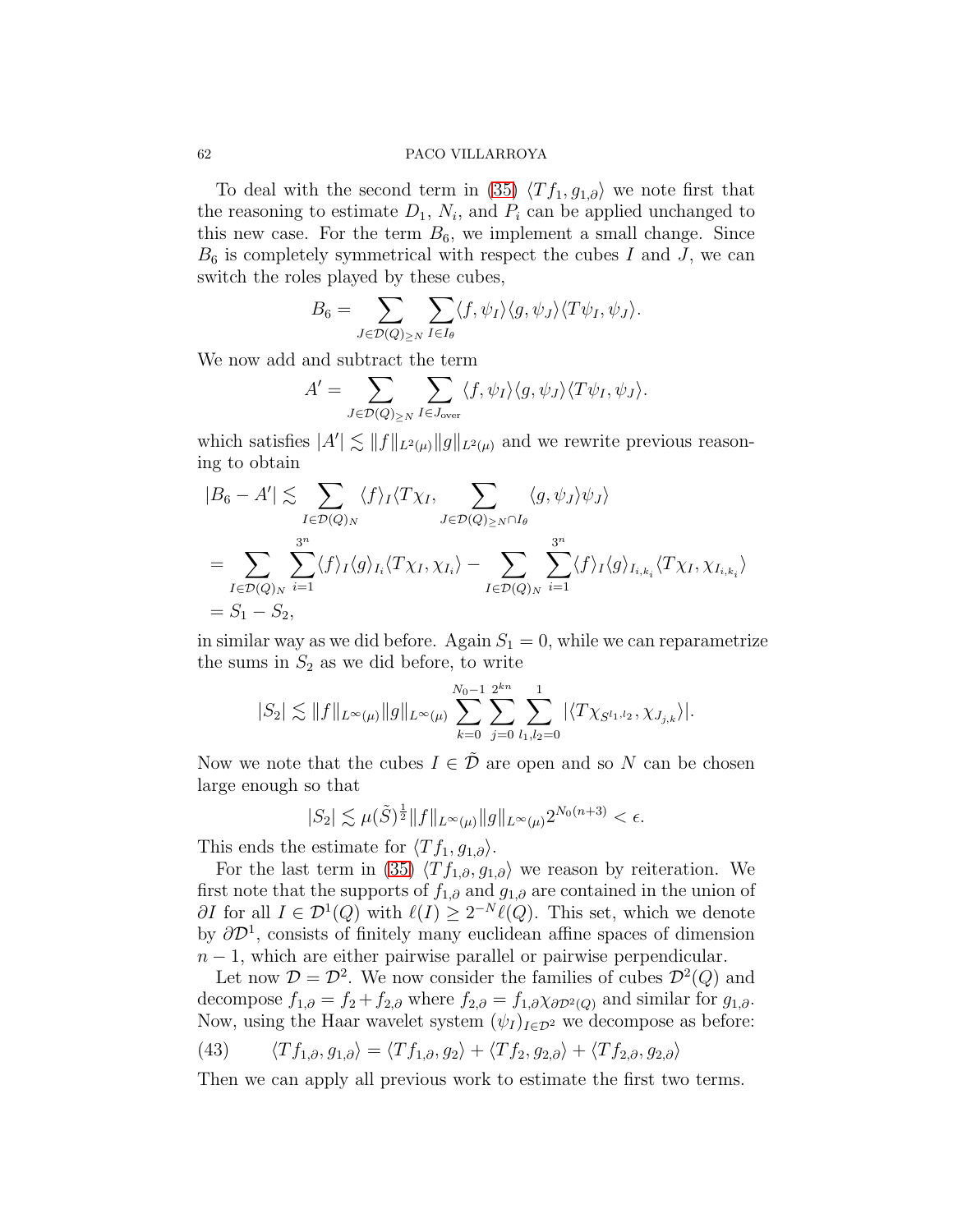For the third term, we note that the supports of  $f_{2,\partial}$  and  $g_{2,\partial}$  are now contained in  $\partial \mathcal{D}^1(Q) \cap \partial \mathcal{D}^2(Q)$ . Also that  $\partial \mathcal{D}^2(Q)$  consists of finitely many euclidean affine spaces of dimension  $n-1$ , which are either pairwise parallel or pairwise perpendicular, and also either parallel or perpendicular to every affine space of dimension  $n-1$  of  $\partial \mathcal{D}^1(Q)$ . Then  $\partial \mathcal{D}^1(Q) \cap \partial \mathcal{D}^2(Q)$  is a set consisting of finitely many euclidean affine spaces of dimension  $n-2$ .

Then, by repeating the same argument  $k = n - [\alpha] + \delta(\alpha - [\alpha])$ times in total, we obtain  $P_{2M}^{\perp}P_{M_N}f = \sum_{i=1}^{k} f_i + f_{i,\partial}$  and similar for  $P_M^{\perp}P_{M_N}g$  such that the appropriate estimates hold for  $|\langle Tf_i, \cdot \rangle|$  and  $|\langle \cdot, T^* g_i \rangle|$  for all with  $i \in \{1, ..., k\}$  and the functions  $f_{k,\partial}, g_{k,\partial}$ , are supported on  $\bigcap_{i=1}^k \partial \mathcal{D}^i(Q)$ . By repeating previous reasoning on parallel and perpendicular affine spaces, we conclude that this set consists of finitely many euclidean affine spaces of dimension  $n - k = |\alpha| - \delta(\alpha - \alpha)$  $[\alpha]$ , which are either pairwise parallel or pairwise perpendicular.

But now we can show that  $\bigcap_{i=1}^k \partial \mathcal{D}^i(Q)$  has measure zero with respect to  $\mu$ . Let I be an arbitrary  $n - k$  dimensional dyadic cube with side length  $\ell(I)$ . Let  $(J_i)_{i=1}^m$  be a family of pairwise disjoint *n*dimensional cubes  $J_i$  with fixed side length r such that  $I \subset \bigcup_i J_i$ . This family has cardinality  $m = (\frac{\ell(I)}{r})^{n-k}$ . Then

$$
\mu(I) \le \sum_{i=1}^m \mu(J_i) \lesssim \left(\frac{\ell(I)}{r}\right)^{n-k} r^{\alpha} = \ell(I)^{n-k} r^{\alpha-n+k}.
$$

Since  $\alpha - n + k = \alpha - [\alpha] + \delta(\alpha - [\alpha]) > 0$ , we have

$$
\mu(I) \lesssim \ell(I)^{n-k} \lim_{r \to 0} r^{\alpha - n + k} = 0
$$

for all cubes I of dimension  $n-k$ . This shows that  $\mu(\bigcap_{i=1}^k \partial \mathcal{D}^i(Q)) = 0$ and so,  $\langle Tf_{k,\partial}, g_{k,\partial} \rangle = 0$ . This finishes the proof of the first part of the theorem, except for the last result in Proposition [9.3.](#page-63-0)

The proof of the second part follows similar steps. As before, we first work with the classical *n* dimensional dyadic grid  $\mathcal{D}^n(Q)$  and decompose  $P_M^{\perp}P_{M_N}f = f_1 + f_{1,\partial}$ , where  $f_{1,\partial} = (P_M^{\perp}P_{M_N}f)\chi_{\partial D(Q)}$  and similar for  $P_M^{\perp}P_{M_N}g$ . With this

$$
\langle TP_{2M}^{\perp}P_{M_N}f, P_M^{\perp}P_{M_N}g \rangle = \langle TP_{2M}^{\perp}P_{M_N}f, g_1 \rangle + \langle Tf_1, g_{1,\partial} \rangle + \langle TPf_{1,\partial}, g_{1,\partial} \rangle.
$$

Then we use previous reasoning to estimate the first two terms:  $\langle TP_{2M}^{\perp}P_{M_N}f, g_1 \rangle$  and  $\langle Tf_1, g_{1,\partial} \rangle$ .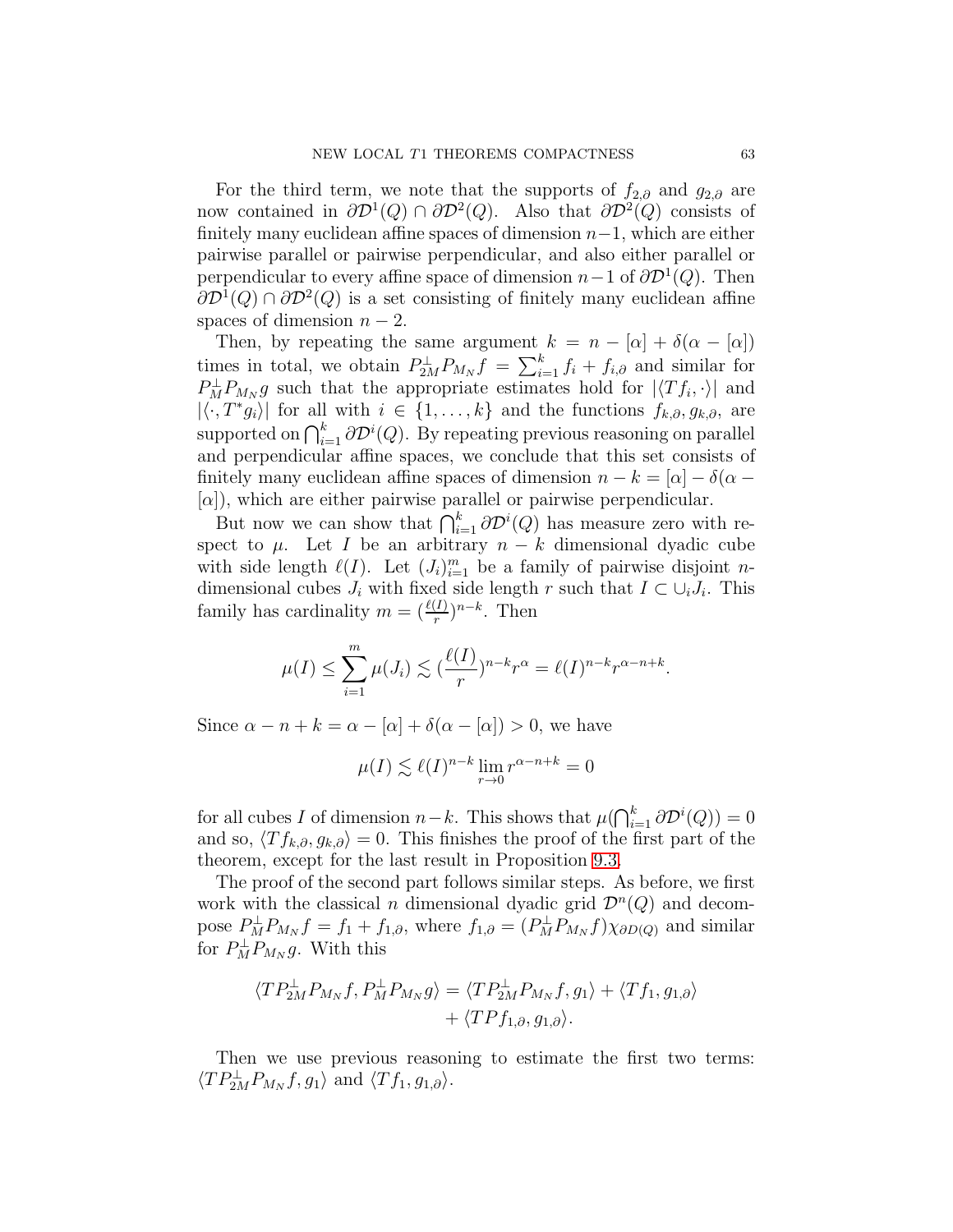To control  $\langle Tf_{1,\partial}, g_{1,\partial} \rangle$  we note that the supports of  $f_{1,\partial}$  and  $g_{1,\partial}$ are contained in  $\partial \mathcal{D}^n(Q)$ . Then we consider the dyadic  $n-1$  dimensional grid  $\mathcal{D}_{\partial}^{n-1}$  $j_{\partial}^{n-1}(Q)$  and decompose  $f_{1,\partial} = f_2 + f_{2,\partial}$ , with  $f_{2,\partial} =$  $f_{1,\partial} \chi_{\partial \mathcal{D}^{n-1}(Q)}$  and similar for g. Similarly as before, we use the Haar wavelets  $(\psi_I)_{I \in \mathcal{D}^{n-1}(Q)}$  to estimate the first two terms  $\langle Tf_{1,\partial}, g_2 \rangle$  and  $\langle Tf_2, g_{2,\partial} \rangle.$ 

To control  $\langle Tf_{2,\partial}, g_{2,\partial} \rangle$  we note that  $f_{2,\partial}$  and  $g_{2,\partial}$  are supported on  $\partial \mathcal{D}^{n-1}(Q)$  and we reiterate the process.

By repeating the same argument  $k = n - |\alpha| + \delta(\alpha - |\alpha|)$  times, we obtain  $P_{2M}^{\perp}P_{M_N}f = \sum_{i=1}^{k} f_i + f_{i,\partial}$  and similar for  $P_{M}^{\perp}P_{M_N}g$  such that the appropriate estimates hold for  $|\langle Tf_i, \cdot \rangle|$  and  $|\langle \cdot, T^*g_i \rangle|$  for all  $i \in$  $\{1, \ldots, k\}$  and the functions  $f_{k,\partial}, g_{k,\partial}$ , are supported on  $\partial \mathcal{D}^{n-k+1}(Q)$ , for which we consider the  $n - k$  dimensional grid  $\mathcal{D}_{\partial}^{n-k}$  $_{\partial}^{n-k}(Q)$ . We prove as before that  $\partial \mathcal{D}^{n-k+1}(Q)$  has measure zero with respect to  $\mu$ .

Let  $I \in \mathcal{D}_{\partial}^{n-k}(Q)$  be an arbitrary  $n-k$  dimensional dyadic cube with side length  $\ell(I)$ . We cover I with a family of n dimensional cubes  $(J_i)_{i=1}^m$  with side length r and cardinality  $m = (\frac{\ell(I)}{r})^{n-k}$ . Then again

$$
\mu(I) \le \sum_{i=1}^m \mu(J_i) \lesssim \left(\frac{\ell(I)}{r}\right)^{n-k} r^{\alpha} = \ell(I)^{n-k} r^{\alpha-n+k}.
$$

As before,  $\mu(I) \lesssim \ell(I)^{n-k} \lim_{r \to 0} r^{\alpha - n + k} = 0$  for every cube  $I \in \mathcal{D}_{\partial}^{n-k}(Q)$ of dimension  $n - k$ . This shows that  $\mu(\partial \mathcal{D}^{n-k+1}(Q)) = 0$  and so,  $\langle Tf_{k,\partial}, g_{k,\partial} \rangle = 0$ , finishing the proof of the second part of the theorem. To completely finish the result, we need Proposition [9.3.](#page-63-0)

 $\Box$ 

The next result shows the way the truncated operators dominate the original operator. The proof is obtained by modifying a reasoning in the first chapter of [\[22\]](#page-69-11), where the measure is doubling and the original operator is assumed to be bounded.

<span id="page-63-0"></span>**Proposition 9.3.** Let  $T_{\gamma,Q}$  be the uniformly bounded smooth truncated operators of Definition [5.2.](#page-9-0) Let  $k = n - [\alpha] - \delta(\alpha - [\alpha])$ . Then for  $f, g \in$  $L^2(\mu)$  and  $\epsilon > 0$  there exist functions  $(f_i)_{i=1}^k$ ,  $(g_i)_{i=1}^k$ ,  $(f_i)_{i=0}^k$ ,  $(g_i)_{i=1}^k$  $with \|f_i\|_{L^2(\mu)}, \|f_{i,\partial}\|_{L^2(\mu)} \leq \|f\|_{L^2(\mu)}, \|g_i\|_{L^2(\mu)}, \|g_{i,\partial}\|_{L^2(\mu)} \leq \|g\|_{L^2(\mu)}$ and  $M_0 \in \mathbb{N}$  such that for all  $M > M_0$ ,

$$
\begin{aligned} |\langle TP^{\perp}_M f, P^{\perp}_M g \rangle| &\lesssim \sup_{\gamma,Q} \sum_{i=1}^k |\langle T_{\gamma,Q} f_{i-1,\partial}, g_i \rangle| + |\langle T_{\gamma,Q} f_i, g_{i,\partial} \rangle| \\ &+ \epsilon \|f\|_{L^2(\mu)} \|g\|_{L^2(\mu)}. \end{aligned}
$$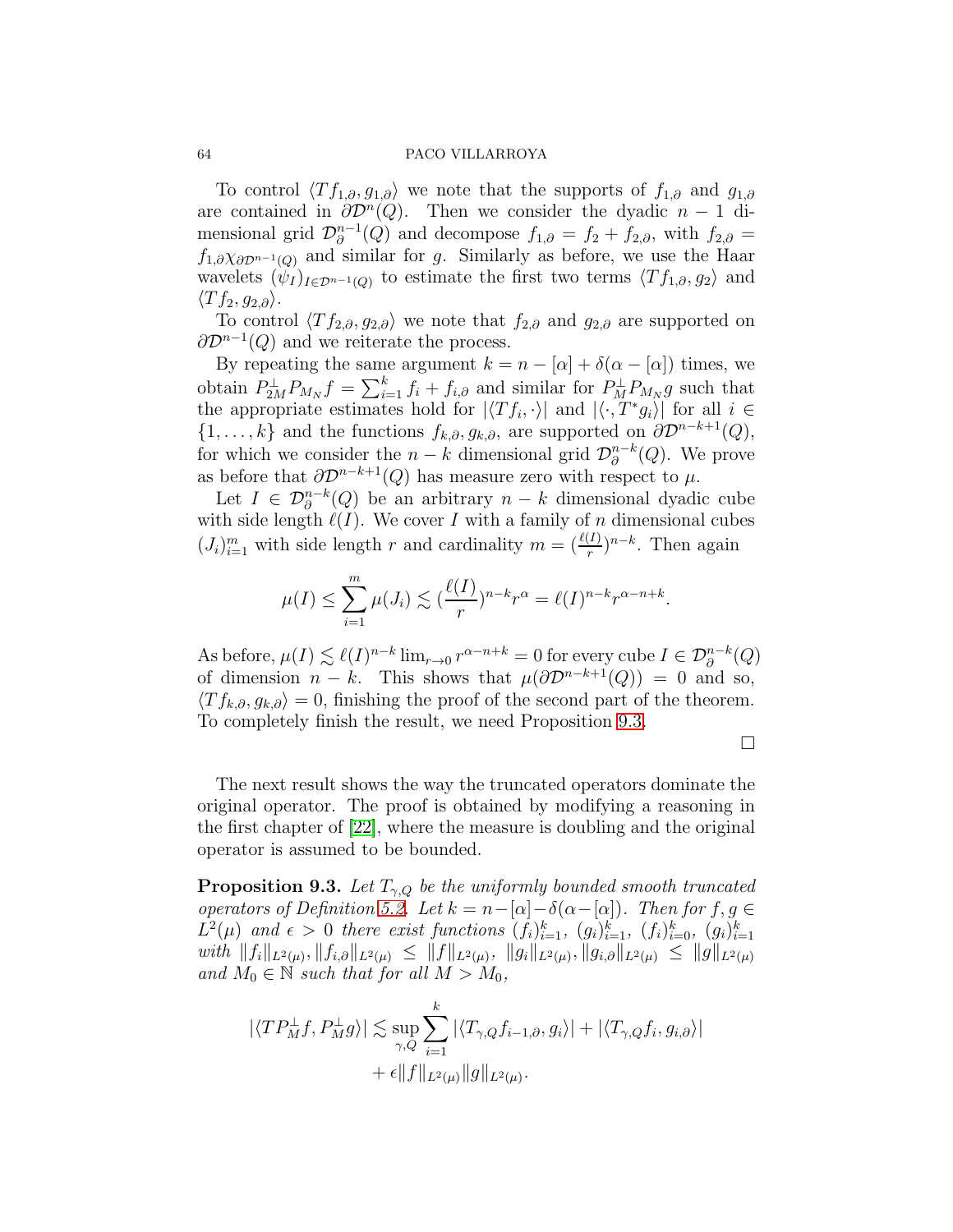*Proof.* Let  $f, g \in L^2(\mu)$  and  $\epsilon > 0$  be fixed. We can assume  $f, g$  are compactly supported and have integral zero.

Let  $Q \in \mathcal{C}$  such that sup  $f \cup \sup g \subset 2^{-1}Q$ . Since  $T_{\gamma,Q}$  are uniformly bounded, there exists a sequence  $(\gamma_i)$  converging to zero and an operator  $T_0$  bounded on  $L^2(\mu)$  such that the operators  $T_{\gamma_j,Q}$  weakly converge to  $T_0$  in  $L^2(\mu)$ , namely

$$
\lim_{j \to \infty} \langle (T_{\gamma_j, Q} - T_0) f, g \rangle = 0
$$

and  $\lim_{j\to\infty} ||(T_{\gamma_i,Q} - T_0)f||_{L^2(\mu)} = 0.$ 

Let  $M > M_0 > 0$ ,  $N > 0$  and  $M_N$  the parameters fixed at the beginning of the proof of Theorem [4.2.](#page-6-1) Let the functions  $P_{2M}^{\perp}P_{M_N}f$  and  $P_M^{\perp}P_{M_N}g$ . We remind the decompositions  $P_{2M}^{\perp}P_{M_N}f = \sum_{i=1}^k f_i + f_{i,\partial}$ ,  $P_M^{\perp}P_{M_N}g = \sum_{i=1}^k g_i + g_{i,\partial}$ , given in [\(35\)](#page-46-0) and [\(43\)](#page-61-0) as follows:

- First,  $P_{2M}^{\perp}P_{M_N}f = f_1 + f_{1,\partial}$ , where  $f_{1,\partial} = (P_M^{\perp}P_{M_N}f)\chi_{\partial D^1(Q)}$ , and  $P_M^{\perp}P_{M_N}g = g_1 + g_{1,\partial}$ , where  $g_{1,\partial} = (P_M^{\perp}P_{M_N}g)\chi_{\partial D^1(Q)}$ .
- For  $i \in \{1, \ldots, k\}$ ,  $f_{i, \partial} = f_{i+1} + f_{i+1, \partial}$  where  $f_{i+1, \partial} = f_{i, \partial} \chi_{\partial \mathcal{D}^{i+1}(Q)}$ , and  $g_{i,\partial} = g_{i+1} + g_{i+1,\partial}$  where  $g_{i+1,\partial} = g_{i,\partial} \chi_{\partial \mathcal{D}^{i+1}(Q)}$ .

With this, if we denote  $f_{0,\partial} = P_{2M}^{\perp} P_{M_N} f$ , by the recursive definitions just provided we can write

<span id="page-64-0"></span>(44) 
$$
\langle TP_{2M}^{\perp}P_{M_N}f, P_M^{\perp}P_{M_N}g \rangle = \sum_{i=1}^k \langle Tf_{i-1,\partial}, g_i \rangle + \langle Tf_i, g_{i,\partial} \rangle + \langle Tf_{k,\partial}, g_{k,\partial} \rangle,
$$

where  $f_i, g_i$  are zero on  $\partial \mathcal{D}^i(Q)$  and  $\langle Tf_{k,\partial}, g_{k,\partial} \rangle = 0$  as we saw before.

We now prove that for  $i \in \{1, ..., k\}$  and g such that is zero on  $\partial \mathcal{D}^i(Q)$  we have

<span id="page-64-2"></span>(45) 
$$
\langle Tf, g \rangle = \langle T_0 f, g \rangle + \langle a_i f, g \rangle,
$$

where  $a_i$  is such that  $|\langle a_i f, g \rangle| \lesssim \epsilon ||f||_{L^2(\mu)} ||g||_{L^2(\mu)}$ . Similarly  $\langle f, T^* g \rangle =$  $\langle f, T_0^* g \rangle + \langle f, b_i g \rangle$  for every function f that is zero on  $\partial \mathcal{D}^i(Q)$ , where  $b_i$  is such that  $|\langle f, b_i g \rangle| \lesssim \epsilon ||f||_{L^2(\mu)} ||g||_{L^2(\mu)}$ .

Assuming these equalities, we can prove the statement. Let  $j_i$  large enough so that  $|\langle (T_0 - T_{\gamma_{j_i},Q}) f_{i-1,\partial}, g_i \rangle| < \epsilon$ . Then

<span id="page-64-1"></span>(46) 
$$
|\langle Tf_{i-1,\partial}, g_i \rangle| \leq |\langle T_{\gamma_{j_i},Q} f_{i-1,\partial}, g_i \rangle| + |\langle (T_0 - T_{\gamma_{j_i},Q}) f_{i-1,\partial}, g_i \rangle|
$$

$$
+ |\langle a_i f_{i-1,\partial}, g_i \rangle|
$$

$$
\leq \langle T_{\gamma_{j_i},Q} f_{i-1,\partial}, g_i \rangle| + 2\epsilon \|f\|_{L^2(\mu)} \|g\|_{L^2(\mu)},
$$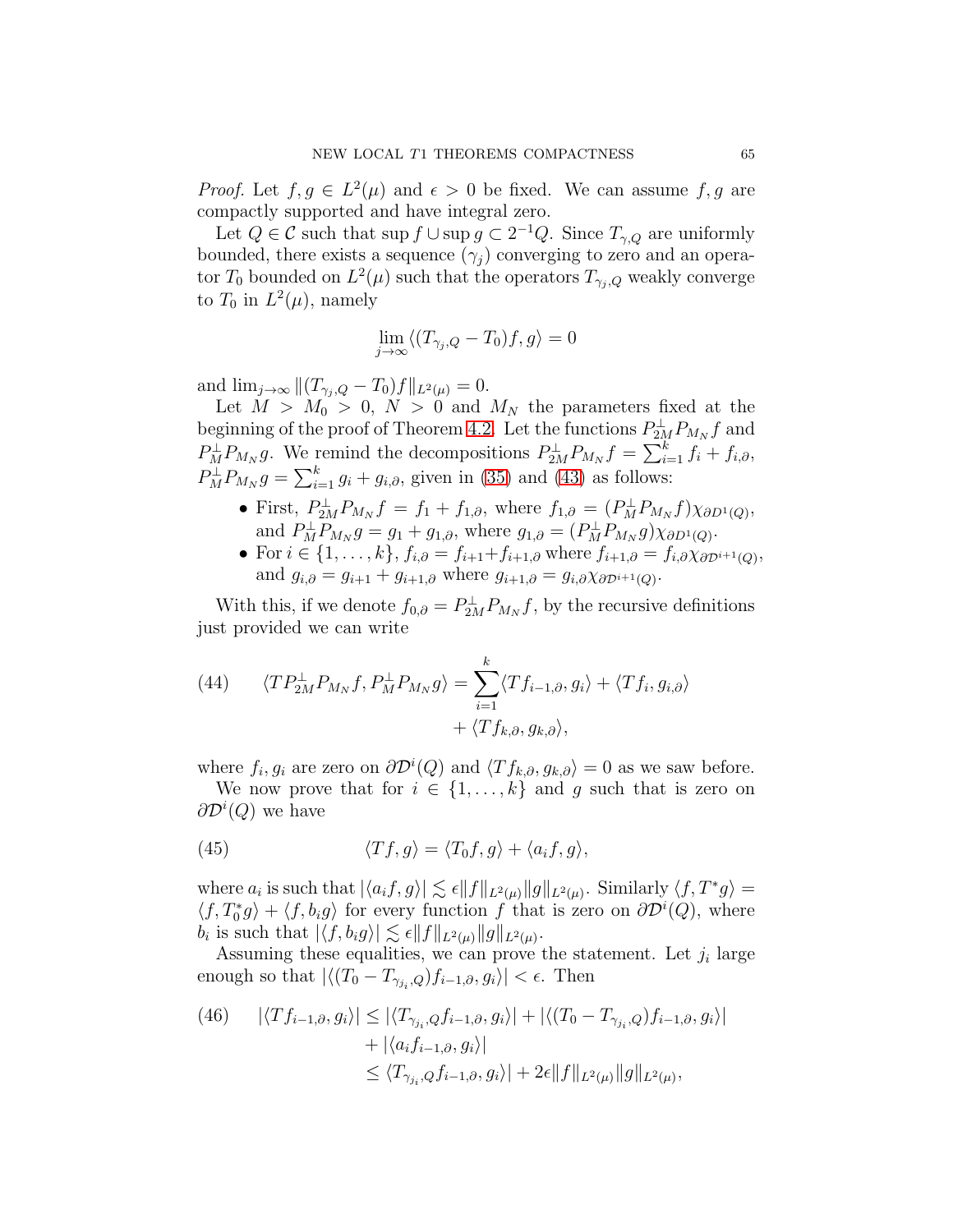and similar for  $|\langle Tf_{i,\partial}, g_{i,\partial}\rangle|$ . Then with [\(44\)](#page-64-0) and [\(46\)](#page-64-1), we get

$$
|\langle TP_{2M}^{\perp}P_{M_N}f, P_M^{\perp}P_{M_N}g \rangle| \lesssim \sum_{i=1}^k \sup_{\gamma, Q} |\langle T_{\gamma, Q}f_{i-1, \partial}, g_i \rangle| + |\langle T_{\gamma, Q}f_i, g_{i, \partial} \rangle|
$$
  
+ 2k\epsilon ||f||\_{L^2(\mu)} ||g||\_{L^2(\mu)},

which is comparable with the statement.

We now work to prove [\(45\)](#page-64-2). Let  $D = T - T_0$ . Then we prove that  $\langle Df, g \rangle = \langle a_i f, g \rangle$ . Let  $I' \in \mathcal{C}$  such that  $2Q \subset I'$  and let  $I \in \mathcal{D}(2^{-1}Q)$ . We first show that, for all  $g \in L^2(\mu)$  such that g is zero on  $\partial \mathcal{D}^i(Q)$ ,

<span id="page-65-1"></span>(47) 
$$
\langle D(\chi_I), g \rangle = \langle \chi_I D(\chi_{I'}), g \rangle.
$$

For this we proceed as follows. We first assume that  $g$  satisfies the additional condition such that dist(sup  $g, I$ ) > 0. For  $\epsilon' > 0$ , let  $j_I \in \mathbb{N}$ be large enough so that  $|\langle (T_{\gamma_{jI},Q} - T_0)(\chi_I), g \rangle| < \epsilon'$  and dist(sup  $g, I)$ )  $2\gamma_{jI}$ . Then

$$
\langle D(\chi_I), g \rangle = \langle (T - T_{\gamma_{j_I}, Q})(\chi_I), g \rangle + \langle (T_{\gamma_{j_I}, Q} - T_0)(\chi_I), g \rangle.
$$

Since sup  $g \cap I = \emptyset$ ,  $x \in \text{sup } g \subset 2^{-1}Q$  and  $t \in I \subset 2^{-1}Q$ , we have

$$
\langle (T - T_{\gamma_{j_I}, Q})(\chi_I), g \rangle = \int \int_I K(t, x) \phi(\frac{|t - x|}{\gamma_{j_I}}) d\mu(t) g(x) d\mu(x) = 0
$$

due to the facts that and supp  $\phi \subset [-2,2]$  and  $|t-x| \geq \text{dist}(I, \sup g)$  $2\gamma_{jI}$ . Then

$$
|\langle D(\chi_I), g \rangle| = |\langle (T_{\gamma_{j_I}, Q} - T_0)(\chi_I), g \rangle| < \epsilon'.
$$

Since the inequality holds for all  $\epsilon' > 0$ , we conclude that  $\langle D(\chi_I), g \rangle = 0$ for all  $g \in L^2(\mu)$  such that dist(sup  $g, I) > 0$ .

Now for all  $\lambda > 0$  we denote  $I_{\lambda} = \{x \in \mathbb{R}^n / \text{dist}(x, I) < \lambda \ell(I)\}.$  By previous reasoning, since  $dist(sup(1 - \chi_{I_\lambda}), I) \geq \lambda \ell(I) > 0$ , we have for all  $g \in L^2(\mu)$  that are zero in  $\partial \mathcal{D}(Q)$ ,

<span id="page-65-0"></span>(48) 
$$
\langle D(\chi_I), g \rangle = \langle (1 - \chi_{I_\lambda}) D(\chi_I), g \rangle + \langle \chi_{I_\lambda} D(\chi_I), g \rangle = \langle \chi_{I_\lambda} D(\chi_I), g \rangle.
$$

Now, if we denote  $I^c = I' \setminus I$ , we can write

$$
\langle \chi_{I_{\lambda}} D(\chi_I), g \rangle = \langle D(\chi_{I'}), g \chi_{I_{\lambda}} \rangle - \langle D(\chi_{I^c}), g \chi_{I_{\lambda}} \rangle.
$$

By previous reasoning we have that  $\langle D(\chi_{I^c}), h \rangle = 0$  for all  $h \in L^2(\mu)$ such that dist(sup  $h, I^c$ ) > 0. Then, as in [\(48\)](#page-65-0),

$$
\langle D(\chi_{I^c}), g\chi_{I_\lambda}\rangle = \langle \chi_{(I^c)_\lambda} D(\chi_{I^c}), g\chi_{I_\lambda}\rangle.
$$

With this, for  $\lambda > 0$  and  $g \in L^2(\mu)$  that is zero on  $\partial \mathcal{D}^i(Q)$ , we have

$$
\langle D(\chi_I), g \rangle = \langle \chi_{I_\lambda} D(\chi_{I'}, g \rangle - \langle \chi_{I_\lambda} \chi_{(I^c)_\lambda} D(\chi_I), g \rangle.
$$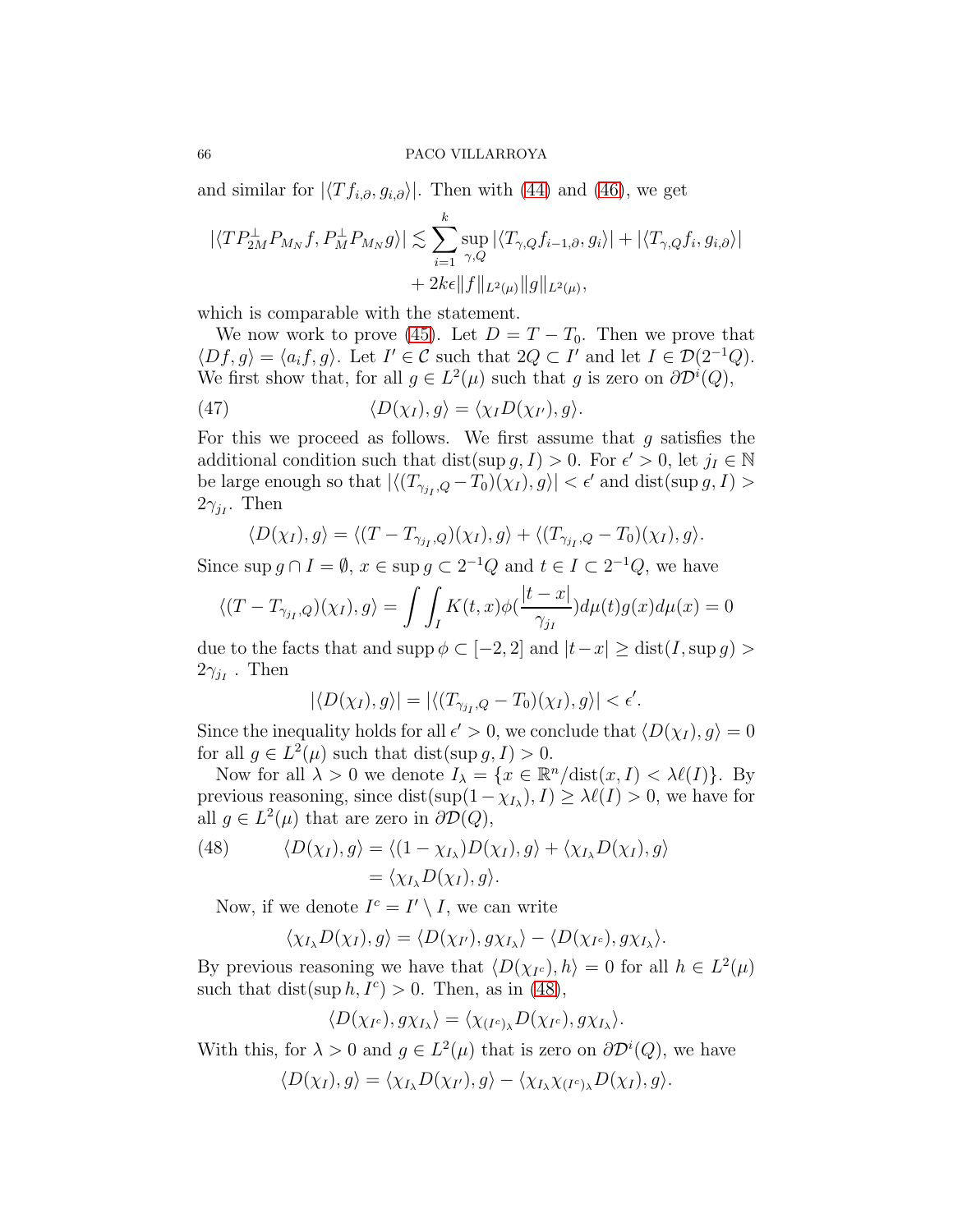And since  $\lambda > 0$  is arbitrary, we get

<span id="page-66-0"></span>(49) 
$$
\langle D(\chi_I), g \rangle = \lim_{\lambda \to 0} \langle \chi_{I_{\lambda}} D(\chi_{I'}, g \rangle - \lim_{\lambda \to 0} \langle \chi_{I_{\lambda}} \chi_{(I^c)_{\lambda}} D(\chi_I), g \rangle.
$$

For the first term, we reason as follows. By the testing condition on T and the boundedness of  $T_{\gamma,Q}$ , we have  $\|\chi_{I'}D(\chi_{I'})\|_{L^2(\mu)} \lesssim \mu(I')^{\frac{1}{2}}$ . Then  $D(\chi_{I'})g$  is integrable on  $I'$ . Since  $I_{\lambda} \subset I'$ ,  $|\chi_{I_{\lambda}}D(\chi_{I'})g| \leq$  $\chi_{I'}|D(\chi_{I'})g| \in L^1(\mu)$ . Moreover,  $\lim_{\lambda\to 0}\chi_{I_\lambda} = \chi_{\bar{I}}$ , where  $\bar{I} \in \mathcal{C}$  is the closed cube defined by the closure of I. Then, by Lebesgue's Dominated Theorem,

$$
\lim_{\lambda \to 0} \langle \chi_{I_{\lambda}} D(\chi_{I'}), g \rangle = \langle \chi_{\overline{I}} D(\chi_{I'}), g \rangle, = \langle \chi_{I} D(\chi_{I'}), g \rangle.
$$

The last equality holds because g is zero on  $\partial \mathcal{D}^i(Q)$ .

For the second term in [\(49\)](#page-66-0), we work differently. Let  $I_{-\lambda} = (1-\lambda)I$ . Then

<span id="page-66-1"></span>(50) 
$$
\langle \chi_{I_{\lambda}} \chi_{(I^c)_{\lambda}} D(\chi_I), g \rangle = \langle \chi_{I \setminus I_{-\lambda}} D(\chi_I), g \rangle + \langle \chi_{I_{\lambda} \setminus I} D(\chi_I), g \rangle.
$$

The first new term can be treated as before:  $\|\chi_I D(\chi_I)\|_{L^2(\mu)} \lesssim \mu(I)^{\frac{1}{2}}$ and so,  $D(\chi_I)g$  is integrable on I. Moreover,  $\lim_{\lambda\to 0} \chi_{I_{-\lambda}} = \chi_{\partial I}$  and  $|\chi_{I\setminus I_{-\lambda}}D(\chi_I)g| \leq \chi_I |D(\chi_I)g| \in L^1(\mu)$ . Then, by Lebesgue's Dominated Theorem

$$
\lim_{\lambda \to 0} \langle \chi_{I \setminus I_{-\lambda}} D(\chi_I), g \rangle = \langle \chi_{\partial I} D(\chi_I), g \rangle = 0,
$$

since g is zero on  $\partial \mathcal{D}^i(Q)$ .

For the second term in [\(50\)](#page-66-1), we proceed as follows. Let  $S_r = \{x \in$  $I_{\lambda} \setminus \overline{I} : 2^{-(r+1)} \ell(I_{\lambda} \setminus \overline{I}) < \text{dist}(x, I) \leq 2^{-r} \ell(I_{\lambda} \setminus \overline{I}) \}$ . Then since  $I_{\lambda} \setminus I$  $\equiv \bigcup_{r=0}^{\infty} S_r$ , we have

$$
\langle \chi_{I_{\lambda}\backslash\bar{I}}D(\chi_I),g\rangle = \langle \lim_{R\to\infty}\sum_{r=0}^R \chi_{S_r}D(\chi_I),g\rangle
$$

Then, by Fatou's lemma,

<span id="page-66-2"></span>(51) 
$$
|\langle \chi_{I_{\lambda}\backslash\overline{I}}D(\chi_I),g\rangle| \leq \langle \lim_{R\to\infty}\sum_{r=0}^R \chi_{S_r}|D(\chi_I)|,|g|\rangle
$$

$$
\leq \liminf_{R\to\infty}\sum_{r=0}^R \langle \chi_{S_r}|D(\chi_I)|,|g|\rangle
$$

Given  $\epsilon' > 0$ , we choose for  $j_r$ , dependent on  $r$ ,  $\lambda$ ,  $\epsilon'$ , I and g such that  $2\gamma_{j_r} < 2^{-(r+1)}\ell(I_\lambda \setminus \overline{I})$  and  $\|(T_{\gamma_{j_r},Q} - T_0)(\chi_I)\|_{L^2(\mu)} \|g\|_{L^2(\mu)} < \epsilon' 2^{-r}$ .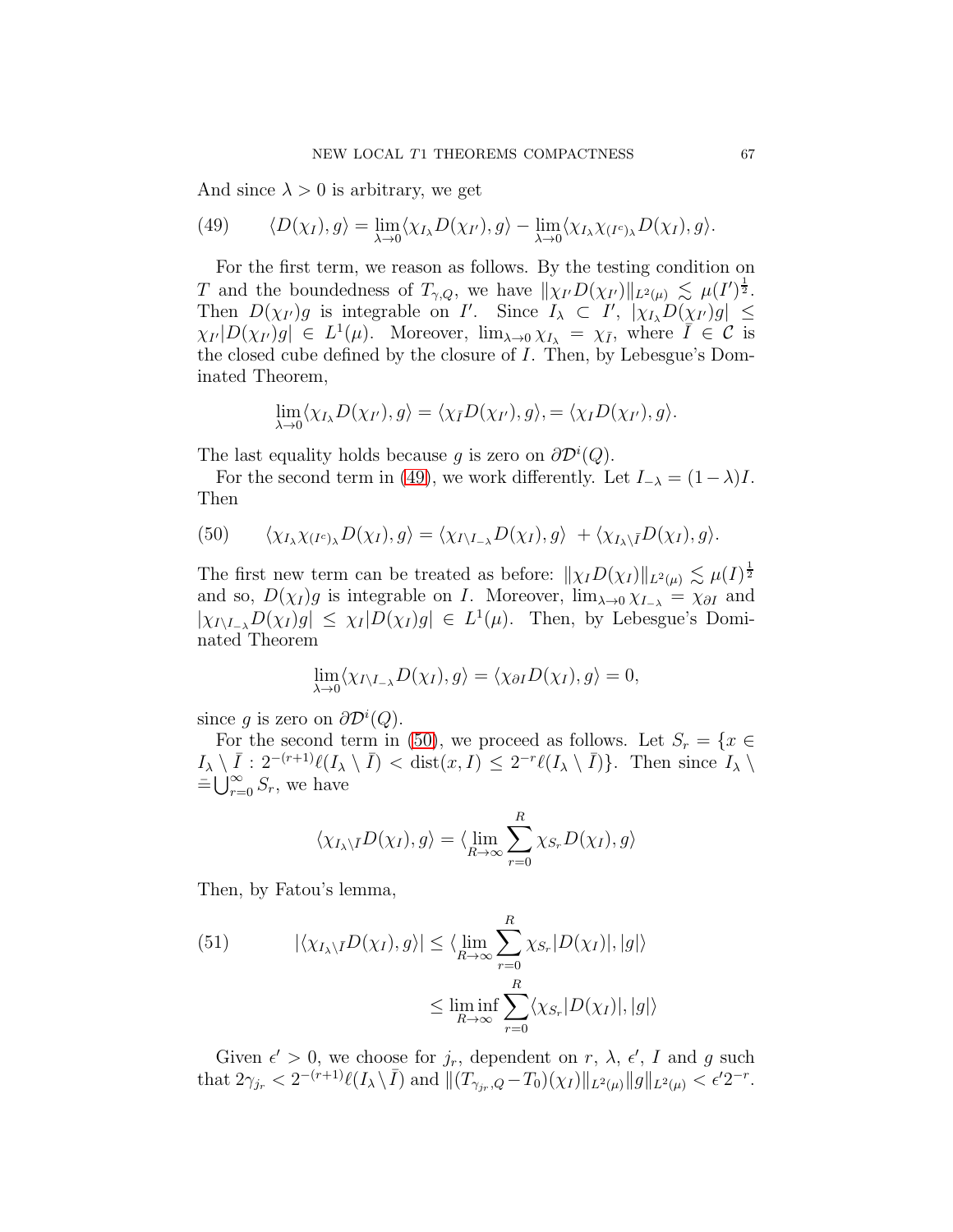Now we decompose as

$$
\langle \chi_{S_r} | D(\chi_I) |, |g| \rangle \leq \langle \chi_{S_r} | (T - T_{\gamma_{j_r}, Q})(\chi_I) |, |g| \rangle + \langle \chi_{S_r} | (T_{\gamma_{j_r}, Q} - T_0)(\chi_I) , |g| \rangle.
$$

The second term can be bounded by

$$
||(T_{\gamma_{jr},Q} - T_0)(\chi_I)||_{L^2(\mu)} ||g||_{L^2(\mu)} < \epsilon' 2^{-r}
$$

For the first term, we denote  $D_r = T - T_{\gamma_{jr},Q}$ . Since  $S_r \cap I = \emptyset$ ,

$$
\langle \chi_{S_r} | D_r(\chi_I) |, |g| \rangle = \int_{S_r} \Big| \int_I K(t, x) \phi(\frac{|t - x|}{\gamma_{j_r}}) d\mu(t) \Big| |g(x)| d\mu(x) = 0
$$

since  $2\gamma_{j_r} <^{-(r+1)} \ell(I_\lambda \setminus \overline{I}) < \text{dist}(x, I) \leq |t - x|$ . With both estimates we continue the estimate in [\(51\)](#page-66-2) as

$$
|\langle \chi_{I_{\lambda}\backslash \bar{I}}D(\chi_I),g\rangle| \leq \sum_{r=0}^{\infty} \epsilon' 2^{-r} \lesssim \epsilon'
$$

for all  $\epsilon' > 0$ . Then  $\langle \chi_{I_{\lambda}\setminus \bar{I}}D(\chi_I), g \rangle = 0$ . Finally, by combining the decompositions in [\(49\)](#page-66-0) and [\(50\)](#page-66-1), we have  $\langle D(\chi_I), g \rangle = \langle \chi_I D(\chi_{I'}) , g \rangle$ , which is the equality claimed in [\(47\)](#page-65-1).

Now we use  $(47)$  to prove  $(45)$ . By telescoping sums, we can write that  $f_{i,0} = \sum_j \langle f \rangle_{I_j} \chi_{I_j}$  with  $I_j \in (\mathcal{D}^i)_M^c(Q)$  such that  $I_j \subset Q \subset 2^{-1}I'$ and small enough so that  $F_T(I_i) < \epsilon$ . Then we are going to consider only functions with the described decomposition. In that case, by [\(47\)](#page-65-1),

$$
\langle D(f), g \rangle = \sum_{j} \langle f \rangle_{I_j} \langle D(\chi_{I_j}), g \rangle = \sum_{j} \langle f \rangle_{I_j} \langle \chi_{I_j} D(\chi_{I'}, g \rangle)
$$
  
=  $\langle f D(\chi_{I'}), g \rangle = \langle a_i f, g \rangle.$ 

with  $a_i = D(\chi_{I'})$ . We now show that

$$
|\langle a_i f, g \rangle| \lesssim \epsilon ||f||_{L^2(\mu)} ||g||_{L^2(\mu)}.
$$

Let  $I, J \in \mathcal{D}^i(Q), \tilde{J} \in \tilde{\mathcal{D}}^i(Q)$  with  $\ell(I) = \ell(J)$  and such that  $\tilde{J}$  is the interior of J. By the definition of  $a_i$  and [\(47\)](#page-65-1) again, we have

<span id="page-67-0"></span>(52) 
$$
\langle a_i \chi_I, \chi_{\tilde{J}} \rangle = \langle \chi_{I \cap J} D(\chi_{I'}, \chi_{\tilde{J}} \rangle = \langle D(\chi_{I \cap J}), \chi_{\tilde{J}} \rangle
$$

Now, if  $I \cap J = \emptyset$ , we get  $\langle a_i \chi_I, \chi_j \rangle = 0$ . Otherwise, since  $\ell(I) = \ell(J)$ , we have  $I = J$ . Then, by [\(52\)](#page-67-0), the testing condition on T and the uniform boundedness of  $T_{\gamma,Q}$ , we get

$$
|\langle a_i \chi_I, \chi_j \rangle| = |\langle D\chi_J, \chi_j \rangle| \le |\langle T\chi_J, \chi_j \rangle| + |\langle T_{\gamma, Q}\chi_J, \chi_j \rangle|
$$
  

$$
\lesssim (\|\chi_J T\chi_J\|_{L^2(\mu)} + \|\chi_J T_{\gamma, Q}\chi_J\|_{L^2(\mu)})\mu(\tilde{J})
$$
  

$$
\lesssim F_T(J)\mu(\tilde{J}) < \epsilon \mu(\tilde{J}).
$$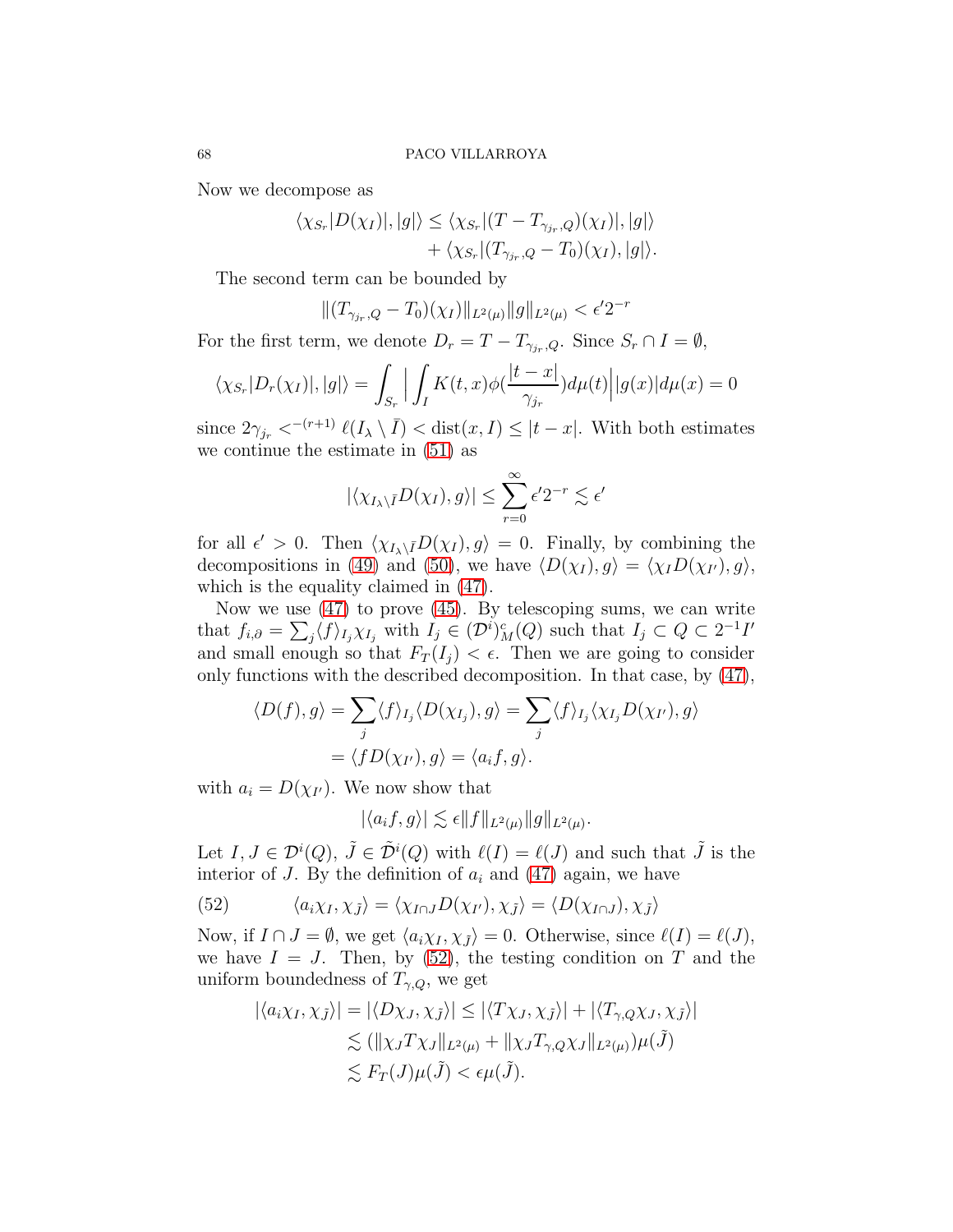We denote now  $F = \sum_{I \in \mathcal{D}^i(Q)_N} \langle f \rangle_I \chi_I$  and  $G = \sum_{\tilde{I} \in \tilde{\mathcal{D}}^i(Q)_N} \langle g \rangle_{\tilde{I}} \chi_{\tilde{I}}$ , with  $F_T(I) < \epsilon$  and  $\tilde{I}$  being the interior of I. Then

$$
\begin{split}\n|\langle a_i F, G \rangle| &= |\sum_{I \in \mathcal{D}^i(Q)_N} \sum_{\tilde{J} \in \tilde{\mathcal{D}}^i(Q)_N} \langle f \rangle_I \langle g \rangle_{\tilde{J}} \langle a_i \chi_I, \chi_{\tilde{J}} \rangle| \\
&\leq \sum_{I \in \mathcal{D}^i(Q)_N} |\langle f \rangle_I| |\langle g \rangle_{\tilde{I}}| |\langle D \chi_I, \chi_{\tilde{I}} \rangle| \\
&\lesssim \epsilon \sum_{I \in \mathcal{D}^i(Q)_N} |\langle f \rangle_I| |\langle g \rangle_{\tilde{I}}| \mu(\tilde{I}) \\
&\lesssim \epsilon \Big( \sum_{I \in \mathcal{D}^i(Q)_N} |\langle f \rangle_I|^2 \mu(I)^{\frac{1}{2}} \Big)^{\frac{1}{2}} \Big( \sum_{\tilde{I} \in \tilde{\mathcal{D}}^i(Q)_N} |\langle g \rangle_{\tilde{I}}|^2 \mu(\tilde{I})^{\frac{1}{2}} \Big)^{\frac{1}{2}} \\
&\lesssim \epsilon \|f\|_{L^2(\mu)} \|g\|_{L^2(\mu)}.\n\end{split}
$$

 $\Box$ 

## **REFERENCES**

- <span id="page-68-1"></span>1. P. Auscher, S. Hofmann, C. Muscalu, T. Tao, and C. Thiele, Carleson measures, trees, extrapolation, and  $T(b)$  Theorems, Publ. Math. 46 (2002), no. 2, 257–325.
- <span id="page-68-9"></span>2. P. Auscher and E. Routin, Local tb theorems and hardy inequalities, J. Geometric. Anal. 23 (2013), 303–374.
- <span id="page-68-0"></span>3. M. Christ, A T(b) Theorem with remarks on Analytic Capacity and the Cauchy Integral, Colloq. Math. 60/61 (1990), no. 2, 601–628.
- <span id="page-68-10"></span>4. Sectures on singular integral operators, CBMS Regional Conference Series in Mathematics, vol. 77, Conference Board of Mathematical Sciences; Amer. Math. Soc., Washington DC; Providence RI, 1990.
- <span id="page-68-11"></span>5. G. David, Wavelets and singular integrals on curves and surfaces, Lecture notes in Mathematics, no. 1465, Springer-Verlag, Berlin, 1991.
- <span id="page-68-12"></span>6. E. Fabes, M. Jodeit, and N. Rivière, Potential techniques for boundary value problems on  $C^1$ -domains, Acta Math. 141 (1978), no. 3-4, 165-186.
- <span id="page-68-7"></span>7. S. Hofmann, On Singular integrals of Calderón's type in  $\mathbb{R}^n$  and BMO, Rev. Mat. Ib. **10** (1994), no. 467-505.
- <span id="page-68-5"></span>8. S Hofmann, Local Tb Theorems and applications in PDE, International Congress of Mathematicians., vol. II, Eur. Math. Soc., 2006, pp. 1375–1392.
- <span id="page-68-8"></span>9. S. Hofmann, A proof of the local Tb Theorem for standard Calderon-Zygmund operators, Unpublished arXiv:0705.0840 (2007).
- <span id="page-68-6"></span>10. , Local Tb Theorems and applications in PDE, Harmonic Analysis and partial differential equations, Contemp. Math. 505 (2010), 29–52.
- <span id="page-68-4"></span><span id="page-68-3"></span>11. T. Hytönen, An operator-valued  $T(b)$  theorem, J. Funct. Anal. 234 (2006), 420–463.
- 12.  $\_\_\_\_\$ n. The sharp weighted bound for general calderón-zygmund operators, Ann. of Math. (2010).
- <span id="page-68-2"></span>13. T. Hytönen and H. Martikainen, On general local Tb Theorems, Trans. Amer. Math. Soc 364 (2012), no. 9, 4819–4846.